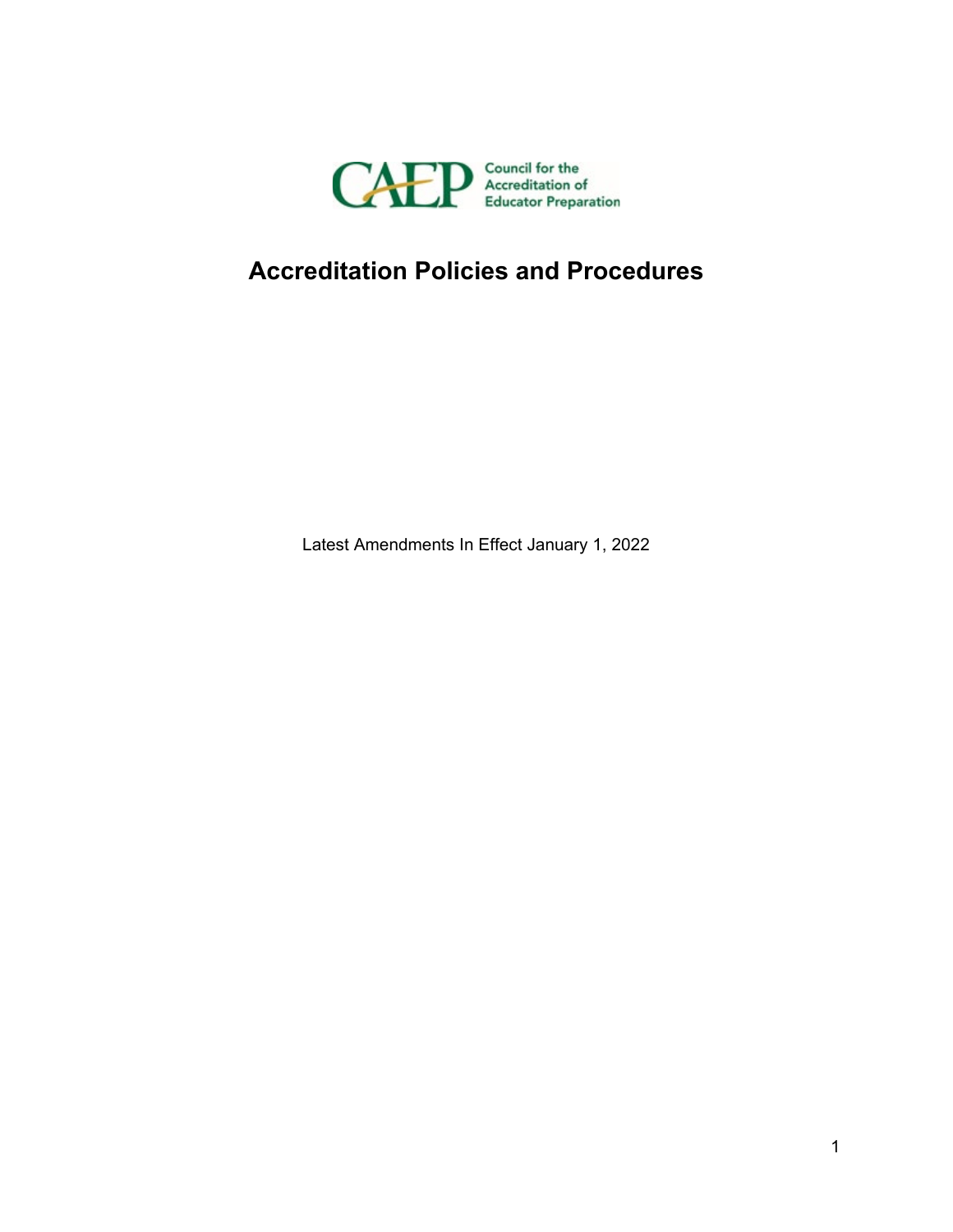## **Implementation Notes**

## 1. Applicability

The policies and procedures within this document have been approved for use by and with the following EPPs:

- EPPs beginning the Initial Accreditation Process (submitting a Part I application) on or after January 1, 2021; and
- EPPs scheduled to have a Reaccreditation Site Review on or after January 1, 2022, including any EPP scheduled to have a Site Review prior to January 1, 2022 and granted a Good Cause Extension or Postponement which results in the Site Review taking place after this date.

All other CAEP accreditation reviews are to be carried out in accordance with the applicable prior version of Accreditation Policy.

For purposes of Accreditation Council governance, including the election of Councilors and officers, roles of committees, and requirements for meetings, voting, and conduct (i.e., conflicts, confidentiality, consulting), and the election, duties, and conduct of other accreditation volunteers, this Accreditation Policy and Procedures replaces the following sections of prior Accreditation Policy: Section II. Accreditation Council Governance; Section VII. Accreditation Volunteers; and Section X. Administration. Any conflicts arising with the interpretation of other provisions applicable specifically to volunteers will be resolved in favor of this document.

#### 2. Terminology Changes

Several terms and committee names used currently in CAEP accreditation have proposed changes to align with terms used in the federal regulations on the recognition of accreditors and for clarity.

|    | Old Terminology                       |                                                | <b>Proposed New Terminology</b>      |
|----|---------------------------------------|------------------------------------------------|--------------------------------------|
|    | <b>Site Visit</b>                     |                                                | Site Review (also On-Site Review and |
|    |                                       |                                                | <b>Virtual Site Review)</b>          |
| 2. | <b>Site Visit Report</b>              |                                                | <b>Site Review Report</b>            |
| 3. | <b>Site Team</b>                      | Evaluation Team (also On-Site Review           |                                      |
|    |                                       | <b>Evaluation Team and Virtual Site Review</b> |                                      |
|    |                                       |                                                | Evaluation Team)                     |
| 4. | Application                           | Request for Evaluation (2-part                 |                                      |
|    |                                       |                                                | application process)                 |
| 5. | <b>Annual Report Monitoring</b>       | EPP Transparency, Accountability, and          |                                      |
|    | Committee                             |                                                | <b>Improvement Committee</b>         |
| 6. | <b>Site Visit Oversight Committee</b> |                                                | <b>Evaluation Team Selection and</b> |
|    |                                       |                                                | <b>Oversight Committee</b>           |
| 7. | <b>Selection Committee</b>            | <b>Accreditation Councilor Nominating</b>      |                                      |
|    |                                       |                                                | Committee                            |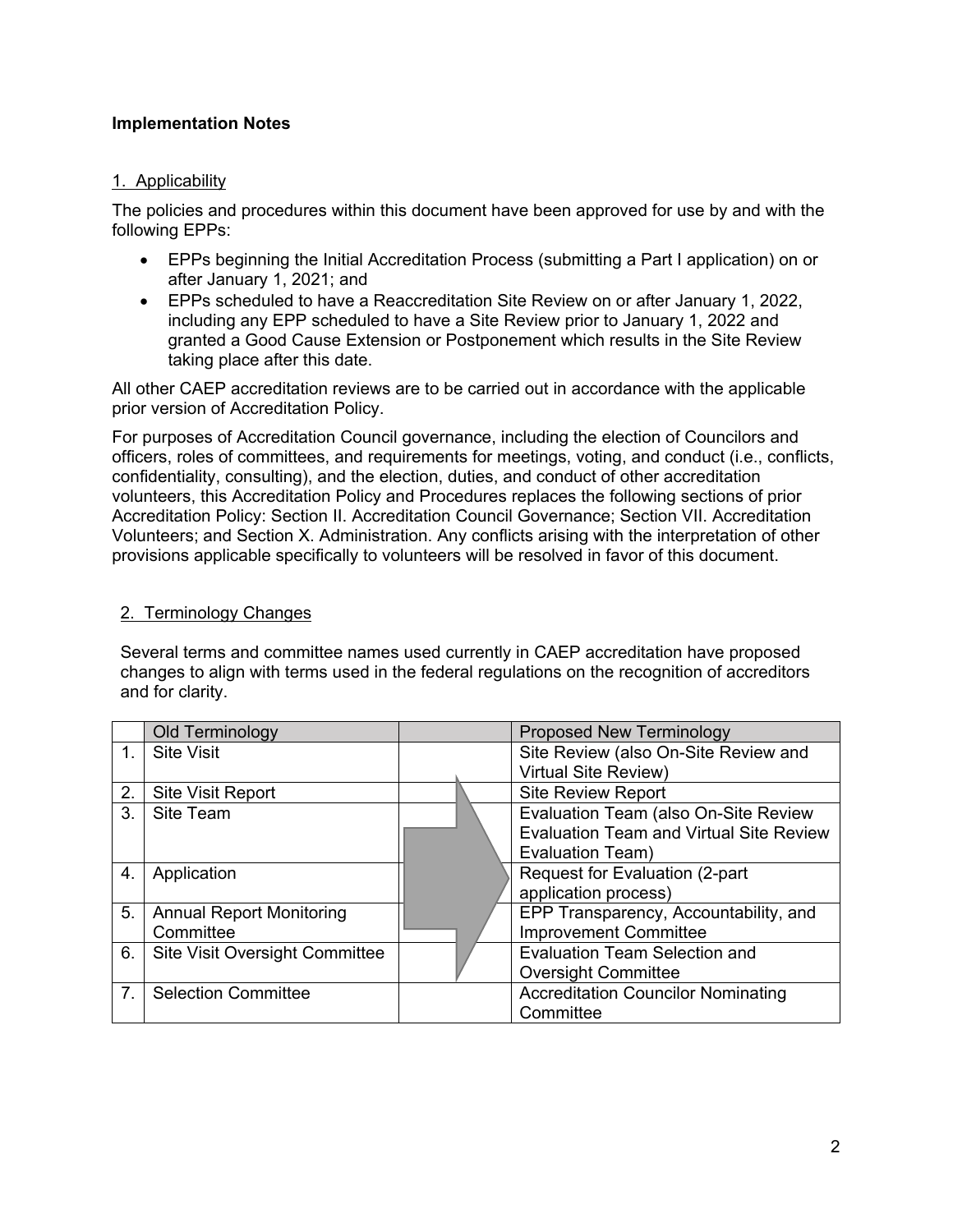## **TABLE OF CONTENTS**

## **Introduction**

- 1. [Overview](#page-7-0)
- 2. [Types of Accreditation](#page-7-1)
- 3. [Recognition by the Council for Higher Education Accreditation](#page-7-2)
- 4. [Recognition by the U.S. Secretary of Education](#page-8-0)
- 5. CAEP's [Structure and Governance](#page-8-1)
- 6. [Use of Policies, Procedures, and Guidance](#page-8-2)
- 7. [Overview of CAEP's Accreditation Processes](#page-9-0)
- 8. [Decisions by Level of Preparation: Initial and Advanced](#page-10-0)

## **I. CAEP Standards and Materials to Support Implementation**

- 1. [Standards in Effect](#page-11-0)
	- *Policy I.1.01 [CAEP Standards in Effect](#page-11-1)*
- 2. [Review and Revision of the Standards](#page-11-2)
- 3. [Resources to Support Use of the Standards](#page-12-0) *[Policy I.3.01 Workbooks, Criteria for the Evaluation of EPP-Created Assessments](#page-12-1)   [and Surveys, and Transition Plans](#page-12-1) [Policy I.3.02 Glossary](#page-13-0)*

## **II. Scope of Accreditation; General Provisions**

- 1. [Scope of Accreditation](#page-13-1)
- 2. [Levels of Preparation](#page-13-2) *Policy II.2.01 [Levels of Preparation](#page-13-3) Policy II.2.02 [Decisions by Level](#page-14-0)*
- 3. [Scope of Review](#page-14-1) *Policy II.3.01 [Scope of Review](#page-14-2)*
- 4. [Site Review](#page-15-0) Types *Policy II.4.01 [Site Review](#page-15-1) Types*
- 5. [Requirements for Attainment of Accreditation: Compliance with Standards and](#page-16-0)  **[Other Accreditation Requirements](#page-16-0)** *Policy II.5.01 Compliance with Standards [and Applicable Federal Regulatory](#page-16-1)* 
	- *[Requirements](#page-16-1)*
	- *Policy II.5.02 [Compliance with Other Accreditation Requirements](#page-16-2)*
- 6. [Multi-Site EPPs](#page-17-0) *Policy II.6.01 [Multi-Site EPPs](#page-17-1) Policy II.6.02 [Additional Evidence Required for Auxiliary Locations](#page-19-0)*
- 7. [International Accreditation](#page-19-1) *Policy II.7.01 [International Review](#page-19-2)*
	- *Policy II.7.02 [Standards Used for an International Review](#page-20-0)*
	- *Policy II.7.03 [International Review Teams](#page-20-1)*
	- *Policy II.7.04 [Fees for an International On-Site Review](#page-20-2)*
- 8. [EPPs Providing Preparation Through Distance Education](#page-20-3) *Policy II.8.01 [Distance Education](#page-20-4)*
- 9. Timelines; [Use of Semesters, Years, and Days](#page-21-0)
	- *Policy II.9.01 [Units of Time; Days, Semesters, Years](#page-21-1)*
- 10. [Fees](#page-21-2)
	- *Policy [II.10.01 Annual EPP Fees](#page-21-3) [Policy II.10.02 Additional Costs Per Accreditation Review](#page-22-0)*
- 11. [Use of the CAEP Accreditation Information Management System; File Size Limits](#page-22-1) *Policy II.11.01 [Accreditation Information Management System Access](#page-22-2) and [Termination](#page-22-2) Policy II.11.02 [Submission of Applications, Reports, Evidence, and Other Case](#page-23-0)  [Materials](#page-23-0)*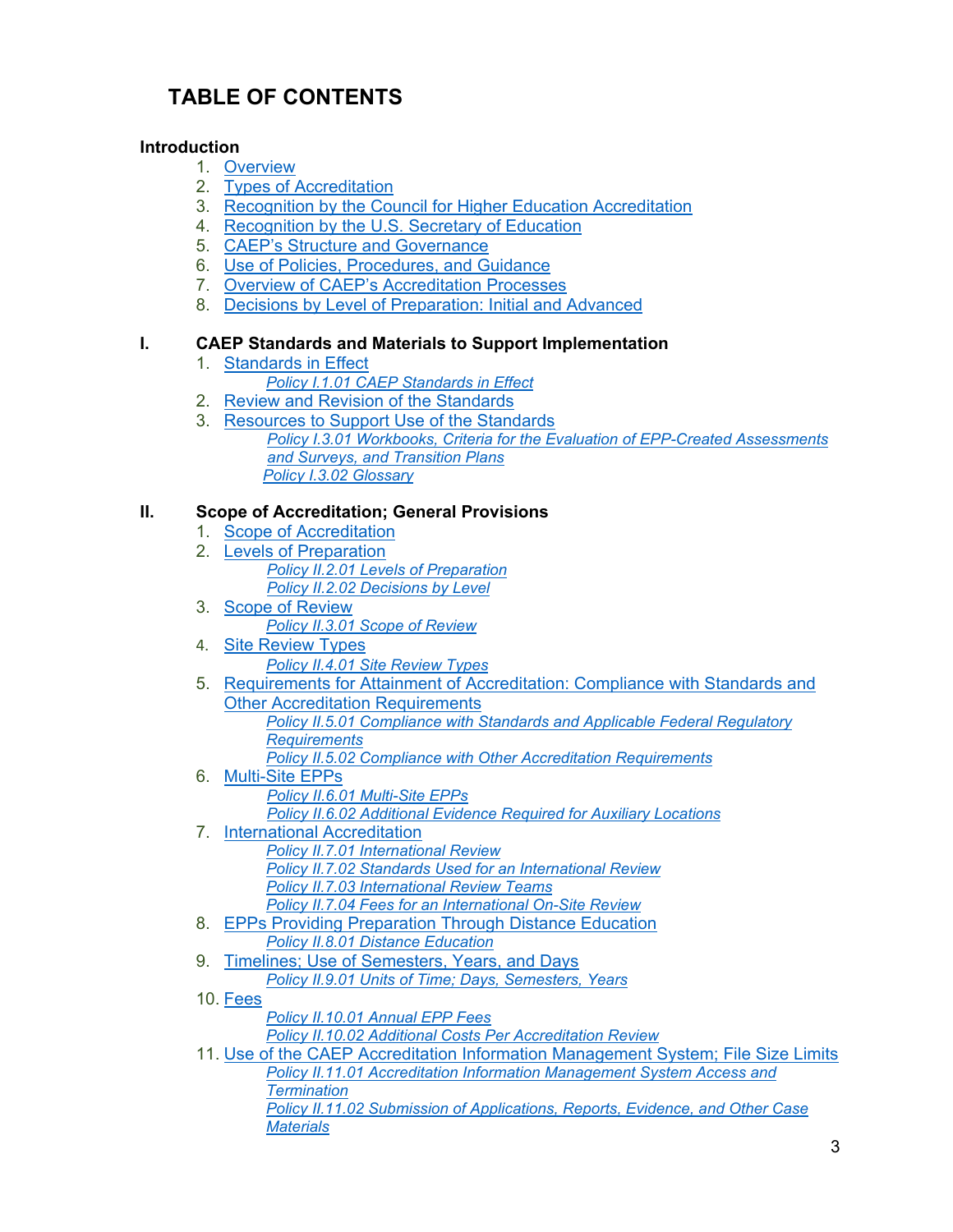- 12. [English Language Requirement](#page-23-1) *Policy II.12.01 [English Language Requirement](#page-23-2) Policy II.12.02 [Use of English Language for Public Notices and Consumer](#page-23-3)  [Reporting](#page-23-3)*
- 13. [Use of a Sign Language Interpreter](#page-23-4) *[Policy II.13.01 Sign Language Interpretation](#page-23-5)*
- 14. [Notice](#page-24-0)

*Policy II.14.01 [Notice to EPP](#page-24-1)*

15. [Confidentiality](#page-24-2) *Policy II.15.01 [Confidentiality](#page-24-3)*

*Policy II.15.02 [Prohibition on Recording](#page-25-0)*

16. [Complaints](#page-25-1)

*Policy II.16.01 [Complaint Against a CAEP-Accredited EPP](#page-25-2)*

- *Policy II.16.02 [Complaint Against CAEP](#page-25-3)*
- 17. [Subsequent Policy Change](#page-26-0)

*Policy II.17.01 [Petition for Use of Subsequent Policy](#page-26-1)*

18. [Policy Waiver](#page-26-2) *Policy II.18.01 [Waivers](#page-26-3)* 19. [Reconsideration](#page-27-0) *Policy II.19.01 [Recommendation for Reconsideration](#page-27-1)*

## **III. [Initial Accreditation Process](#page-28-0)**

- 1. [Obtaining Applicant Status](#page-28-1)
	- *Policy III.1.01 [Eligibility](#page-28-2) Policy III.1.02 [Request for Evaluation](#page-29-0) Policy III.1.03 [Applicant Status Determination](#page-29-1) Policy III.1.04 [Interim Reporting](#page-30-0)*
- 2. [Accreditation](#page-30-1)
	- *Policy III.2.01 [Accreditation Review Request](#page-30-2) Policy III.2.02 [Selection of Program Review Option](#page-29-0) Policy III.2.03 [Self-Study](#page-29-1) Report Policy III.2.04 [Assignment of Evaluation Team](#page-32-0) Policy III.2.05 [Formative Feedback](#page-32-1) Policy III.2.06 [Self-Study Report](#page-32-2) Addendum Policy III.2.07 [Solicitation of Third-Party Comments](#page-33-0) Policy III.2.08 [Site Review](#page-33-1) Policy III.2.09 [Site Review Report](#page-34-0) Policy III.2.10 [EPP's Optional Rejoinder](#page-34-1) Policy III.2.11 [Team Lead's Optional Response](#page-34-2) Policy III.2.12 [Assignment of Accreditation Council Review Panels](#page-35-0) Policy III.2.13 [Accreditation Council Review, Decisions, and Term of Accreditation](#page-35-1) Policy III.2.14 [Adverse Action](#page-38-0) Policy III.2.15 [Voluntary Withdrawal by EPP](#page-38-1) Policy [III.2.16](#page-38-2) REPEALED Policy III.2.17 [Restrictions on Communicating Accreditation](#page-39-0) Status; Correction of Incorrect or Misleading Information Policy III.2.18 [Timeline Modifications](#page-39-1)*

## **IV. [Renewal of Accreditation Process](#page-40-0)**

1. [Renewal of Accreditation](#page-40-1)

*Policy IV.1.01 [Accreditation Review Request](#page-40-2)*

*Policy IV.1.02 [Selection of Program Review Option](#page-40-3)*

*Policy IV.1.03 [Self-Study](#page-41-0) Report*

*Policy IV.1.04 [Assignment of Evaluation Team](#page-42-0)*

*Policy IV.1.05 [Formative Feedback](#page-42-1)*

*Policy IV.1.06 [Self-Study Report](#page-42-2) Addendum*

*Policy IV.1.07 [Solicitation of Third-Party Comments](#page-42-3)*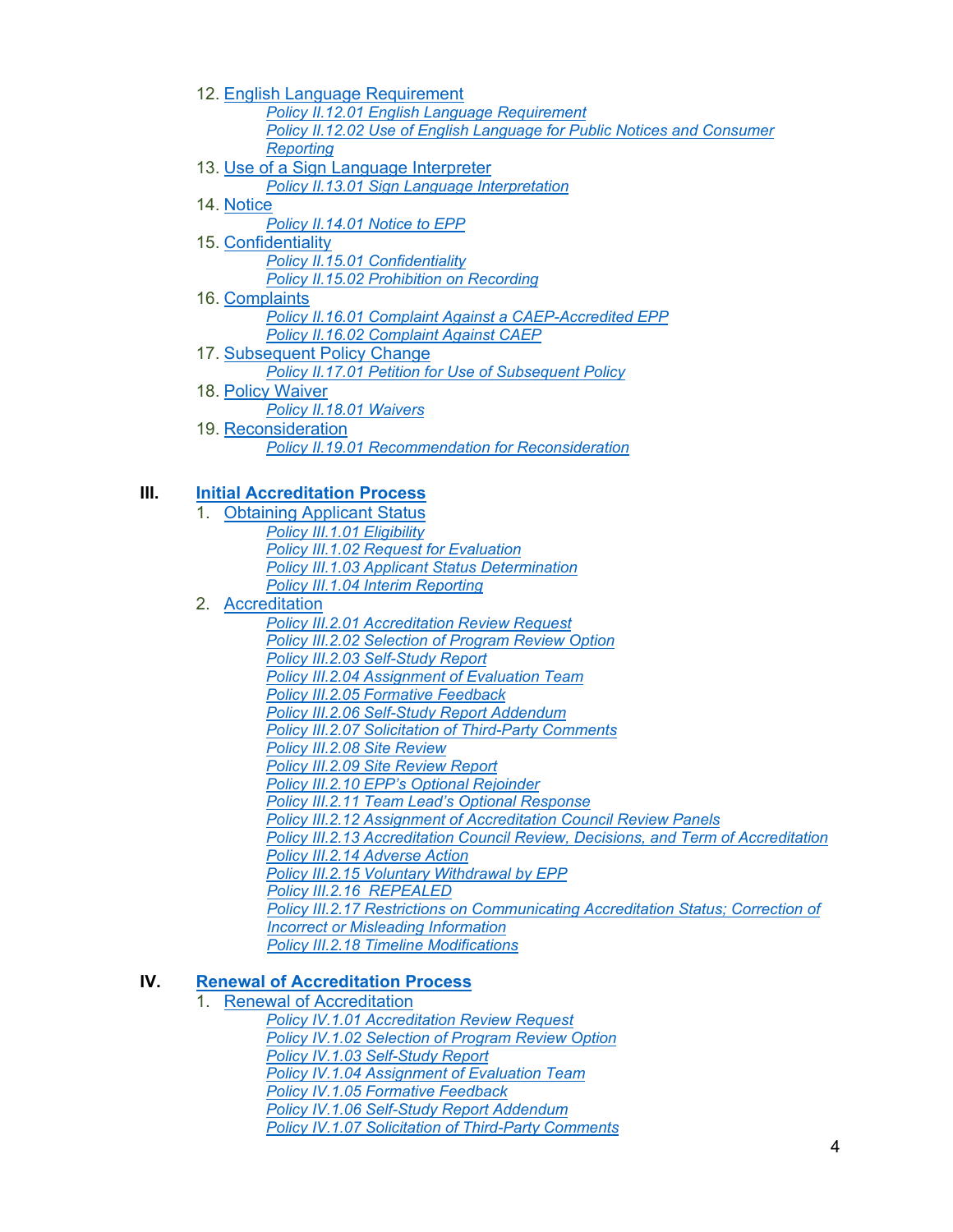*Policy IV.1.08 [Site Review](#page-43-0) Policy IV.1.09 [Site Review Report](#page-43-1) Policy IV.1.10 [EPP's Optional Rejoinder](#page-44-0) Policy IV.1.11 [Team Lead's Optional Response](#page-44-1) Policy IV.1.12 [Assignment of Accreditation Council Review Panels](#page-44-2) Policy IV.1.13 [Accreditation Council Review, Decisions, and Term of Accreditation](#page-45-0) Policy IV.1.14 [Adverse Action](#page-47-0) Policy IV.1.15 [Early Council Decision](#page-47-1) Policy IV.1.16 [Voluntary Withdrawal by EPP](#page-48-0) Policy [IV.1.17](#page-48-1) REPEALED Policy IV.1.18 [Restrictions on Communicating Accreditation Status](#page-48-2)*

## **V. [Continuing Accreditation](#page-50-0)**

- 1. [Public Reporting](#page-50-1) *Policy V.1.01 [Consumer Information](#page-50-2)*
- 2. [Annual Fee](#page-50-3)
- 3. [Annual Monitoring and Reevaluation of Accredited EPPs](#page-50-4) *Policy V.3.01 Annual Accreditation Report*
	- *Policy V.3.02 [Continued Compliance with Standards](#page-51-0)*
- 4. [Notice of Any Substantive Change; Approval Process](#page-51-1) *Policy V.4.01 [Substantive Change](#page-52-0)*
- 5. [Good Cause Extension](#page-53-0)
	- *Policy V.5.01 Timeline Modifications; [Good Cause Extension;](#page-53-1) Term Changes Policy V.5.02 [Merger and Acquisition](#page-54-0) Policy V.5.03 [Teach-Out Plan](#page-54-1) Policy V.5.04 [Voluntary Withdrawal by an EPP](#page-55-0)*

## **VI. [CAEP Volunteers](#page-56-0)**

- 1. [Code of Conduct](#page-56-1)
	- *Policy VI.1.01 [Code of Ethics](#page-56-2) Policy VI.1.02 [Conflicts of Interest](#page-57-0) Policy VI.1.03 [Personal Agendas](#page-59-0) Policy VI.1.04 [Compensation or Gifts](#page-59-1) Policy VI.1.05 [Consulting](#page-59-2)*
- *Policy VI.1.06 [Confidentiality](#page-59-3)* 2. [Reviewers Eligible for Assignment to an](#page-59-4) Evaluation Team or Service as an
	- [Annual Report Reviewer](#page-59-4) *Policy VI.2.01 [Qualifications](#page-60-0) Policy VI.2.02 [Election and Reelection; Term of Service](#page-60-1) Policy VI.2.03 [Training of Reviewers](#page-60-2) Policy VI.2.04 [Reviewer Roles and Responsibilities: Annual Report Reviewer;](#page-61-0)  Review [Team Member; Review](#page-61-0) Team Lead Policy VI.2.05 [Assignment of Reviews to an Evaluation](#page-62-0) Team Policy VI.2.06 [Removal of a Reviewer](#page-63-0) Policy VI.2.07 [Resignation](#page-63-1)*
- 3. [Review Observers](#page-64-0)
	- *Policy VI.3.01 [Observers](#page-64-1)*
- 4. [Accreditation Council Members](#page-64-2)
	- *Policy VI.4.01 [Number of Councilors](#page-64-3)*
	- *Policy VI.4.02 [Public Representatives](#page-65-0)*
	- *Policy VI.4.03 [Qualifications](#page-65-1)*
	- *Policy VI.4.04 [Election and Reelection; Term of Service](#page-66-0)*
	- *Policy VI.4.05 [Appointment, Term, and Voting Rights of Alternate Councilors](#page-66-1)*
	- *Policy VI.4.06 [Training of Councilors](#page-67-0)*
	- *Policy VI.4.07 [Removal of Councilors](#page-67-1)*
	- *Policy VI.4.08 [Resignation](#page-67-2)*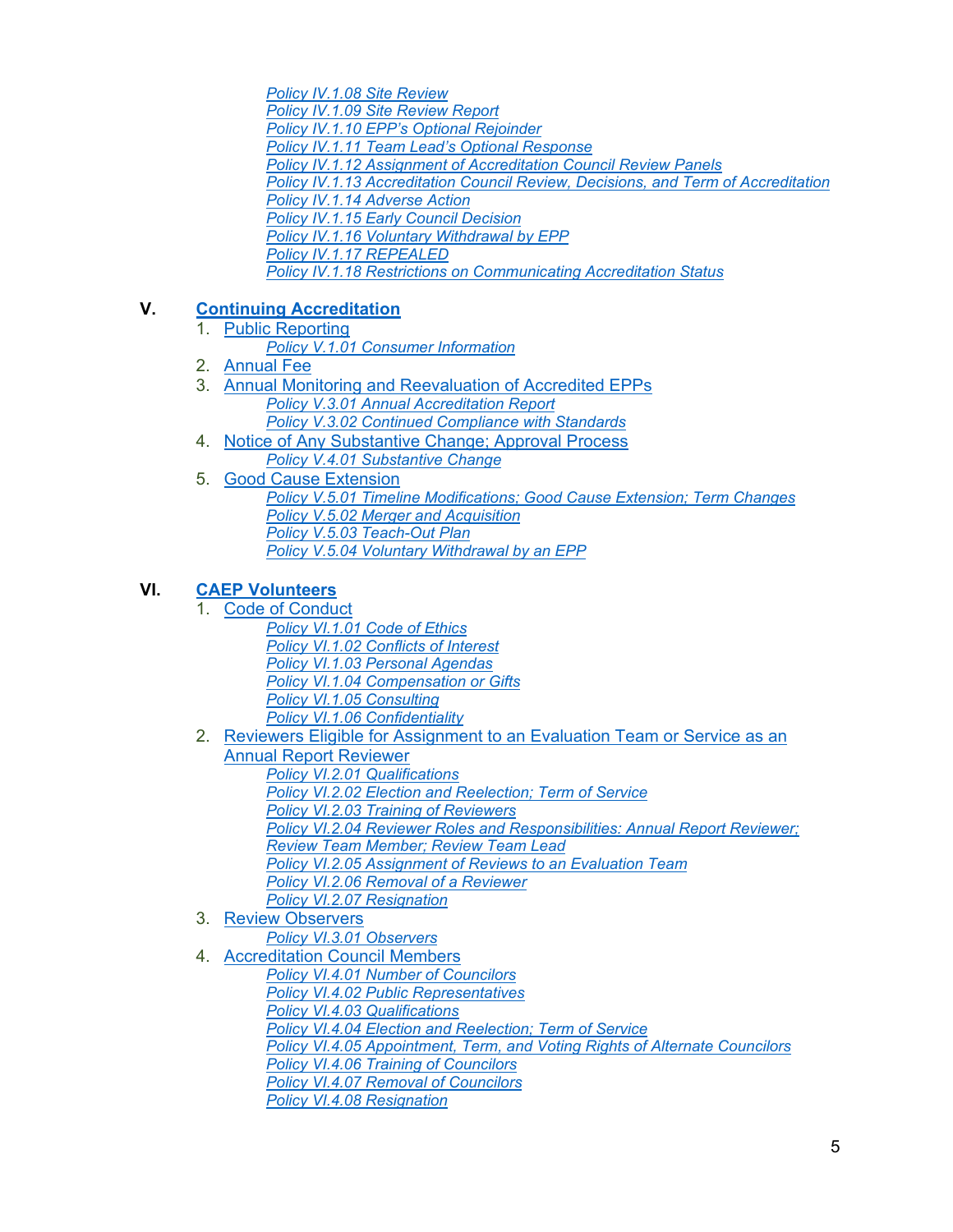## **VII. [Accreditation Council](#page-68-0) Governance**

- 1. [Authority and Governance](#page-68-1) *Policy VII.1.01 [Independence of Decision Making](#page-68-2) Policy [VII.1.02](#page-68-3) Charge Policy VII.1.03 [Recognition and Oversight of Legacy-Accredited EPPs](#page-68-4)*
- 2. [Composition](#page-69-0)
- 3. [Officers](#page-69-1)
	- *Policy VII.3.01 [Officers](#page-69-2)*
- 4. [Committees](#page-69-3)
	- *Policy VII.4.01 [Committees](#page-69-4)*
- 5. [Council and Committee Action: Meetings; Quorum,](#page-71-0) Voting
	- *Policy VII.5.01 [Meetings](#page-69-4)*
	- *Policy VII.5.02 [Meeting Notice](#page-72-0)*
	- *Policy VII.5.03 [Written Action in Lieu of Meeting](#page-72-1)*
	- *Policy VII.5.04 [Quorum and Voting Requirements](#page-72-2)*
	- *Policy VII.5.05 [Restriction on the Participation of Councilors](#page-72-3)*
	- *Policy VII.5.06 [Observers and Guests](#page-73-0)*
- 6. [Accreditation Decisions and Corrective Action Notices](#page-73-1)
	- *Policy VII.6.01 [Due Diligence](#page-73-2) Policy VII.6.02 [Accreditation Decisions](#page-73-3) Policy VII.6.03 [Warning Action](#page-74-0)*
- *Policy VII.6.04 [Adverse Action](#page-74-1)* 7. [Postponement Authority](#page-75-0) *Policy VII.7.01 [Postponement of a Site Review](#page-75-1) Policy VII.7.02 [Postponement after a Site Review](#page-75-2)*
	- *[Policy VII.7.03 Public Notice of Postponement](#page-75-3)*
- 8. [Modification of Accreditation Policies](#page-75-4) *Policy VII.8.01 [Modification of Accreditation Policies](#page-75-5)*
- 9. [Notice](#page-76-0) of Accreditation Decisions, Warning Actions, and EPP Decisions to Withdraw or Lapse
	- *Policy VII.9.01 [Maintenance of Records](#page-76-1)*
	- *Policy VII.9.02 Notice to EPPs, Appropriate Licensing or Authorizing Agencies, Other Accrediting Agencies, the U.S. Secretary of Education, and the Public*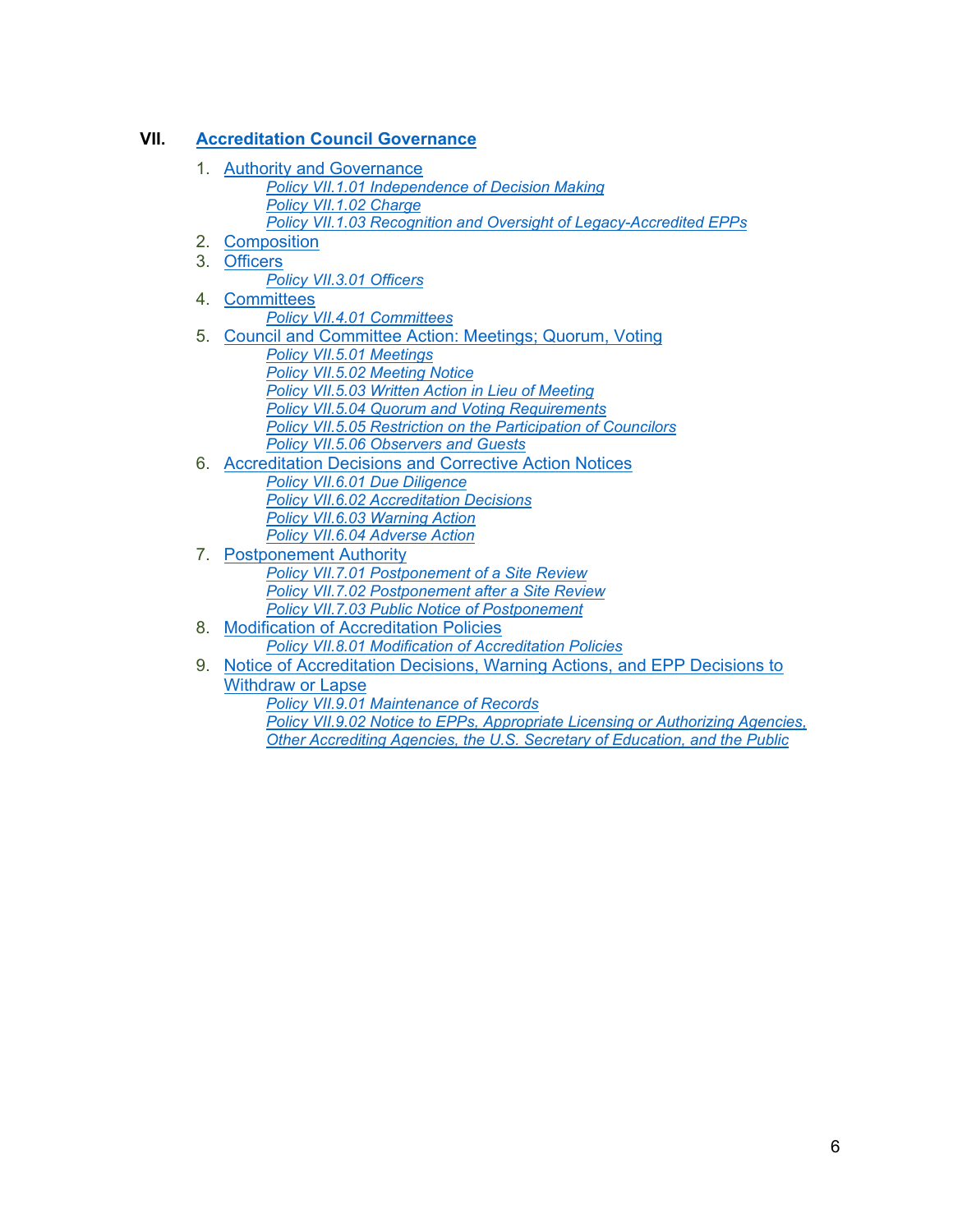## **HISTORY OF AMENDMENTS**

| <b>Date of Adoption</b>                                                             | <b>Effective Date</b>  | <b>Policies Amended</b><br>or Repealed                                                | <b>Notes</b>                                                                                                                                                       |
|-------------------------------------------------------------------------------------|------------------------|---------------------------------------------------------------------------------------|--------------------------------------------------------------------------------------------------------------------------------------------------------------------|
| Approved by the<br><b>Council on October</b><br>26, 2020; accepted<br>by the Board. | <b>January 1, 2021</b> | Entire document is<br>new, including all<br>policies and<br>procedures                | This document<br>replaces all previous<br>accreditation policies<br>and procedures in<br>accordance with the<br>implementation<br>information provided<br>on p. 2. |
| Approved by the<br>Council in April 2021;<br>accepted by the                        | July 1, 2021           | Part I: 2.01; 3.01<br>(new policy); $3.02$<br>(new policy)                            |                                                                                                                                                                    |
| Board.                                                                              |                        | Part II: 3.01; 10.02                                                                  |                                                                                                                                                                    |
|                                                                                     |                        | Part III: 1.02; 1.03;<br>2.01; 2.05; 2.13; 2.16<br>(repealed - see<br>VII.9.02); 2.17 |                                                                                                                                                                    |
|                                                                                     |                        | Part IV: 1.05;<br>1.13;1.16 (repealed)<br>1.18                                        |                                                                                                                                                                    |
|                                                                                     |                        | Part V: 3.01; 4.01                                                                    |                                                                                                                                                                    |
|                                                                                     |                        | Part VI: 1.01; 2.01;<br>2.04; 2.06; 4.03; 4.07                                        |                                                                                                                                                                    |
|                                                                                     |                        | Part VII: 4.01; 6.01;<br>6.04; 9.02 (new<br>policy)                                   |                                                                                                                                                                    |
| Approved by the<br><b>Board on December</b><br>2, 2021                              | <b>January 1, 2022</b> | Part VI procedures<br>and policies 4.02;<br>4.03; 4.03; 4.06                          |                                                                                                                                                                    |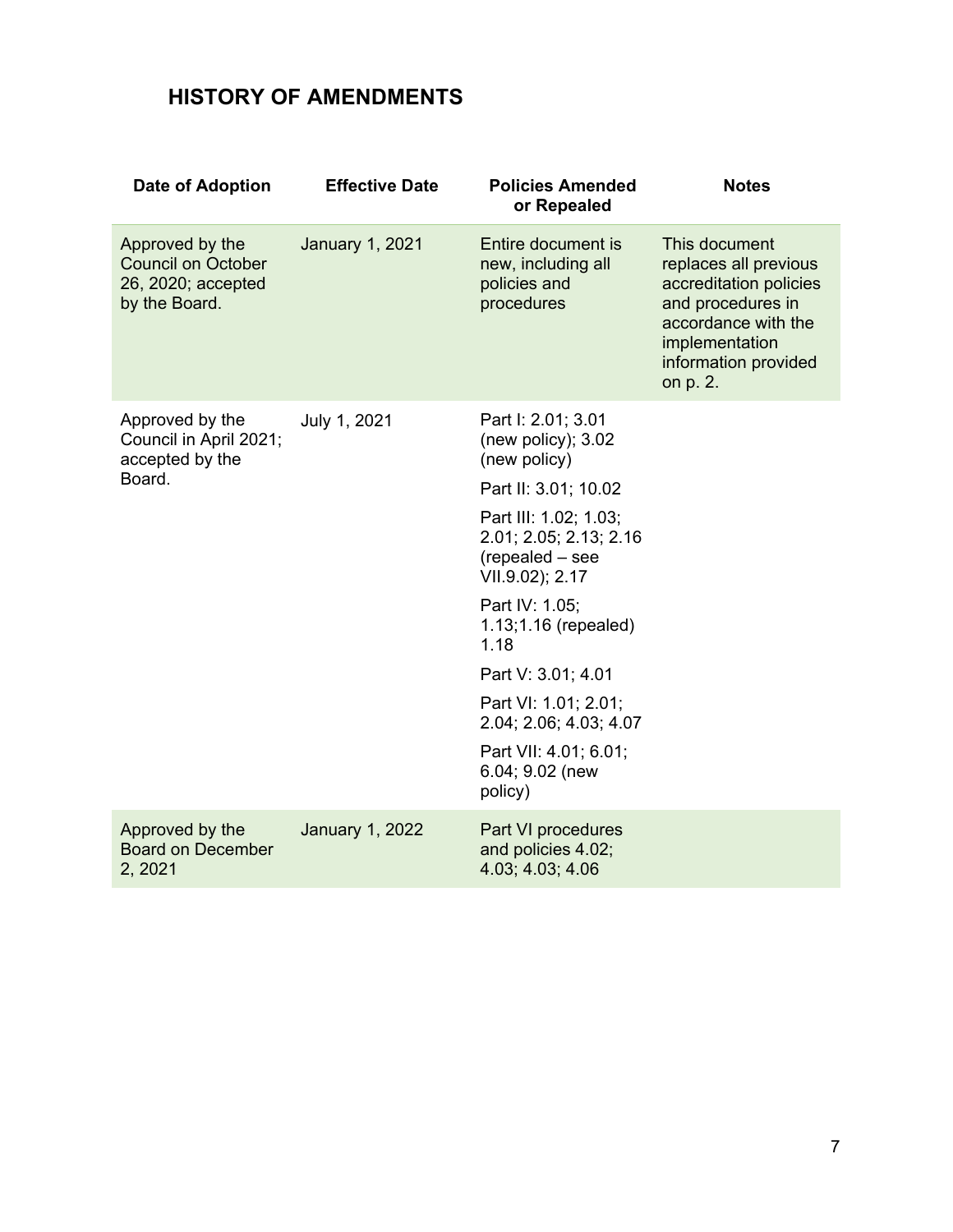## **INTRODUCTION**

## <span id="page-7-0"></span>*1. Overview*

The Council for the Accreditation of Educator Preparation (CAEP) is a non-governmental, nonprofit organization committed to the effective preparation of teachers and other P-12 professional educators. Accreditation is a process by which an educational institution or program elects to submit to a review to determine whether it meets accepted standards of quality.

Through its accreditation processes, CAEP assures the quality of educator preparation and supports continuous improvement in order to strengthen P-12 student learning. Any educator preparation provider (EPP) that agrees with CAEP's aims, is committed to pursuing quality as defined by the CAEP Standards and wishes to engage in evidence-based reflection and improvement is welcome to seek accreditation through CAEP.

CAEP stands on a strong foundation and rich history of accreditation in teacher and educator preparation. CAEP seeks to increase the value of accreditation and to increase participation, building on the decades of institutional knowledge of education's previous accreditors.

## <span id="page-7-1"></span>*2. Types of Accreditation*

CAEP offers 3 types of accreditation for EPPs:

- **Specialty Area Accreditation:** Within the United States, CAEP offers specialty area accreditation for EPPs that operate within the administration to a college, university, or other institution of higher education which is accredited by a national institutional accrediting body.
- **Specialty Area Accreditation for Freestanding EPPs:** Within the United States, CAEP offers specialty area accreditation for independent/freestanding EPPs not operating within the administration of a college, university, or other institution of higher education. Subject to CAEP's recognition by the U.S. Department of Education, only freestanding EPPs may use accreditation by CAEP to establish eligibility to participate in federal Title IV programs. Any such EPPs must first meet all applicable CAEP Standards (Initial-Licensure and/or Advanced Level) and comply with additional accreditation requirements as indicated throughout this document and as may be required by the U.S. Department of Education.
- **International Accreditation:** Outside the United States, CAEP conducts accreditation reviews of EPPs that meet CAEP's eligibility requirements.

## <span id="page-7-2"></span>*3. Recognition by the Council for Higher Education Accreditation*

CAEP was recognized by the Council for Higher Education Accreditation (CHEA) in September 2014 and has maintained recognition through regular reviews. Recognition by CHEA affirms that CAEP's Standards and processes are consistent with the academic quality, improvement, and accountability expectations that CHEA has established, including that the majority of institutions or programs CAEP accredits are degree-granting. CHEA is the only national organization focused exclusively on higher education accreditation.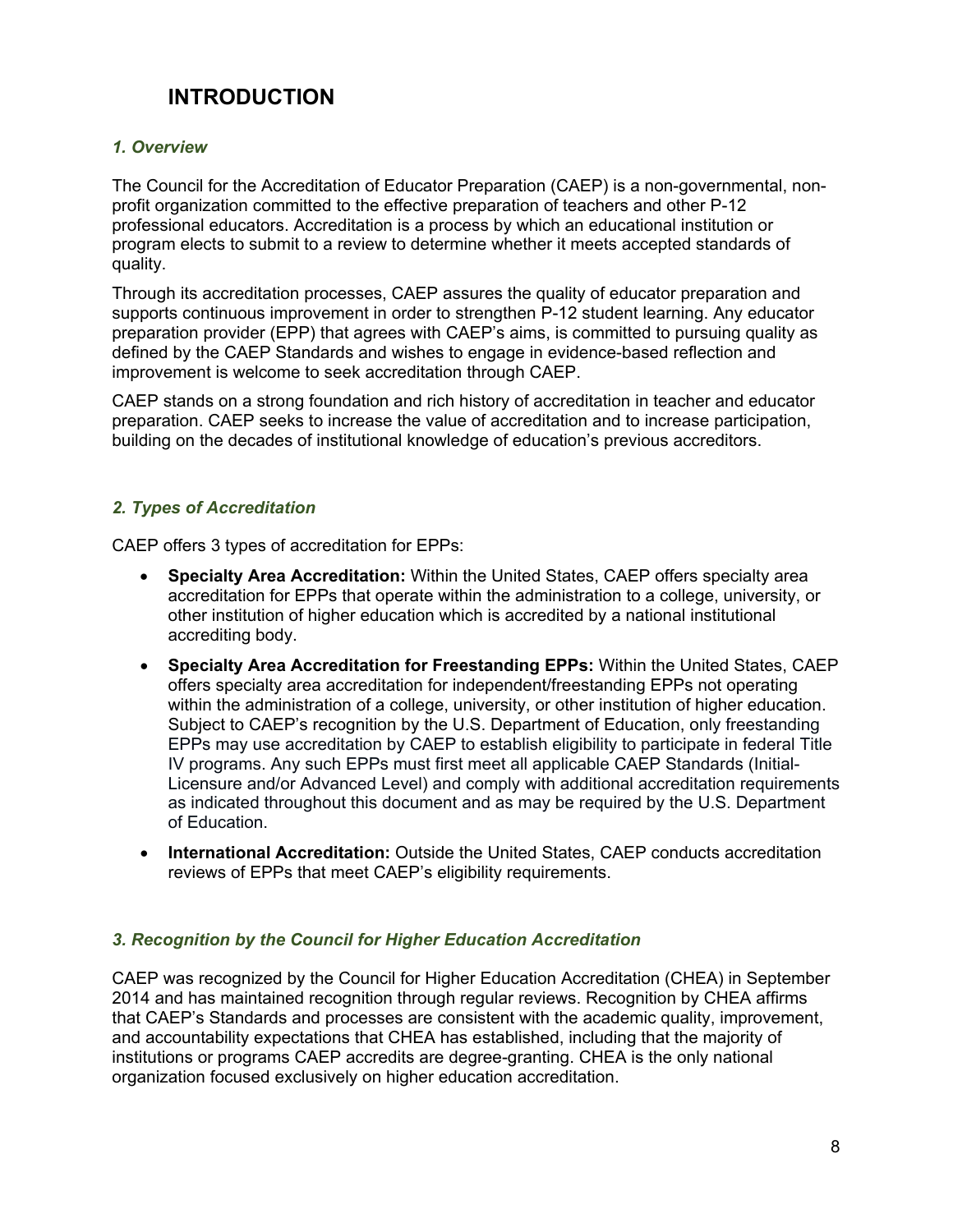## <span id="page-8-0"></span>*4. Recognition by the U.S. Secretary of Education*

CAEP is preparing a petition for recognition by the U.S. Secretary of Education. Recognition verifies that an accreditor is a reliable authority as to the quality of education in the field and that it complies with the Department's criteria for recognition, which are the requirements stated in federal regulations 34 CFR Part 602 [–The Secretary's Recognition of Accrediting Agencies.](https://www.ecfr.gov/cgi-bin/text-idx?SID=9ef35dd76e2c24ce383a59a9f1631628&mc=true&node=pt34.3.602&rgn=div5)

## <span id="page-8-1"></span>*5. CAEP's Structure and Governance*

CAEP is a non-profit corporation organized under the laws and regulations of the District of Columbia. CAEP's activities are overseen by 3 bodies, all of which rely on CAEP staff for dayto-day administration of the organization:

## • **Board of Directors**

The Board is the governing body of the corporation, not an accreditation decisionmaking body. The Board elects the Accreditation Council Chair from among Directors.

## • **Accreditation Council**

The Council, the primary accreditation decision-making body, is charged with making accreditation decisions; it also is responsible for policymaking regarding accreditation and reaccreditation activities, as well as oversight of the volunteers that conduct Site Reviews and review Annual Reports. Additional information about the governance and administration of the Accreditation Council is included in Section VII.

## • **Ad-Hoc Appeal Panel**

An Ad-Hoc Appeal Panel may be assembled to serve as a decision-making body, acting independent of the Accreditation Council, following any Council decision to deny accreditation.

The duties and responsibilities of each decision-making body are established in the CAEP Bylaws. Each body develops, adopts, and implements its own policies in accordance with applicable public comment, voting, and notice requirements. All amendments to Accreditation Policy and Ad-Hoc Appeal Panel Policy are subject to Board review and acceptance indicating the consistency with the vision and scope of CAEP accreditation, as well as feasibility, fiscal impacts, and alignment with operational standards of the Board.

CAEP's work is also supported by hundreds of volunteers who serve as evaluation team members, annual report reviewers, and Councilors serving on the Accreditation Council. Additional information about the selection/election and duties of volunteers is included in Section VI. Every individual tasked with carrying out any portion of a CAEP accreditation process must comply with the Code of Conduct in Section VI.1 and meet training requirements as described in this document. To ensure volunteers have current information about CAEP Standards and policies, new volunteers are trained on an annual basis and retrains existing volunteers if they are selected or elected in roles supporting the accreditation process.

## <span id="page-8-2"></span>*6. Use of Policies, Procedures, and Guidance*

Throughout this document, all policies are clearly labeled as such and assigned a policy number which corresponds to the relevant Part and Section. Policies establish requirements and are, unless otherwise noted, intended to be implemented with fidelity by and on behalf of all EPPs, to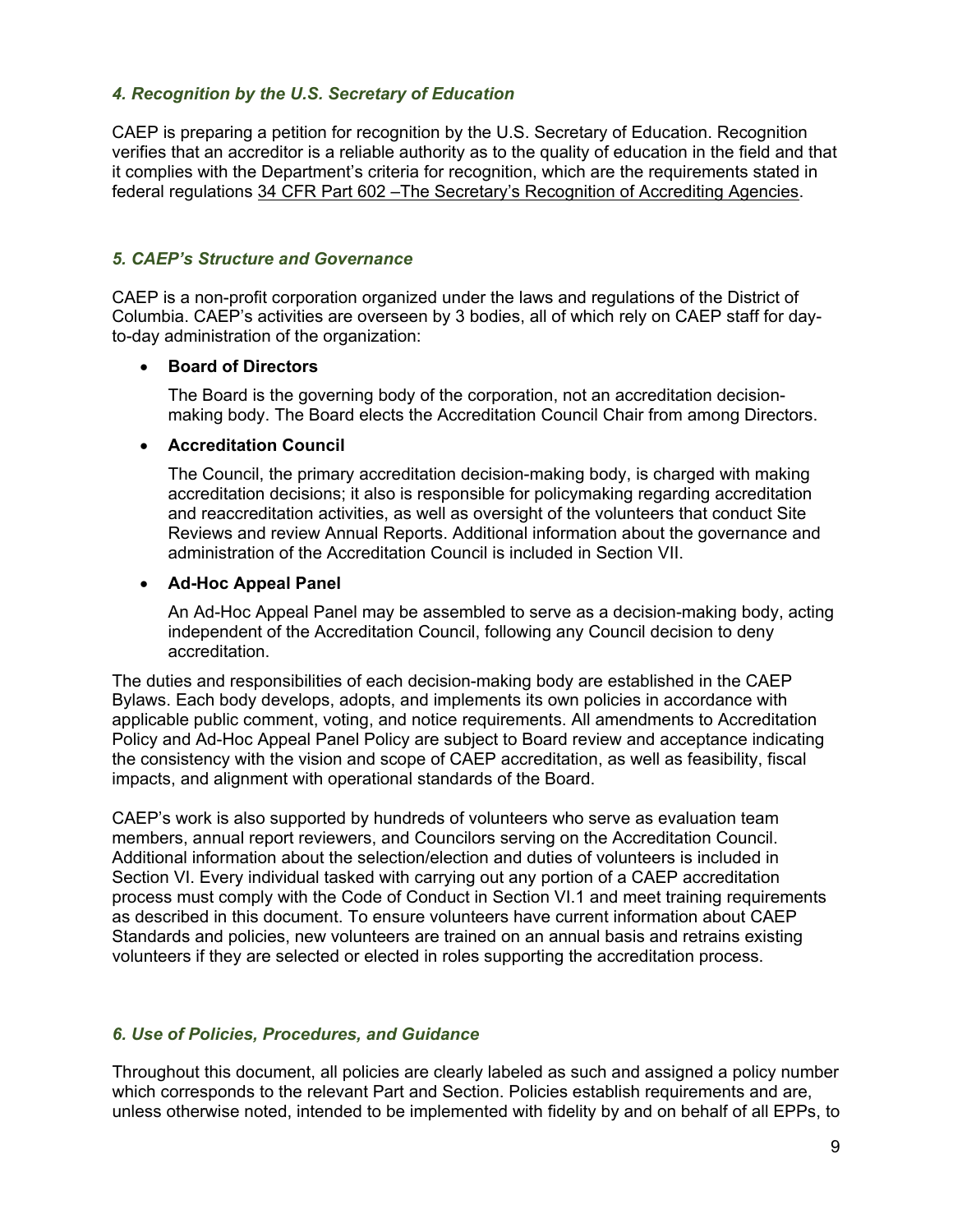support the consistent application of the CAEP Standards, and to enable a transparent and fair process. Procedural information is included, as appropriate, to provide additional information on the steps and/or means employed. CAEP issues bulletins explaining the intent and impact of policy amendments, including any information regarding implementation timelines. CAEP also publishes guidance documents – including, but not limited to, handbook(s) and assessment frameworks.

If any provision of this document or CAEP's interpretation thereof conflicts with any provision of the Bylaws, the relevant provision of the Bylaws will be deemed to prevail. If any provision of this document or CAEP's interpretation thereof conflicts with any provision of the Ad-Hoc Appeal Panel Policy, the Ad-Hoc Appeal Panel Policy provision will prevail only to the extent it is used in the context of an independent review of an Adverse Action decision of the Accreditation Council. In no case shall any CAEP guidance document, including handbooks, supersede any provision of this document.

## <span id="page-9-0"></span>*7. Overview of CAEP's Accreditation Processes*

CAEP accreditation has 2 entry points for EPPs:

- (1) Initial Accreditation for an EPP not accredited by CAEP or its predecessors, NCATE and TEAC, at the time of application; and
- (2) Renewal of Accreditation for all other EPPs.



The Initial Accreditation process and Renewal of Accreditation process are CAEP's primary mechanisms for evaluating an EPP's compliance with all applicable Standards (Initial-Licensure and/or Advanced-Level) before the Accreditation Council reaches a decision to accredit or reaccredit the EPP. These processes, described below, are used to evaluate whether an EPP:

- Maintains clearly specified educational objectives that are consistent with its mission and appropriate in light of the degrees or certificates awarded;
- Is successful in achieving its stated objectives; and
- Maintains degree and certificate requirements that at least conform to commonly accepted standards.

Both processes require an EPP to prepare, following CAEP's policies, procedures and guidance, an in-depth Self-Study Report that includes the EPP's own assessment of the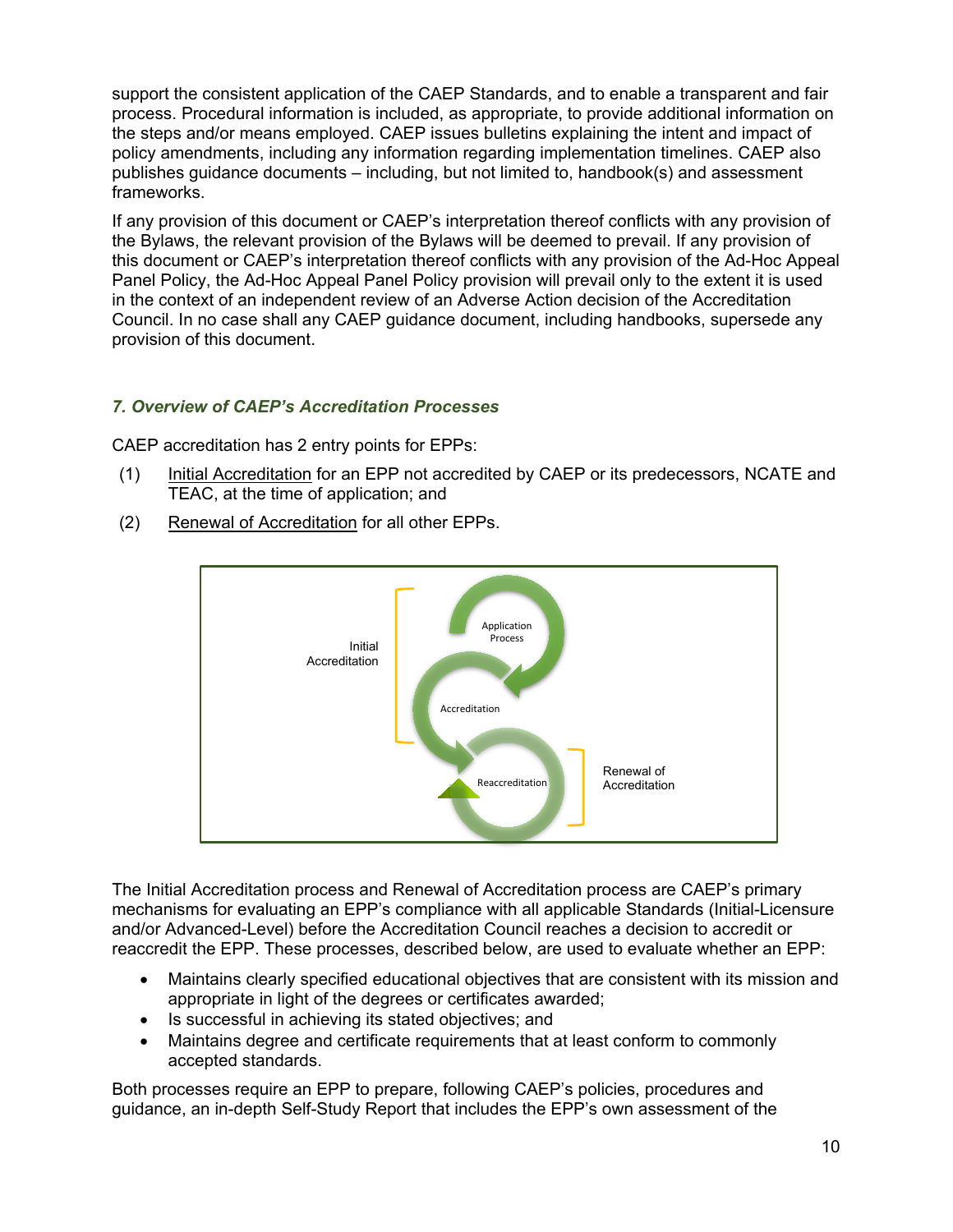educational quality offered and the EPP's continuing efforts to improve educational quality. Trained volunteers then review the EPP's self-study, provide formative feedback, and give the EPP an opportunity to submit an addendum.

Through a Site Review of the EPP (an On-Site Review or a Virtual Site Review), an Evaluation Team obtains sufficient information to determine if the EPP complies with all applicable CAEP Standards (Initial-Licensure and/or Advanced Level) and document any deficiencies identified. Prior to a decision, the EPP is provided a copy of the Site Review Report and given an opportunity to respond in writing.

Throughout both processes, CAEP applies controls against the inconsistent application of Standards, including:

- Extensive training of all volunteers regarding the CAEP Standards, accreditation processes, policies, and procedures;
- Evaluations of volunteer performance;
- Timely resolution of questions and issues that may arise during a review, including regarding interpretations of the Standards;
- Development and use of tools such as writing guides and evidence sufficiency guidelines; and
- Ongoing monitoring of the extent to which the stated mission of EPPs is respected in the application of the CAEP Standards.

## <span id="page-10-0"></span>*8. Decisions by Level of Preparation: Initial and Advanced*

CAEP Accreditation differentiates between levels of educator preparation:

- (1) Initial-Licensure Preparation; and
- (2) Advanced-Level Preparation.

Pursuant to CAEP's Scope of Accreditation, an EPP will engage in a review of its Initial-Licensure Preparation, Advanced-Level Preparation, or both. A separate accreditation decision or reaccreditation decision will be made for each level of preparation subject to review.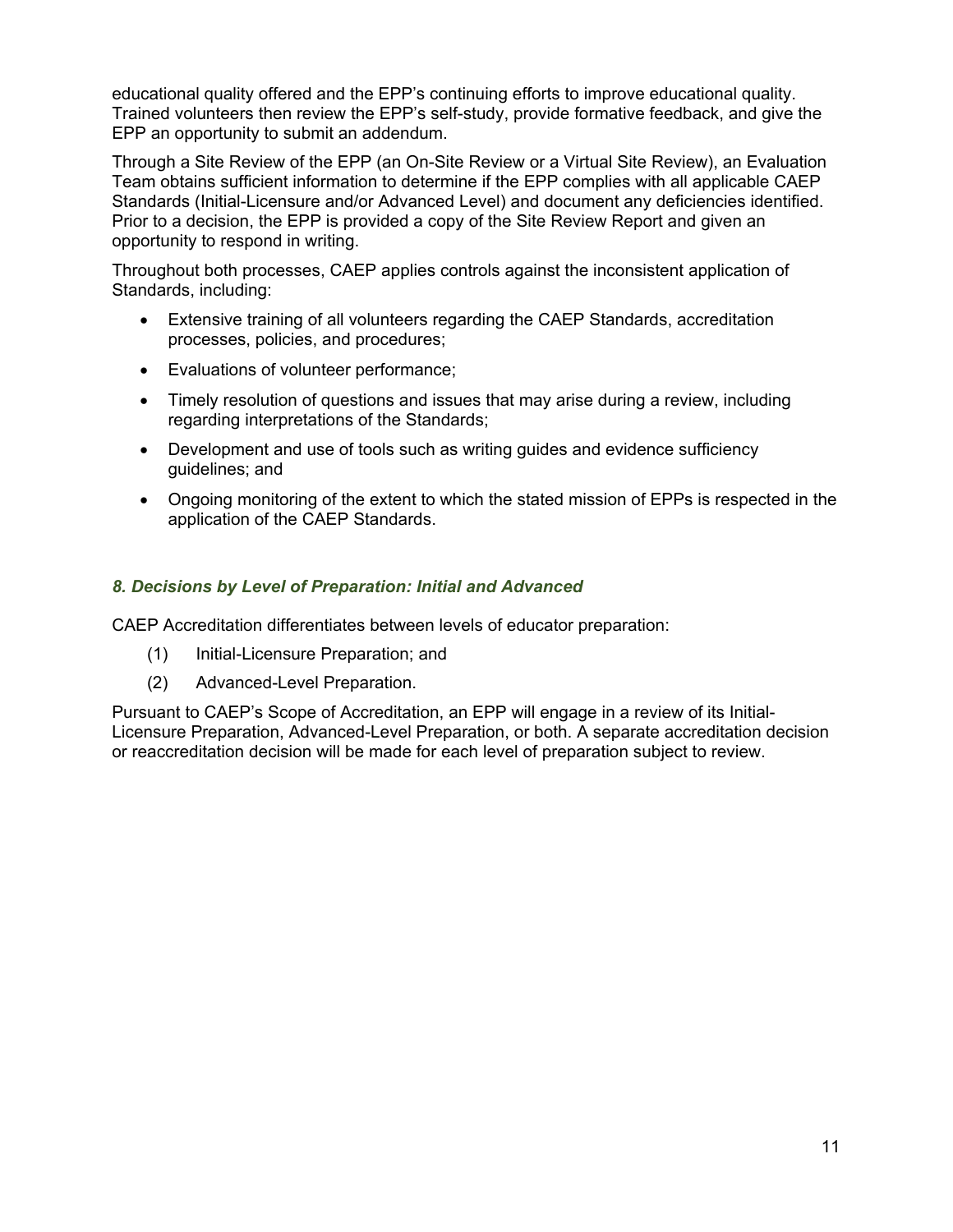## **I. CAEP STANDARDS AND MATERIALS TO SUPPORT IMPLEMENTATION**

## <span id="page-11-0"></span>*1. Standards in Effect*

The CAEP Standards are developed and adopted by the Board and reflect the professional judgment and consensus of a wide cross-section of the field of educator preparation that the expectations established therein are sufficiently rigorous to ensure that CAEP is a reliable authority regarding the quality of the education and training provided by the EPPs it accredits.

A CAEP-accredited EPP must demonstrate, among other things, how it is pursuing its mission and accomplishing its educational objectives while adhering to the Standards; the EPP's graduates are competent and caring educators; and, that the EPP's educator staff engage in a culture of evidence to support continuous improvement that will maintain and enhance the quality of the professional programs offered.

## <span id="page-11-1"></span>**Policy I.1.01 CAEP Standards in Effect**

The CAEP *[Standards](http://caepnet.org/%7E/media/Files/caep/standards/caep-standards-one-pager-0219.pdf?la=en) for Initial-Licensure Preparation* and S*tandards for Advanced-Level Preparation*, adopted by the Board of Directors are referred to collectively as the CAEP Standards or Standards. Each Standard is composed of multiple components.

All Accreditation Council decisions are based on the Standards and components identified as applicable (by level of preparation – Initial-Licensure and/or Advanced-Level), and in effect at the time an eligible EPP submits a Request for Evaluation or Accreditation Review Request. Official versions of the Standards are maintained on the CAEP website. Public comment on the Standards may be provided to CAEP at any time.

## <span id="page-11-2"></span>*2. Review and Revision of the Standards*

The CAEP Board maintains a systematic program of review to establish that the Standards are adequate to evaluate the quality of educator preparation provided by EPPs and the relevance of their preparation to the needs of students. Bylaws and Governance Policy require the CAEP President to lead a standards revision process and recommend revised standards for adoption by the Board not less than once every 7 years. This review includes an examination of the standards' intellectual underpinnings, logic, and related policies.

The Research Committee of the Board, composed of Directors, researchers, and others selected by the President, is charged with carrying out a systematic program of review that examines whether and how the CAEP Standards, individually and as a whole, are: (1) adequate to evaluate the quality of educator preparation provided by the EPPs that CAEP accredits; (2) relevant to the educational or training needs of students (candidates and completers) EPPs enroll; and (3) are informed by the available evidence.

The Committee reviews the Standards on an ongoing basis in accordance with regulations of the U.S. Department of Education and sound accreditation practice. If the Committee determines that revisions are needed, the chair of the Research Committee or the Board Liaison will inform the President of CAEP at least 4 weeks prior to the next regular meeting of the Board and commence a revision process no later than 9 months following the meeting.

The Committee proposes revisions, if necessary, so that the Standards effectively and adequately assess the quality of EPPs including, but not limited to, quality in all areas identified in regulations of the U.S. Department of Education: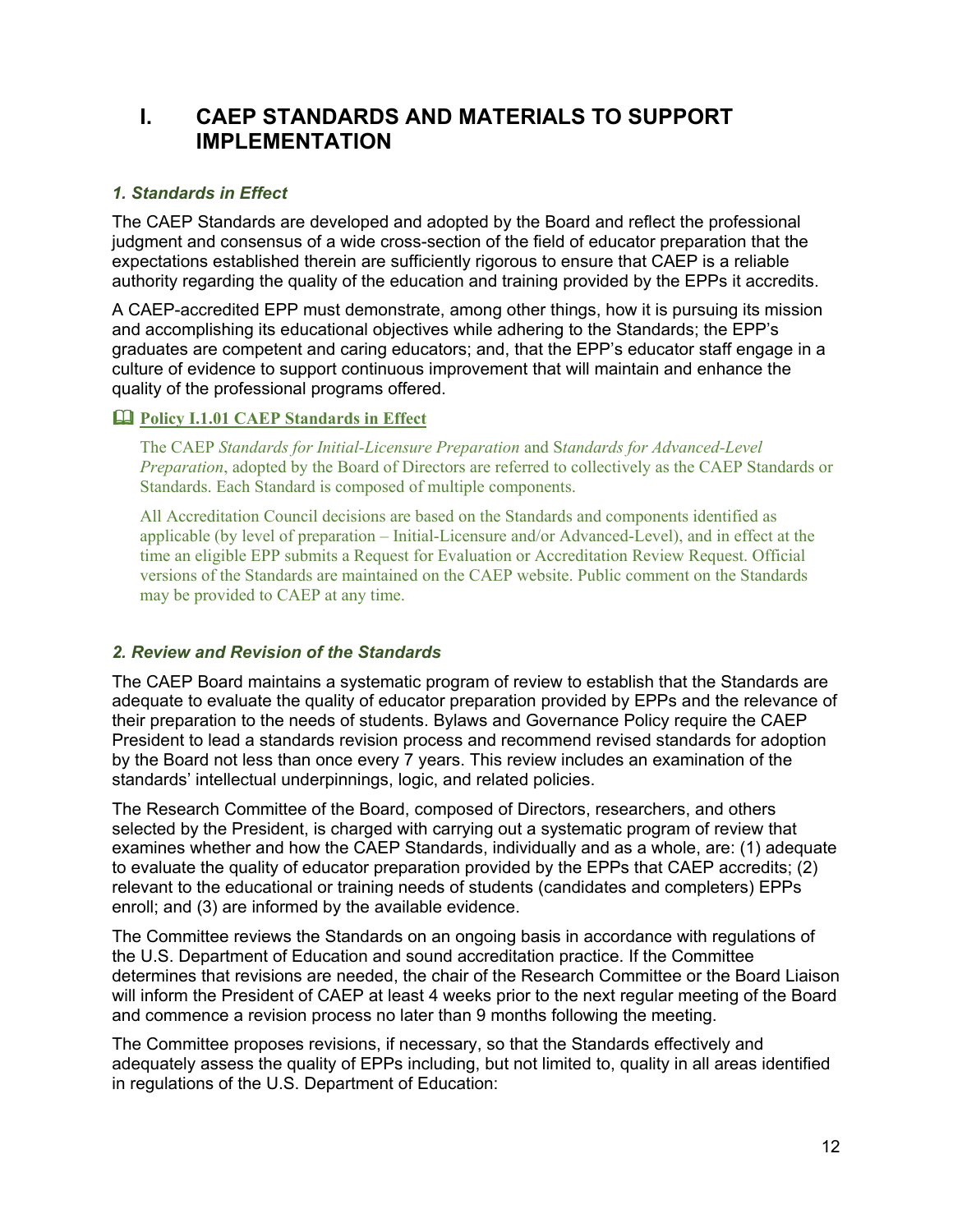- (i.) Success with respect to student achievement in relation to the EPP's mission (which shall include the quality of an EPP's distance education if applicable);
- (ii.) Curricula;
- (iii.) Faculty;
- (iv.) Facilities, equipment, and supplies;
- (v.) Fiscal and administrative capacity as appropriate to the specified scale of operations;
- (vi.) Student support services;
- (vii.) Recruiting and admissions practices, academic calendars, catalogs, publications, grading, and advertising;
- (viii.) Measures of program length and the objectives of the degrees or credentials offered;
- (ix.) Record of student complaints received by, or available to, the agency; and
- (x.) Record of compliance with the EPP's program responsibilities under Title IV of the Higher Education Act, based on the most recent student loan default rate data provided by the U.S. Secretary of Education, the results of financial or compliance audits, program reviews, and any other information that the Secretary may provide to CAEP.

The Committee identifies specific CAEP Standards, components, or aspects of either for review and possible revision. Selection of areas for focus is based on information gathered from CAEP's reviews of EPPs, reports from the Accreditation Council, the annual report from the President to the Board on the state of EPP quality and accreditation, and additional perspectives gathered through scholarly work and constituent engagement. The Committee updates research identified as relevant to the CAEP Standards and reviews CAEP's internal research efforts to continually review and improve the efficacy and validity of the Standards.

Accreditation Councilors, through the adoption of a resolution by the full Accreditation Council, or individually, may recommend revisions for the Research Committee to consider. At the beginning of any comprehensive review process, the President will report to the Board on the specific Research Committee charge, timeline, and process to the Council, along with information on the opportunity for Council input. Whether taking action as a body, or individually, Councilors are responsible for referring proposed amendments to the Research Committee in accordance with a timeline established by CAEP staff.

CAEP will seek input from as wide a spectrum of the profession as possible, including member and non-member EPPs. CAEP will also provide public notice of proposed changes and allow not less than 30 days for public comment by interested parties prior to adoption. After considering all input, the Board will vote to adopt or to not adopt the recommended revisions. Any such action will be reported to the Accreditation Council, member EPPs, state and other governmental partners, and the public. CAEP will publish substantive revisions within 30 days of adoption.

## <span id="page-12-0"></span>*3. Resources to Support Use of the Standards*

## <span id="page-12-1"></span> **Policy I.3.01 Workbooks, Criteria for the Evaluation of EPP-Created Assessments and Surveys, and Transition Plans**

CAEP staff, with input from the Accreditation Council, member EPP representatives, and others, publish and disseminate guidance and related resources on the CAEP Standards, other accreditation requirements, and processes, for use by EPPs and CAEP volunteers. These resources include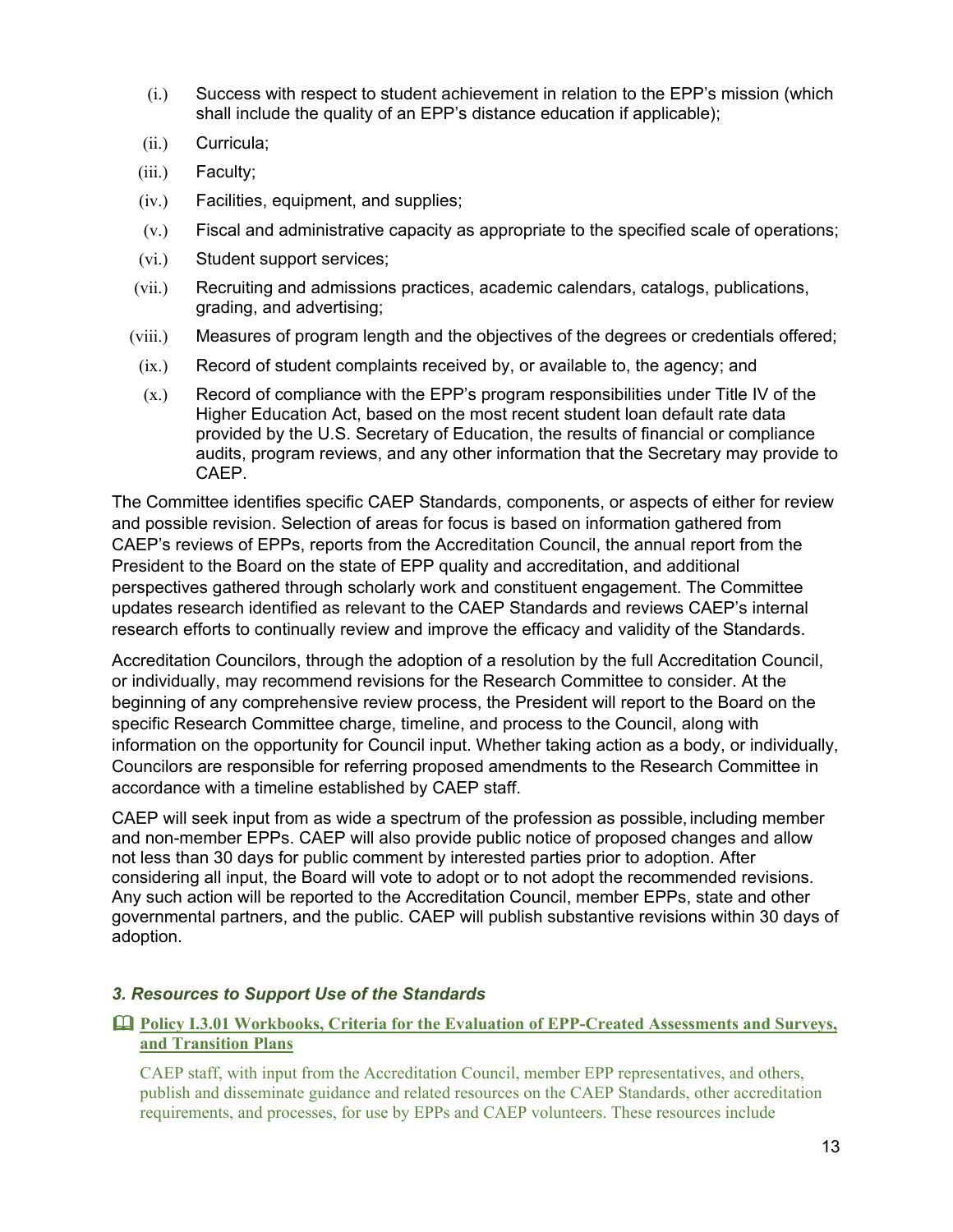workbooks which, among other things, explicate the Standards and may also include criteria for the evaluation of EPP-created assessments and surveys, as well as information on the extent to which an EPP will be allowed to demonstrate compliance with a Standard or Component through the submission of a qualifying transition plan and limited data.

Any provisions made for the allowance of a transition plan shall only extend to the Standards and components identified in the Workbook in use for an EPP's current review cycle and only within the established timeframe.

## <span id="page-13-0"></span>**Policy I.3.02 Glossary**

CAEP maintains a Glossary of key terms (http://caepnet.org/glossary) used throughout the accreditation processes described in this document and the appeals process.

## **II. SCOPE OF ACCREDITATION; GENERAL PROVISIONS**

#### <span id="page-13-1"></span>*1. Scope of Accreditation*

Pursuant to Governance Policy, and as approved by the Council for Higher Education Accreditation (CHEA):

CAEP's SCOPE OF ACCREDITATION is the accreditation of educator preparation providers (EPPs) that offer bachelor's, master's, and/or doctoral degrees, postbaccalaureate or other programs leading to certification, licensure, or endorsement in the United States and/or internationally.

An EPP is the entity responsible for the preparation of educators which may be a nonprofit or for-profit institution of higher education, a school district, an organization, a corporation, or a governmental agency.

#### <span id="page-13-2"></span>*2. Levels of Preparation*

Within its Scope of Accreditation, CAEP distinguishes between two levels of educator preparation, as described below.

#### <span id="page-13-3"></span>**Policy II.2.01 Levels of Preparation**

In carrying out its Initial Accreditation and Renewal of Accreditation processes, as described in this document and supporting materials, CAEP distinguishes between two levels of educator preparation:

#### (a.) **Initial-Licensure Preparation**

Initial-Licensure Preparation is provided through programs at the baccalaureate or postbaccalaureate levels leading to initial-licensure, certification, or endorsement that are designed to develop P-12 teachers. All Initial-Licensure Preparation programs within the Scope of Accreditation will be reviewed under CAEP Standards for Initial-Licensure.

#### (b.) **Advanced-Level Preparation**

Advanced-Level Preparation is provided through programs at the post-baccalaureate or graduate levels leading to licensure, certification, or endorsement. Advanced-Level Programs are designed to develop P-12 teachers who have already completed an initial-licensure program, currently licensed administrators, or other certified (or similar state language) school professionals for employment in P-12 schools/districts. All Advanced-Level Preparation programs within the Scope of Accreditation will be reviewed under CAEP Standards for Advanced-Level Preparation.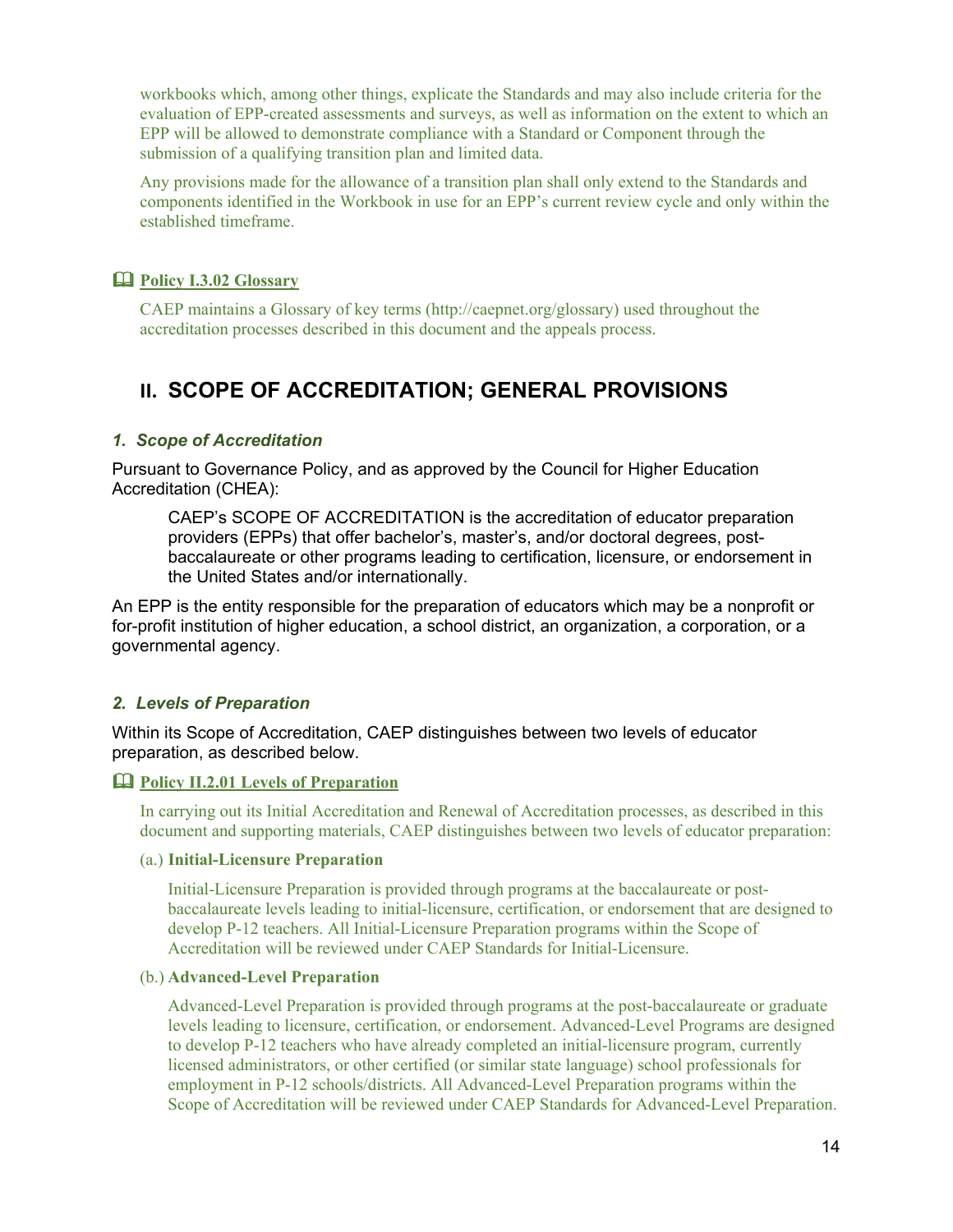A separate accreditation or reaccreditation decision will be made for each level of preparation subject to review.

#### <span id="page-14-0"></span>**Policy II.2.02 Decisions by Level**

CAEP reviews evidence derived from educator preparation provided at the initial-licensure level and advanced-level for sufficiency in relation to all applicable CAEP Standards (Initial-Licensure and/or Advanced-Level).

An EPP will receive a separate accreditation or reaccreditation decision for each level of preparation that is required to be reviewed in accordance with CAEP's Scope of Accreditation.

#### (a.) **Single-Level EPP**

An EPP providing educator preparation only at the initial-licensure level or advanced-level will receive an accreditation or reaccreditation decision for only the preparation level subject to review.

#### (b.) **Dual-Level EPP**

An EPP providing educator preparation at both the initial-licensure and advanced-level must submit a single Self-Study Report and then engage in a Site Review encompassing both levels. Although the EPP will submit a single Self-Study Report addressing preparation at both levels and evidence in support of both the Standards for Initial-Licensure and Standards for Advanced-Level Preparation, the Accreditation Council will render a separate accreditation decision for each level of preparation reviewed.

#### <span id="page-14-1"></span>*3. Scope of Review*

Each CAEP review has a defined scope of review determined by the levels of preparation provided within CAEP's Scope of Accreditation.

#### <span id="page-14-2"></span>**Policy II.3.01 Scope of Review**

Pursuant to CAEP's Scope of Accreditation, unless provided otherwise in policy or subject to the exceptions set-out below, for any CAEP review an EPP must include information and evidence on all licensure areas that prepare candidates to work in preschool through grade 12 settings at the initial and advanced level that lead to professional licensure, certification, or endorsement as defined by the state, country, or other governing authority under which the EPP operates and for which the state, country, or other governing authority has established program approval standards.

- (a.) An EPP that has secured specialty area accreditation from a specialized accrediting agency recognized by the U.S. Secretary of Education or the Council for Higher Education Accreditation (CHEA) may request to have any such accredited program exempted from review as well as from annually reporting the number of completers in the program(s). For any EPP operating in a state with which CAEP has entered into a state partnership agreement, no such exemption will be granted unless the EPP first obtains a letter of support from the state. An EPP granted an exemption must disclose to its candidates, faculty, the public, and others that the program(s) are not included in the EPP's accreditation by CAEP.
- (b.) No CAEP review carried out pursuant to this document is required to consider any advancedlevel program not specific to the preparation of teachers or other school professionals for P-12 schools/districts; any advanced-level non-licensure programs, including those specific to content areas (e.g., M.A., M.S., Ph.D.); or educational leadership programs not specific to the preparation of teachers or other school professionals for P-12 schools/districts.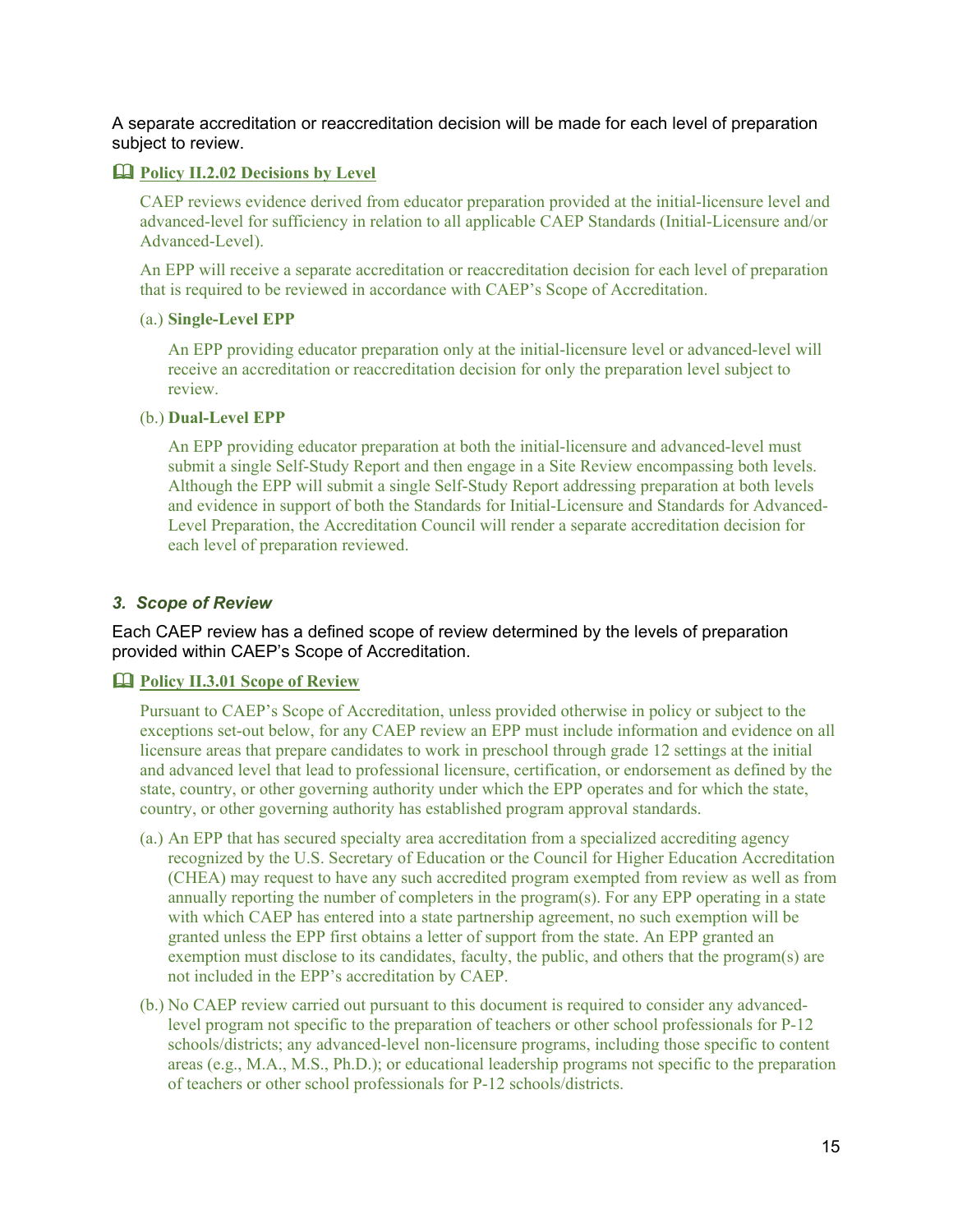In communicating with students, faculty, other stakeholders, and the public about its accreditation status and term, an EPP is required to distinguish accurately between programs that are accredited, as a result of having been included in the scope of review, and those that are not.

If an EPP in Continuing Accreditation status following a CAEP accreditation or reaccreditation decision on just one level of preparation (Initial-Licensure or Advanced-Level) begins administering preparation at the second level (within CAEP's scope) during the existing term of accreditation, the preferred practice is for the EPP to submit both levels of preparation for review on the timeline established for Renewal of Accreditation and using the Renewal of Accreditation process. (See Section IV)

## <span id="page-15-0"></span>*4. Site Review Types*

Site Reviews are an essential component of CAEP's accreditation processes (Initial Accreditation and Renewal of Accreditation, including interim reviews required for the removal of any Stipulation and exiting Probationary Accreditation status). They may also be used in the administration of policies regarding continuing accreditation and compliance monitoring.

## <span id="page-15-1"></span>**Policy II.4.01 Site Review Types**

CAEP volunteers appointed to an Evaluation Team pursuant to Policy VI.2.02 are tasked with conducting reviews of EPPs. Any such review will include a Site Review which may be an On-Site Review or Virtual Site Review.

## (a.) **On-Site Review**

Any review leading to a recommendation to the Accreditation Council regarding a decision to grant accreditation or reaccreditation will include an On-Site Review (also called a Site Review) during which at least one member of the assigned Evaluation Team engages in the review while on-site at the EPP's main campus and other locations as appropriate. Other Evaluation Team members may carry out assigned Site Review activities through the use of a video or web conferencing tool which allows synchronous communication among participants and visual display of documents so that the Evaluation Team can accurately assess the sufficiency of information obtained.

#### (b.) **Virtual Site Review**

A Virtual Site Review is conducted by an Evaluation Team not physically present at the EPP's main campus or auxiliary location(s). Any such team may also be referred to as a Virtual Site Review Evaluation Team. At CAEP's discretion, the full Evaluation Team may carry out its assigned Site Review activities through the use of a video or web conferencing tool which allows synchronous communication among participants and visual display of documents so that the Evaluation Team can accurately assess the sufficiency of information obtained and the EPP's opportunities for providing information and evidence are the same or substantially similar to the opportunities afforded during an On-Site Review.

Any Site Review conducted entirely by electronic means is subject to a follow-up visit by a trained Evaluator assigned to verify information obtained by the Virtual Site Review Evaluation Team. The Evaluator may, but is not required to, be a member of the Virtual Site Review Evaluation Team.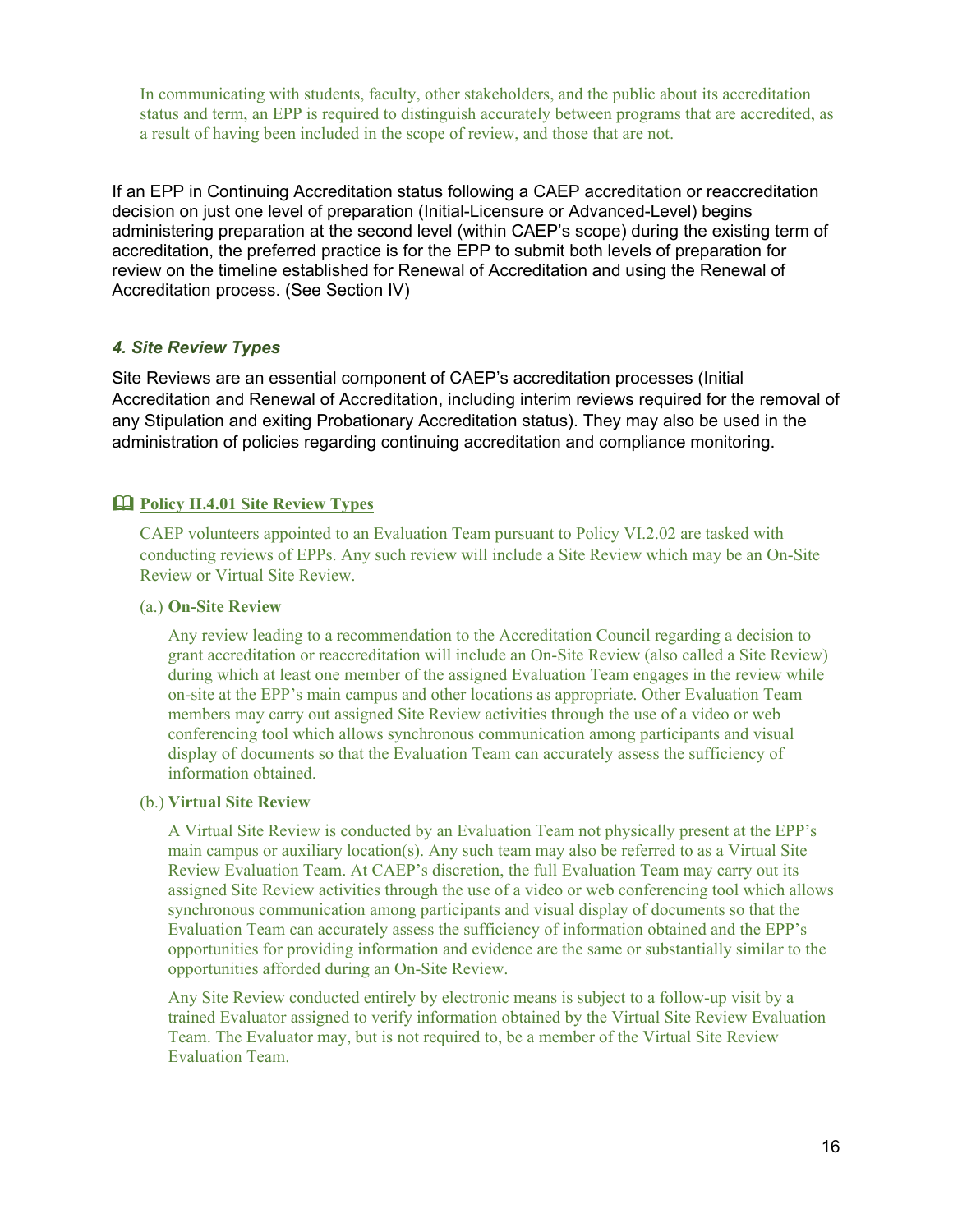#### <span id="page-16-1"></span><span id="page-16-0"></span>**Policy II.5.01 Compliance with Standards and Applicable Federal Regulatory Requirements**

The Accreditation Council, relying on evidence and information provided by an EPP and gathered throughout the accreditation review process, assesses the degree to which each applicable Standard (Initial-licensure and/or Advanced-level) and applicable Federal regulatory requirements have been met. Evidence and information considered include but are not limited to evidence submitted by the EPP; third-party comments; records of student complaints received by, or available to CAEP; records of compliance with the EPP's program responsibilities under Title IV of the Higher Education Act and other information that the U.S. Secretary of Education may provide to CAEP, if applicable; and reports prepared by Evaluation Team members and Accreditation Council panel members.

An EPP must also establish and make public its expectations for achievement of academic quality and indicators of student success. The EPP shall implement processes to determine whether candidates and completers meet the stated expectations. At least annually, the EPP shall make evidence of student success public, in aggregate form, and include such evidence in the CAEP Annual Report and any subsequent Self-Study report, as appropriate.

The Council evaluates compliance with each Standard based on the preponderance of evidence provided. In addition to determining whether each applicable Standard has been met, the Accreditation Council may cite Areas for Improvement (AFIs) and Stipulations. AFIs and Stipulations may be identified for any component of any Standard.

#### (a.) **Areas for Improvement (AFIs)**

AFIs indicate minor to moderate deficiencies in meeting a Standard or component which must be improved by the time of the next accreditation review. Evidence of improvement must be provided in an Annual Report.

#### (b.) **Stipulations**

Stipulations describe serious deficiencies in meeting a Standard or component and must be brought into compliance within a timeline identified by the Accreditation Council in order for the EPP to remain in Continuing Accreditation status. Evidence of improvement must be provided in an Annual Report.

#### <span id="page-16-2"></span>**Policy II.5.02 Compliance with Other Accreditation Requirements**

The Accreditation Council, relying on evidence and information provided by an EPP, and gathered throughout the accreditation review process, determines whether the EPP has demonstrated compliance with the requirements of this policy. These requirements are only applicable to an EPP that is seeking accreditation or reaccreditation through Specialty Accreditation for Freestanding EPPs and such accreditation enables the EPP to obtain eligibility to participate in Title IV, HEA programs.

Evidence and information considered include but are not limited to evidence submitted by the EPP; third-party comments; records of student complaints received by, or available to CAEP; records of compliance with the EPP's program responsibilities under Title IV of the Higher Education Act and other information that the U.S. Secretary of Education may provide to CAEP, if applicable; and reports prepared by Evaluation Team members and Accreditation Council panel members.

#### (a.) **Distance Education Policies or Procedures**

An EPP that offers distance education must have processes in place, and describe them in the Self-Study Report, through which the EPP establishes that any student who registers in a distance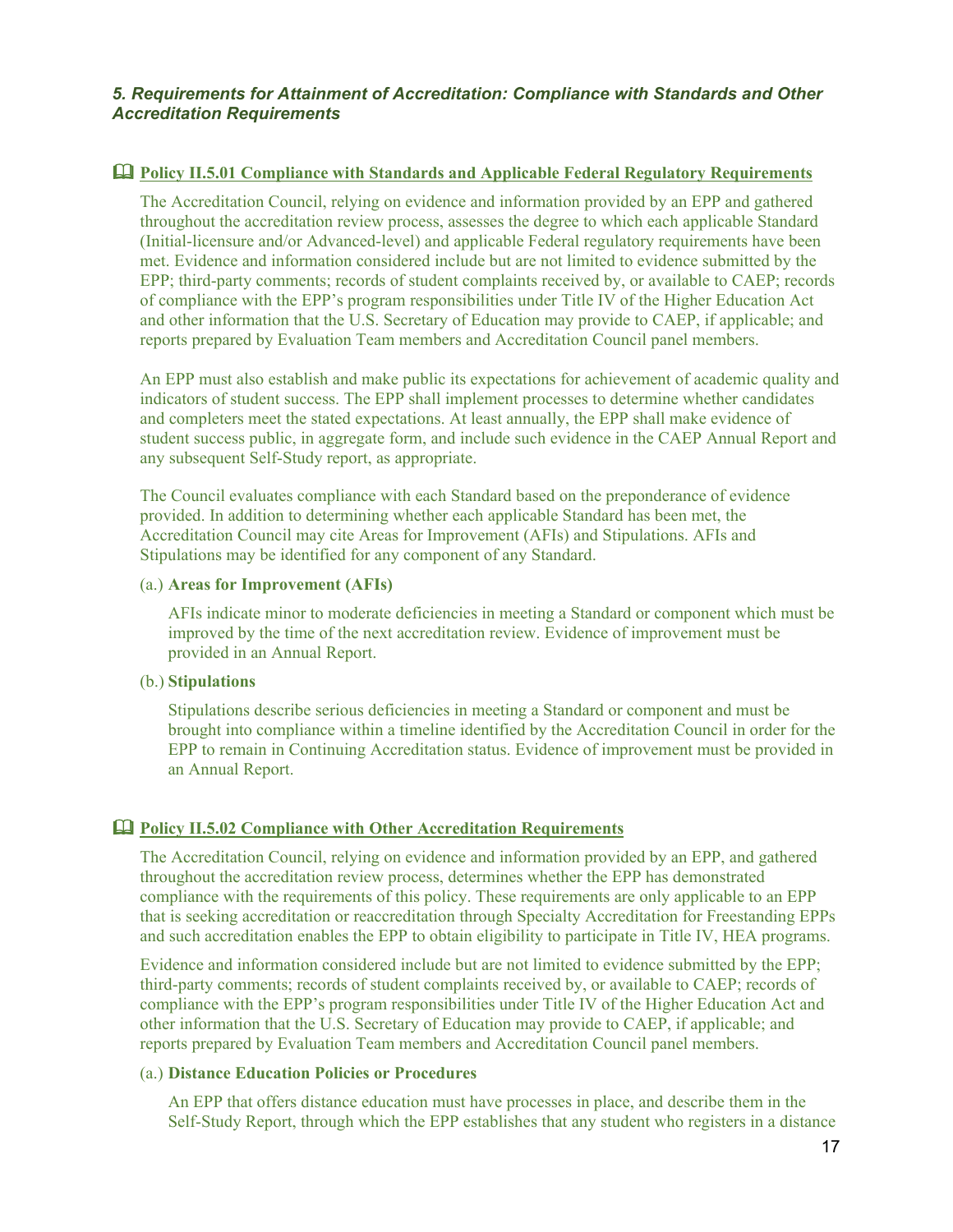education course or program is the same student who participates in and completes the course or program and receives the academic credit. The EPP's processes must ensure that the EPP:

- (i.) Verifies the identity of a student who participates in class or coursework by using, at the option of the EPP, one or more methods such as -- (A) A secure login and pass code; (B) Proctored examinations; and (C) New or other technologies and practices that are effective in verifying student identity; and
- (ii.) Makes clear in writing that the EPP uses processes that protect student privacy and notifies students of any projected additional student charges associated with verification of student identity at the time of registration or enrollment.

#### (b.) **Transfer of Credit Policies**

The EPP must provide a description of its transfer of credit policies that demonstrates that the policies:

- (i.) Are publicly disclosed;
- (ii.) Include a statement of the criteria established by the EPP regarding the transfer of credit earned at another institution of higher education;
- (iii.) Include information on any types of institutions or sources from which the EPP will not accept credits;
- (iv.) List the institutions with which the EPP has established an articulation agreement; and
- (v.) State the written criteria used to evaluate and award credit for prior learning experience including, but not limited to, service in the armed forces, paid or unpaid employment, or other demonstrated competency or learning.

#### <span id="page-17-0"></span>*6. Multi-Site EPPs*

CAEP accredits individual EPPs, some of which operate at multiple sites. In doing so, CAEP distinguishes between sites based on the instructional and/or administrative functions provided at the location. A location may be a Main Campus, Administrative Headquarters, Branch, or Auxiliary. Only a Main Campus or a Branch may undergo accreditation. Although their standards-related practices will be included in the CAEP review, Administrative Headquarters and Auxiliary Locations are not separately accredited.

#### <span id="page-17-1"></span>**Policy II.6.01 Multi-Site EPPs**

#### (a.) **Main Campus**

A multi-site EPP's Main Campus is a site from which the EPP:

- (i.) Delivers educator preparation within CAEP's Scope of Accreditation; however, delivery may be through one or more auxiliary sites that are not a Branch Campus; and
- (ii.) Provides centralized administrative, executive, or management oversight for certain functions of the multi-site organization.

In cases where administrative functions are distributed to more than 1 site of the multi-site EPP, and the EPP does not specify a Main Campus, CAEP will designate 1 site as the Main Campus. If all such administrative functions are performed at a site that does not deliver educator preparation, CAEP will designate that site as the Administrative Headquarters for the Main Campus or Branch Campus, as appropriate.

After achieving Accreditation, an EPP must give CAEP notice of its plans to establish a new Branch Campus or Auxiliary Location, as described below and in accordance with Policy V.4.01.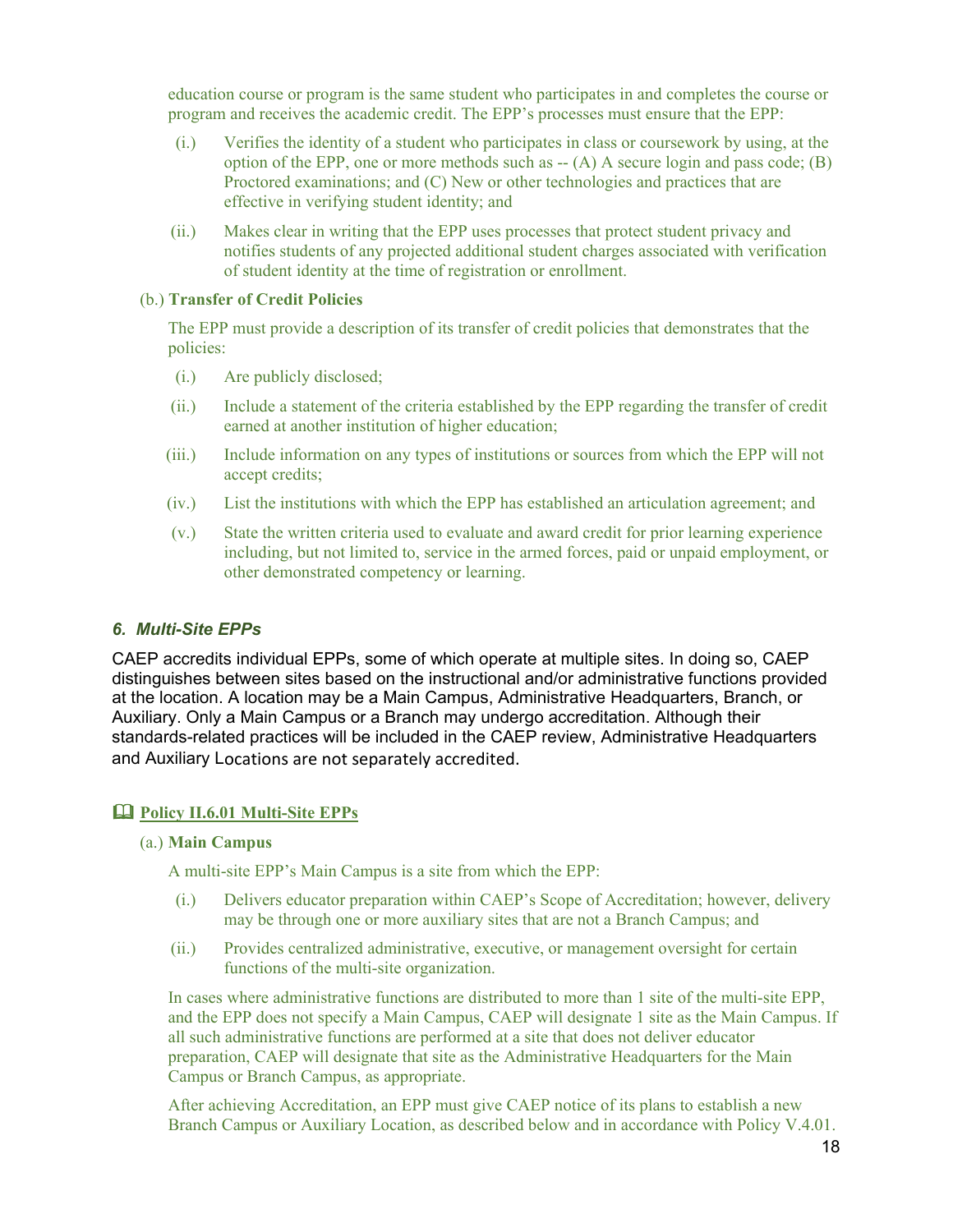#### (b.) **Branch Campus**

Any facility that is geographically apart from the EPP's Main Campus and at which the EPP offers at least 50 percent of a program is considered an additional campus.

An additional campus is considered a Branch Campus if it is geographically apart and independent of the Main Campus. CAEP considers a site to be independent of the Main Campus if it:

- (i.) Is permanent in nature;
- (ii.) Offers courses in educational programs leading to a degree, certificate, or other recognized educational credential;
- (iii.) Has its own faculty and administrative or supervisory organization; and
- (iv.) Has its own budgetary and hiring authority.

If education preparation within CAEP's Scope of Accreditation is provided at a Branch Campus, the Branch Campus is considered to be an EPP (separate from the Main Campus for purposes of CAEP accreditation). Any such EPP will submit its own Request(s), host its own Review(s), and receive its own accreditation decisions. Once accredited, the EPP must follow the requirements for Continuing Accreditation, including submitting an Annual Report, remitting an annual fee, responding to all other applicable accreditation reporting requirements, and applying for Renewal of Accreditation.

#### (c.) **Auxiliary Location**

An Auxiliary Location undergoes review as part of the Main Campus or Branch Campus with which it is associated and is included within any accreditation decision for the campus with which it is associated.

#### (d.) **Application, Review and Decision**

A separate Initial Application or Renewal of Accreditation request must be submitted for a Main Campus and each Branch Campus applying for accreditation. An application must identify the applicant site's Administrative Headquarters and Auxiliary Locations, if any, but the Administrative Headquarters and Auxiliary Locations do not submit separate applications.

If more than 1 site in the multisite EPP is undergoing accreditation, each must submit a complete Self-Study Report. Where applicable, each report should incorporate information about any Standards-related activities conducted by an Administrative Headquarters.

CAEP and the Accreditation Council will consider the Main Campus and each Branch Campus of a multi-site EPP separately in making accreditation decisions. Once accredited, the Main Campus and each Branch Campus must follow the requirements for maintaining accredited status, including submitting an Annual Report and annual fees, responding to accreditation reporting requirements, and applying for reaccreditation.

During a review, the Administrative Headquarters or the Main Campus will receive the first Site Review, followed by visits to each additional site. To provide consistency, CAEP will make every effort to identify Reviewers who are able to visit more than one site, including the Administrative Headquarters or Main Campus. Evidence and data in the Self-Study Report may be presented in the aggregate with respect to specialty areas of study; however, evidence and data must be reported by Auxiliary Location if any such location administers a program that is not under direct supervision of the Main Campus.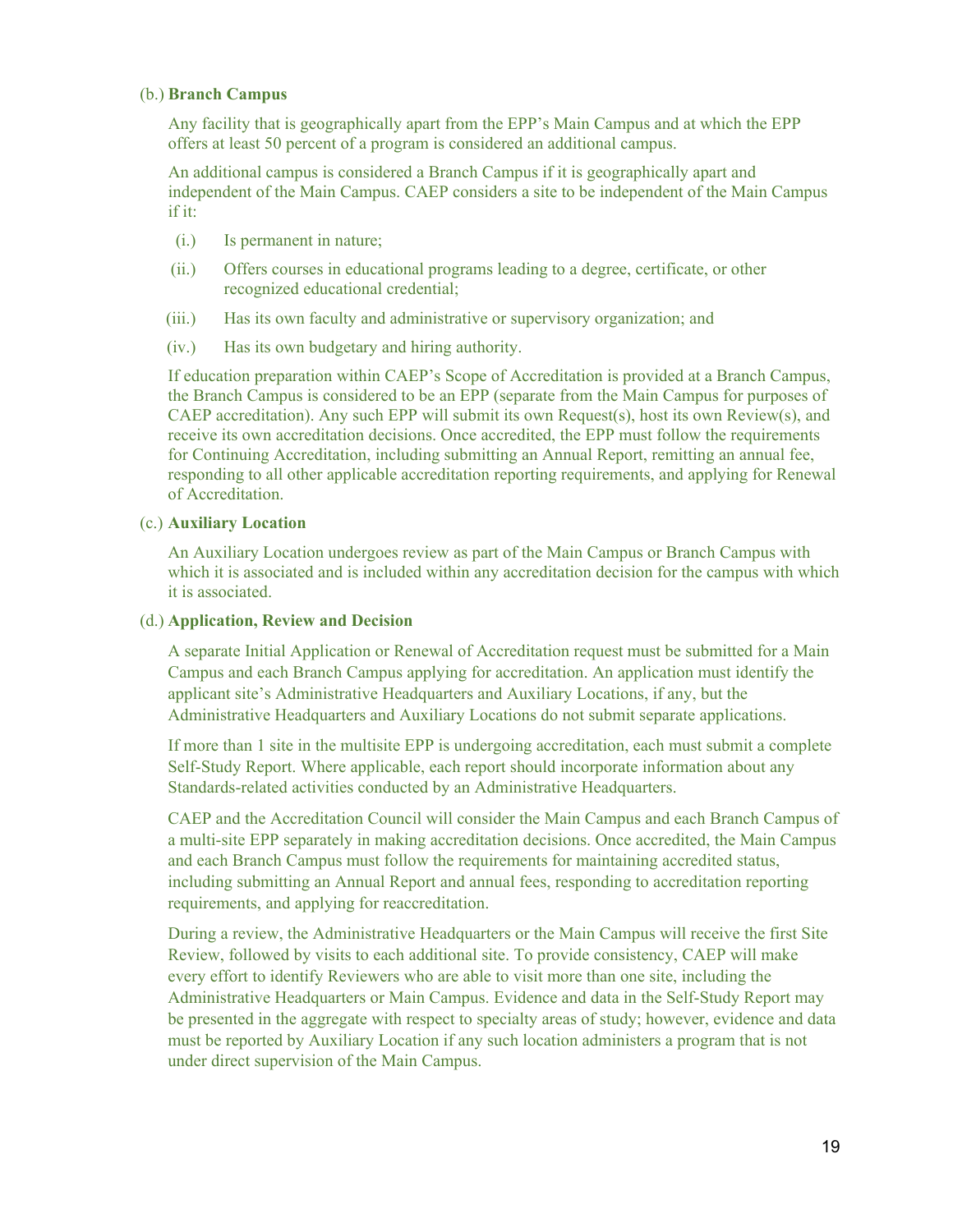## <span id="page-19-0"></span>**Policy II.6.02 Additional Evidence Required for Auxiliary Locations**

An EPP, whether considered a Main Campus or Branch Campus in accordance with Policy II.6.01, must provide evidence in any Self-Study Report that the EPP meets the following conditions for each Auxiliary Location at which preparation within CAEP's Scope of Accreditation is provided:

- (a.) Requirements for delivery as set forth by the institutional accreditor(s) are met, if the EPP is seeking specialty area accreditation from CAEP;
- (b.) The state, country, or other governing authority under which the EPP operates has approved any program delivered via distance education, if the state/country requires such authorization and approval;
- (c.) Certification/licensure opportunities within and across states/countries are disclosed to candidates; and
- (d.) The EPP's quality assurance system ensures that data are sufficient to demonstrate quality throughout the EPP.

#### <span id="page-19-1"></span>*7. International Accreditation*

An EPP having its Main Campus outside of the United States, or any EPP that is a Branch Campus operating outside of the United States, is subject to the same CAEP Standards, policies, and requirements as EPPs within the United States.

All such EPPs also must complete the 2-phase CAEP application process, beginning with a Request for Evaluation, as described in this document. For any non-U.S. EPP in a country in which information on the legal authority of the EPP to award degrees is not available, the applicant EPP must provide evidence that it has standing and significant support in the local community or other communities of interest, such as well-known professional organizations and other respected entities that support the EPP.

Following receipt by CAEP of a Request for Evaluation or Accreditation Review Request from an international EPP, CAEP staff will contact the EPP or other relevant in-country quality assurance or governing bodies to identify any special or unique circumstances to be taken into consideration including, but not limited to, differences and variations in accreditation activities in the country and any relevant local factors. CAEP eligibility is limited to non-U.S. EPPs which have the legal authority to award degrees.

## <span id="page-19-2"></span>**Policy II.7.01 International Review**

A CAEP review of an EPP located outside of the United States is conducted using the accreditation processes established for reviews taking place within the United States. CAEP will ensure that international reviews reflect best practice in the field of accreditation in keeping with the CAEP Standards, while taking any cultural and unique circumstances into account. In addition:

- (a.) In cases where an international EPP cannot comply with one or more of the 7 capacity elements as stated by the U.S. Department of Education, the EPP shall provide a justification for why evidence cannot be submitted during Part 2 of the application to indicate the readiness of the EPP for CAEP Accreditation. CAEP staff shall determine whether supplemental information must be submitted in lieu of the missing capacity element(s).
- (b.) At the time of application to CAEP, the international EPP must designate the government authority to which it reports, providing complete contact information for that agency. Any governmental partnership agreements must be clearly described. In addition, the EPP must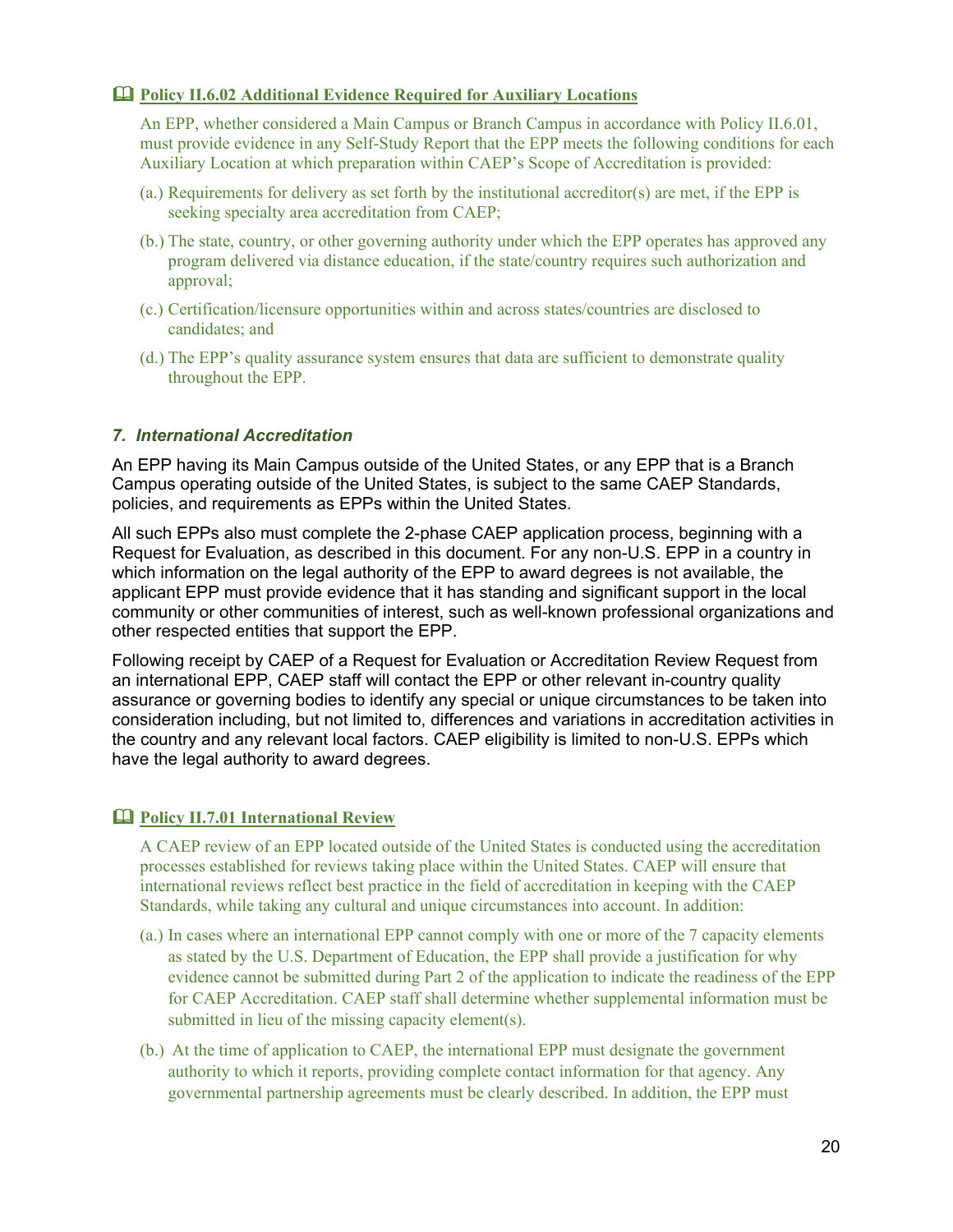provide written authorization from the designated government authority as part of the application process.

(c.) The EPP must define the term(s) used in its country for educator credentialing and the grades/levels/childhood and youth designations covered.

#### <span id="page-20-0"></span>**Policy II.7.02 Standards Used for an International Review**

An international EPP must respond to all applicable CAEP Standards. If an international EPP identifies any Standard or component that it believes does not apply due to its particular setting or governmental context, CAEP staff, in consultation with the EPP, may provide the EPP with written approval to omit one or more Standard or component from its Self-Study Report.

#### <span id="page-20-1"></span>**Policy II.7.03 International Review Teams**

Policies and procedures regarding an On-Site Review and Virtual Site Review conducted within the United States apply to reviews conducted outside of the United States, except:

- (a.) The composition of the Evaluation Team and the Program Review Options available to the EPP, pursuant to Policy III.2.02, may be adjusted to conform to the provisions of a partnership agreement entered into between CAEP and the country or other governing authority under which the EPP operates; and
- (b.) At CAEP's discretion, Evaluation Team Members may, depending on distance traveled, be provided with a rest period of not more than 24-hours after arrival on-site before beginning an On-Site Review.

#### <span id="page-20-2"></span>**Policy II.7.04 Fees for an International On-Site Review**

Per CAEP's published fee structure, international EPPs pay a base rate plus direct expenses for the On-Site Review. CAEP staff will review the expected costs with the international site.

## <span id="page-20-3"></span>*8. EPPs Providing Preparation Through Distance Education*

CAEP accredits EPPs that provide educator preparation within CAEP's Scope of Accreditation through distance education. Subject to the following, any such EPP may provide all or any portion of its preparation through distance education.

#### <span id="page-20-4"></span>**Policy II.8.01 Distance Education**

In accordance with federal regulations, an EPP is engaged in distance education if it uses one or more of the technologies listed in paragraphs (a.) through (d.) below to deliver instruction to students who are separated from the instructor and to support regular and substantive interaction between the students and the instructor, either synchronously or asynchronously. The technologies may include—

- (a.)The internet;
- (b.) One-way and two-way transmissions through open broadcast, closed circuit, cable, microwave, broadband lines, fiber optics, satellite, or wireless communications devices;
- (c.) Audio conferencing; or
- (d.) Video cassettes, DVDs, and CD-ROMs, if the cassettes, DVDs, or CD-ROMs are used in a course in conjunction with any of the technologies listed in paragraphs (a.) through (c.) of this definition.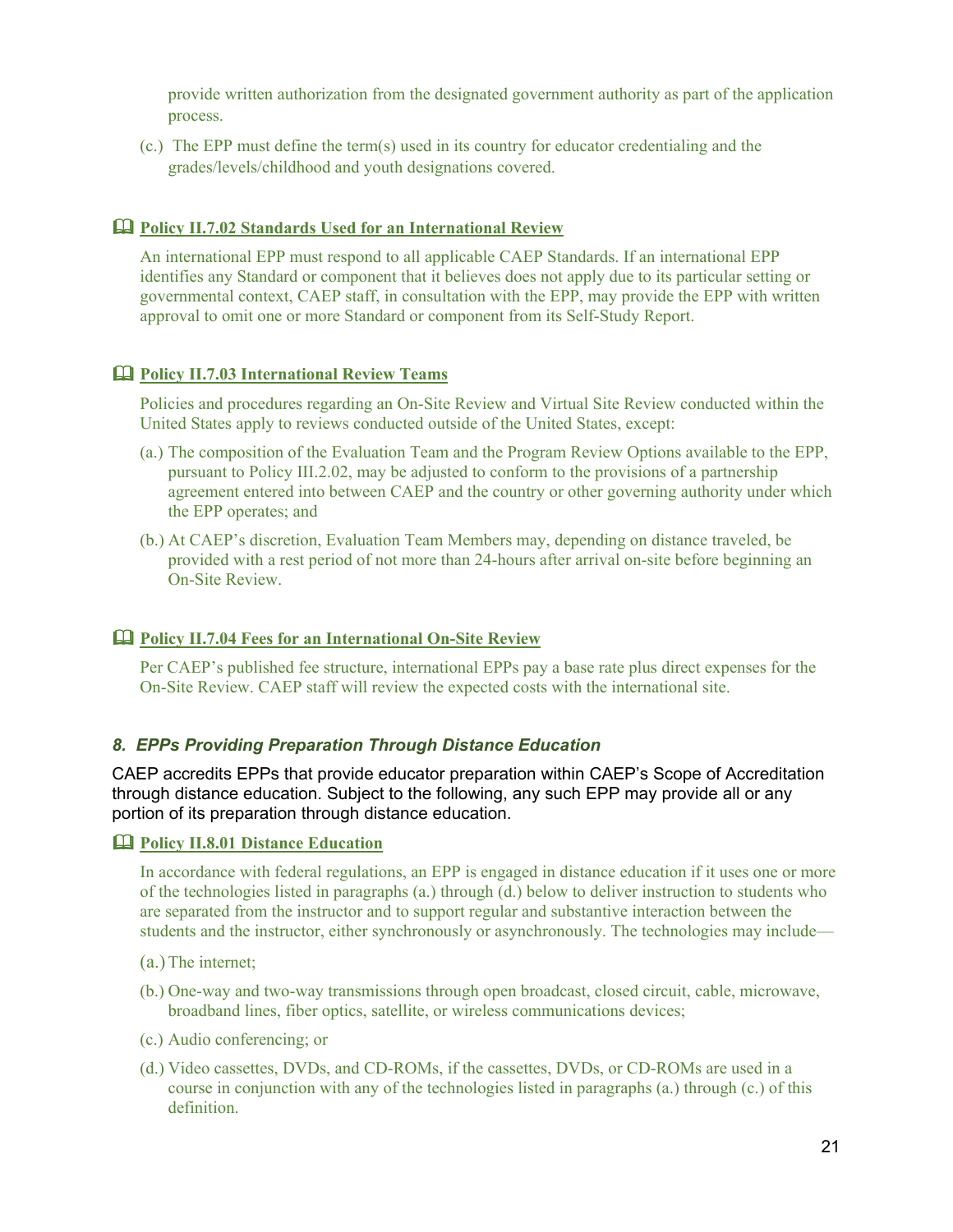Any EPP engaged in Distance Education must meet the same Standards that other EPPs are required to meet for CAEP accreditation; however, CAEP staff and Evaluation Team Members may request additional or clarifying information or data as needed to address the quality of the EPP's distance education. Pursuant to Policy II.5.02, the EPP must also have processes in place through which it establishes that the student who registers in a distance education course or program is the same student who participates in and completes the course or program and receives the academic credit.

CAEP accreditation does not extend to preparation provided through correspondence education. As defined in federal regulations (34 CFR Part 600.2), a correspondence course is a course provided by an institution under which the institution provides instructional materials, by mail or electronic transmission, including examinations on the materials, to students who are separated from the instructor. Interaction between the instructor and student is limited, is not regular and substantive, and is primarily initiated by the student.

#### <span id="page-21-0"></span>*9. Timelines; Use of Semesters, Years, and Days*

CAEP has established timelines for many elements of the Initial Accreditation and Renewal of Accreditation processes. These timelines are tied to days (calendar days, not business days), semesters, and years.

#### <span id="page-21-1"></span>**Policy II.9.01 Units of Time; Days, Semesters, Years**

The units of time specified in this Accreditation Policy and Procedures document, as well as in guidance, Accreditation decision letters, Action Reports, public disclosures, and other Accreditationrelated communication are defined as follows:

#### (a.) **Days**

When a specific number of days is provided in any policy, days means calendar days which are all days in a month, including weekends and holidays. A calendar day is a 24-hour period from midnight Eastern Standard Time (EST) or Eastern Daylight Time (EDT) on a given day to midnight on the next day.

#### (b.) **Months**

When reference is made to any number of months, a month means a period starting on one day in a calendar month and ending on the numerically corresponding day in the next calendar month.

#### (c.) **Semesters**

Semesters mean as follows:

- (i.) Spring Semester: January 1 June 30
- (ii.) Fall Semester: July 1 December 31
- (d.) **Years**

When a specific number of years is provided in any policy, year(s) means a 365-day period beginning at midnight Eastern Standard Time (EST) or Eastern Daylight Time (EDT), as applicable, on a given date and continuing through midnight on the previous date during the subsequent year.

#### <span id="page-21-2"></span>*10. Fees*

#### <span id="page-21-3"></span>**Policy II.10.01 Annual EPP Fees**

An EPP seeking accreditation or reaccreditation must pay annual fees which allow CAEP to carry out its mission, provide necessary activities and services, recover costs of doing business, and ensure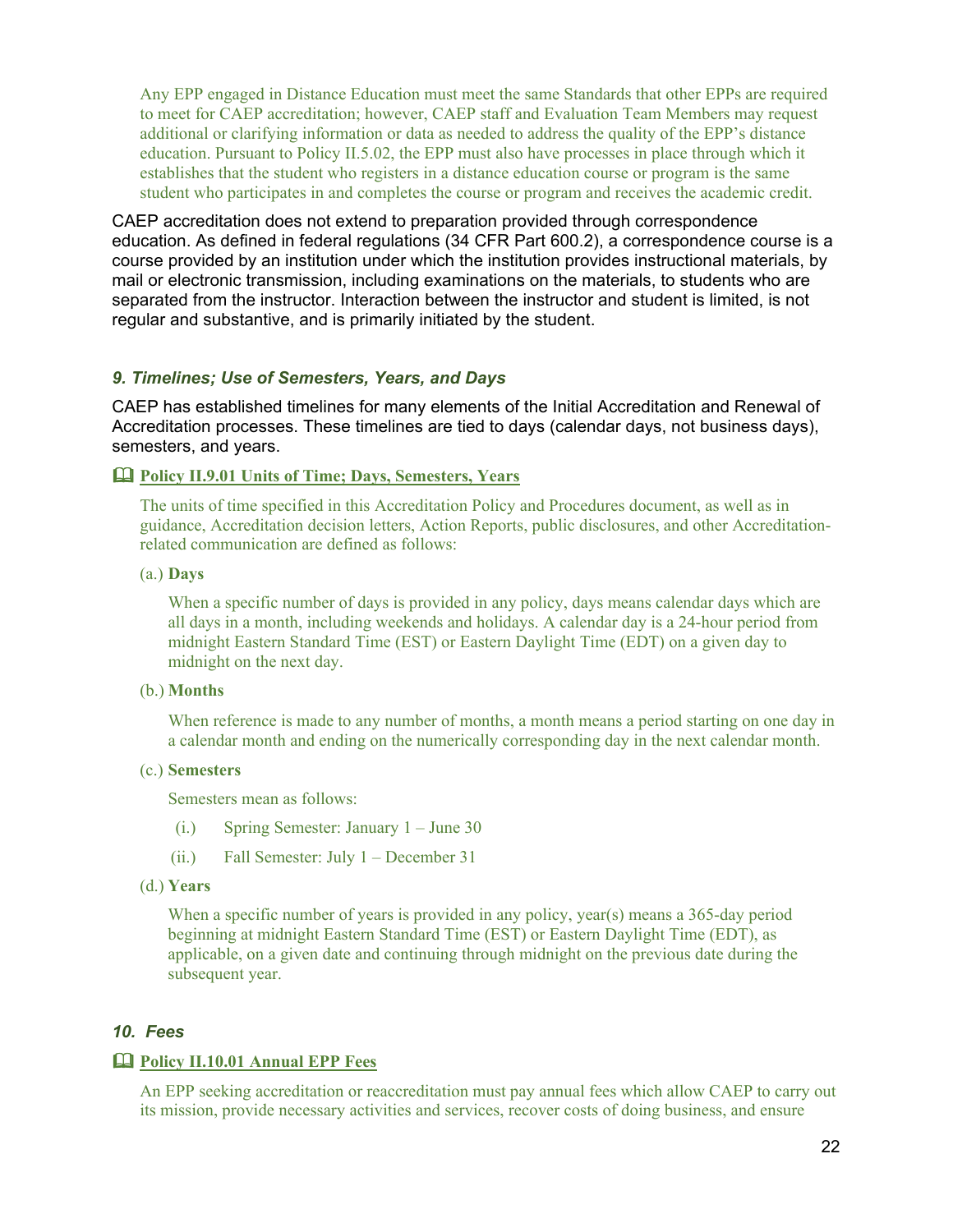CAEP's financial stability. Payment of fees establishes an EPP's annual membership in CAEP, as described in Bylaws; however, CAEP is not a member-governed corporation.

All EPP fees, which may be different for Initial Accreditation and Renewal of Accreditation, are reviewed annually by the Board, may be revised as necessary, and if revised become effective on the first day of July following adoption. The current EPP annual fee schedule, along with other information on accreditation costs is available at

[http://caepnet.org/~/media/Files/caep/accreditation/accred-costs-annual-epp-fees.pdf?la=en.](http://caepnet.org/%7E/media/Files/caep/accreditation/accred-costs-annual-epp-fees.pdf?la=en)

CAEP will invoice EPPs an annual fee in an amount set by the Board of Directors or in accordance with a Board-approved formula. An EPP must pay its assessed fee no later than 30 days from the date on which CAEP's invoice is received. Failure to remit payment by the due date will result in application of a late fee and will be considered cause for an Accreditation Council decision to revoke Accreditation.

## <span id="page-22-0"></span>**Policy II.10.02 Additional Costs Per Accreditation Review**

In addition to annual fees, an EPP will be assessed costs for each accreditation review in accordance with a schedule approved by the CAEP Board of Directors, available at [accred-costs-epp-site-visit](http://caepnet.org/%7E/media/Files/caep/accreditation/accred-costs-epp-site-visit-fees.pdf?la=en)[fees.pdf \(caepnet.org\).](http://caepnet.org/%7E/media/Files/caep/accreditation/accred-costs-epp-site-visit-fees.pdf?la=en)

An EPP preparing for an accreditation review is encouraged to send at least one representative to an accreditation workshop or conference. Such participation requires payment of a fee for each participant at the time of registration.

Pursuant to CAEP's corrective action policies, if an EPP does not remit fees on time, CAEP will send the EPP notice of the delinquency and CAEP's intent to refer the EPP to the EPP Transparency, Accountability and Improvement Committee of the Accreditation Council for consideration of Adverse Action. Through a Warning Action, an EPP will be given a specified timeframe in which it must come into compliance before any Adverse Action is taken by the Council.

Unless otherwise provided in policy or an official notice from CAEP pursuant to an action of the Board, CAEP does not assess an EPP for costs related to any review that is not an On-Site Review.

## <span id="page-22-1"></span>*11. Use of the CAEP Accreditation Information Management System; File Size Limits*

#### <span id="page-22-2"></span>**Policy II.11.01 Accreditation Information Management System Access and Termination**

An EPP that has remitted its annual fee on time is provided access to CAEP's electronic accreditation platform, use of which is required for participation in any CAEP accreditation process.

Any representative of an EPP needing access to the platform must agree to any terms and conditions of platform access as may be established by CAEP, including confidentiality requirements which may extend beyond the confidentiality provisions of this document. Any failure to comply with the terms and conditions for system use will be grounds for termination of access.

Accreditation Information Management System access is terminated as follows:

- (a.) for all of the EPP's designated system users immediately upon withdrawal or lapse of Accreditation and 30 days after a final decision to revoke or deny Accreditation; and
- (b.) for any CAEP volunteer or Accreditation Councilor immediately upon resignation or removal.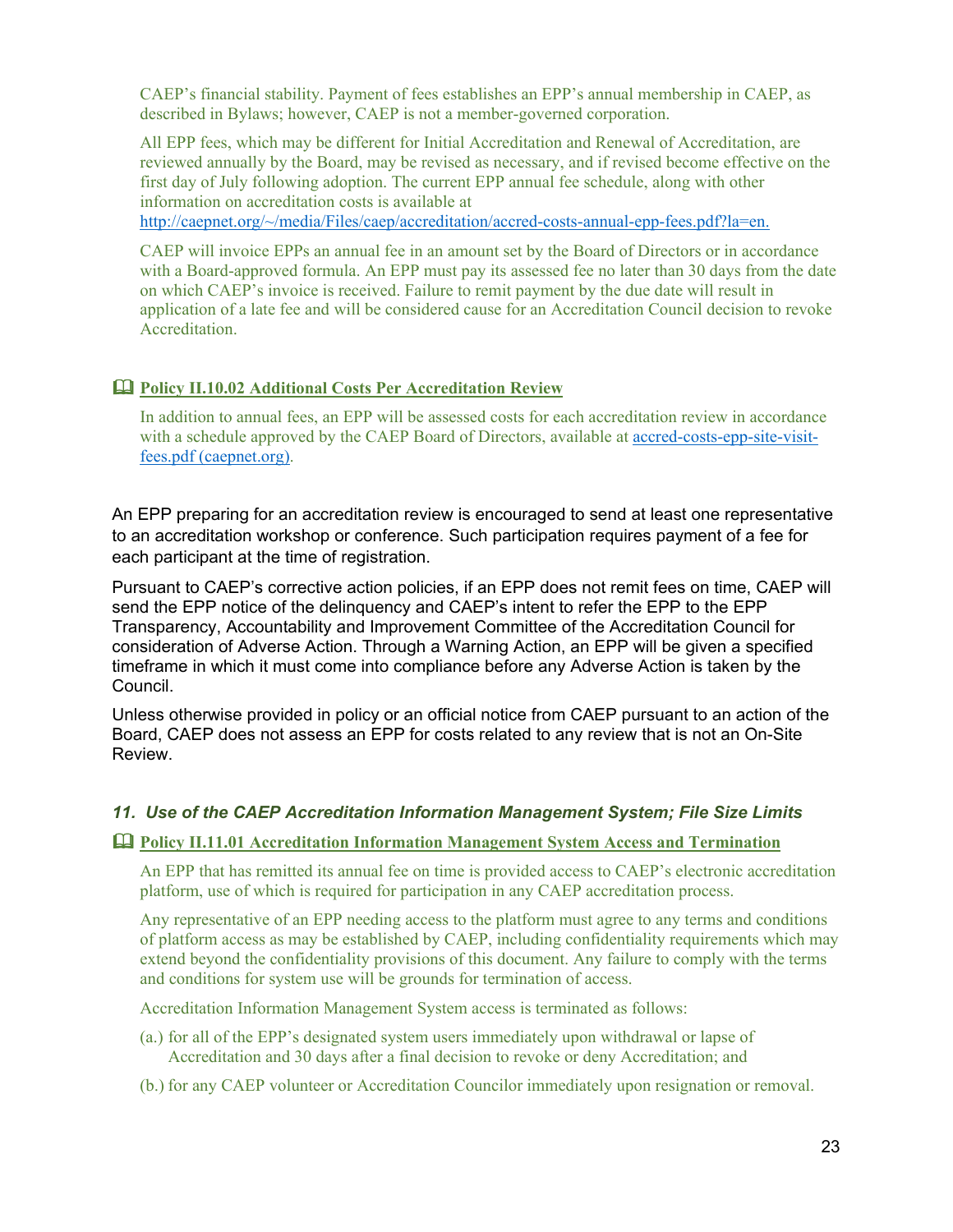CAEP maintains Accreditation Records, including records created in or uploaded to the Accreditation Information Management System, in accordance with a document retention schedule set out in Governance Policy. Accreditation Records include but are not limited to certain documents created by CAEP staff and volunteers, state personnel, and CAEP's member EPPs as needed to carry out CAEP's accreditation functions.

## <span id="page-23-0"></span>**Policy II.11.02 Submission of Applications, Reports, Evidence, and Other Case Materials**

An EPP must use CAEP's electronic accreditation platform for the submission of any application or request for evaluation, report, evidence, or other materials that are required to be provided to CAEP or intended for consideration as part of an accreditation review. Evidence must be labeled or tagged in accordance with any guidelines established by CAEP.

In submitting any document or information using CAEP's electronic accreditation platform, an EPP must adhere to any file size or character limitations established by CAEP.

Any questions regarding access to or use of CAEP's electronic accreditation platform should be raised with CAEP in a timely manner.

## <span id="page-23-1"></span>*12. English Language Requirement*

All CAEP accreditation reviews and activities of the Accreditation Council and Ad-Hoc Appeal Panels are conducted in English.

## <span id="page-23-2"></span>**Policy II.12.01 English Language Requirement**

All EPP applications, reports, petitions, and supporting documentation, including all evidence submitted for review, are required to be provided in English.

All review-related activities, including all calls, videoconferences, and On-Site Review activities will be conducted with English as the language of interaction. At the discretion of the EPP or the Evaluation Team Lead, CAEP may request that the EPP provide for 1 or more English language translators to assist with an On-Site Review. In any such instance, the EPP is responsible for ensuring that translation is provided, and that the translator(s) have sufficient familiarity with educator preparation and can provide a full and appropriate representation of the EPP's quality and evidence thereof in English.

In making any public or consumer report or disclosure required by these policies and procedures, an EPP is required to provide information in English.

#### <span id="page-23-3"></span>**Policy II.12.02 Use of English Language for Public Notices and Consumer Reporting**

Information required pursuant to Policy V.1.01 to be made public and for use by consumers, an EPP's public announcement of an upcoming review, and solicitation of third-party comments made pursuant to Policies III.2.07 and IV.1.07, and any other required disclosure or public notice, must be provided in English as well as in any other language that is appropriate to reach the EPPs stakeholders, particularly if the primary language of instruction is other than English.

## <span id="page-23-4"></span>*13. Use of a Sign Language Interpreter*

An EPP may utilize a sign language interpreter during any portion of the review.

<span id="page-23-5"></span>**Policy II.13.01 Sign Language Interpretation**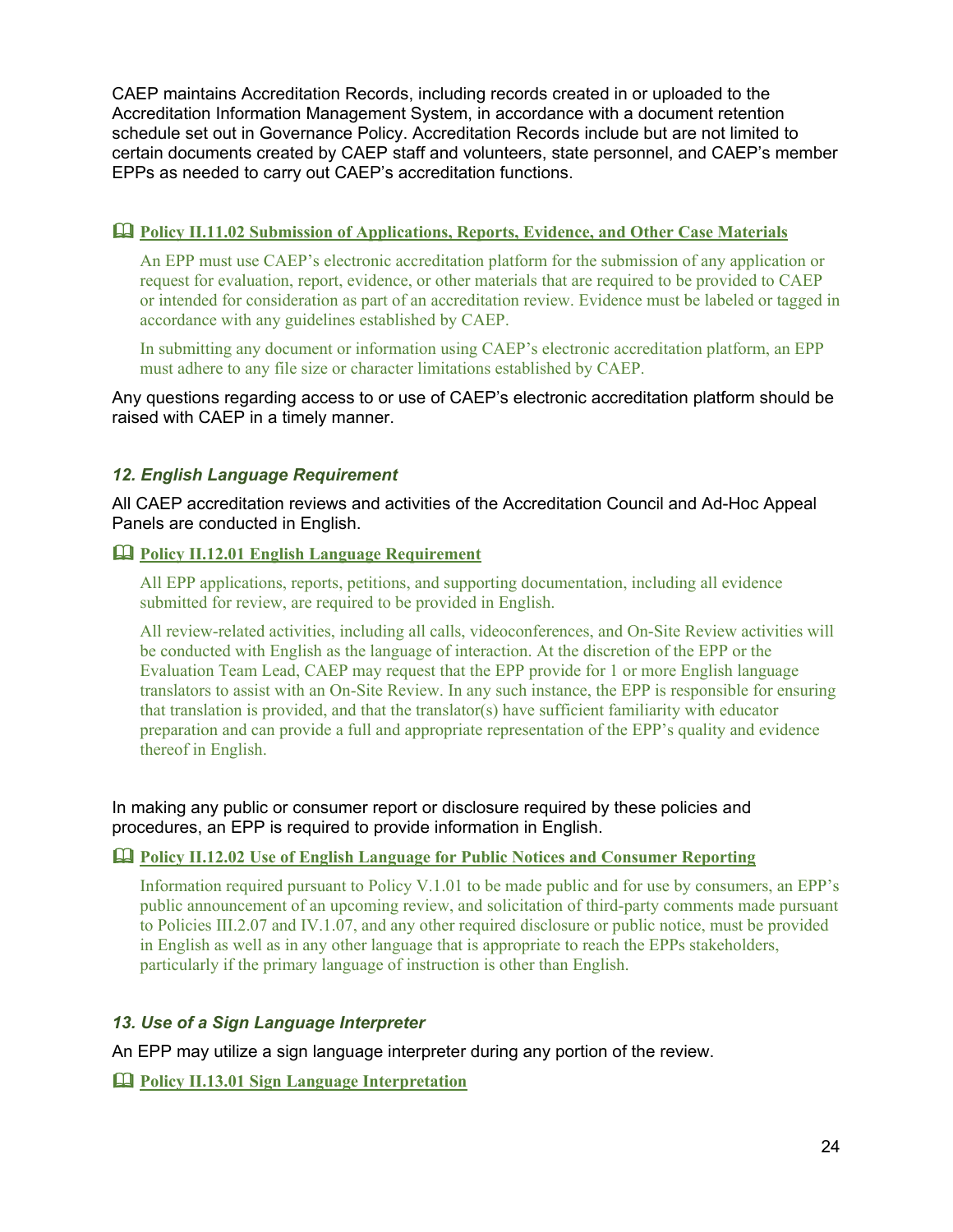An EPP may, at its discretion, provide and utilize a sign language interpreter to accurately convey messages between 2 or more different languages. The participation of a sign language interpreter will be limited to portions of the Review involving discussions between representatives of the EPP and CAEP's volunteers. Any costs associated with the use of a sign language interpreter will be borne by the EPP.

An EPP planning to utilize a sign language interpreter should notify CAEP staff and the Site Review lead in advance.

## <span id="page-24-0"></span>*14. Notice*

Pursuant to Bylaws, an EPP will receive written notice from CAEP of any proposed or pending action that would result in a change of accreditation status.

#### <span id="page-24-1"></span>**Policy II.14.01 Notice to EPP**

Whenever notice is to be given to any EPP, it may be given by postal (first-class or express mail with postage prepaid), electronic means (limited to e-mail or facsimile transmission), or courier service (charges prepaid), to the EPP's address (or e-mail address or facsimile number) appearing on CAEP's records. As such, it is incumbent on an EPP to ensure that the contact information provided to CAEP is current and accurate.

CAEP will provide an EPP with written notice of an accreditation decision and any proposed or pending action that would result in a change of accreditation status including a Warning Action.

- (a.) Any Adverse Action notice or notice of any pending action which may result in Adverse Action, such as a referral to the EPP Transparency, Accountability and Improvement Committee of the Accreditation Council for failure of an EPP to pay dues, is deemed effective on receipt which may be evidenced by a signature or electronic delivery confirmation.
- (b.) Any other notice is deemed effective when sent or dispatched by CAEP.

#### <span id="page-24-2"></span>*15. Confidentiality*

CAEP and EPPs must work together to protect the confidentiality of EPP information that has not been made public and is not intended for public distribution. To facilitate the approval processes of a state, country, or other governing authority, and to minimize duplication of efforts by EPPs and approval authority personnel, CAEP may provide an approval authority personnel with access to the CAEP electronic accreditation platform and permission to access case materials for EPPs operating under the jurisdiction of the authority.

All CAEP volunteers are required to adhere to Policy VI.1.06 on confidentiality that is part of the Code of Conduct for volunteers.

#### <span id="page-24-3"></span>**Policy II.15.01 Confidentiality**

EPP faculty, staff, and any consultants who are provided with access to CAEP's accreditation information management system must clearly mark any confidential EPP materials as such prior to uploading them into the system or sharing them with CAEP staff, Evaluation Team Members, and other volunteers.

CAEP staff and volunteers will keep confidential all EPP materials designated as confidential to the extent they have not been made public by the EPP or unless disclosure is required in accordance with state or federal law, in conjunction with or in preparation for litigation, or as provided for in a partnership agreement entered into between CAEP and the state, country, or other governing authority under which an EPP operates.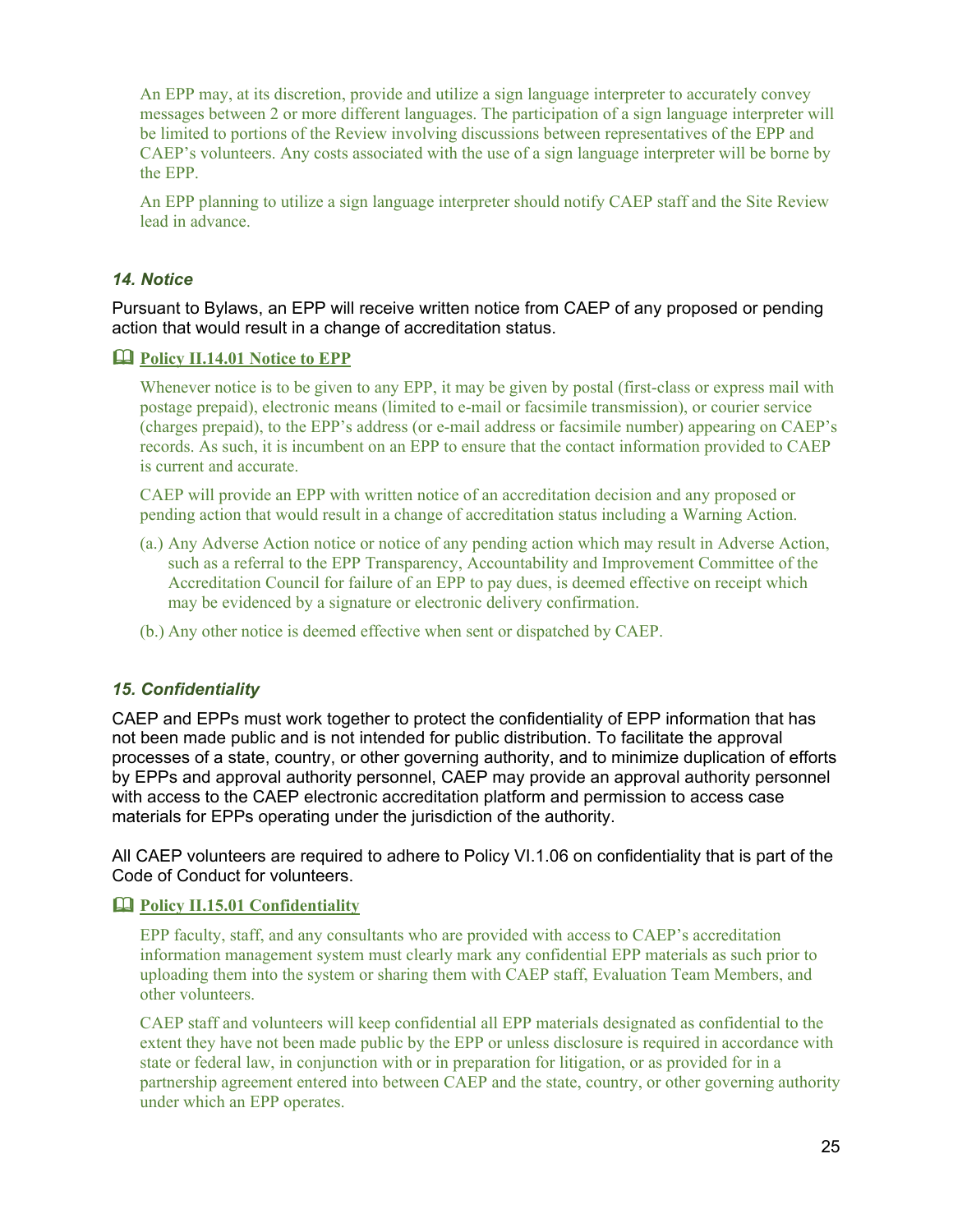## <span id="page-25-0"></span>**Policy II.15.02 Prohibition on Recording**

No portion of any On-Site Review, Virtual Site Review, or panel proceeding may be recorded.

## <span id="page-25-1"></span>*16. Complaints*

CAEP reviews carefully and may investigate any allegation that an accredited EPP has fallen out of compliance with accreditation standards or policies or that CAEP has not followed its own policies.

#### <span id="page-25-2"></span>**Policy II.16.01 Complaint Against a CAEP-Accredited EPP**

CAEP will review in a timely, fair, and equitable manner any complaint against a CAEP-accredited EPP that is related to CAEP's Standards or procedures, and take follow-up action, as appropriate, based on the results of its review.

Any such complaint should be sent to the CAEP Compliance Officer in writing at the street address provided on the CAEP website or to [compliance.officer@caepnet.org.](mailto:compliance.officer@caepnet.org)

A complaint should include the following:

(1) A statement of facts and circumstances leading the complainant to believe that the EPP does not meet 1 or more CAEP Standard or is not in compliance with any CAEP policy or procedure; and

(2) A statement of the actions, if any, that the complainant and/or the EPP have taken to address the matters identified in the complaint.

No later than 7 days after receiving a written complaint, the CAEP Compliance Officer will review the information provided; advise the CAEP President and Chair of the Executive Committee of the Accreditation Council of the complaint; and open an investigation into the complaint if the complainant has provided evidence or credible information sufficient to form the basis of an investigation.

No later than 7 days after an investigation is opened, the CAEP President, acting on behalf of the Executive Committee, will give notice of the complaint to the EPP. The EPP will have 30 days to provide the CAEP President and Compliance Officer with a response to the complaint.

At the conclusion of the review of any complaint and following any investigation, the Compliance Officer may recommend that the Executive Committee take follow-up action, including enforcement action, if necessary.

CAEP also reviews carefully and may investigate any allegation of impropriety against itself or any staff or volunteer.

## <span id="page-25-3"></span>**Policy II.16.02 Complaint Against CAEP**

CAEP will review in a timely, fair, and equitable manner, and apply unbiased judgement to, any complaint against itself. CAEP will take follow-up action, as appropriate, based on the results of its review.

Any such complaint should be sent to the CAEP Compliance Officer in writing at the street address provided on the CAEP website or to [compliance.officer@caepnet.org.](mailto:compliance.officer@caepnet.org)

A complaint should include a statement of facts and circumstances leading the complainant to believe that the CAEP has not followed its own policies or procedures.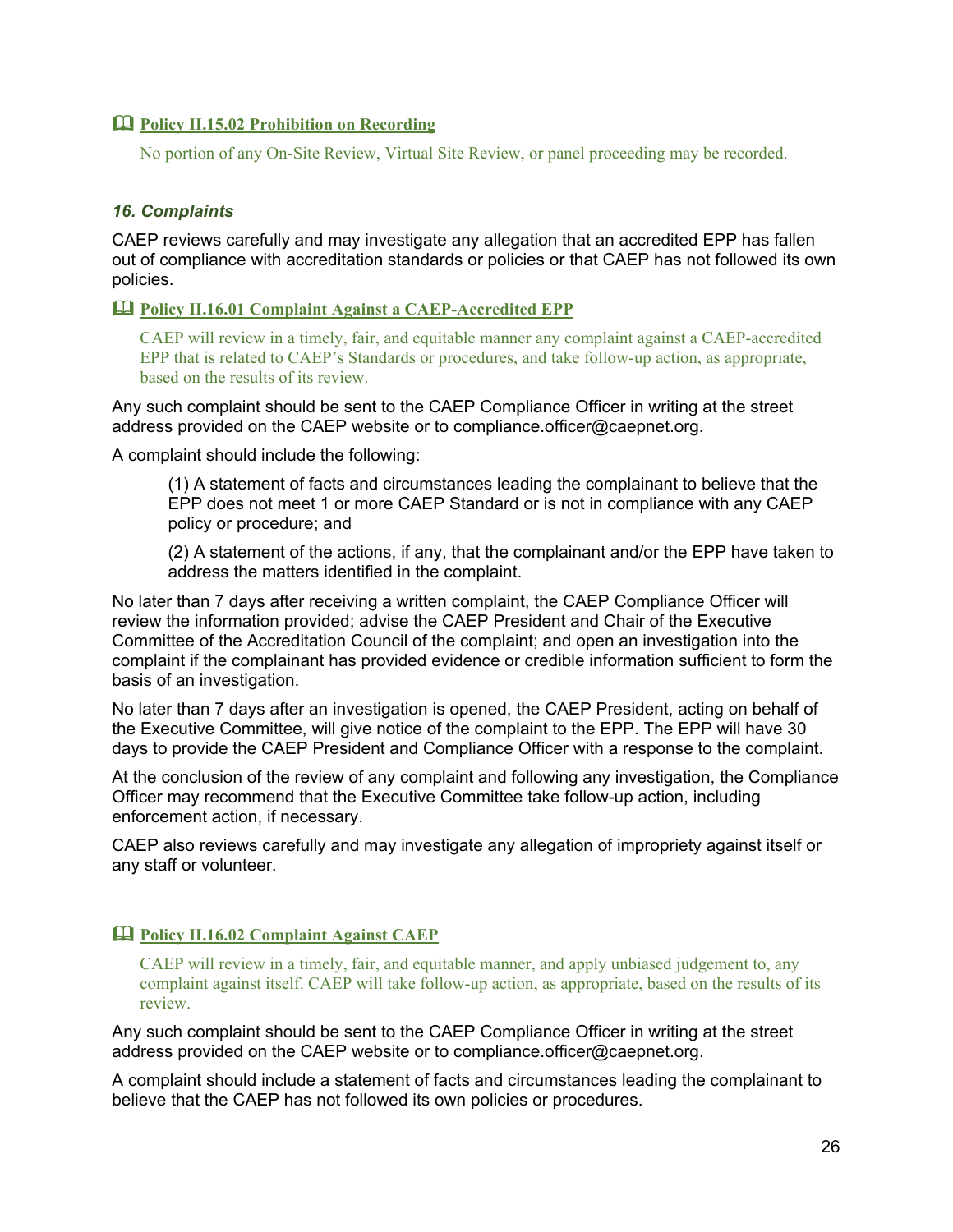No later than 7 days after receiving a written complaint, the CAEP Compliance Officer will review the information provided; advise the CAEP President of the complaint; and open an investigation into the complaint if the complainant has provided evidence or credible information sufficient to form the basis of an investigation.

No later than 7 days after being advised of a complaint, the CAEP President will give notice of the complaint to the Executive Committee of the Board and Executive Committee of the Accreditation Council, as appropriate.

At the conclusion of the review of any complaint and following any investigation, the Compliance Officer may recommend that CAEP take follow-up action.

## <span id="page-26-0"></span>*17. Subsequent Policy Change*

The version of this Accreditation Policies and Procedures manual in effect on the date of an EPP's submission of a Request for Evaluation (for Initial Accreditation) or Accreditation Review Request (for Renewal of Accreditation) will apply throughout the EPP's accreditation process through final accreditation action. If any policy is amended between the aforementioned date and the final accreditation action, an EPP may file a petition with CAEP requesting that the amended provision be applied. For any such petition to be accepted by CAEP's President and forwarded to the Accreditation Council for consideration, the EPP must provide a description of how the application of the subsequent policy would be beneficial to the EPP. The state, country, or other governing authority under which the EPP operates must also provide CAEP with a written statement of support for the EPP's petition. Contact CAEP staff for additional details.

## <span id="page-26-1"></span>**Policy II.17.01 Petition for Use of Subsequent Policy**

An EPP may file a petition with CAEP presenting evidence to support its assertion that a different accreditation status decision would have been reached if a subsequent version of the Accreditation Policy had been applied. The state/country must concur with the EPP's request as a precondition for CAEP's approval.

Acting on a recommendation from the CAEP President, the Accreditation Council, with a two-thirds vote of Councilors present at a duly convened meeting, may change the accreditation status of an EPP.

## <span id="page-26-2"></span>*18. Policy Waiver*

At their discretion, the CAEP President may waive one or more requirements established in this manual and, in doing so, may impose any conditions deemed appropriate. No waiver of any policy is effective unless approval of such is provided in writing by the CAEP President. Contact CAEP staff for additional details.

## <span id="page-26-3"></span>**Policy II.18.01 Waivers**

CAEP reserves the authority to grant any EPP or group of EPPs a waiver from one or more requirements established in this Accreditation Policy and Procedures document or prior versions of the Accreditation Policy, as applicable. A waiver may be granted only upon the written approval of the CAEP President and subject to any terms or conditions provided therein which may include imposition of an administrative fee if the waiver results in a delay in an EPP's Accreditation Review or Accreditation decision.

No waiver may be approved if any portion of it would result in a change in any decision of the Accreditation Council or any deviation from the decision definitions provided for in Policy VII.6.02.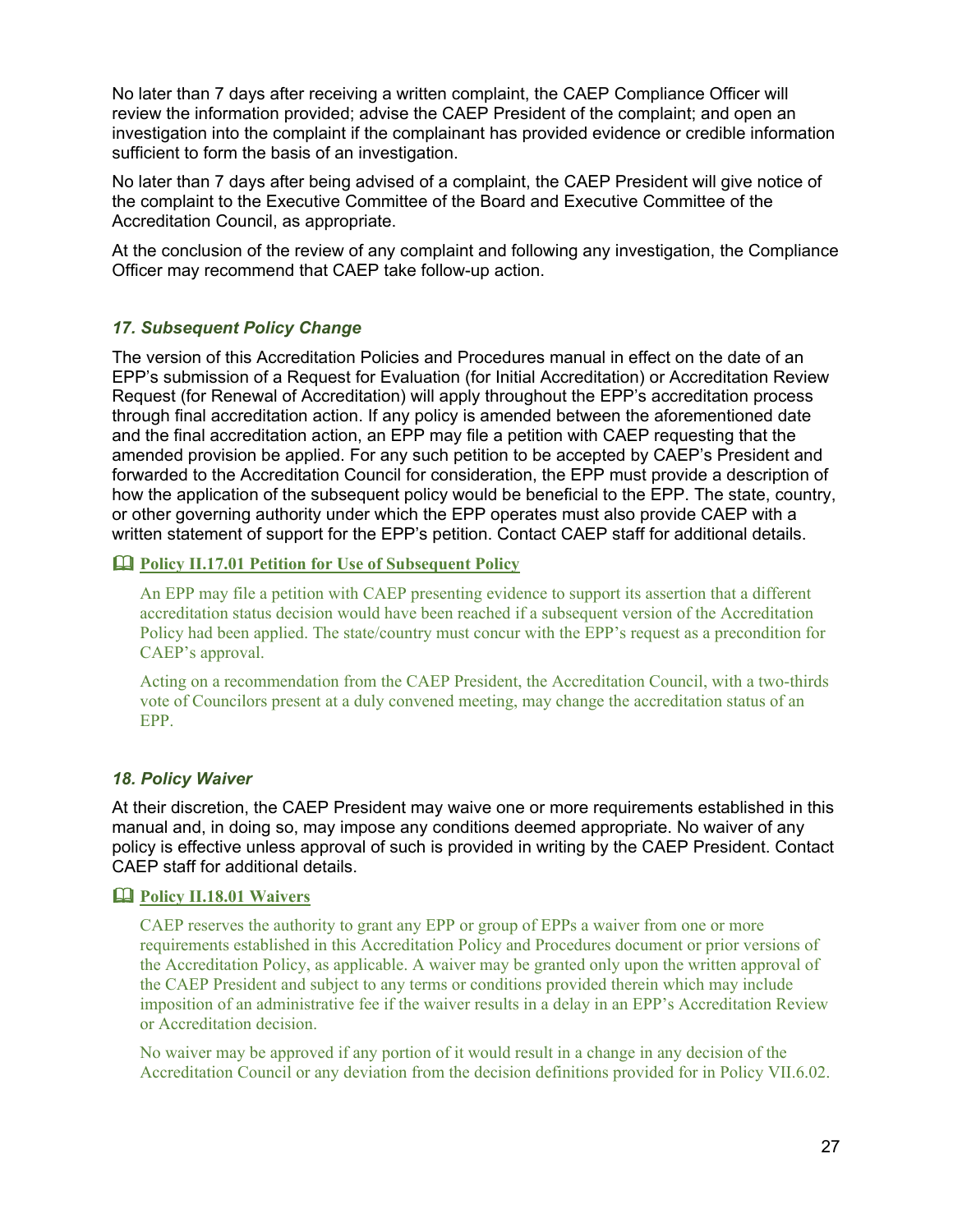At the meeting immediately following the exercise of this authority, CAEP will report to the Accreditation Council and the CAEP Board of Directors.

#### <span id="page-27-0"></span>*19. Reconsideration*

#### <span id="page-27-1"></span>**Policy II.19.01 Recommendation for Reconsideration**

For any accreditation decision other than an Adverse Action (defined in Policies III.2.14 and IV.1.14) the CAEP President may recommend Accreditation Council reconsideration of the EPP's most recent accreditation decision. The Accreditation Council, with a two-thirds vote of Councilors present at a duly convened meeting, may change the accreditation status of an EPP.

CAEP may recommend reconsideration of any decision of the Accreditation Council if there is credible evidence the policies or processes of the Accreditation Council were not followed by a Review Panel or the Accreditation Council.

Approval of the Accreditation Council is required to change an EPP's accreditation status, upon a motion from a panel assigned to re-review the EPP's decision. A change in status shall not result in an extension of the EPP's term of accreditation past the maximum term length established in Policy VII.6.02. No other remedies or concessions will be made available to the EPP.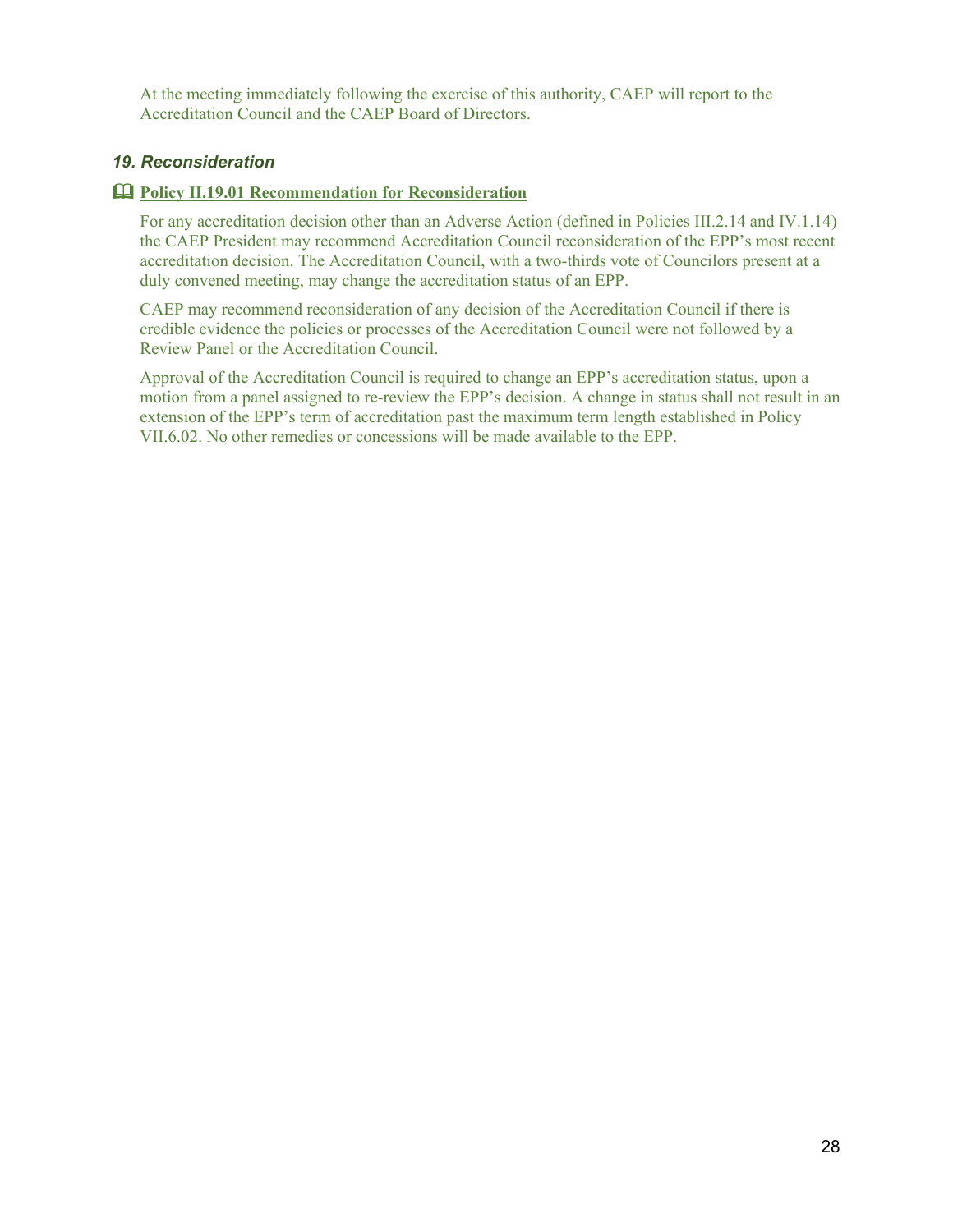## <span id="page-28-0"></span>**III. INITIAL ACCREDITATION PROCESS**

Initial Accreditation is open to any EPP that has not already obtained CAEP Accreditation at the applicable level, is not in Continuing Accreditation status at the time of application and meets other eligibility criteria described below. All other EPPs are to proceed under the provisions of Section IV - Renewal of Accreditation Process.

Initial Accreditation is a 2-step process:

- Application leading to Applicant Status, and
- Accreditation.

Attaining and maintaining Applicant Status and accreditation is contingent on an EPP's payment of fees per Policy II.10.01 in amounts or in accordance with formulas established by the Board of Directors, timely submission of complete Annual Reports, and adherence to all applicable policies.

## <span id="page-28-1"></span>*1. Obtaining Applicant Status*

## <span id="page-28-2"></span>**Policy III.1.01 Eligibility**

- (a.) An EPP may seek to undertake the Initial Accreditation Process if it is not in Continuous Accreditation status (pursuant to Section V) at the time it submits a Request for Evaluation, has been offering educator preparation at the level(s) of preparation subject to review for at least 1 year, and satisfies at least 1 of the following conditions:
	- (i.) The EPP operates under the authority or control of a U.S.-based institution that has achieved and maintains accreditation from an institutional accrediting agency recognized by the U.S. Secretary of Education or the Council for Higher Education Accreditation (CHEA) and has achieved and maintains approval to provide a program of education beyond the secondary level from at least one state agency or entity charged with ensuring educator preparation quality within a state;
	- (ii.) The EPP is a freestanding provider of educator preparation, has achieved and maintains approval to provide a program of education beyond the secondary level from at least one state agency or entity charged with ensuring educator preparation quality within a state, and, if requested, provides CAEP with evidence that it has sufficient capacity to offer educator preparation programs; or
	- (iii.) The EPP is not operated under the authority or control of a U.S.-based institution and has either achieved and maintains recognition or approval by the appropriate quality assurance agency or entity in the country in which it operates or provides CAEP with evidence that it has sufficient capacity to offer educator preparation programs.
- (b.) As a general rule, CAEP will not grant accreditation or reaccreditation to an EPP if CAEP knows, or has reasonable cause to know, that the EPP is the subject of:
	- (i.) A pending or final action brought by a state agency or other governing authority to suspend, revoke, withdraw, or terminate the EPPs legal authority to provide postsecondary education in the State, territory, or country;
	- (ii.) A decision by an institutional accrediting agency to deny accreditation or preaccreditation to the institution under which the EPP operates;
	- (iii.) A pending or final action brought by an institutional accrediting agency recognized by the U.S. Secretary of Education to suspend, revoke, withdraw, or terminate the institution's accreditation or preaccreditation; or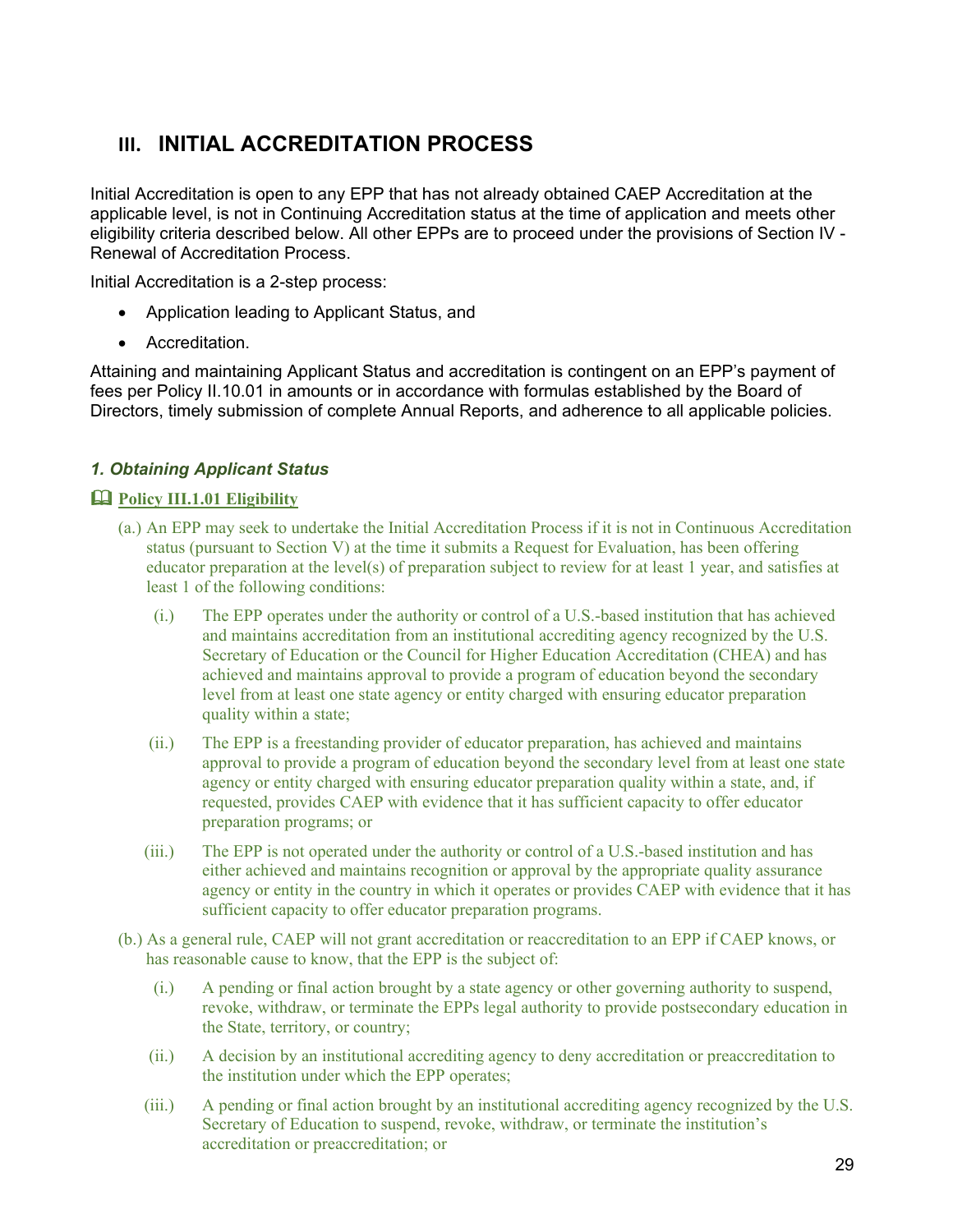(iv.) Probation or an equivalent status imposed by an institutional accrediting agency recognized by the U.S. Secretary of Education against the institution.

Pending an investigation of the facts underlying any of the conditions described above, if CAEP finds that the action of the other body does not preclude CAEP's grant of accreditation, CAEP may grant accreditation or reaccreditation and, in doing so, may impose any conditions or requirements deemed necessary to ensure that the EPP's continued compliance with CAEP Standards is appropriately monitored and enforced.

(c.) If an EPP has and maintains approval to provide a program of education beyond the secondary level from at least one state agency or entity charged with ensuring educator preparation quality within a state, it must, in establishing eligibility, disclose all such approvals. Throughout the Initial Accreditation Process and Continuing Accreditation, any EPP must provide CAEP with timely notice of a decision to seek approval in another state or internationally. Once any such approval has been obtained, the EPP must provide CAEP with timely notice of any change in the status of any state approval.

After confirming its ability to establish eligibility, an EPP seeking Initial Accreditation begins the process by making a formal Request for Evaluation (initial application).

#### <span id="page-29-0"></span>**Policy III.1.02 Request for Evaluation**

An EPP seeking Initial Accreditation must first make a formal Request for Evaluation (RFE) in accordance with Initial Application guidelines and including the signature of the EPP's administrator (e.g., CEO, Dean, or Director) and, if applicable, President/CEO.

No later than 7 days after receipt of a complete Request for Evaluation, CAEP staff will inform the EPP that an electronic Initial Application shell has been opened for the EPP.

The failure of an EPP to submit a completed application within 90 days from the date on which CAEP's notice and invoice were received will be deemed withdrawal of the Request for Evaluation and forfeiture of all fees paid. Following a withdrawal, even if such withdrawal is voluntary, an EPP must wait a minimum of 60 days before submitting a new Request for Evaluation.

#### <span id="page-29-1"></span>**Policy III.1.03 Accreditation Review Eligibility**

Not later than 30 days after receipt of the Initial Application and fee from an EPP, CAEP staff will notify the EPP that it is eligible to undergo an Accreditation Review (Eligible Status) or, if appropriate, that the EPP's Request for Evaluation has been denied. In making any such determination, CAEP staff may request and consider additional or clarifying information from the EPP and state, country, or other governing authority under which the EPP operates.

Not later than 6 months after the EPP has received notice of its eligibility to undergo an Accreditation Review (Eligible Status), CAEP will confirm the date(s) selected for the EPP's Review from among dates proposed by the EPP.

A decision to grant Eligible Status is not an accreditation decision and does not establish or imply recognition by the Accreditation Council. As such, it conveys no rights or privileges on an EPP and it is not subject to the accreditation notice provisions of this Policy.

An EPP denied Eligible Status does not have any due process rights. Following denial, an EPP may amend its RFE or submit a new RFE. CAEP will waive application of a subsequent Initial Application fee if an EPP obtains Applicant Status within 90 days from the date of its original RFE submission.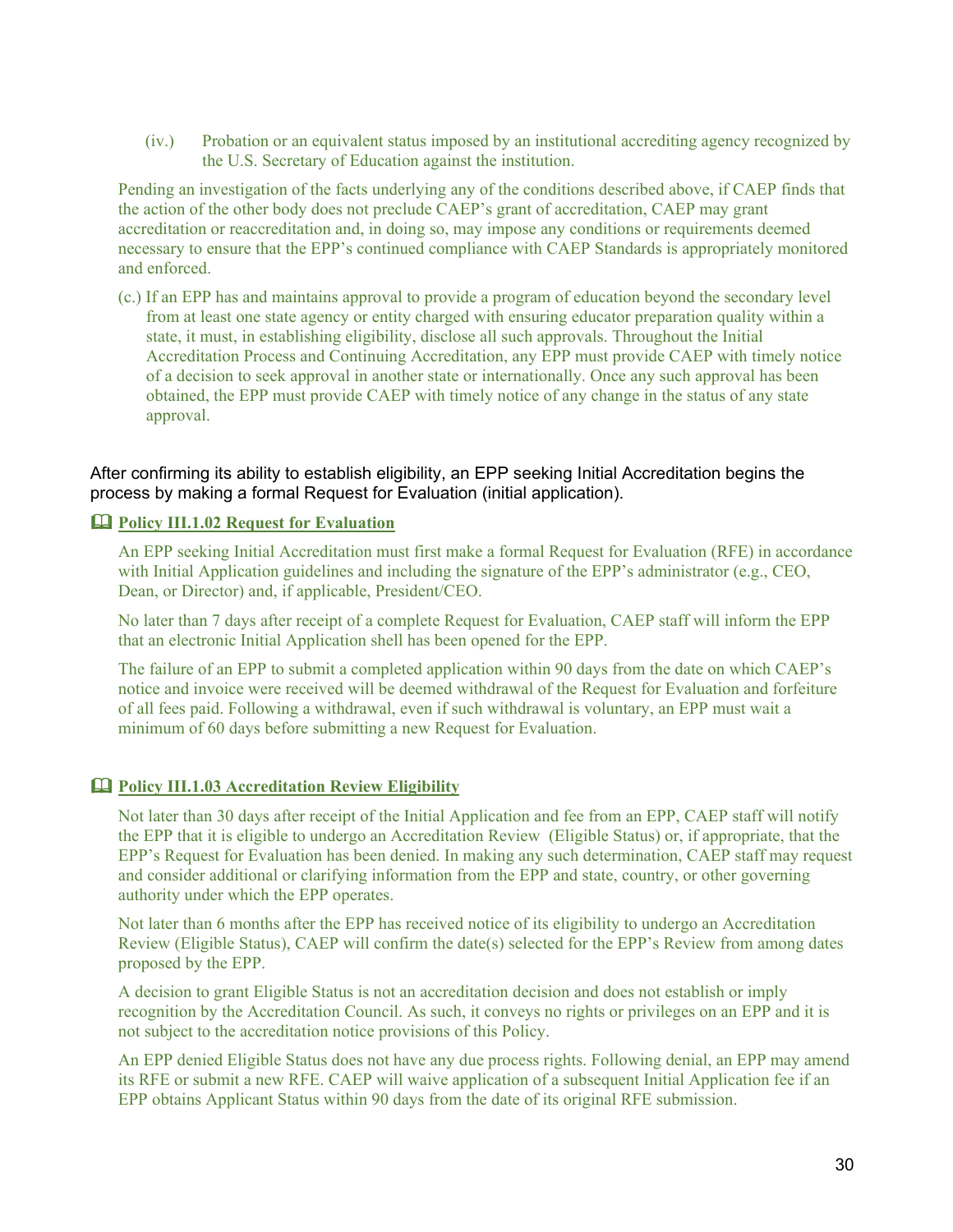## <span id="page-30-0"></span>**Policy III.1.04 Interim Reporting**

After receipt of Applicant Status and until such time as an EPP is accredited, the EPP must promptly report any of the following events to CAEP:

- (a.) Change of primary contact;
- (b.) Change of EPP or institution name;
- (c.) Change of control or ownership;
- (d.) Closure of a site;
- (e.) Addition or closure of an Auxiliary Location or Branch Campus;
- (f.) Elimination of an educational offering cited in the Request for Evaluation;
- (g.) Any pending or final Adverse Action against the EPP or institution by another accrediting agency, or federal or state agency; and
- (h.) Any other change that may affect the EPP's compliance with CAEP's eligibility requirements.

Upon receipt of any report documenting any of the events described above, CAEP will review its Applicant Status determination and may withdraw Applicant Status or take other action if compliance with CAEP's Standards and policies is affected. An Evaluation Team assigned to review the EPP and the Accreditation Council may consider an EPP's interim reports as evidence in making any accreditation decision or in instituting a Warning.

## <span id="page-30-1"></span>*2. Accreditation*

If an EPP is to have reviews and decisions at both levels (Initial-Licensure and Advanced-Level), the Accreditation Review Request (ARR or Request) must apply to both. Upon receipt and acceptance of an ARR, CAEP staff will provide written notice of the acceptance to the EPP and to the Executive Committee of the Accreditation Council. The review process described below then commences.

#### <span id="page-30-2"></span>**Policy III.2.01 Accreditation Review Request**

No later than 30 days after granting an EPP Applicant Status, CAEP staff will inform the EPP that an electronic Self-Study Report shell has been opened for the EPP. No later than 365 days after achieving Applicant Status, the EPP must acknowledge its intent to proceed toward Initial Accreditation and begin work on the Self-Study Report. The EPP's acknowledgement will be considered an Accreditation Review Request (Request) and marks the beginning of the Accreditation process.

Not later than 60 days after receipt of the Request, CAEP staff will provide the EPP with the date(s) selected for the EPP's Site Review.

Within 6 months after attaining Eligible Status, the EPP must acknowledge its intent to proceed toward Initial Accreditation. CAEP staff will create an electronic Self-Study Report shell in the semester consistent with the review dates. The EPP's acknowledgement will be considered an Accreditation Review (Request) and marks the beginning of the Accreditation process.

After an EPP has been notified of the date(s) selected for a Site Review, the review date(s) may only be changed with the written approval of CAEP, the EPP, and, if CAEP has entered into a partnership agreement with the state, country, or other governing authority under which the EPP operates, the appropriate governing authority. Any such governing authority may request a Review schedule modification to ensure alignment of CAEP and state review cycles. CAEP may, at its discretion, approve or deny any such request.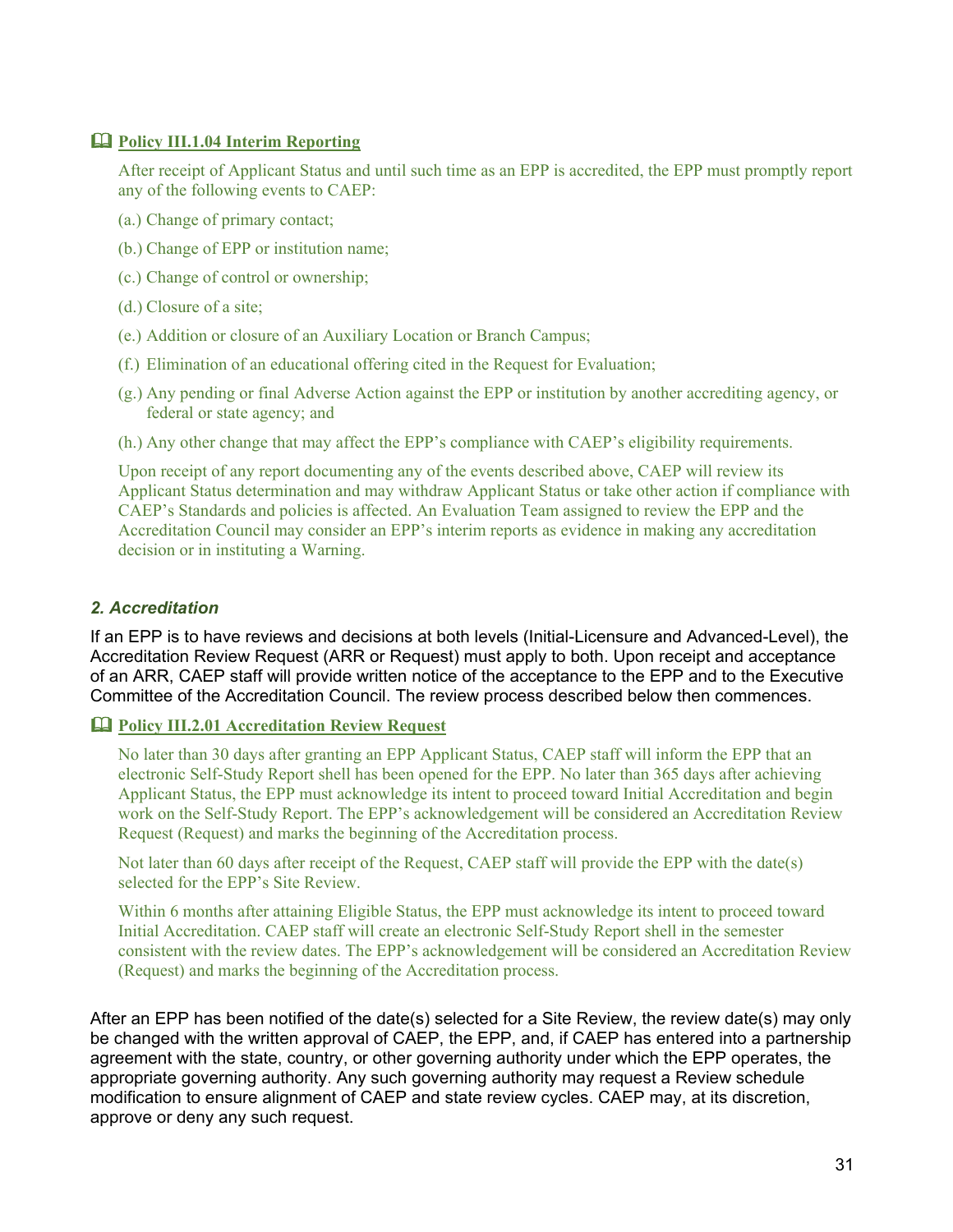## **Policy III.2.02 Selection of Program Review Option**

To meet CAEP's Standards for Accreditation, an EPP must provide information about the quality of educator preparation for specialty licensure areas derived from a program-level review. These can provide strong corroboration of claims for the strength of programs and the knowledge and professional skills attained by candidates in the area of licensure, certification, and/or endorsement. In addition, they can be a source of evidence for CAEP Standards 1/A.1/R.1, for which an EPP will need to demonstrate that its candidates have opportunities to learn, and abilities to develop, a deep understanding of the discipline they will be licensed to practice.

CAEP offers 3 program review options that may be used to satisfy this requirement, subject to limitations which may be established in a partnership agreement entered into between CAEP and the state, country, or other governing authority under which the EPP operates. The program review option selected ensures that individual program data is collected, analyzed, and prepared as part of the EPP's full accreditation.

If at the time an EPP receives acceptance of its Accreditation Review Request, CAEP does not have a partnership agreement with the state, country, or other governing authority under which the EPP operates, the EPP may choose from among any of the following program review options:

- (a.) **Program Review with National Recognition**: An EPP's specialty areas submit program reports for Initial Review responding to standards defined by the relevant specialized professional associations (SPAs) no earlier than 3 years prior to the CAEP Site Review. Program reports are reviewed by the appropriate SPA, and the SPA provides a report on its findings in relation to its professional standards and determines the recognition status of the submitted programs. Evaluation Team members and Councilors review SPA findings as part of the accreditation decision-making process. When successfully completed, the program receives "national recognition" by the appropriate SPA.
- (b.) **CAEP Evidence Review of Standard 1/A.1/R.1**: An EPP conducts an internal review of its specialty licensure areas by adopting existing specialty standards in the field to evaluate candidates' content and pedagogical knowledge and skills using outcomes assessments. The EPP presents the evidence and analysis on the Self-Study Report for the Evaluation Team to review.
- (c.) **State Program Review:** An EPP's specialty areas are reviewed by the EPP's governing authority. The EPP presents evidence from the state or international agency reports to CAEP during self-study reporting or the Site Review. Evaluation Team members and Councilors review findings from specialty licensure area reports from the state or international agency as part of the accreditation decision-making process. The EPP must coordinate with its respective governing authority to provide to CAEP the governing authority's report on the EPP's specialty areas.

## **Policy III.2.03 Self-Study Report**

No later than 9 months prior to its scheduled Site Review, an EPP must submit its completed Self-Study Report and evidence in the format specified by CAEP. A maximum of 90 evidence documents may be uploaded for a Site Review based on just one level of accreditation. For a Site Review of both levels of accreditation, a maximum of 135 evidence documents may be uploaded. The failure of an EPP to make a complete submission within this timeline will result in termination of Applicant Status.

The Self-Study Report requires the EPP to prepare, in accordance with CAEP guidance, an in-depth report that as part of a self-study process that assesses the EPP's education quality and success in meeting its mission and objectives, highlights opportunities for improvement, and includes a plan for making those improvements.

(a.) A Self-Study Report is required to include complete evidence addressing all applicable Standards and components.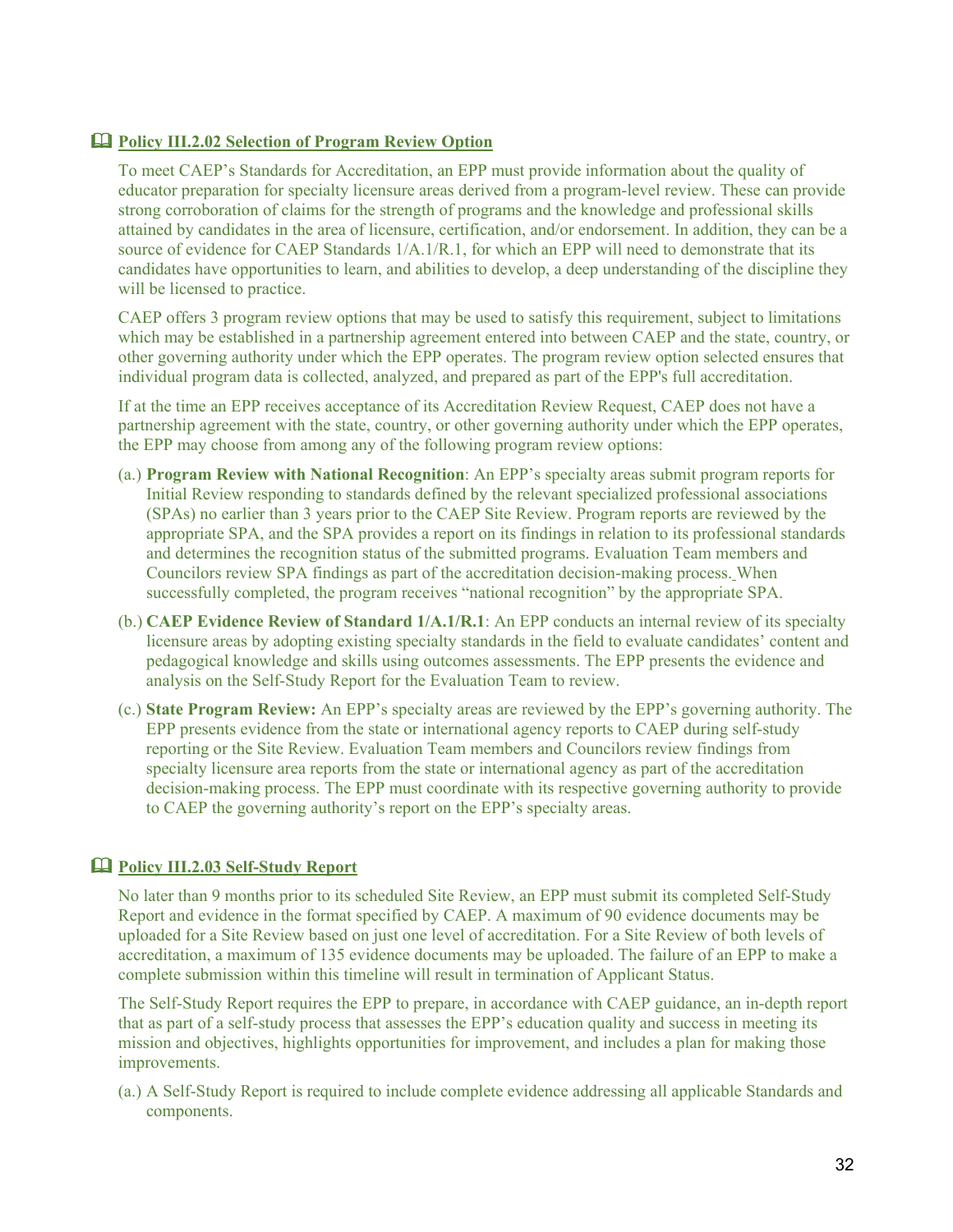- (b.) An EPP subject to Policy II.5.02 must include in its Self-Study Report evidence demonstrating compliance with requirements regarding distance education policies and procedures and transfer of credit policies.
- (c.) The Self-Study Report and all supporting documentation furnished by the EPP (collectively referred to as evidence) must be provided in English.

As part of CAEP's notification that an electronic Self-Study-Report template is opened for an EPP's use, the EPP is: (1) provided notice of the version of this policies and procedures document and the corresponding handbook that are in effect and which will be used by the EPP, staff, volunteer review panel members, Accreditation Councilors, and Ad-Hoc Appeal Panel members, if applicable, in carrying out the accreditation review through a final accreditation decision; and (2) asked to identify preferred Site Review dates. An EPP should confer with its state or other governing authority in its identification of preferred site visit dates if CAEP and the state have entered into a partnership agreement. The Site Review date, once confirmed by CAEP, becomes the date by which the review timeline is established.

After an EPP has been notified of the date(s) selected for a Site Review, the review date(s) may only be changed with the written approval of CAEP, the EPP, and, if CAEP has entered into a partnership agreement with the state, country, or other governing authority under which the EPP operates, the appropriate governing authority. Any such governing authority may request a Review schedule modification to ensure alignment of CAEP and state review cycles. CAEP may, at its discretion, approve or deny any such request.

In submitting its Self-Study Report an EPP is expected to include evidence tagged to Standards for Accreditation. CAEP staff may request and consider additional or clarifying information before appointing an Evaluation Team to review the Self-Study Report. Any Evaluation Team member may also seek additional or clarifying information from the EPP, as necessary.

<span id="page-32-0"></span>**Policy III.2.04 Assignment of Evaluation Team**

CAEP will inform the EPP once an Evaluation Team has been assigned, in accordance with policies and procedures on the selection of volunteers pursuant to Part VI and will provide the EPP with the name and professional affiliation(s) of each team member.

## <span id="page-32-1"></span>**Policy III.2.05 Formative Feedback**

Following the EPP's submission of its Self-Study Report, the Evaluation Team will evaluate the Self-Study Report and supporting documentation provided by the EPP. The Evaluation Team may also consider the EPP's Annual Reports, if any, as well as any substantive change notices, third-party comments, complaints, and reports from or information provided by other accreditors. No less than 5 months prior to the date scheduled for the beginning of the Site Review, the designated lead of the Evaluation Team (Team Lead) will provide the EPP with a Formative Feedback Report based on the team's analysis of the EPP's case (Self-Study Report and supporting documentation furnished by the EPP). The Formative Feedback Report includes feedback on the format and content of the Self-Study Report, as determined appropriate by the Team Lead.

Following receipt of a Formative Feedback Report, an EPP has an opportunity to provide the Evaluation Team with additional information and evidence in the form of a Self-Study Report Addendum.

<span id="page-32-2"></span>**Policy III.2.06 Self-Study Report Addendum**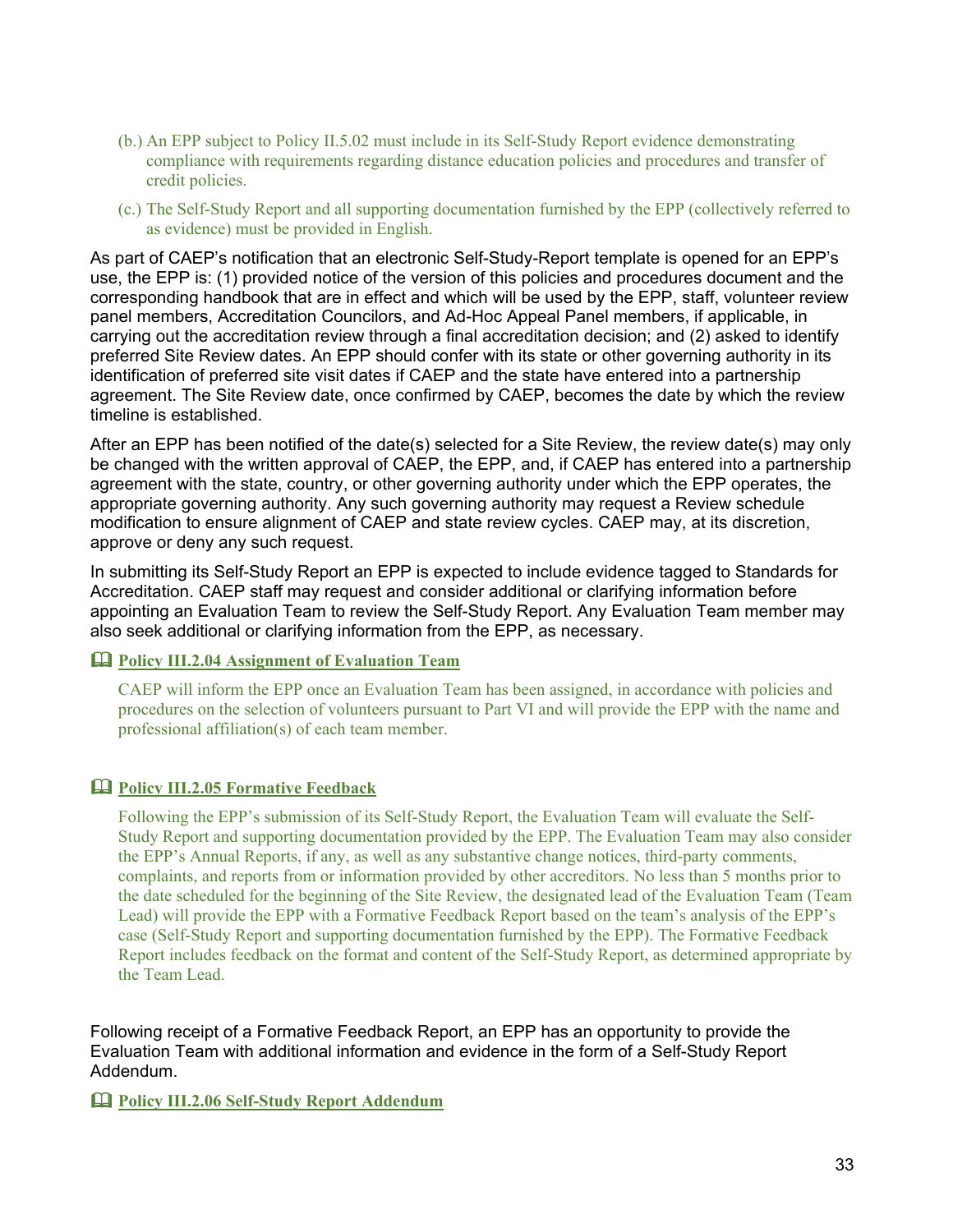Not later than 60 days after receipt of the Formative Feedback Report, the EPP must submit a Self-Study Report Addendum using an electronic template provided by CAEP or indicate in writing that it elects not to submit an Addendum. An Addendum may include up to 50 items of evidence not included with the Self-Study Report submission.

During this period and through the conclusion of the Review, the Team Lead, other team members, and CAEP staff may respond to questions or requests for guidance from the EPP; however, the EPP is ultimately responsible for understanding and adhering to the applicable CAEP policies, procedures, and Standards and should not rely on any such guidance as an official interpretation of or alternative to any requirement.

## <span id="page-33-0"></span>**Policy III.2.07 Solicitation of Third-Party Comments**

No later than 16 weeks prior to the first day of a scheduled Review, both the EPP and CAEP must publicly announce the dates scheduled for the upcoming Review. Any such announcement must provide an opportunity for third-party comment in writing concerning the EPP's qualifications for accreditation, in accordance with the following:

- (a.) An EPP must establish a third-party comment period of at least 1 month. CAEP will accept third-party comments up to 6 weeks prior to the first day of a scheduled Review.
- (b.) No later than 7 days after making the required announcement, the EPP must provide CAEP with evidence of the announcement. The failure of an EPP to comply with this established timeline may result in a decision by CAEP to reschedule the Review.
- (c.) No later than 1 month prior to the first day of a scheduled Review, CAEP will provide an EPP with a copy of any third-party comments it receives and the EPP will provide CAEP with a copy of any thirdparty comments it receives.
- (d.) The EPP may submit a written response on any such comments to CAEP no later than 2 weeks prior to the first day of the scheduled review.

The Evaluation Team, along with any designated observer(s) and state participant(s) which may be assigned by CAEP or in accordance with a partnership agreement entered into between CAEP and the EPP's governing authority, conducts a review of the EPP. See Section VI for information on the roles of CAEP staff, observers, and others in a Review.

## <span id="page-33-1"></span>**Policy III.2.08 Site Review**

In accordance with Site Review date(s) established pursuant to Policy III.2.01, the Evaluation Team will conduct a review of the EPP during which it will obtain sufficient information to determine if the EPP meets all applicable Standards.

- (a.) The Site Review will be conducted in English even if English is not the EPP's primary language of instruction.
- (b.) The activities of the Evaluation Team include the following:
	- (i.) Examination of all evidence consistent with the Standards cited in the Self-Study Report;
	- (ii.) Interviews of EPP administrators, faculty and/or instructors, candidates, graduates, employers, and other members of the professional community as appropriate and identified in consultation with the EPP's designated CAEP coordinator;
	- (iii.) Investigations into the cited evidence, as needed; and,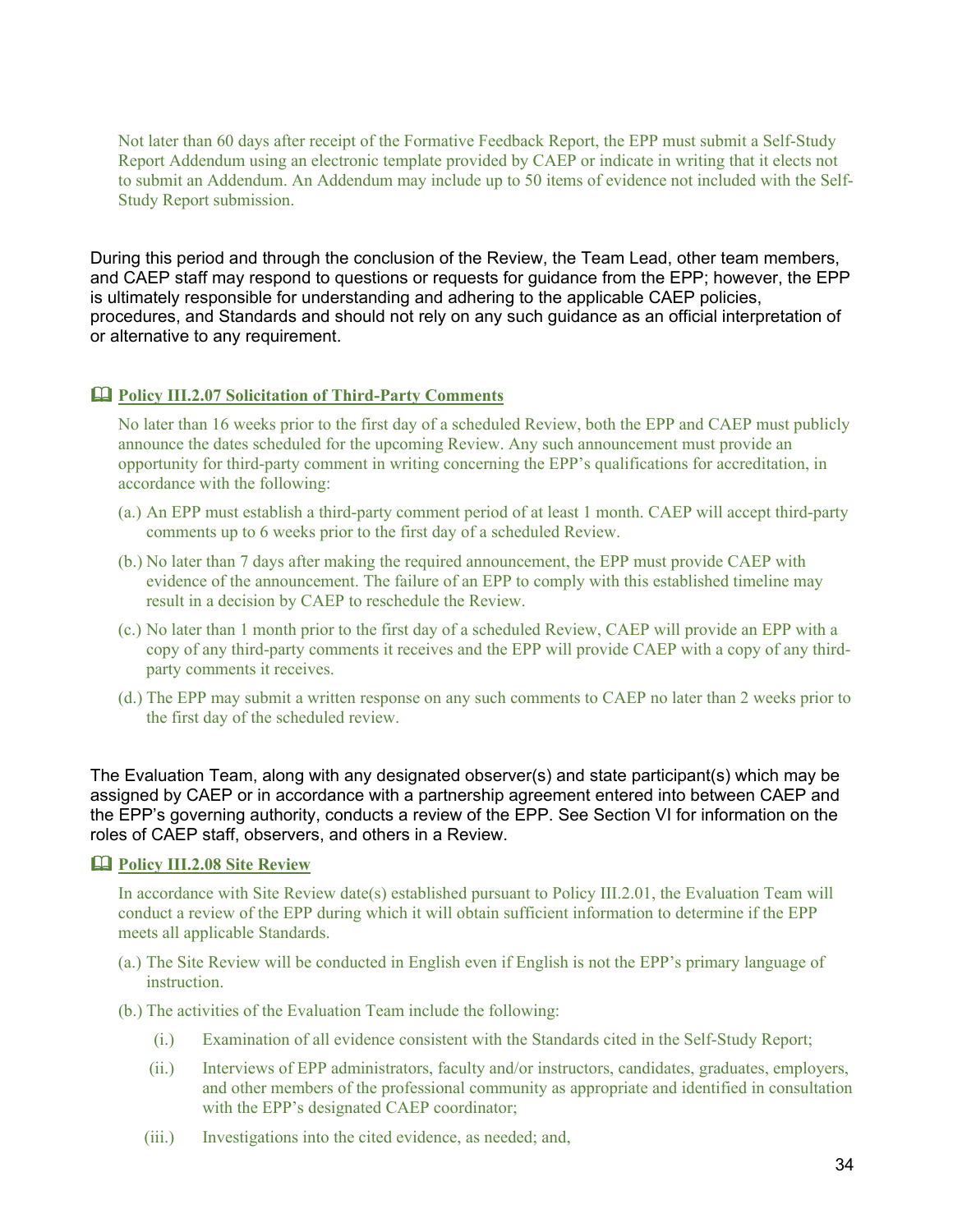- (iv.) Certification of the existence and sufficiency of policies and procedures related to other applicable accreditation requirements pursuant to Policy II.5.02, including requirements which may be necessitated if CAEP is recognized by the U.S. Secretary of Education.
- (d.) During the Site Review, any team member may ask the EPP to provide additional supporting documentation (evidence) or the EPP may provide any such evidence to the Team on its own accord; however, a maximum of 50 additional evidence documents may be uploaded and no additional evidence may be submitted for evaluation after 5:00 PM local time on the last full day of the review.
- (e.) At the conclusion of the review, the Team Lead or the Team Lead's designee will share with the EPP's designee(s) an overview of the process steps from the end of the Site Review through Accreditation Council decision and notification of the decision by CAEP's President.

Because it is the role of the Accreditation Council, not the Review Team, to make an accreditation decision, EPPs should not consider information or perspectives shared by the Review Team at this point in the process to be indicative of Areas for Improvement (AFIs) and Stipulations. After the Review Team has completed its examination and analysis of all evidence and reflected on the totality of the evidence, findings, and recommendations regarding the EPP's compliance with all applicable Standards and components is summarized in a report and all deficiencies are clearly identified.

#### <span id="page-34-0"></span>**Policy III.2.09 Site Review Report**

No later than 30 days after the conclusion of the Site Review, the Team Lead will submit the team's Site Review Report to CAEP. Following acceptance, CAEP will inform the EPP that the Report is available for review.

The Site Review Report will:

- (a.) Provide an explanation of the extent to which the EPP's compliance with all applicable Accreditation Standards and other applicable accreditation requirements were verified by the Review Team through the evidence that was examined;
- (b.) Summarize observations regarding the completeness, quality, and strength of evidence provided for each Standard;
- (c.) Clearly identify any deficiencies in the EPP's compliance with Standards.

All such judgments must be made only after the Team Lead concludes that the Review Team has a reasonable basis for determining that the information evaluated is accurate.

#### The EPP has an opportunity to respond in writing to CAEP's report on the Site Review.

## <span id="page-34-1"></span>**Policy III.2.10 EPP's Optional Rejoinder**

No later than 30 days after the EPP receives notice the Site Review Report is available for review, the EPP may opt to submit a Rejoinder. The Rejoinder may not include new evidence (i.e., evidence not included in the Self-Study Report or already submitted to CAEP via the electronic accreditation information management system).

If the EPP elects not to submit a Rejoinder, it must expressly waive the right to submit a Rejoinder by providing CAEP with written notice of the waiver within the established timeline for submission.

## <span id="page-34-2"></span>**Policy III.2.11 Team Lead's Optional Response**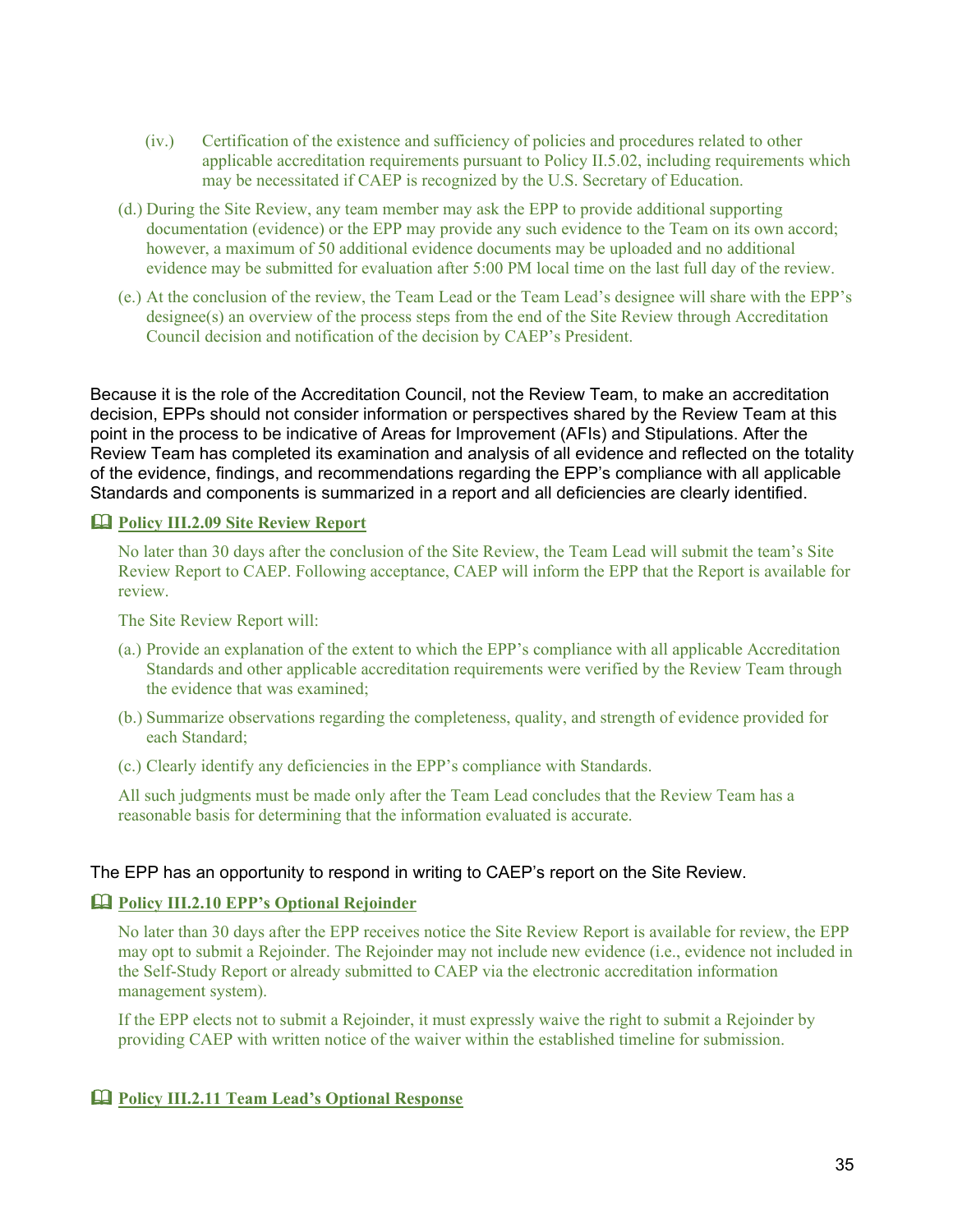If the EPP submits a Rejoinder within the timeline established in Policy III.2.10, the Team Lead has the option of providing a Response to the Rejoinder.

- (a) If the Team Lead elects to provide a Response to the Rejoinder, the Response will be submitted to CAEP no later than 30 days after the date on which the EPP submitted its Rejoinder. Following acceptance of the Rejoinder, CAEP will inform the EPP that the Response to the Rejoinder is available for review.
- (b) If the Team Lead elects not to submit a Response to the Rejoinder, they must provide CAEP with notice of that election.

#### <span id="page-35-0"></span>**Policy III.2.12 Assignment of Accreditation Council Review Panels**

Before the Accreditation Council meeting during which an accreditation decision is to be made, CAEP staff, in consultation with the Chair and Vice-Chair, will:

- (a.) Assign Councilors that have been confirmed as participants to Review Panels; and
- (b.) Assign each EPP on the agenda for Accreditation Council action to an Initial Review Panel and Joint Review Panel pursuant to Policy III.2.13.

Initial Review Panels generally have 3 Councilors assigned; however, as few as 2 Councilors may constitute a properly established Initial Review Panel. Joint Review Panels are made up of two Initial Review Panels, one of which is the Initial Review Panel assigned for the initial review.

One member of each Review Panel is designated the Panel Chair. At his/her discretion, a Panel Chair may engage the panelists in a preliminary discussion on any case assigned to the Panel with the purpose of ensuring panelists have all information needed to prepare for the Panel meeting and, if needed, guidance on the Panel review process.

During the next regular meeting of the Accreditation Council, an Initial Review Panel assembled in accordance with Policy III.2.13, will consider the EPP's case for Accreditation, including any thirdparty comments, and may allow EPP testimony in support of the Self-Study Report before formulating a recommendation to grant or deny accreditation. In doing so, the Accreditation Council, including Initial and Joint Review panelists, conducts its own analysis of the Self-Study Report and supporting documentation furnished by the EPP, the Site Review Report, the EPPs' response to the report, if provided, any Rejoinder, and any other appropriate information from other sources to determine whether the EPP complies with CAEP's Standards.

#### <span id="page-35-1"></span>**Policy III.2.13 Accreditation Council Review, Decisions, and Term of Accreditation**

#### (a.) **Initial Review Panel**

The Initial Review Panel reviews the EPP's case and makes a recommendation regarding whether an EPP meets all applicable Standards, and, if applicable, other accreditation requirements established pursuant to Policy II.5.02. In doing so, the Initial Review Panel confirms or modifies the recommendations made by the Evaluation Team.

The State Lead or designated representative (identified pursuant to any partnership agreement between CAEP and the state, country, or other governing authority under which the EPP operates) is invited to attend the Initial Review Panel session. The Evaluation Team Lead may also be asked to participate in any portion or the entirety of the Initial Review Panel meeting.

The Initial Review Panel provides the EPP an opportunity to participate in the meeting of the Panel for no more than 20 minutes, either in person or virtually. The primary purpose of this opportunity is to allow the EPP to respond to any clarifying questions the Initial Review Panel has identified through its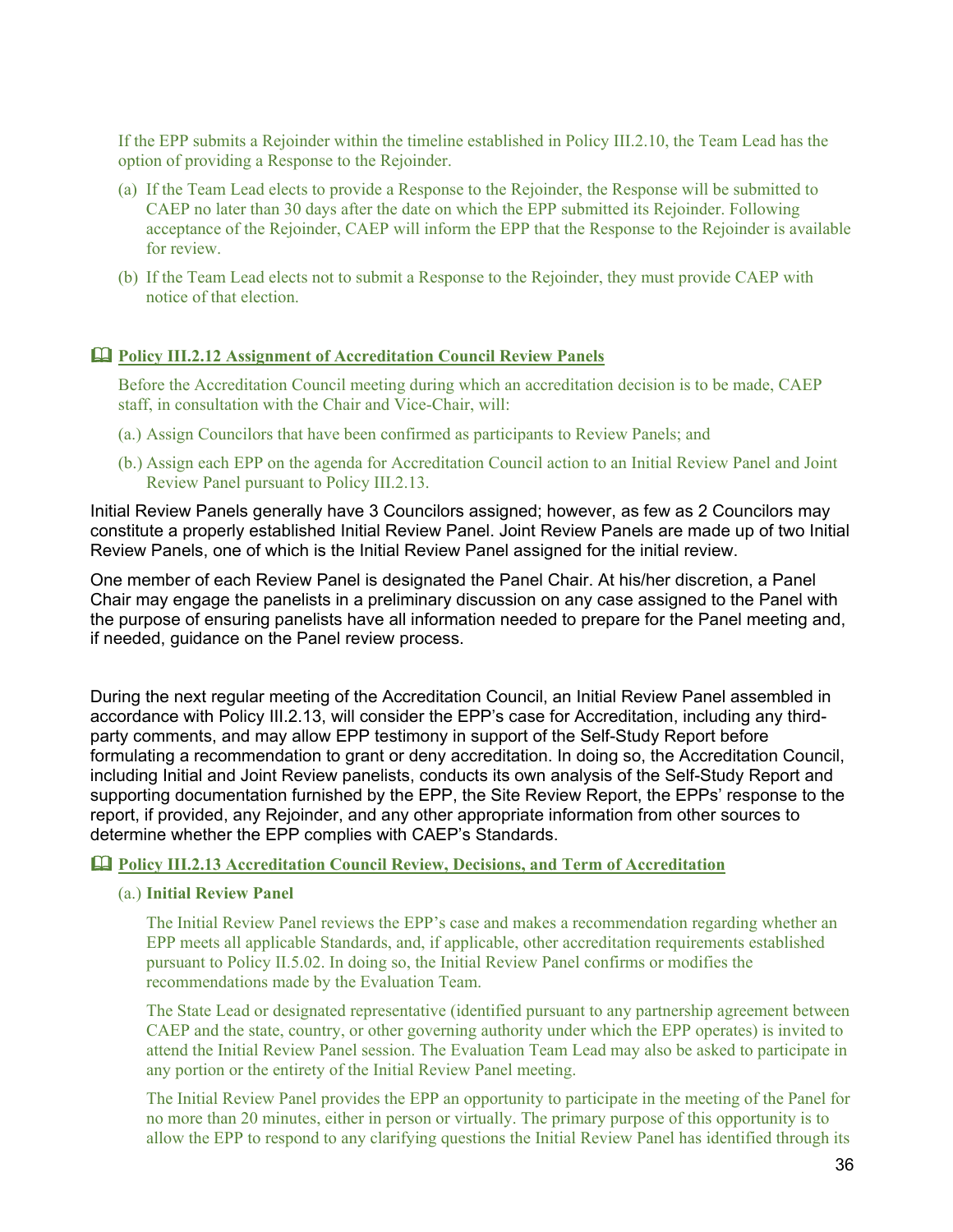activities, focusing first on any components for which severe or moderate deficiencies have been noted. The EPP may not present new evidence.

#### (b.) **Joint Review Panel**

After the Initial Review Panel concludes its review of an EPP's case, a Joint Review Panel reviews the recommendation(s) of the Initial Review Panel and either concurs with or modifies the recommendation(s).

#### (c.) **Accreditation Council Review and Decision; Conditions Imposed**

The accreditation decisions available to the Council, below, are further defined in Policy VII.6.002. Each has a standard term of accreditation that establishes the interval for a comprehensive reevaluation of the EPP, conducted in accordance with the Renewal of Accreditation process (see Section IV). An EPP's term begins on the date of the final accrediting action.

- (i.) **Accreditation.** The Accreditation Council finds that the EPP has met all applicable Standards at the specified level of accreditation. The Council may identify one or more Areas for Improvement (AFIs). The EPP is given a 7-year term of accreditation, subject to full adherence to requirements for Continuing Accreditation as provided in Section VI. Continuing Accreditation. In each annual report, through the EPP's next accreditation review, the EPP must provide evidence of its efforts to address all AFIs and stipulations.
- (ii.) **Accreditation with Stipulations.** The Accreditation Council finds that the EPP has met all applicable Standards at the specified level of accreditation in spite of the identification of 1 or more serious deficiencies which shall be articulated as Stipulations. The Council may also identify one or more Areas for Improvement (AFIs). The EPP is given a 2-year term of accreditation subject to full adherence to the corrective action requirements described below and the requirements for Continuing Accreditation as provided in Section VI. Continuing Accreditation. In each annual report, through the EPP's next accreditation review, the EPP must provide evidence of its efforts to address all AFIs and stipulations.

Corrective action is required. Before the expiration of the 2-year term, on a timeline established by CAEP, the EPP must submit a Targeted Stipulations Report demonstrating significant progress toward the complete correction of any identified Stipulation. Following submission of the Targeted Stipulations Report, the EPP must undergo a Virtual Site Review during which the Targeted Stipulations Report and related evidence is reviewed by an Evaluation Team. The Evaluation Team may also consider the EPP's Annual Reports, if any, as well as any substantive change notices, third-party comments, complaints, and reports from or information provided by other accreditors.

Not more than 30 days after the conclusion of the Review, the designated Evaluation Team Lead submits to CAEP a Stipulations Review Report with findings and 1 or more recommendations for Accreditation Council action., within the following parameters:

**Full Correction of Stipulation(s) -** If the Accreditation Council concludes that the EPP has completely corrected all Stipulations identified, it may remove the Stipulation(s), issue a decision of Accreditation, and extend the term of accreditation so that the EPP has the remainder of a full 7-year term (not more than 5 years beyond the initial 2-year Accreditation with Stipulations term). The Accreditation Council may also identify 1 or more new AFIs In each annual report, through the EPP's next accreditation review, the EPP must provide evidence of its efforts to address all AFIs and stipulations.

**Significant Improvement Toward Full Correction of Stipulation(s)** – If the Accreditation Council concludes that the EPP has partially corrected the identified Stipulation(s), it may, if there is evidence of significant improvement such that there are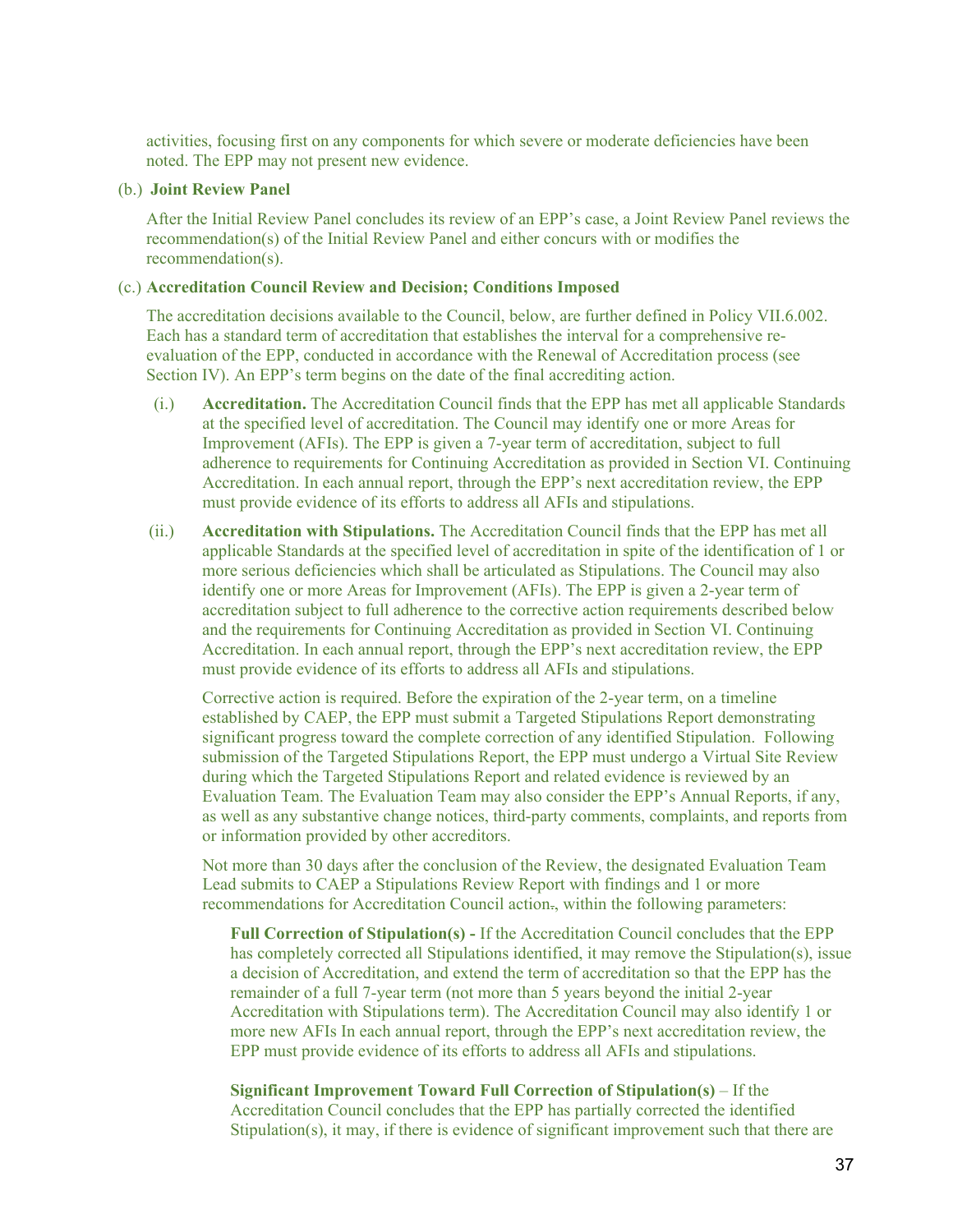no longer any serious deficiencies, downgrade the Stipulation(s) to one or more AFIs, issue a decision of Accreditation, and extend the term of accreditation so that the EPP has the remainder of a full 7-year term (not more than 5 years beyond the initial 2-year Accreditation with Stipulations term). In each annual report, through the EPP's next accreditation review, the EPP must provide evidence of its efforts to address all AFIs and stipulations.

**Insufficient Improvement Toward Full Correction of Stipulation(s)** – If the Accreditation Council concludes that the EPP has partially corrected the identified Stipulation(s), but finds insufficient evidence of significant improvement such that serious deficiencies remain, the Stipulation(s) may not be downgraded to AFIs. The Stipulation(s) must be retained. The Accreditation Council may also identify 1 or more new AFIs. Using the preponderance of evidence standard of review prescribed in Policy II.5.01, the Council may issue a decision of: (1) Accreditation with Stipulations, if it finds that the EPP has met all applicable Standards; (2) Probationary Accreditation if it finds that the EPP has met all but 1 applicable Standard; or (3) Revocation of Accreditation if it finds that the EPP has not met 2 or more applicable Standards or has failed to fully comply with the requirements of this Policy or any other accreditation requirements. In each annual report, through the EPP's next accreditation review, the EPP must provide evidence of its efforts to address all AFIs and stipulations.

(iii.) **Probationary Accreditation.** The Accreditation Council finds that the EPP has met all but 1 applicable Standards at the specified level of accreditation (any 1 Standard is not met). Serious deficiencies shall be articulated as Stipulations and remedied by the EPP in accordance with the provisions, above, regarding Accreditation with Stipulations. The Council may also identify one or more AFIs. The EPP is given a 2-year term of accreditation subject to full adherence to the corrective action requirements described below and the requirements for Continuing Accreditation as provided in Section VI. Continuing Accreditation. In each annual report, through the EPP's next accreditation review, the EPP must provide evidence of its efforts to address all AFIs and stipulations.

Corrective action is required. Before the expiration of the 2-year term, on a timeline established by CAEP, the EPP must submit a Targeted Self-Study Report demonstrating that it now meets the Standard previously found to be unmet and has made significant progress toward the complete correction of any identified Stipulation(s). Following submission of the Targeted Self-Study Report, the EPP must undergo a Site Review, focused on the unmet Standard and any identified Stipulation(s), during which the Targeted Self-Study Report and related evidence is reviewed by an Evaluation. The Evaluation Team may also consider the EPP's Annual Reports, if any, as well as any substantive change notices, third-party comments, complaints, and reports from or information provided by other accreditors.

Not more than 30 days after the conclusion of the Review, the designated Evaluation Team Lead submits to CAEP a Stipulations Review Report with findings and 1 or more recommendations for Accreditation Council action-, within the following parameters:

If the Accreditation Council concludes that the EPP has met the Standard previously identified as unmet and provided evidence of significant improvement toward the complete correction of any Stipulation identified, it may issue a decision of (1) Accreditation, and extend the term of accreditation so that the EPP has the remainder of a full 7-year term (not more than 5 years beyond the initial 2-year Accreditation with Stipulations term); or (2) Accreditation with Stipulations, and extend the term of accreditation for only 2 additional years after which the EPP will be required to undergo an Accreditation with Stipulations review as described above. The Accreditation Council may also identify 1 or more new AFIs. In each annual report,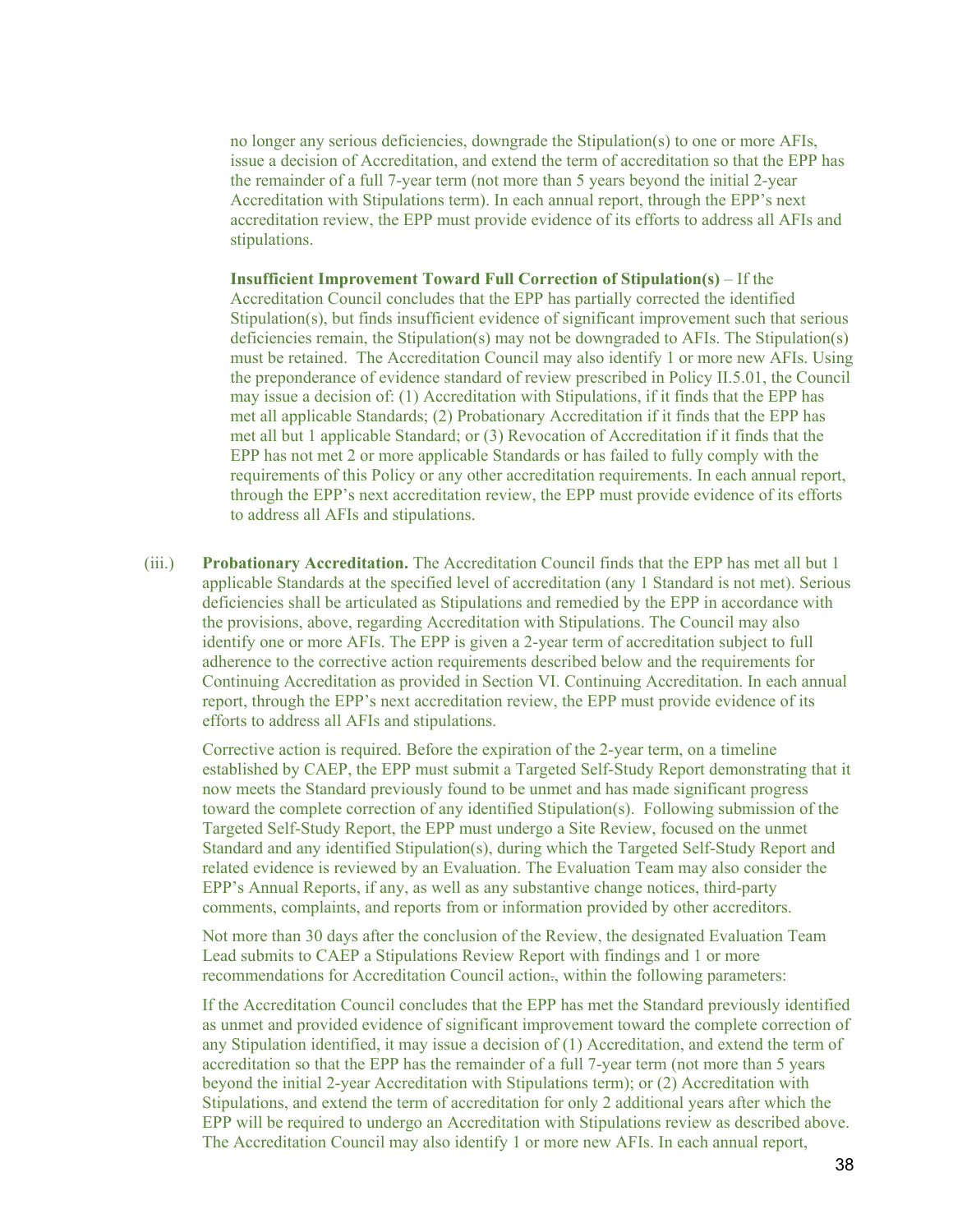through the EPP's next accreditation review, the EPP must provide evidence of its efforts to address all AFIs and stipulations.

In all other cases, the Accreditation Council must Revoke accreditation. An EPP may not be given a subsequent Probationary Accreditation decision.

(iv.) **Denial of Accreditation.** The Accreditation Council finds that the EPP has not met 2 or more applicable Standards.

See Policy VII.6.02 Accreditation Decisions and Notification for information on the notification CAEP issues (to an EPP, the appropriate state licensing or authorizing agency, other accreditors, and the public) following any accreditation decision.

#### **Policy III.2.14 Adverse Action**

Any Accreditation Council decision to deny or revoke accreditation may be appealed in accordance with CAEP's Ad-Hoc Appeal Policy prior to the action becoming final. Following a final accreditation action of Revocation or Denial, an EPP may reapply and obtain applicant status only after demonstrating to CAEP that they have developed teach-out plans (in accordance with Policy V.5.03), if applicable, and are ready to proceed with an accreditation review in accordance with accreditation policies and procedures.

To maintain accreditation, an EPP must meet all Continuing Accreditation requirements established in Section V, including but not limited to, the submission of an Annual Report and remittance of an annual fee. Any failure to meet all such requirements may result in issuance of a Corrective Action notice, pursuant to Policy VII.6.03, or Adverse Action.

An EPP may voluntarily withdraw from the Accreditation process prior to a decision by the Accreditation Council, as described below, or during the period of Continuing Accreditation, as described in Policy V.5.04.

#### **Policy III.2.15 Voluntary Withdrawal by EPP**

An EPP may withdraw from the Initial Accreditation Process at any time prior to the date of any Accreditation Council decision to grant or deny accreditation by submitting a letter of withdrawal from the EPP administrator (e.g., President, Provost, Chief Academic Officer) to the CAEP President. The EPP's Applicant Status will be terminated on the date that the letter of withdrawal is received by CAEP unless a date of withdrawal is enumerated in the letter. CAEP will not refund any fees paid prior to the date of withdrawal.

A notice of withdrawal received by CAEP after the date of any Accreditation Council decision to grant or deny accreditation is not effective, and the Council's decision will stand pending the outcome of any appeal.

# **Policy III.2.16 REPEALED**

When representing its accreditation to the public, an EPP must report the accreditation decision accurately, including the specific licensure level covered by the accreditation, and the address and telephone number of the Council for the Accreditation of Educator Preparation as provided on the CAEP website. The official statement to be publicly displayed on the EPP's website is provided by CAEP following Accreditation Council action, as defined by the CAEP Communication Guidelines.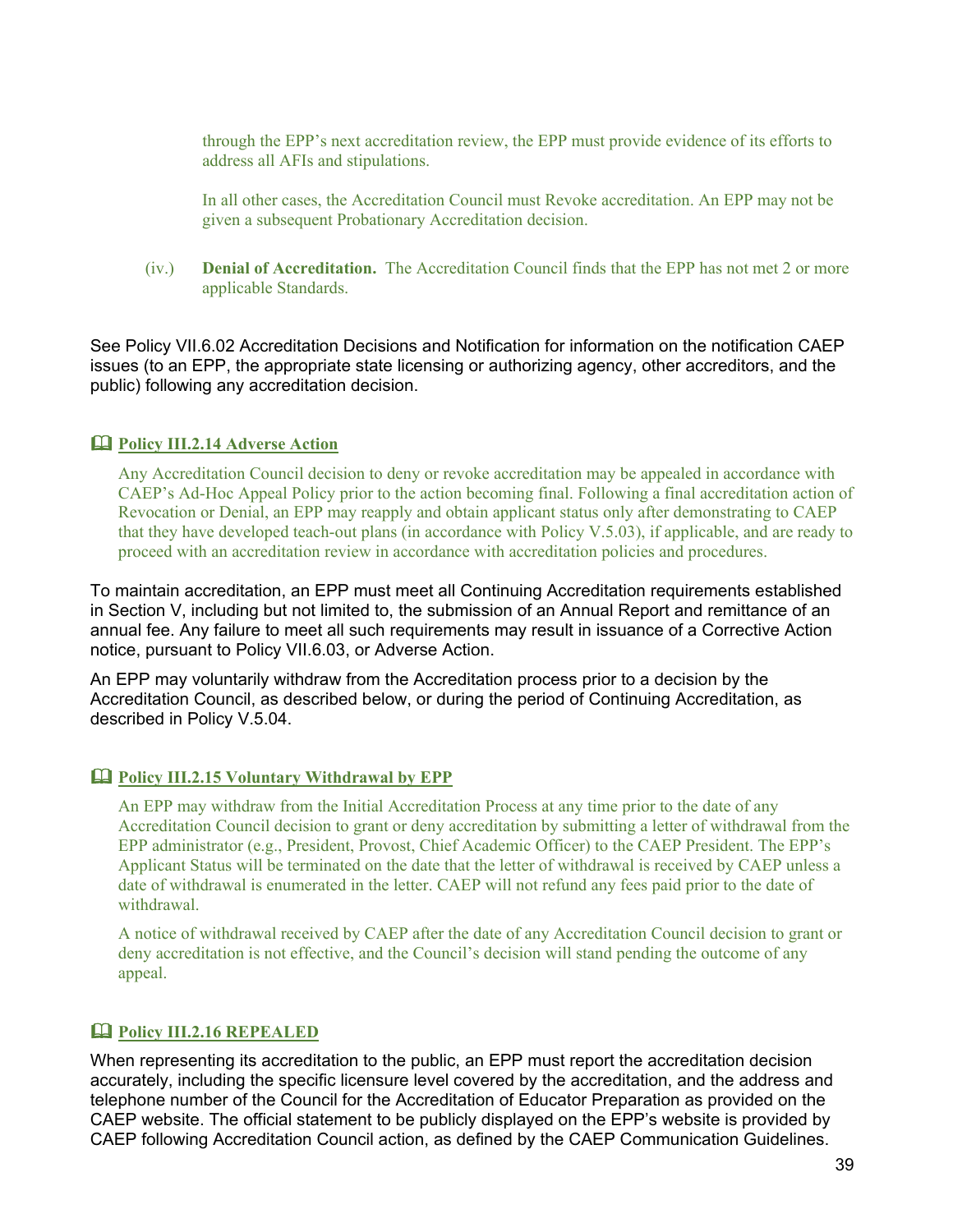# **Policy III.2.17 Restrictions on Communicating Accreditation Status; Correction of Incorrect or Misleading Information**

An EPP awarded accreditation may elect to make its accreditation status public. In doing so, it must:

- (a.) Disclose the status accurately, including the specific academic or instructional programs covered by that status and CAEP's name, address, and telephone number;
- (b.) Adhere to CAEP's guidelines on communicating CAEP accreditation status, including terms and conditions on use of the CAEP logo; and
- (c.) Issue an immediate correction if made aware or otherwise determining that the information the EPP has released about the following is in any way incorrect or misleading:
	- (i) The accreditation status of the EPP;
	- (ii) The contents of reports of on-site reviews; and
	- (iii) CAEP's accrediting actions with respect to the EPP.

CAEP staff and Annual Report Reviewers review EPP statements of accreditation at least annually to ensure the accuracy of representation. A Review Team may also verify the accuracy of representations made and may note any misleading or inaccurate statements in a Site Review Report. If CAEP becomes aware that an EPP is not accurately reporting its accreditation to the public, the EPP will be contacted and directed to immediately issue a corrective communication. Failure to correct misleading or inaccurate statements may lead to Adverse Action.

# **Policy III.2.18 Timeline Modifications**

- (a.) In cases where the accreditation process timeline established by CAEP for an EPP cannot be met due to CAEP's scheduling constraints or unexpected circumstances encountered by the EPP, the CAEP President may approve a timeline modification.
- (b.) Notwithstanding paragraph (a.), up to no less than 60 days prior to a scheduled Site Review, an EPP may request a postponement of its Site Review of up to 1 year. In considering any such request, CAEP may seek additional information from the EPP and may solicit input from the state or other governing authority if applicable. A postponement may be granted at the discretion of the CAEP President and will be communicated in a "timeline waiver" letter establishing a revised timeline for all accreditation actions from Self-Study Report submission, if applicable, through the Accreditation Council decision. If any conditions established in a timeline waiver letter are not met, the waiver may be rescinded.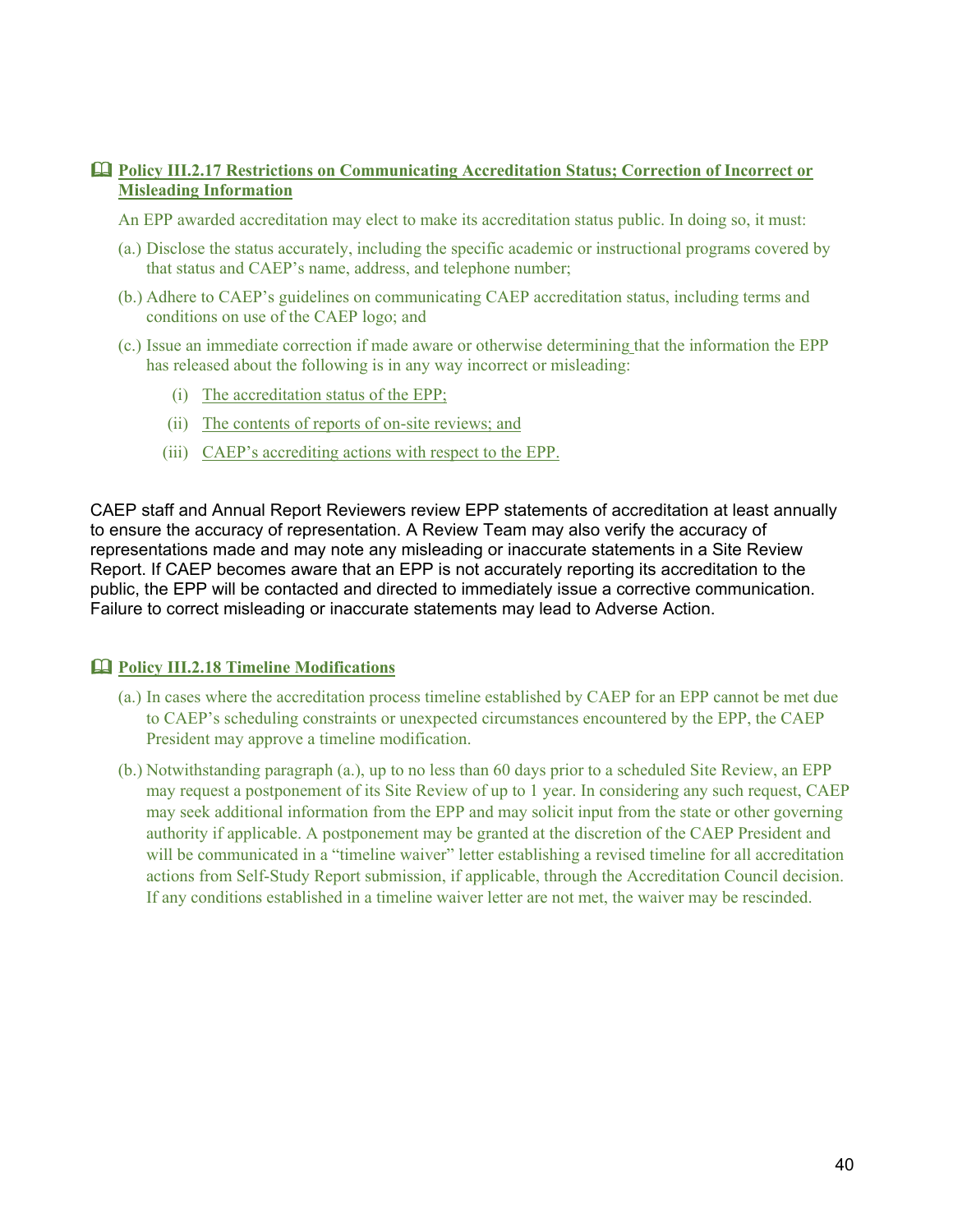# **IV.RENEWAL OF ACCREDITATION PROCESS**

An EPP that has attained Continuing Accreditation status, is approaching the end of its current term of accreditation, and is prepared to demonstrate that it meets all applicable CAEP Accreditation Standards and requirements begins the renewal of accreditation process with the submission of an Accreditation Review Request (ARR) for renewal of accreditation. Upon receipt and acceptance of an ARR by CAEP staff, notice is provided to the EPP and to the Executive Committee of the Accreditation Council and the accreditation review process commences. During this period, an EPP must pay an annual fee, submit all required information and data in the form of an Annual Report, meet any conditions associated with the current accreditation status, and maintain compliance with all other Continuing Accreditation requirements established in Section V.

# *1. Renewal of Accreditation*

# **Policy IV.1.01 Accreditation Review Request**

No less than 18 months prior to the expiration of its current term of accreditation, CAEP staff will inform the EPP that an electronic Self-Study Report shell has been opened for the EPP. At that time, the EPP must acknowledge its intent to proceed toward Renewal of Accreditation and begin work on the Self-Study Report. The EPP's acknowledgement will be considered an Accreditation Review Request (Request) and marks the beginning of the Renewal of Accreditation process.

Not later than 60 days after receipt of the Request, CAEP staff will provide the EPP with the date(s) selected for the EPP's Site Review.

As part of CAEP's notification that an electronic Self-Study Report template is opened for an EPP's use, the EPP is: (1) provided notice of the version of this policies and procedures document and the corresponding handbook that are in effect and which will be used by the EPP, staff, volunteer review panel members, Accreditation Councilors, and Ad-Hoc Appeal Panel members, if applicable, in carrying out the accreditation review through a final accreditation decision; and (2) asked to identify preferred Site Review dates. An EPP should confer with its state or other governing authority in its identification of preferred Site Review dates if CAEP and the state have entered into a partnership agreement. The Site Review date, once confirmed by CAEP, becomes the date by which the review timeline is established.

After an EPP has been notified of the date(s) selected for a Site Review, the review date(s) may only be changed with the written approval of CAEP, the EPP, and, if CAEP has entered into a partnership agreement with the state, country, or other governing authority under which the EPP operates, the appropriate governing authority. Any such governing authority may request a Review schedule modification to ensure alignment of CAEP and state review cycles. CAEP may, at its discretion, approve or deny any such request.

An EPP scheduled to undergo a Site Review should immediately begin preparation of a Self-Study Report.

# **Policy IV.1.02 Selection of Program Review Option**

To meet CAEP's Standards for Accreditation, an EPP must provide information about the quality of educator preparation for specialty licensure areas derived from a program-level review. These can provide strong corroboration of claims for the strength of programs and the knowledge and professional skills attained by candidates in the area of licensure, certification, or endorsement. In addition, they can be a source of evidence for CAEP Standard  $1/A.1/R.1$ , for which an EPP will need to demonstrate that its candidates have opportunities to learn, and abilities to develop, a deep understanding of the discipline they will be licensed to practice. CAEP offers 3 program review options that may be used to satisfy this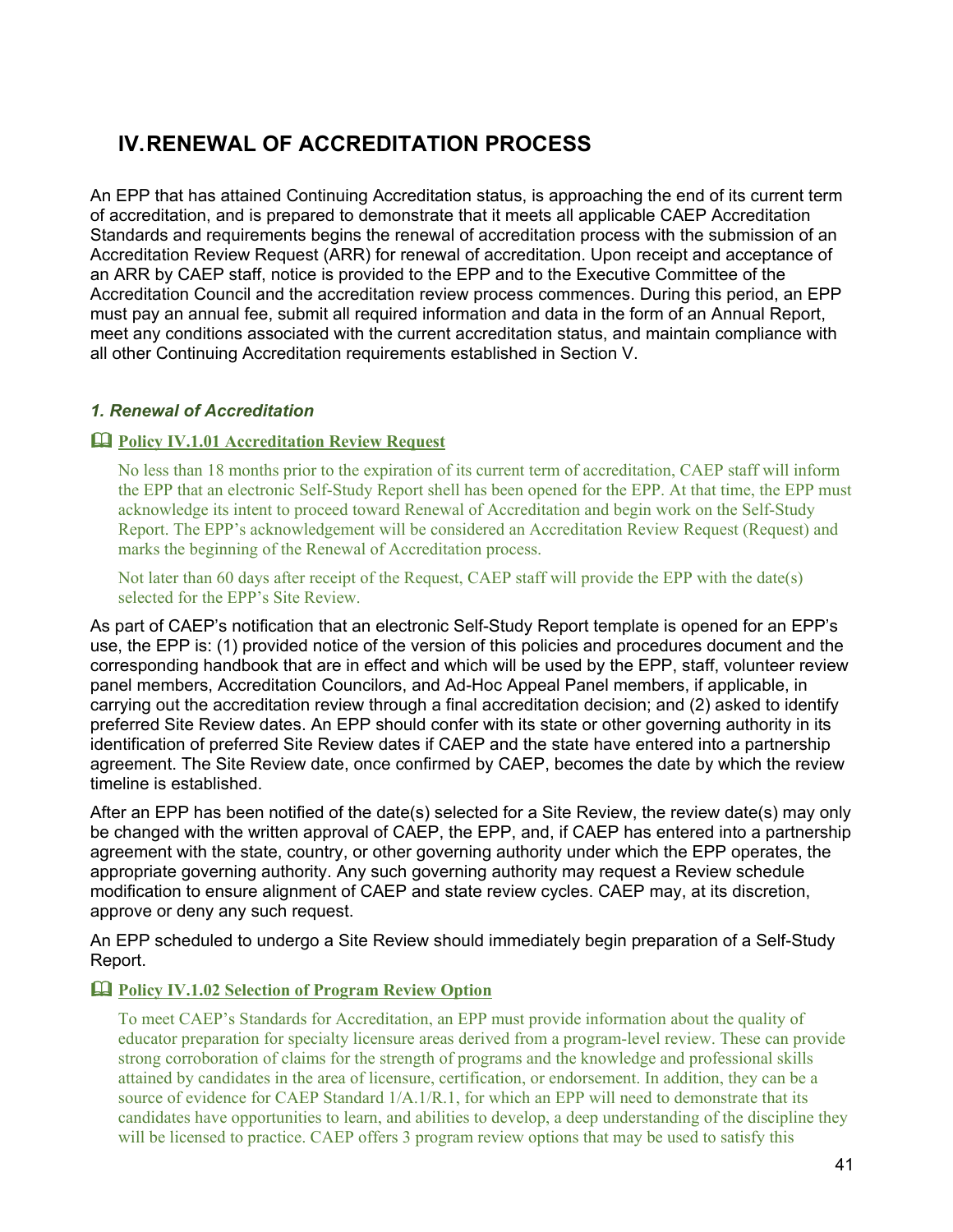requirement, subject to limitations which may be established in a partnership agreement entered into between CAEP and the state, country, or other governing authority under which the EPP operates. If at the time an EPP receives acceptance of its Accreditation Review Request, CAEP does not have a partnership agreement with the state, country, or other governing authority under which the EPP operates, the EPP may choose from among any of the following program review options:

- (a.) **Program Review with National Recognition**: An EPP's specialty areas submit program reports for Initial Review responding to standards defined by the relevant specialized professional associations (SPAs) no earlier than 3 years prior to the CAEP Site Review. Program reports are reviewed by the appropriate SPA, and the SPA provides a report on its findings in relation to its professional standards and determines the recognition status of the submitted programs. Evaluation Team members and Councilors review SPA findings as part of the accreditation decision-making process. When successfully completed, the program receives "national recognition" by the appropriate SPA.
- (b.) **CAEP Evidence Review of Standard 1/A.1/R.1**: An EPP conducts an internal review of its specialty licensure areas by adopting existing specialty standards in the field to evaluate candidates' content and pedagogical knowledge and skills using outcomes assessments. The EPP presents the evidence and analysis on the Self-Study Report for the Evaluation Team to review.
- (c.) **State Program Review:** An EPP's specialty areas are reviewed by the EPP's governing authority. The EPP presents evidence from the state or international agency reports to CAEP during self-study reporting or the Site Review. Evaluation Team members and Councilors review findings from specialty licensure area reports from the state or international agency as part of the accreditation decision-making process. The EPP must coordinate with its respective governing authority to provide to CAEP the governing authority's report on the EPP's specialty areas.

Any information that the EPP gathers during an external review of programs by a SPA or a state, or any trends noted by the EPP while conducting internal review of programs for CAEP Evidence Review of Standard 1/A.1/R.1, may be used to make a case that Standard 1 (A.1 or R.1) is met. Also, any subsequent actions the EPP takes in response to the program level findings can be addressed before the Self-Study Report is completed and the Site Review occurs. EPP leaders and faculty may decide, as well, that it would be best to update some of the SPA or state evidence or supplement it to complete its case for Standard 1 (A.1 or R.1) in the Self-Study Report or in the evidence available for the Site Review.

#### **Policy IV.1.03 Self-Study Report**

No later than 9 months prior to its scheduled Site Review, an EPP must submit its completed Self-Study Report. The failure of an EPP to submit a Self-Study Report within this timeline will be considered noncompliance with CAEP policy.

The Self-Study Report requires the EPP to prepare, in accordance with CAEP guidance, an in-depth report that as part of a self-study process that assesses the EPP's education quality and success in meeting its mission and objectives, highlights opportunities for improvement, and includes a plan for making those improvements.

- (a.) A Self-Study Report is required to include complete evidence addressing all applicable Standards and components.
- (b.) An EPP subject to Policy II.5.02 must include in its Self-Study Report evidence demonstrating compliance with requirements regarding distance education policies and procedures and transfer of credit policies.
- (c.) The Self-Study Report and all supporting documentation furnished by the EPP (collectively referred to as evidence) must be provided in English.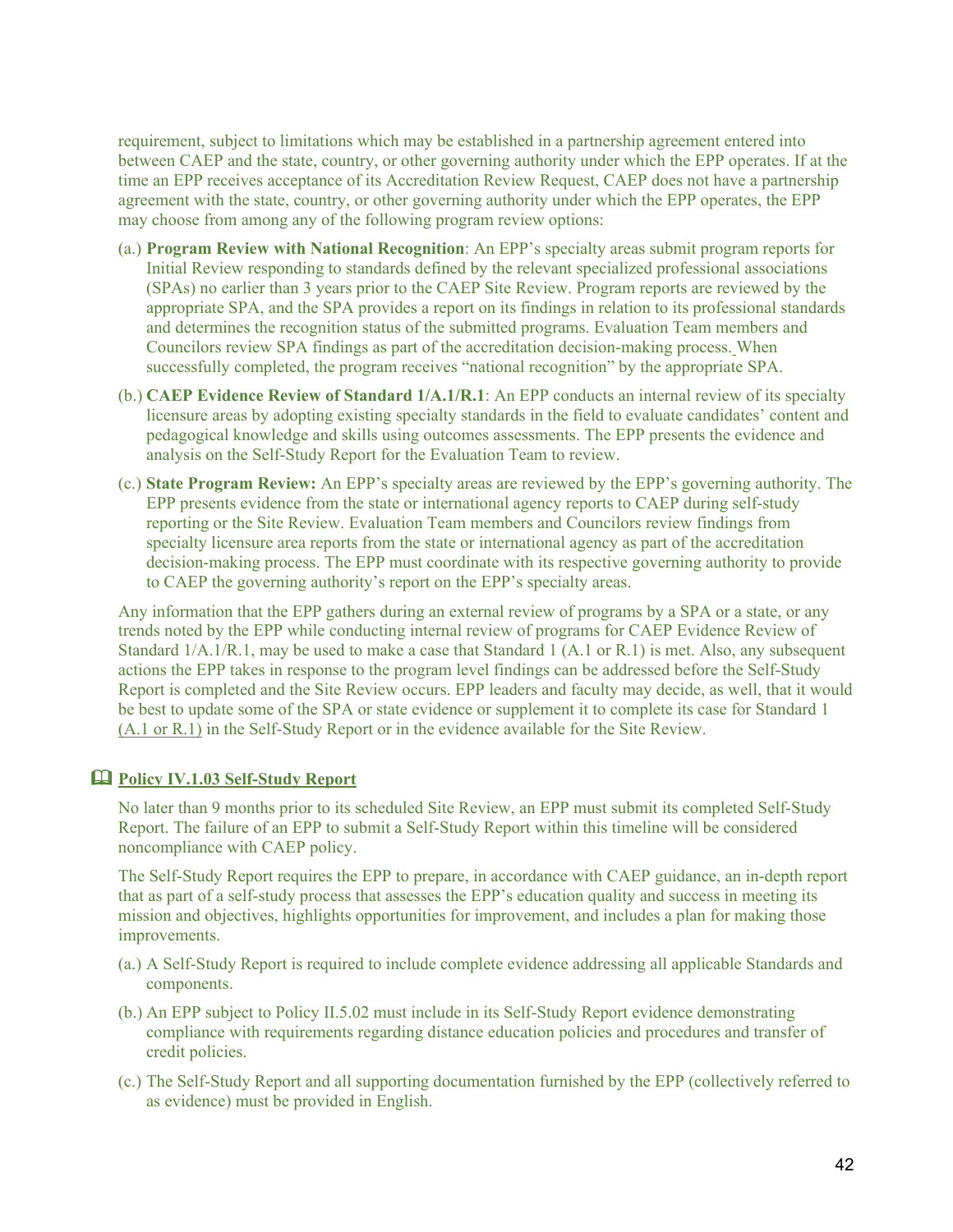In submitting its Self-Study Report, an EPP is expected to include evidence tagged to Standards for Accreditation. Any Review Team member may also seek additional or clarifying information from the EPP, as necessary.

# **Policy IV.1.04 Assignment of Evaluation Team**

CAEP will inform the EPP once an Evaluation Team has been assigned, in accordance with policies and procedures on the selection of volunteers pursuant to Part VI and will provide the EPP with the name and professional affiliation(s) of each team member.

# **Policy IV.1.05 Formative Feedback**

Following the EPP's submission of its Self-Study Report, the Evaluation Team will evaluate the Self-Study Report and supporting documentation provided by the EPP. The Evaluation Team may also consider the EPP's Annual Reports, if any, as well as any substantive change notices, third-party comments, complaints, and reports from or information provided by other accreditors. No less than 5 months prior to the first date of the scheduled Site Review, the designated lead of the Evaluation Team (Team Lead) will provide the EPP with a Formative Feedback Report based on the team's analysis of the EPP's case (Self-Study Report and supporting documentation furnished by the EPP). The Formative Feedback Report includes feedback on the format and content of the Self-Study Report, as determined appropriate by the Team Lead.

Following receipt of a Formative Feedback Report, an EPP has an opportunity to provide the Review Team with additional information and evidence in the form of a Self-Study Report Addendum.

## **Policy IV.1.06 Self-Study Report Addendum**

Not later than 60 days after receipt of the Formative Feedback Report, the EPP must submit a Self-Study Report Addendum using an electronic template provided by CAEP or indicate in writing that it elects not to submit an Addendum. An Addendum may include up to 50 items of evidence not included with the Self-Study Report submission.

During this period and through the conclusion of the Site Review, the Team Lead, other team members, and CAEP staff may respond to questions or requests for guidance from the EPP; however, the EPP is ultimately responsible for understanding and adhering to the applicable CAEP policies, procedures, and Standards and should not rely on any such guidance as an official interpretation of or alternative to any requirement.

# **Policy IV.1.07 Solicitation of Third-Party Comments**

No later than 16 weeks prior to the first day of a scheduled Site Review, both the EPP and CAEP must publicly announce the upcoming Review and the dates on which the Review will take place. Any such announcement must provide an opportunity for third-party comment in writing concerning the EPP's qualifications for accreditation, in accordance with the following:

- (a.) An EPP must establish a third-party comment period of at least 1 month. CAEP will accept third-party comments up to 6 weeks prior to the first day of a scheduled Review.
- (b.) No later than 7 days after making the required announcement, the EPP must provide CAEP with evidence of the announcement. The failure of an EPP to comply with this established timeline may result in a decision by CAEP to reschedule the Review.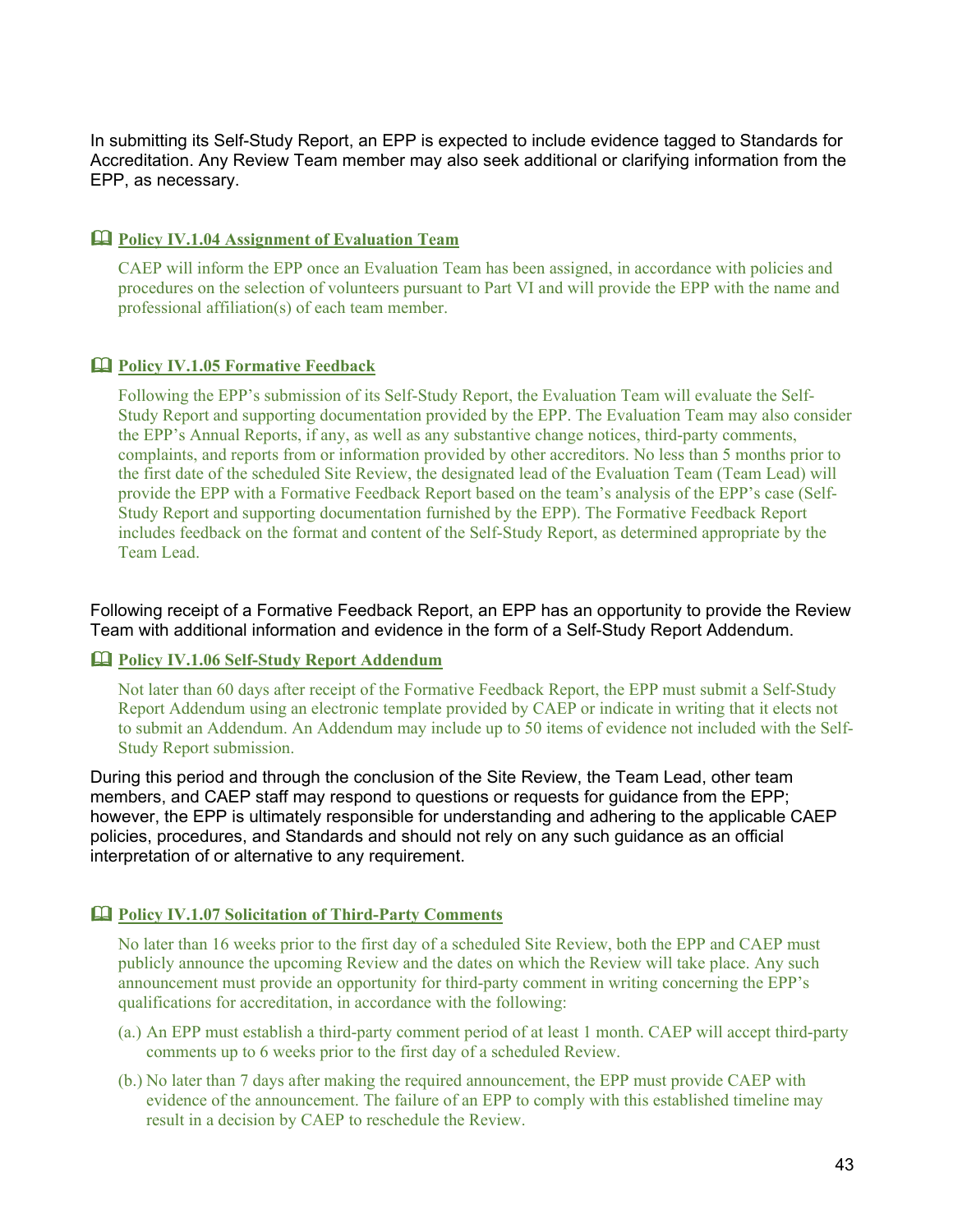- (c.) No later than 1 month prior to the first day of a scheduled Review, CAEP will provide an EPP with a copy of any third-party comments it receives and the EPP will provide CAEP with a copy of any thirdparty comments it receives.
- (d.) The EPP may submit a written response on any such comments to CAEP no later than 2 weeks prior to the first day of the scheduled Review.

The Evaluation Team, along with any designated observer(s) and state participant(s) which may be assigned by CAEP or in accordance with a partnership agreement entered into between CAEP and the EPP's governing authority, conducts a review of the EPP. See Section VI for information on the roles of CAEP staff, observers, and others in a Site Review.

#### **Policy IV.1.08 Site Review**

In accordance with Site Review date(s) established pursuant to Policy IV.1.01, the Evaluation Team will conduct a review of the EPP during which it will obtain sufficient information to determine if the EPP meets applicable Standards.

(a.) The Site Review will be conducted in English even if English is not the EPP's primary language of instruction.

(b.) The activities of the Evaluation Team include the following:

- (i.) Examination of all evidence cited in the Self-Study Report;
- (ii.) Interviews of EPP administrators, faculty and/or instructors, candidates, graduates, employers, and other members of the professional community as appropriate and identified in consultation with the EPP's designated CAEP coordinator;
- (iii.) Investigations into the cited evidence, as needed; and,
- (iv.) Certification of the existence and sufficiency of policies and procedures related to other applicable accreditation requirements pursuant to Policy II.5.02.
- (d.) During the Site Review, any team member may ask the EPP to provide additional supporting documentation (evidence) or the EPP may provide any such evidence to the team on its own accord; however, a maximum of 50 additional evidence documents may be uploaded and no additional evidence may be submitted for evaluation after 5:00 PM local time on the last full day of the Review.
- (e.) At the conclusion of the Review, the Team Lead or the Team Lead's designee will share with the EPP's designee(s) an overview of the process steps from the end of the Site Review through Accreditation Council decision and notification of the decision by CAEP's President.

Because it is the role of the Accreditation Council, not the Review Team, to make an accreditation decision, EPPs should not consider information or perspectives shared by the Review Team at this point in the process to be indicative of Areas for Improvement (AFIs) and Stipulations. After the Review Team has completed its examination and analysis of all evidence and reflected on the totality of the evidence, findings, and recommendations regarding the EPP's compliance with all applicable Standards and components is summarized in a report and all deficiencies are clearly identified.

#### **Policy IV.1.09 Site Review Report**

No later than 30 days after the conclusion of the Site Review, the Team Lead will submit the team's Site Review Report to CAEP. Following acceptance of the Site Review Report, CAEP will inform the EPP that the Site Review Report is available for review.

The Site Review Report will: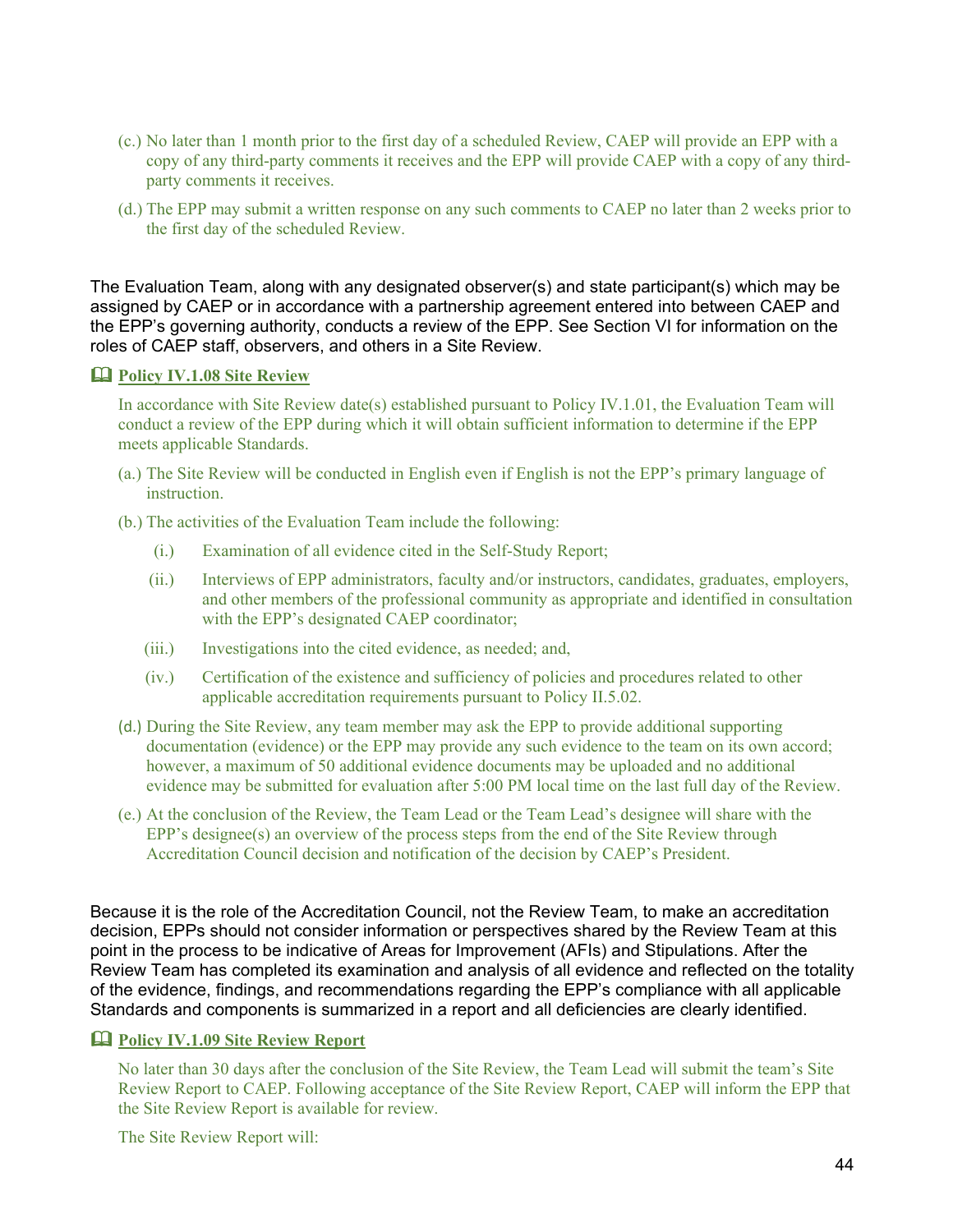- (a.) Provide an explanation of the extent to which the EPP's compliance with all applicable Standards and other applicable accreditation requirements were verified by the Review Team through the evidence that was examined;
- (b.) Summarize observations regarding the completeness, quality, and strength of evidence provided for each Standard.
- (c.) Clearly identify any deficiencies in the EPP's compliance with Standards.

All such judgments must be made only after the Team Lead determines that the Review Team has a reasonable basis for determining that the information evaluated is accurate.

#### The EPP has an opportunity to respond in writing to CAEP's report on the Site Review.

#### **Policy IV.1.10 EPP's Optional Rejoinder**

No later than 30 days after the EPP receives notice the Site Review Report is available for review, the EPP may opt to submit a Rejoinder. The Rejoinder may not include new evidence (i.e., evidence not included in the Self-Study Report or already submitted to CAEP via the electronic accreditation information management system).

If the EPP elects not to submit a Rejoinder, it must expressly waive the right to submit a Rejoinder by providing CAEP with written notice of the waiver within the established timeline for submission.

# **Policy IV.1.11 Team Lead's Optional Response**

If the EPP submits a Rejoinder within the timeline established in Policy III.2.10, the Team Lead has the option of providing a Response to the Rejoinder.

- (a.) If the Team Lead elects to provide a Response to the Rejoinder, the Response will be submitted to CAEP no later than 30 days after the date on which the EPP submitted its Rejoinder. Following acceptance of the Rejoinder, CAEP will inform the EPP that the Response to the Rejoinder is available for review.
- (b.) If the Team Lead elects not to submit a Response to the Rejoinder, they must provide CAEP with notice of that election.

#### **Policy IV.1.12 Assignment of Accreditation Council Review Panels**

Before the next Accreditation Council meeting, CAEP staff, in consultation with the Chair and Vice-Chair, will:

- (a.) Assign Councilors that have been confirmed as participants to Review Panels; and
- (b.) Assign each EPP on the agenda for Accreditation Council action to an Initial Review Panel and Joint Review Panel pursuant to Policy IV.1.13.

Initial Review Panels generally have 3 Councilors assigned; however, as few as 2 Councilors may constitute a properly established Initial Review Panel. Joint Review Panels are made up of 2 Initial Review Panels, one of which is the Initial Review Panel assigned for the initial review.

One member of each Review Panel is designated the Panel Chair. At his/her discretion, a Panel Chair may engage the panelists in a preliminary discussion on any case assigned to the Panel with the purpose of ensuring panelists have all information needed to prepare for the Panel meeting and, if needed, guidance on the Panel review process.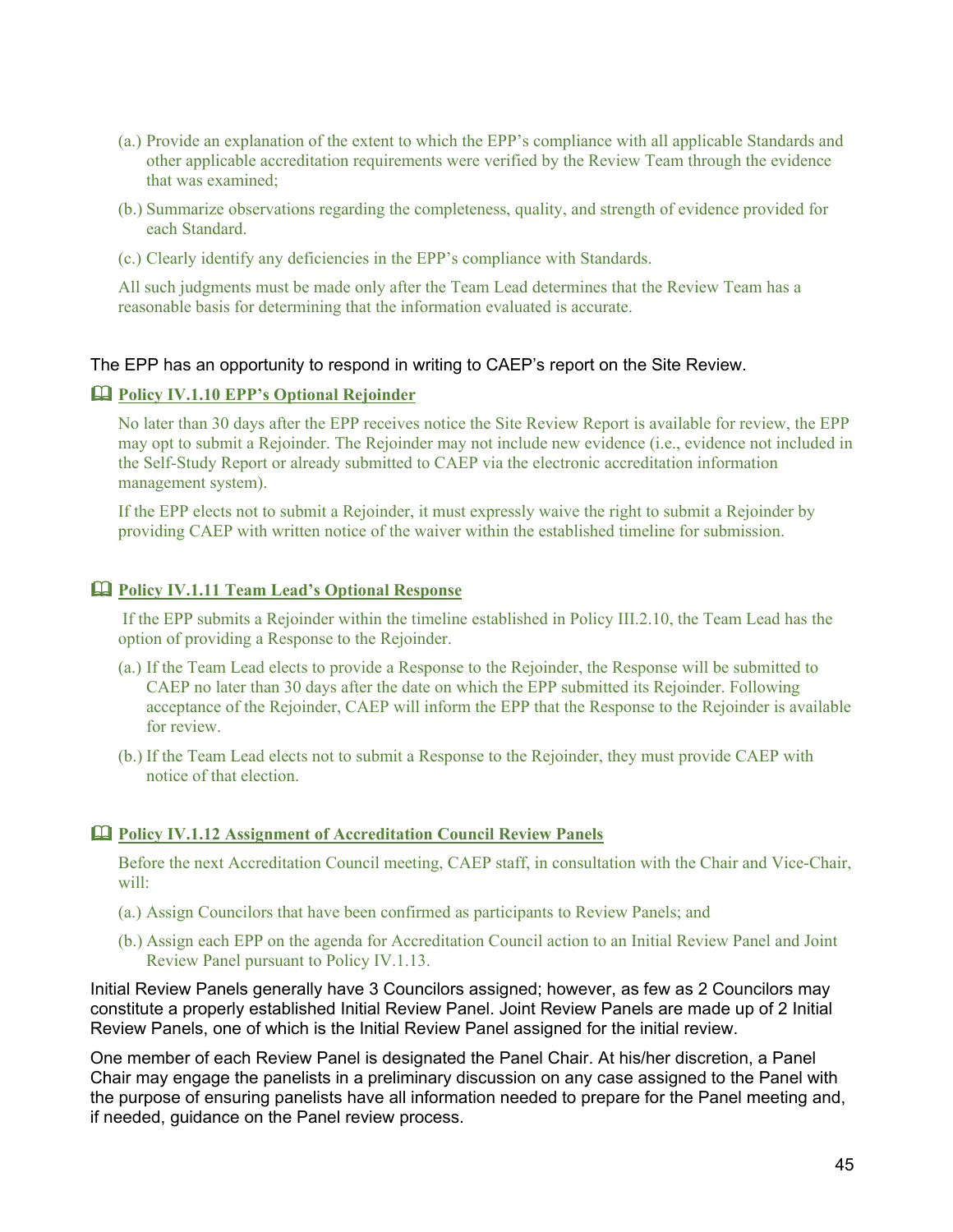During the next regular meeting of the Accreditation Council, an Initial Review Panel assembled in accordance with Policy IV.1.13, will consider the EPP's case for Accreditation, including any thirdparty comments, and allow EPP testimony in support of the Self-Study Report before formulating a recommendation to grant or deny accreditation. In doing so, the Accreditation Council, including Initial and Joint Review panelists, conducts its own analysis of the Self-Study Report and supporting documentation furnished by the EPP, the Site Review Report, the EPP's response to the report, if provided, any Rejoinder, and any other appropriate information from other sources to determine whether the EPP complies with CAEP's Standards.

#### **Policy IV.1.13 Accreditation Council Review, Decisions, and Term of Accreditation**

#### (a.) **Initial Review Panel**

The Initial Review Panel reviews the EPP's case and makes a recommendation regarding whether an EPP meets all applicable Standards, and, if applicable, other accreditation requirements established pursuant to Policy II.5.02. In doing so, the Initial Review Panel confirms or modifies the recommendations made by the Evaluation Team.

The State Lead or designated representative (identified pursuant to any partnership agreement between CAEP and the state, country, or other governing authority under which the EPP operates) is invited to attend the Initial Review Panel session. The Evaluation Team Lead may also be asked to participate in any portion or the entirety of the Initial Review Panel meeting.

The Initial Review Panel provides the EPP an opportunity to participate in the meeting of the Panel for no more than 20 minutes, either in person or virtually. The primary purpose of this opportunity is to allow the EPP to respond to any clarifying questions the Initial Review Panel has identified through its activities, focusing first on any components for which severe or moderate deficiencies have been noted. The EPP may not present new evidence.

#### (b.) **Joint Review Panel**

After the Initial Review Panel concludes its review of an EPP's case, a Joint Review Panel reviews the recommendation(s) of the Initial Review Panel and either concurs with or modifies the recommendation(s).

#### (c.) **Accreditation Council Review and Decision; Conditions Imposed**

The accreditation decisions available to the Council, below, are further defined in Policy VII.6.02. Each has a standard term of accreditation that establishes the interval for a comprehensive reevaluation of the EPP, conducted in accordance with the Renewal of Accreditation process (see Section IV). An EPP's term begins on the date of the final accrediting action.

- (i.) **Accreditation.** The Accreditation Council finds that the EPP has met all applicable Standards at the specified level of accreditation. The Council may identify one or more Areas for Improvement (AFIs). The EPP is given a 7-year term of accreditation, subject to full adherence to requirements for Continuing Accreditation as provided in Section VI. Continuing Accreditation. In each annual report, through the EPP's next accreditation review, the EPP must provide evidence of its efforts to address all AFIs and stipulations.
- (ii.) **Accreditation with Stipulations.** The Accreditation Council finds that the EPP has met all applicable Standards at the specified level of accreditation in spite of the identification of 1 or more serious deficiencies which shall be articulated as Stipulations. The Council may also identify one or more Areas for Improvement (AFIs). The EPP is given a 2-year term of accreditation subject to full adherence to the corrective action requirements described below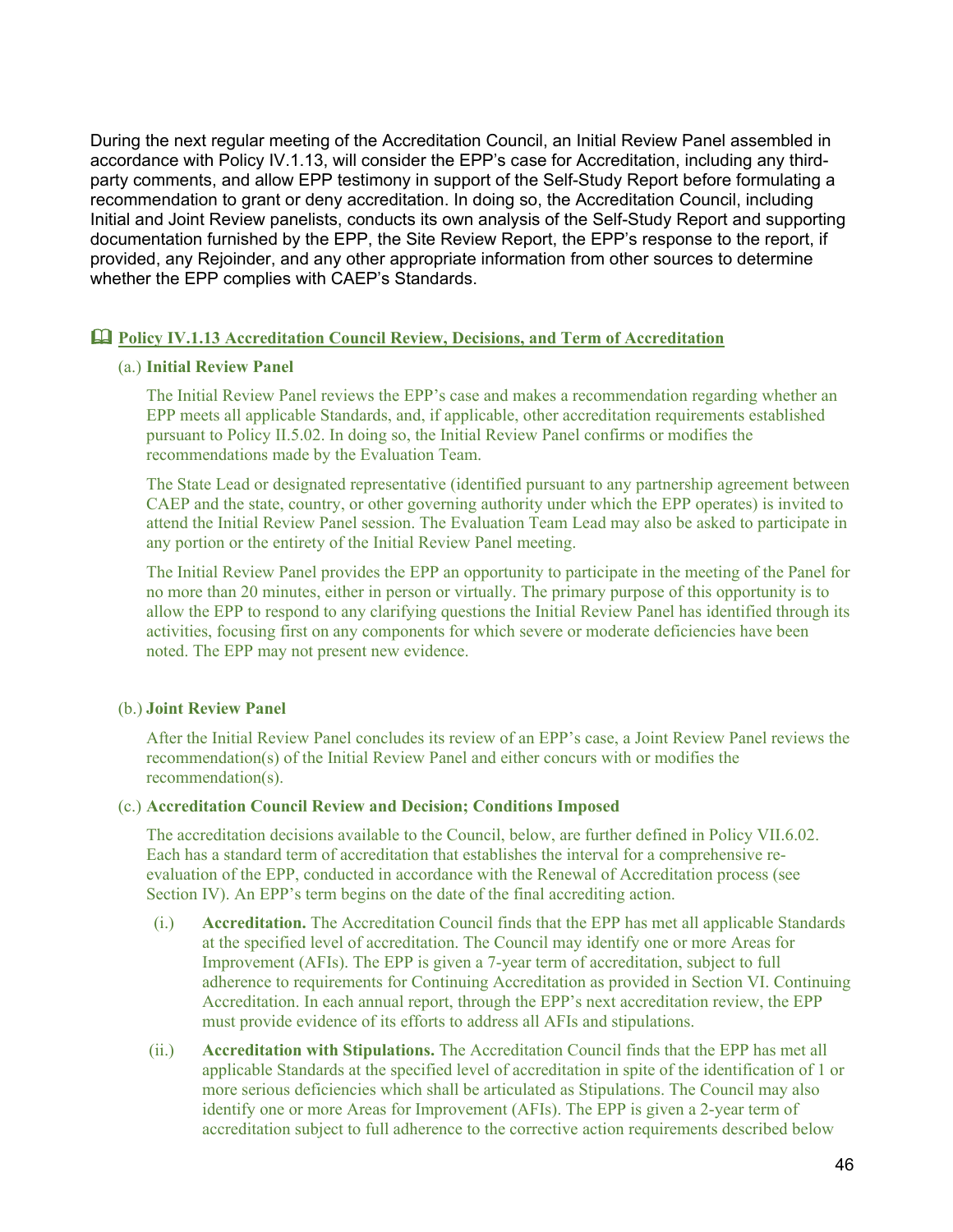and the requirements for Continuing Accreditation as provided in Section VI. Continuing Accreditation. In each annual report, through the EPP's next accreditation review, the EPP must provide evidence of its efforts to address all AFIs and stipulations.

Corrective action is required. Before the expiration of the 2-year term, on a timeline established by CAEP, the EPP must submit a Targeted Stipulations Report demonstrating significant progress toward the complete correction of any identified Stipulation. Following submission of the Targeted Stipulations Report, the EPP must undergo a Virtual Site Review during which the Targeted Stipulations Report and related evidence is reviewed by an Evaluation Team. The Evaluation Team may also consider the EPP's Annual Reports, if any, as well as any substantive change notices, third-party comments, complaints, and reports from or information provided by other accreditors.

Not more than 30 days after the conclusion of the Review, the designated Evaluation Team Lead submits to CAEP a Stipulations Review Report with findings and 1 or more recommendations for Accreditation Council action., within the following parameters:

**Full Correction of Stipulation(s) -** If the Accreditation Council concludes that the EPP has completely corrected all Stipulations identified, it may remove the Stipulation(s), issue a decision of Accreditation, and extend the term of accreditation so that the EPP has the remainder of a full 7-year term (not more than 5 years beyond the initial 2-year Accreditation with Stipulations term). The Accreditation Council may also identify 1 or more new AFIs. In each annual report, through the EPP's next accreditation review, the EPP must provide evidence of its efforts to address all AFIs and stipulations.

**Significant Improvement Toward Full Correction of Stipulation(s)** – If the Accreditation Council concludes that the EPP has partially corrected the identified Stipulation(s), it may, if there is evidence of significant improvement such that there are no longer serious any serious deficiencies, downgrade the Stipulation(s) to one or more AFIs, issue a decision of Accreditation, and extend the term of accreditation so that the EPP has the remainder of a full 7-year term (not more than 5 years beyond the initial 2 year Accreditation with Stipulations term). In each annual report, through the EPP's next accreditation review, the EPP must provide evidence of its efforts to address all AFIs and stipulations.

**Insufficient Improvement Toward Full Correction of Stipulation(s)** – If the Accreditation Council concludes that the EPP has partially corrected the identified Stipulation(s), but finds insufficient evidence of significant improvement such that serious deficiencies remain, the Stipulation(s) may not be downgraded to AFIs. The Stipulation(s) must be retained. The Accreditation Council may also identify 1 or more new AFIs. Using the preponderance of evidence standard of review prescribed in Policy II.5.01, the Council may issue a decision of: (1) Accreditation with Stipulations, if it finds that the EPP has met all applicable Standards; (2) Probationary Accreditation if it finds that the EPP has met all but 1 applicable Standard; or (3) Revocation of Accreditation if it finds that the EPP has not met 2 or more applicable Standards or has failed to fully comply with the requirements of this Policy or any other accreditation requirements. In each annual report, through the EPP's next accreditation review, the EPP must provide evidence of its efforts to address all AFIs and stipulations.

(iii.) **Probationary Accreditation.** The Accreditation Council finds that the EPP has met all but 1 applicable Standard at the specified level of accreditation (any 1 Standard is not met). Serious deficiencies shall be articulated as Stipulations and remedied by the EPP in accordance with the provisions, above, regarding Accreditation with Stipulations. The Council may also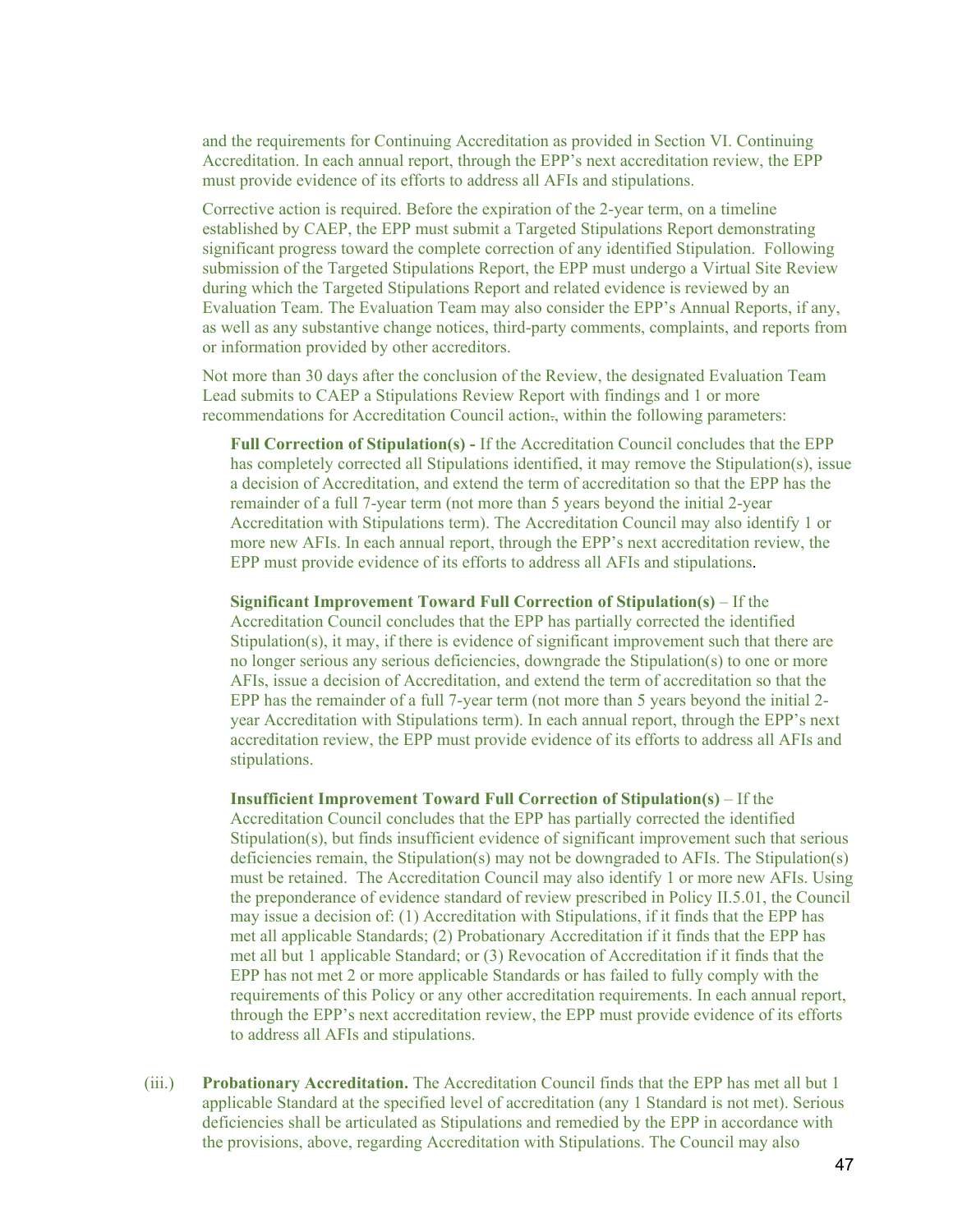identify one or more AFIs. The EPP is given a 2-year term of accreditation subject to full adherence to the corrective action requirements described below and the requirements for Continuing Accreditation as provided in Section VI. Continuing Accreditation. In each annual report, through the EPP's next accreditation review, the EPP must provide evidence of its efforts to address all AFIs and stipulations.

Corrective action is required. Before the expiration of the 2-year term, on a timeline established by CAEP, the EPP must submit a Targeted Self-Study Report demonstrating that it now meets the Standard previously found to be unmet and has made significant progress toward the complete correction of any identified Stipulation(s). Following submission of the Targeted Self-Study Report, the EPP must undergo a Site Review, focused on the unmet Standard and any identified Stipulation(s), during which the Targeted Self-Study Report and related evidence is reviewed by an Evaluation. The Evaluation Team may also consider the EPP's Annual Reports, if any, as well as any substantive change notices, third-party comments, complaints, and reports from or information provided by other accreditors.

Not more than 30 days after the conclusion of the Review, the designated Evaluation Team Lead submits to CAEP a Stipulations Review Report with findings and 1 or more recommendations for Accreditation Council action., within the following parameters:

If the Accreditation Council concludes that the EPP has met the Standard previously identified as unmet and provided evidence of significant improvement toward the complete correction of any Stipulation identified, it may issue a decision of (1) Accreditation, and extend the term of accreditation so that the EPP has the remainder of a full 7-year term (not more than 5 years beyond the initial 2-year Accreditation with Stipulations term); or (2) Accreditation with Stipulations, and extend the term of accreditation for only 2 additional years after which the EPP will be required to undergo an Accreditation with Stipulations review as described above. The Accreditation Council may also identify 1 or more new AFIs. In each annual report, through the EPP's next accreditation review, the EPP must provide evidence of its efforts to address all AFIs and stipulations.

In all other cases, the Accreditation Council must Revoke accreditation. An EPP may not be given a subsequent Probationary Accreditation decision.

(iv.) **Revocation of Accreditation.** The Accreditation Council finds that the EPP has not met 2 or more applicable Standards.

See Policy VII.6.02 Accreditation Decisions and Notification for information on the notification CAEP issues (to an EPP, the appropriate state licensing or authorizing agency, other accreditors, and the public) following any accreditation decision.

#### **Policy IV.1.14 Adverse Action**

Any Accreditation Council decision to deny or revoke accreditation may be appealed in accordance with CAEP's Ad-Hoc Appeal Policy. Following a final accrediting action of Revocation or Denial, the EPP must wait 1 year before beginning the Initial Accreditation process.

#### **Policy IV.1.15 Early Council Decision**

In any case in which an EPP comes before the Accreditation Council for a reaccreditation decision more than 1 semester before the end of the EPP's current term of accreditation, the remainder of the current term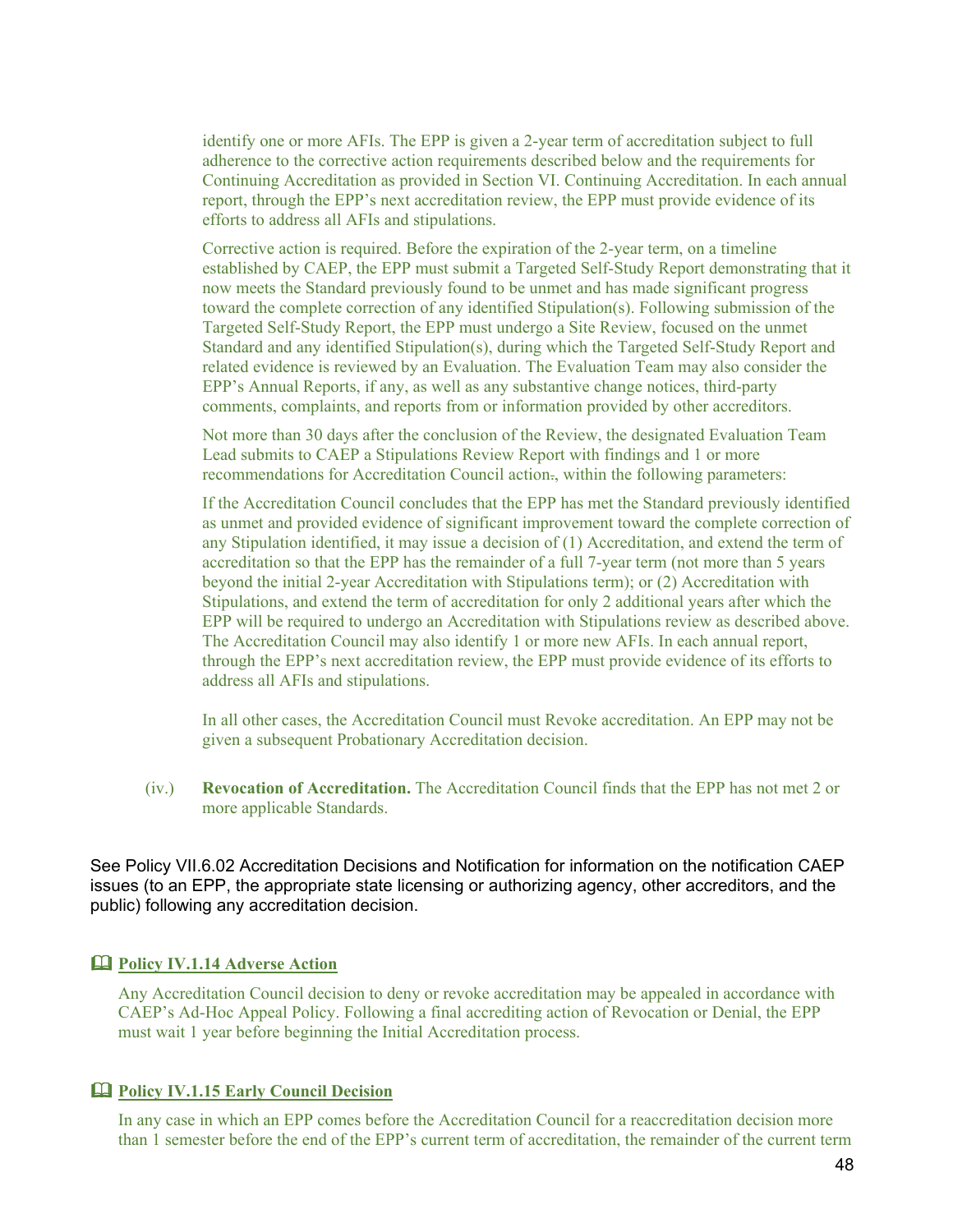is rescinded, and the date of the new Council action becomes the basis for the next term of accreditation. If reaccreditation is denied, the Denial decision is effective on the date of Accreditation Council action or at the conclusion of an appeal.

To maintain accreditation, an EPP must meet all Continuing Accreditation requirements established in Section V, including but not limited to, the submission of an Annual Report and remittance of an annual fee. Any failure to meet all such requirements may result in issuance of a Warning Action notice, pursuant to Policy VII.6.03, or Adverse Action.

An EPP may voluntarily withdraw from the Accreditation process prior to a decision by the Accreditation Council, as described below, or during the period of Continuing Accreditation, as described in Policy V.5.04.

# **Policy IV.1.16 Voluntary Withdrawal by EPP**

An EPP may withdraw from the accreditation process at any time prior to the date of any Accreditation Council decision on Accreditation Status by submitting a letter of withdrawal from the EPP administrator (e.g., President, Provost, Chief Academic Officer) to the CAEP President. The EPP's Applicant Status will be terminated on the date that the letter of withdrawal is received by CAEP unless a date of withdrawal is enumerated in the letter. CAEP will not refund any fees paid prior to the date of withdrawal.

A notice of withdrawal received by CAEP after the date of any Accreditation Council decision to grant or deny accreditation is not effective, and the Council's decision will stand pending the outcome of any appeal.

# **Policy IV.1.17 REPEALED**

When representing its accreditation to the public, an EPP must report the accreditation decision accurately, including the specific licensure level covered by the accreditation, and the address and telephone number of the Council for the Accreditation of Educator Preparation as provided on the CAEP website. The official statement to be publicly displayed on the EPP's website is provided by CAEP following Accreditation Council action, as defined by the CAEP Communication Guidelines.

#### **Policy IV.1.18 Restrictions on Communicating Accreditation Status**

An EPP awarded accreditation may elect to make its accreditation status public. In doing so, it must:

- (a.) Disclose the status accurately, including the specific academic or instructional programs covered by that status and CAEP's name, address, and telephone number;
- (b.) Adhere to CAEP's guidelines on communicating CAEP accreditation status, including terms and conditions on use of the CAEP logo; and
- (c.) Issue an immediate correction if made aware or otherwise determining that the information the EPP has released about the following is in any way incorrect or misleading:
	- a) The accreditation status of the EPP;
	- b) The contents of reports of on-site reviews; and
	- c) CAEP's accrediting actions with respect to the EPP.

CAEP staff periodically review EPP statements of accreditation to ensure the accuracy of representation. If CAEP becomes aware that an EPP is not accurately reporting its accreditation to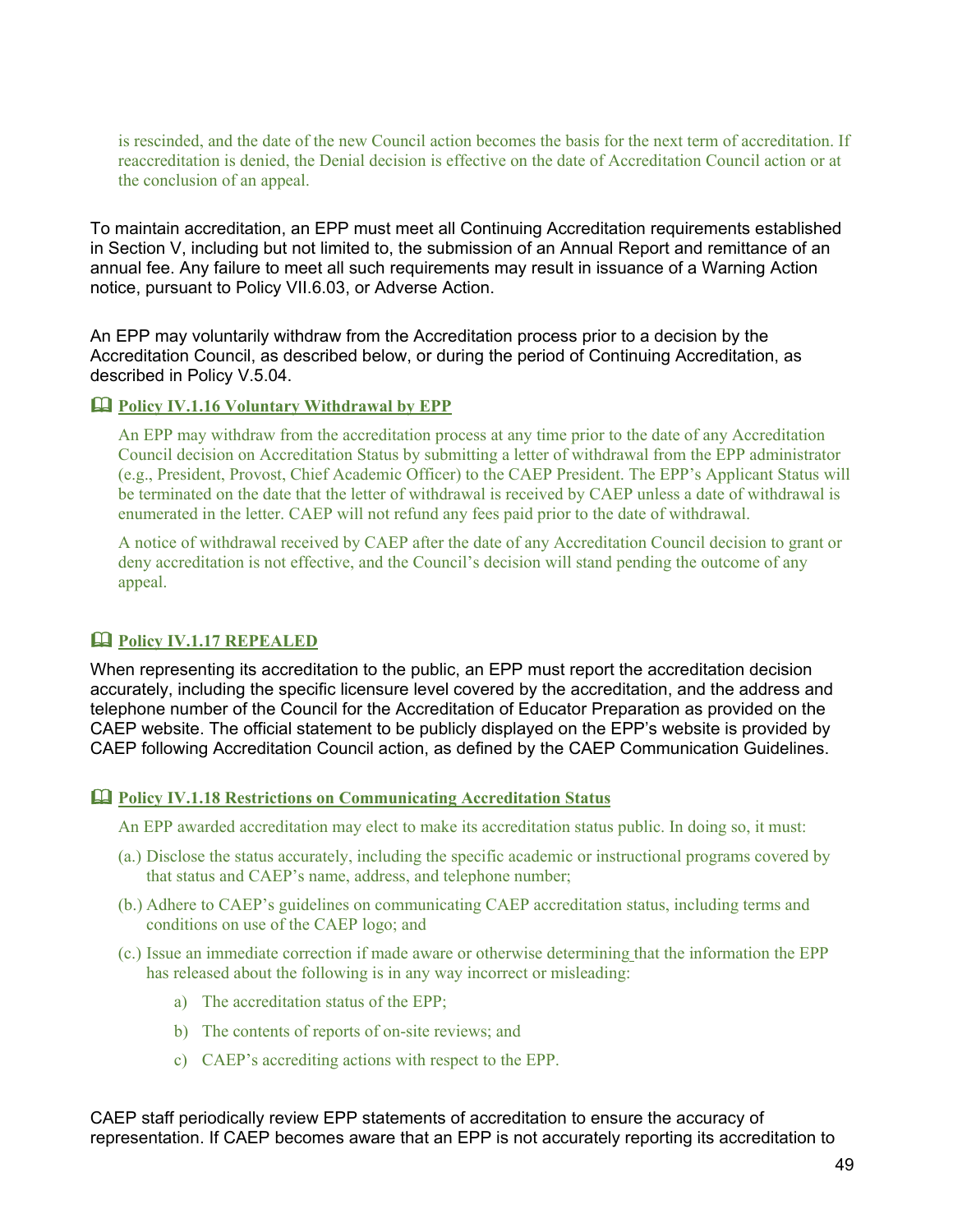the public, the EPP will be contacted and directed to immediately issue a corrective communication. Failure to correct misleading or inaccurate statements may lead to Adverse Action.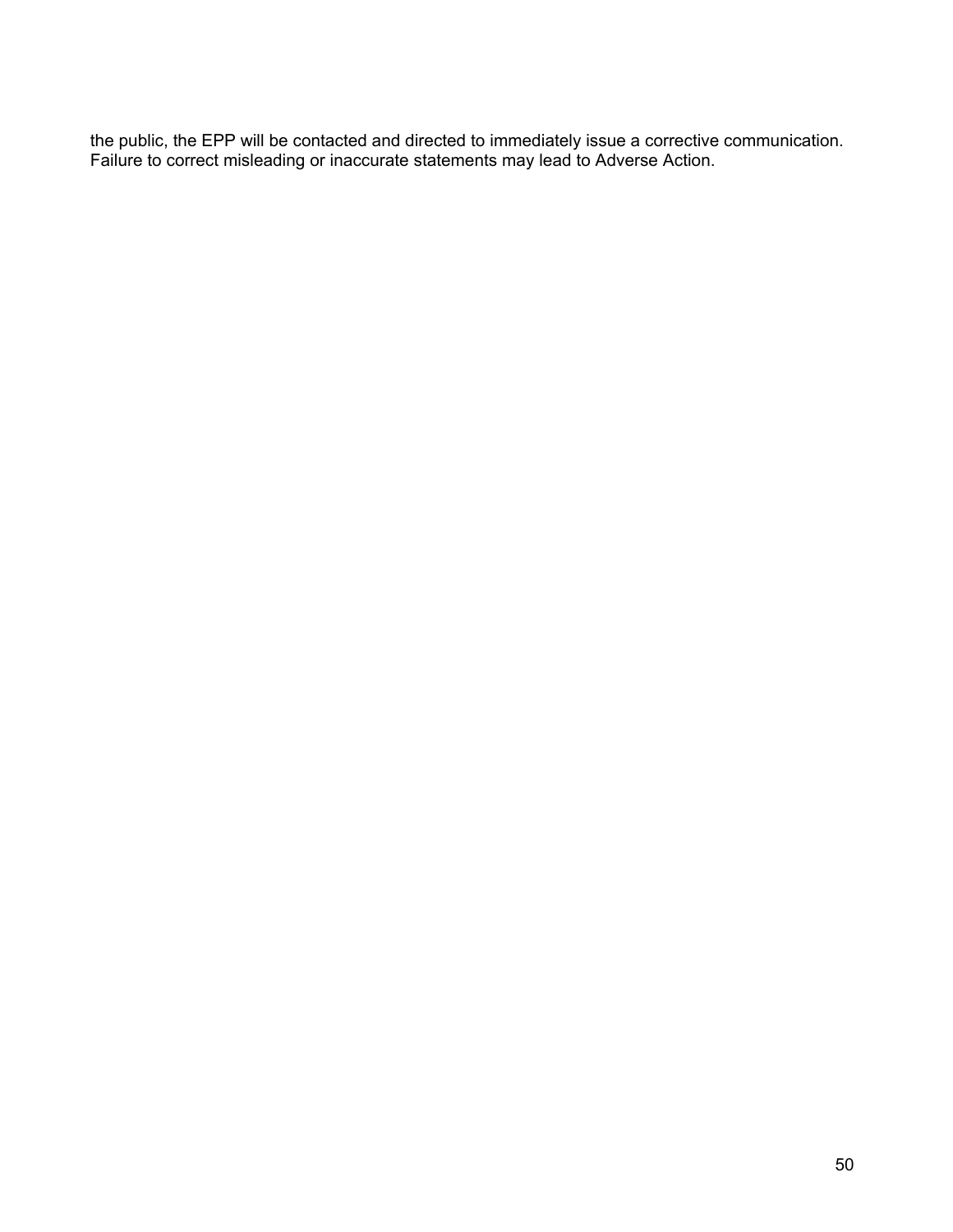# **V. CONTINUING ACCREDITATION**

Throughout the term of accreditation, an EPP is required to remain in compliance with all applicable Standards, remit annual fees per Policy II.10.01, and submit complete Annual Reports which are a key component of the approaches CAEP uses to monitor and reevaluate accredited EPPs. An EPP having Accreditation with Stipulations or Probationary Accreditation must also comply with all associated conditions as detailed in a written Action Report distributed following the decision. The failure of an EPP to do so may lead to an Accreditation Council decision to revoke accreditation or take other corrective action.

# *1. Public Reporting*

# **Policy V.1.01 Consumer Information**

Through the term of accreditation, an EPP must make public information designed for use by consumers. This information, including data on the EPP's candidates and data required of institutions and programs under Title II of the Higher Education Act, must be made widely available and in accordance with the requirements of the U.S. Department of Education and other federal, state, or international governmental entities as applicable.

# *2. Annual Fee*

Annual fees will be assessed yearly and must be paid per Policy II.10.01 described above.

# *3. Annual Monitoring and Reevaluation of Accredited EPPs*

#### **Policy V.3.01 Annual Accreditation Report**

CAEP maintains and periodically reviews and revises annual monitoring and reevaluation expectations of accredited EPPs, as appropriate to meet the requirements of CAEP policy, recognition guidelines of the Council for Higher Education Accreditation, and federal accreditor recognition requirements. Templates to be used by EPPs in submitting an annual accreditation report are made available each year. Different templates and/or submission requirements may be used for EPPs having different accreditation status designations or at different points in the term of accreditation. The Annual Accreditation Report (Annual Report) process, along with CAEP's review of any complaint against an EPP and information provided by other accreditors, is used to monitor and evaluate an EPPs continued compliance with CAEP's Standards and accreditation requirements. The Annual Accreditation Report requires, at a minimum:

- (a.) Information demonstrating that the EPP is correcting or has corrected any conditions leading to the identification of Areas for Improvement and Stipulations from prior accreditation decisions;
- (b.) Key data and indicators, including but not limited to, fiscal information and measures of completers' effectiveness and impact on P-12 student learning; and
- (c.) Current headcount enrollment data which will be used to monitor overall growth of the EPP; and
- (d.) Report substantive changes that may affect an EPP's accreditation status or eligibility.

In January of each year, CAEP will notify an EPP with an accreditation status that the Annual Accreditation Report has been opened. Such notification may be dispatched through CAEP's electronic accreditation platform. No later than 90 days after receiving access to the Annual Report template, an EPP must submit a complete Annual Accreditation Report using CAEP's reporting form.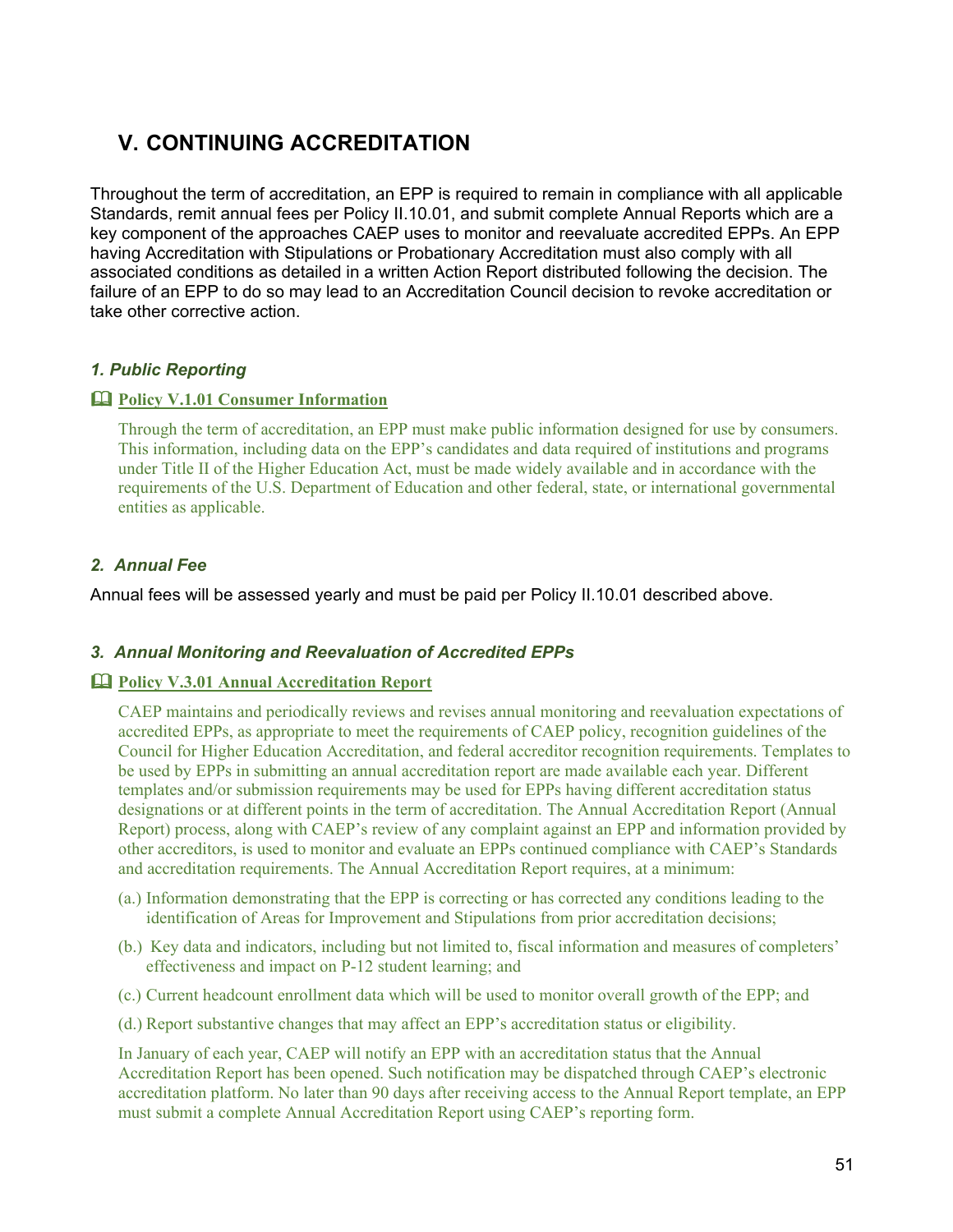An EPP's Annual Accreditation Report will be reviewed and evaluated by CAEP staff and if deemed necessary, a team of volunteer Annual Report Reviewers, selected pursuant to Section VI.2, and the EPP Transparency, Accountability, and Improvement Committee of the Accreditation Council.

Following receipt of information from CAEP regarding an Annual Report deficiency, an EPP must take timely action to correct the deficiency in accordance with instructions provided by CAEP staff and, if applicable, provide any additional information requested so that CAEP can adequately monitor the growth of programs at any freestanding EPP experiencing significant enrollment growth. Any deficiency identified as serious must be corrected within a timeline established by CAEP. Evidence of an EPP's correction of any deficiency not identified as serious may be included in the EPP's next annual report.

Neither the lack of any Annual Report deficiencies nor an EPP's correction of Annual Report deficiencies are to be considered an assurance that an EPP is prepared or on track to successfully demonstrating compliance with CAEP Standards.

During every accreditation review, any Evaluation Team assigned to review the EPP and the Accreditation Council will be provided access to every Annual Report submitted by the EPP, including information on correction of deficiencies, from the date of the EPP's last full accreditation. Evaluation Team members and Councilors may consider all such information as evidence in making any accreditation decision or in instituting a Warning action.

CAEP also makes an EPP's Annual Reports, along with feedback provided by CAEP through the annual report review process, available to the state in which the EPP is located, so long as CAEP has a partnership agreement with the state.

# **Policy V.3.02 Continued Compliance with Standards**

Failure to maintain compliance with all applicable Standards will be considered cause for immediate initiation of an Accreditation Council decision to revoke accreditation by issuing a directive that the EPP bring itself into compliance within a period of time specified by the Accreditation Council.

The period of time specified for an EPP to take corrective action and come into compliance will not exceed:

- (a.) 12 months, if the longest program offered by the EPP is less than 1 year in length;
- (b.) 18 months, if the longest program offered by the EPP is at least 1 year, but less than 2 years, in length; or
- (c.) 2 years, if the longest program offered by the EPP is at least 2 years in length.

If the EPP does not bring itself into compliance within the specified period, the Accreditation Council will take immediate Adverse Action unless it, for good cause, extends the period for achieving compliance.

CAEP may consider any concerns raised about an EPP by any nationally recognized accrediting agency as evidence of any EPP's failure to maintain compliance. The CAEP President may request, and the Accreditation Council may consider, a report from any such accreditor that describes the nature of the issues giving rise to concerns.

If the Accreditation Council determines that a Virtual Site Review or On-Site Review is required in order to verify that an EPP has come into compliance, it may require an Special Review and the EPP must undergo the Review within the timeline specified by the Council and remit payment for CAEP's invoice of all costs directly associated with the Review.

#### *4. Notice of Any Substantive Change; Approval Process*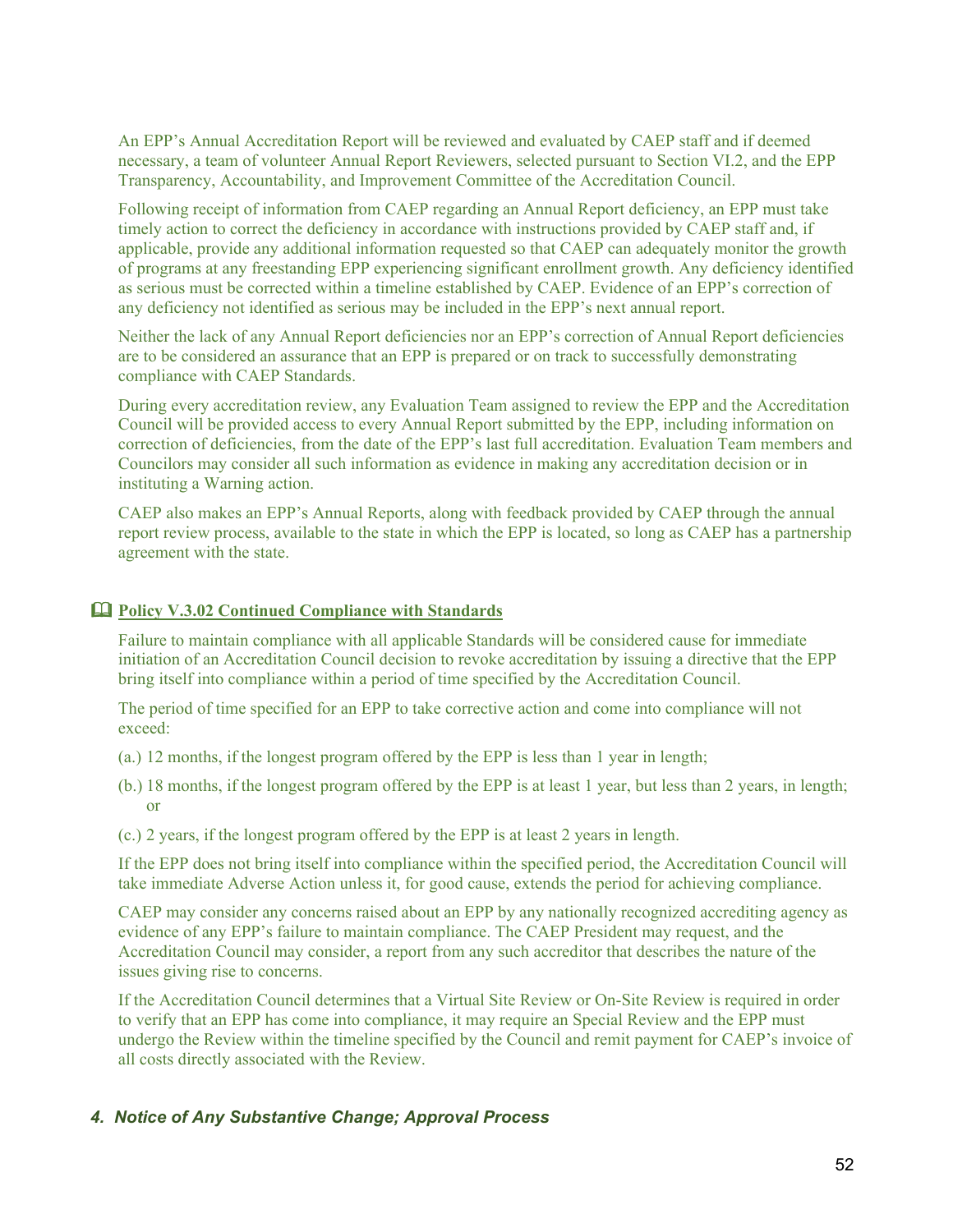### **Policy V.4.01 Substantive Change**

- (a.) Any EPP that relies on CAEP to perform the Title IV gatekeeper role as required pursuant to the federal Higher Education Act, must obtain Accreditation Council approval of any of the substantive changes identified below before CAEP will include the changes in the accreditation status previously granted to the EPP. Any other EPP must report any such change to CAEP within 30 days and in the EPP's next Annual Report.
	- (i.) Any substantial change in the established mission or objectives of the EPP or the institution under which it operates;
	- (ii.) Any change in the legal status, form of control, or ownership of the EPP or the institution under which it operates;
	- (iii.) The addition of courses or programs that represent a significant departure from existing offerings of educational programs, or method of delivery, from those that were offered when CAEP last reviewed the EPP;
	- (iv.) Any change in a course or program which results in any course or program being provided by an entity other than the EPP;
	- (v.) The addition of programs of study at a degree or credential level different from that which is included in the EPP's current accreditation;
	- (vi.) A change in the way an institution measures student progress including whether the institution measures progress in clock hours or credit-hours, semesters, trimester, or quarters, or uses time-based or non-time-based methods;
	- (vii.) A substantial increase in the number of clock or credit hours awarded for successful completion of a program;
	- (viii.) If CAEP's accreditation of an EPP enables the EPP to seek eligibility to participate in Title IV, HEA programs, the entering into a contract under which an institution or organization not certified to participate in the Title IV, HEA programs offers more than 25 percent of one or more of the accredited EPP's educational programs;
	- (ix.) If CAEP's accreditation of an EPP enables it to seek eligibility to participate in Title IV, HEA programs, the establishment of an additional location at which the EPP offers at least 50 percent of an educational program and which is considered a Branch Campus. The addition of such a location must be approved by CAEP unless CAEP determines, and issues a written determination stating that the institution has:
		- (A) Successfully completed at least 1 cycle of accreditation of maximum length offered by CAEP and 1 renewal, or has been accredited for at least 10 years;
		- (B) At least 3 additional locations that CAEP has approved; and
		- (C) Met criteria established by CAEP indicating sufficient capacity to add additional locations without individual prior approvals, including at a minimum satisfactory evidence of a system to ensure quality across a distributed enterprise that includes-
			- i. Clearly identified academic control;
			- ii. Regular evaluation of the locations;
		- iii. Adequate faculty, facilities, resources, and academic and student support systems;
		- iv. Financial stability; and
		- v. Long-range planning for expansion.
	- (x.) The acquisition of any other institution or any program or location of another institution; and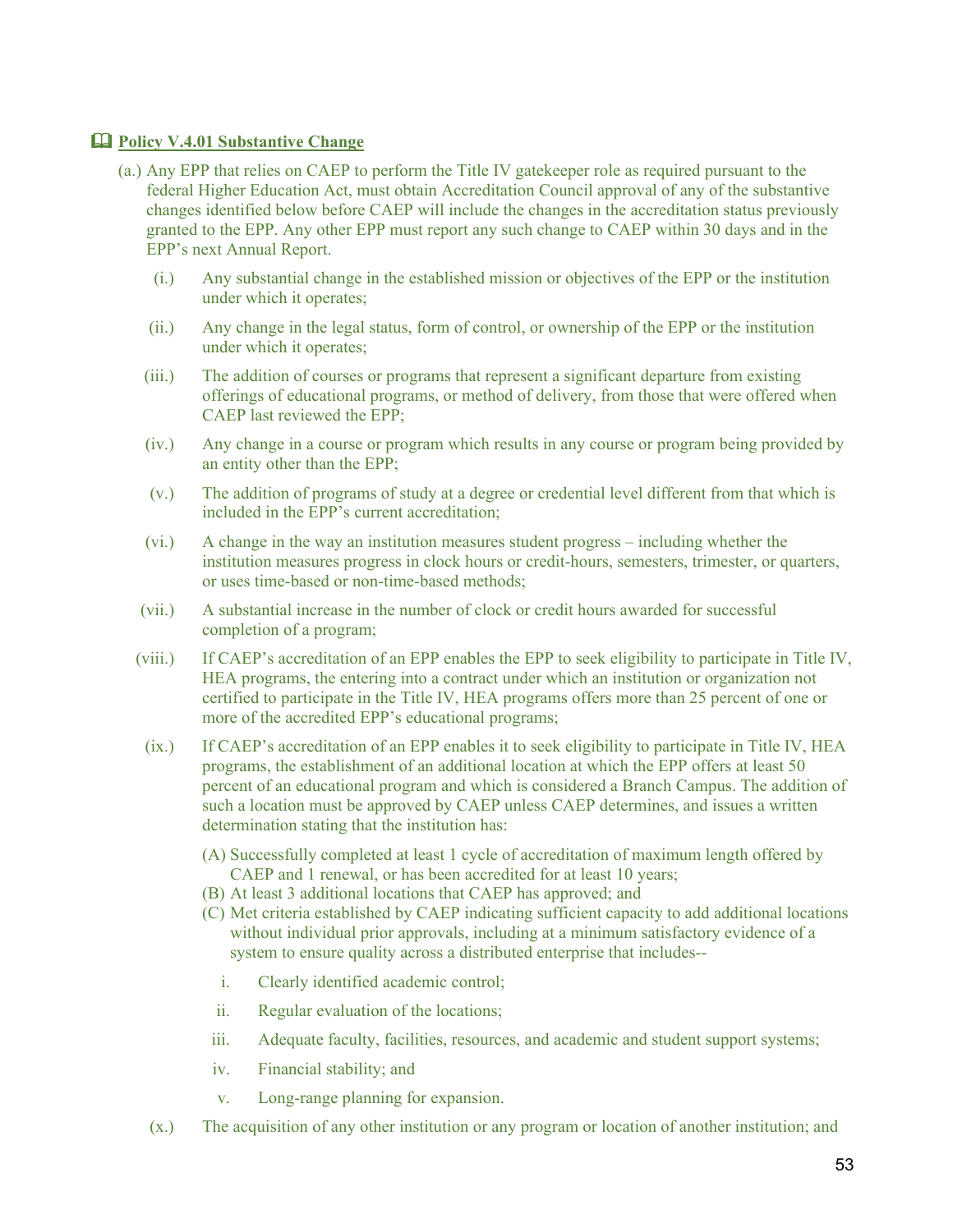- (xi.) The addition of a permanent location at a site at which the institution is conducting a teach-out for students of another institution that has ceased operating before all students have completed their program of study.
- (b.) Any EPP that relies on CAEP to perform the Title IV gatekeeper role as required pursuant to the federal Higher Education Act, must obtain Accreditation Council approval of any of the substantive changes.

Following any determination by the EPP Transparency, Accountability and Improvement Committee of the Accreditation Council that the changes made or proposed by an EPP are or would be so extensive as to impose significant challenges on the EPP in complying with all applicable CAEP Standards and requirements, the Accreditation Council may take action to require CAEP to conduct a new comprehensive evaluation of the EPP. At the discretion of the Accreditation Council, any such evaluation may include a Virtual Review or On-Site Review.

If approval of a substantive change is required, the EPP Transparency, Accountability, and Improvement Committee, within 90 days of CAEP's receipt of the substantive change notification, will convene and make a recommendation for Accreditation Council action to approve or deny approval of the change. If approval is granted, the Accreditation Council decision must specify a future date on which the change will be included in the EPP's accreditation.

# *5. Good Cause Extension*

# **Policy V.5.01 Timeline Modifications; Good Cause Extension; Term Changes**

- (a.) **Timeline Modification**. In cases where the accreditation process timeline established by CAEP cannot be met due to CAEP's scheduling constraints or unexpected circumstances encountered by the EPP, the CAEP President may approve a revised timeline.
- (b.) **Timeline Waiver at Request of EPP; Optional 1-Year Good Cause Extension.** Notwithstanding paragraph (a.), an EPP that cannot complete its Self-Study Report in compliance with the timeline established in Policy IV.1.03, may request an extension of the submission deadline of up to 1 year. The EPP must provide sufficient justification to demonstrate need for an extension. Any such request must be received by CAEP no later than 30 days before the originally established submission deadline. CAEP may seek additional information from the EPP and may solicit input from the state or other governing authority if applicable. Any such extension is granted at the discretion of the CAEP President and will be communicated in a "timeline waiver" letter establishing a revised timeline for all accreditation actions from Self-Study Report submission through the Accreditation Council decision.

If the approval of an extension of the submission deadline necessitates an extension of the EPP's term of accreditation, the President may approve a Good Cause Extension of not more than 1 year.

CAEP must receive any such request no earlier than 24 months and no later than 12 months prior to the EPP's Site Review semester.

#### (c.) **Good Cause Extension of More than 1 Year**.

Any Good Cause Extension request that, if granted, would result in an extension of the EPP's current term of accreditation by more than 1 year, may only be approved by the Accreditation Council on a motion from the EPP Transparency, Accountability, and Improvement Committee, if the Committee and Council find that one of the following factors is appropriate justification for an extension:

(i.) State or federal standards or legislation requiring significant programmatic change;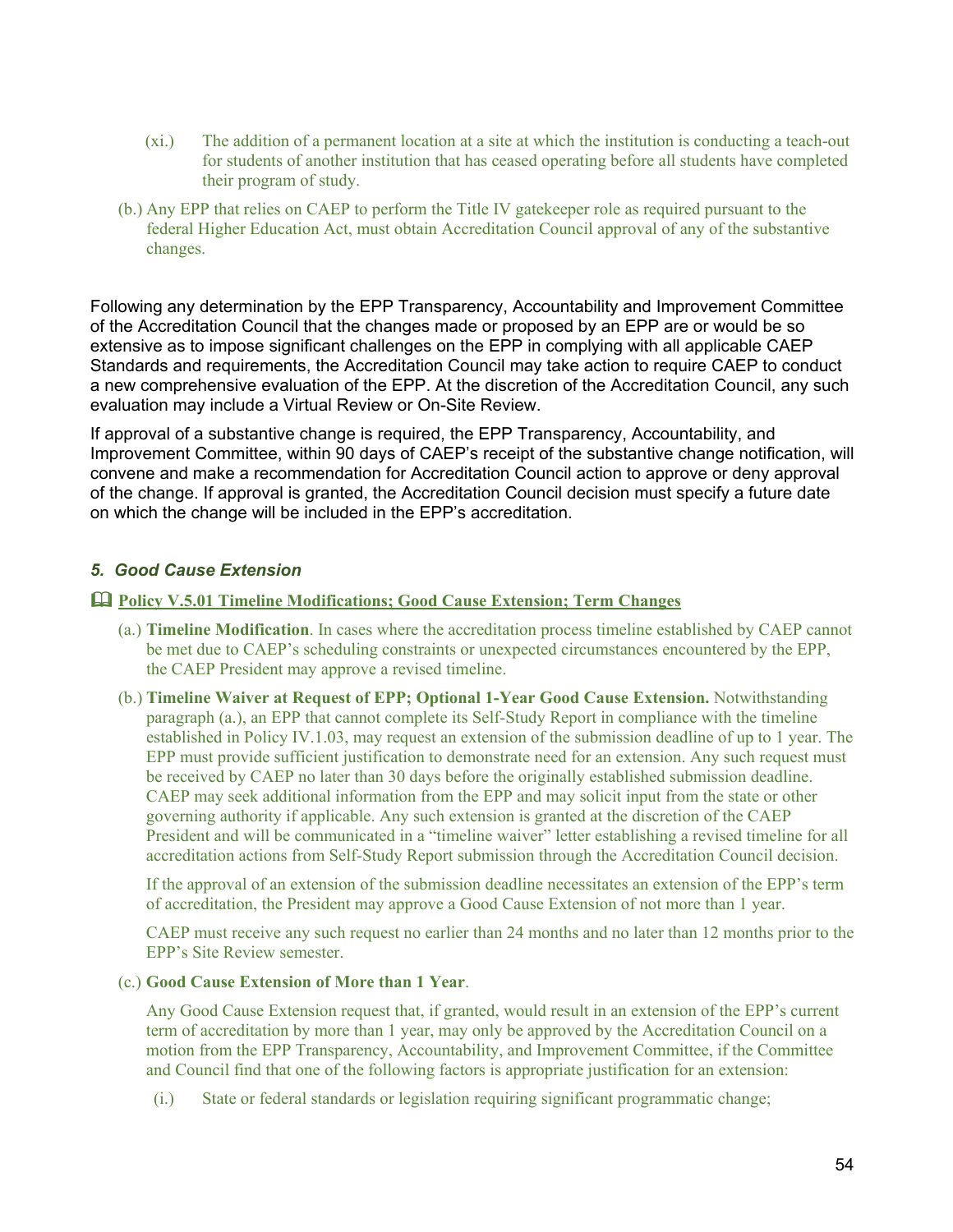- (ii.) The EPP has recently undergone or is planning to undergo a substantive change as described in Policy V.4.01; or
- (iii.) Other extenuating circumstances, such as an Act of God, natural disaster, or civil unrest.

CAEP must receive any such request no earlier than 24 months and no later than 12 months prior to the EPP's Site Review semester. No Good Cause Extension will be granted if such approval would result in an extension of term by more than 2 years.

- (d.) The state, country, or other governing authority under which the EPP operates must provide a letter of support for any Good Cause Extension. The lack of demonstrated support will be considered grounds for denial of the request.
- (e.) If a Good Cause Extension is granted, the term of accreditation granted through the subsequent review will be reduced by the length of the extension. For example, upon the expiration of a one-year extension, the EPP's next term of accreditation will be shortened by 1 year.
- (f.) An administrative fee will be applied to all Good Cause Extension applications. In addition, the EPP will be charged for any expense already incurred by CAEP (including non-refundable travel costs incurred for a Site Review) at the time a Good Cause Extension is requested and granted.
- (g.) Any Good Cause Extension granted to an EPP will be made public by CAEP on its website.

#### **Policy V.5.02 Merger and Acquisition**

#### (a.) **Merger**

If 2 or more CAEP-accredited EPPs merge, subject to the approval of the state, country, or other governing authority under which the surviving EPP operates, the next Review will be scheduled to take place on the timeline established for the Review of the EPP with the shortest remaining term.

#### (b.) **Program Acquisition**

If a CAEP-accredited EPP assumes control of 1 or more programs that were previously operated by another CAEP-accredited EPP, the programs within CAEP's Scope of Accreditation will be submitted by the acquiring EPP in its next scheduled Review.

If the acquiring EPP is not CAEP-accredited, any programs it assumes that were evaluated as part of a CAEP accreditation review and decision of the EPP previously operating the program may, subject to written approval by CAEP, the CAEP-accredited EPP, and the state, country, or other governing authority under which both EPPs operate, benefit from the previous EPP's CAEP accreditation for not more than 2 years from the date of the acquisition. As such, if the CAEP-accredited EPP that previously operated the program allows a graduate of the program to receive a diploma from that EPP, the graduate will be considered to have graduated from a CAEP-accredited EPP.

#### As appropriate, CAEP staff will provide timely notice to any SPA undertaking a review of an EPP subject to this policy on mergers and acquisitions.

## **Policy V.5.03 Teach-Out Plan**

CAEP may request and review the teach-out plan and/or teach-out agreement of an EPP either as part of its substantive change report, in relation to merger plans, or in the event of a final accreditation action to revoke accreditation.

If CAEP receives recognition from the U.S. Secretary of Education, CAEP will require an EPP to submit a teach-out plan to CAEP for approval upon the occurrence of any of the following events: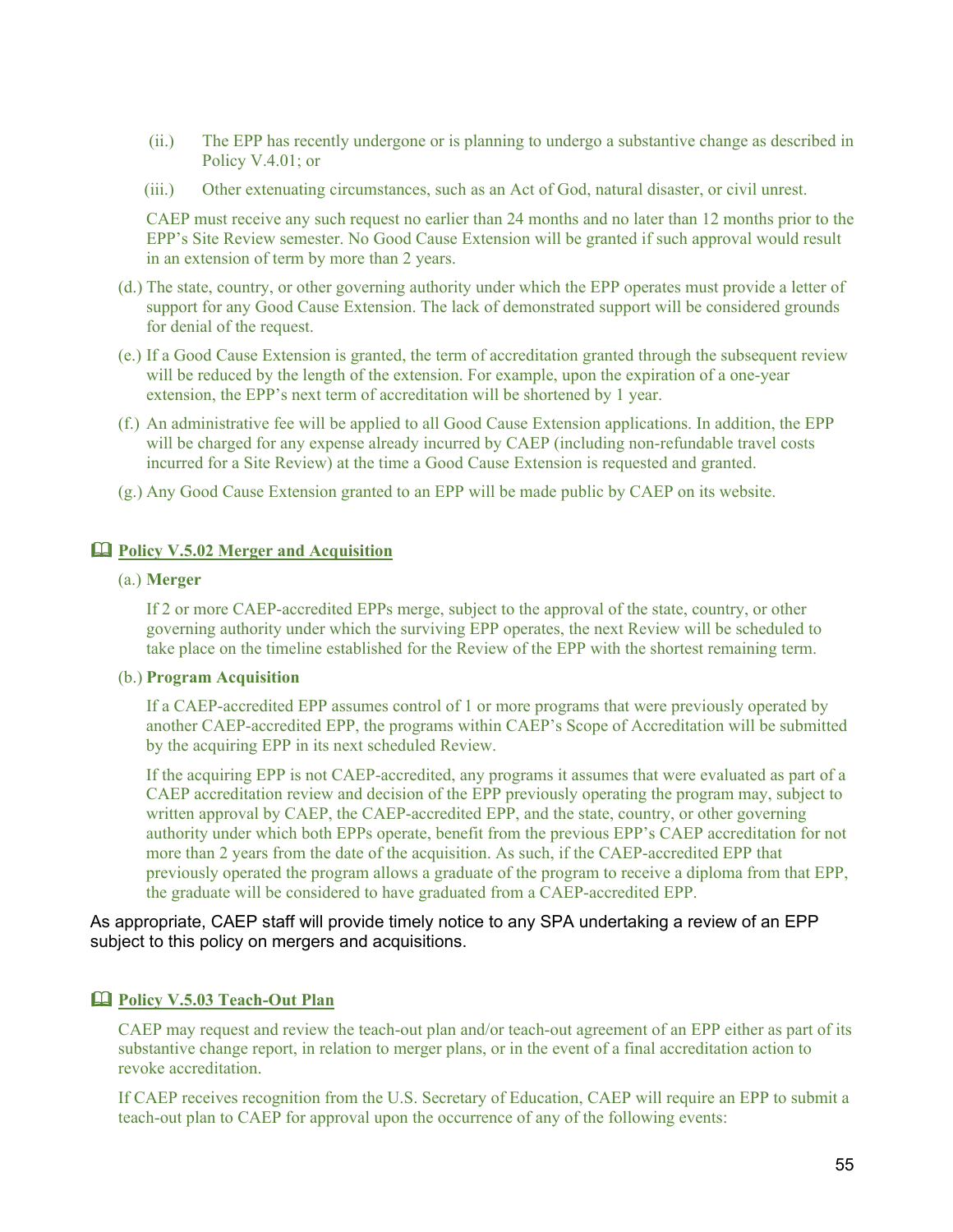- (a.) The U.S. Secretary notifies CAEP that the Secretary has initiated an emergency action against the EPP or the institution under which the EPP operates, in accordance with section  $487(c)(1)(G)$  of the HEA, or an action to limit, suspend, or terminate an EPP or institution participating in any title IV, HEA program, in accordance with  $487(c)(1)(F)$  of the HEA, and that a teach-out plan is required;
- (b.) The state, country, or other governing authority under which the EPP operates notifies CAEP that it has initiated action against the EPP or the institution under which the EPP operates and such action, if approved, will limit, suspend, or terminate the authority's approval of the EPP or institution;
- (c.) An institutional accreditor, an institution, or an EPP notifies CAEP that action against the institution has been initiated to limit, suspend, or terminate the institution's accreditation; or
	- (d.) The EPP notifies CAEP that it intends to cease operations entirely or close a location that provides one hundred percent of at least 1 program, including if the program is being moved and is considered by the Secretary to be a closed school.

In reviewing and approving any such plan, CAEP will evaluate the plan to ensure that it provides for the equitable treatment of students, specifies additional charges, if any, and provides for the notification to the students of any additional charges. CAEP may require an EPP to enter into a teach-out agreement as part of a teach-out plan. Upon approval by CAEP of any teach-out plan for an EPP that is accredited by another recognized accrediting agency, CAEP will notify that agency of its approval.

# **Policy V.5.04 Voluntary Withdrawal by an EPP**

An EPP may withdraw from the Renewal of Accreditation process at any time prior to the date of any Accreditation Council decision to deny or revoke Accreditation by submitting a letter of withdrawal from the EPP administrator (e.g., President, Provost, Chief Academic Officer) to the CAEP President. The EPP's accreditation will be terminated on the date that the letter of withdrawal is received by CAEP unless a date of withdrawal is enumerated in the letter. The EPP will be charged for any expense already incurred by CAEP (including, but not limited to, Evaluation Team travel) at the time of the withdrawal.

A notice of withdrawal received by CAEP after the date of any Accreditation Council decision to deny or revoke accreditation is not effective, and the Council's decision will stand pending the outcome of any appeal.

When an EPP fails to submit its Self-Study Report or to undergo any scheduled Review without having requested and had approved a Good Cause Extension pursuant to Policy V.5.01, the EPP's accreditation will be considered to have lapsed at the end of the current term of accreditation and the EPP must begin the Initial Accreditation process in order to attain accreditation again.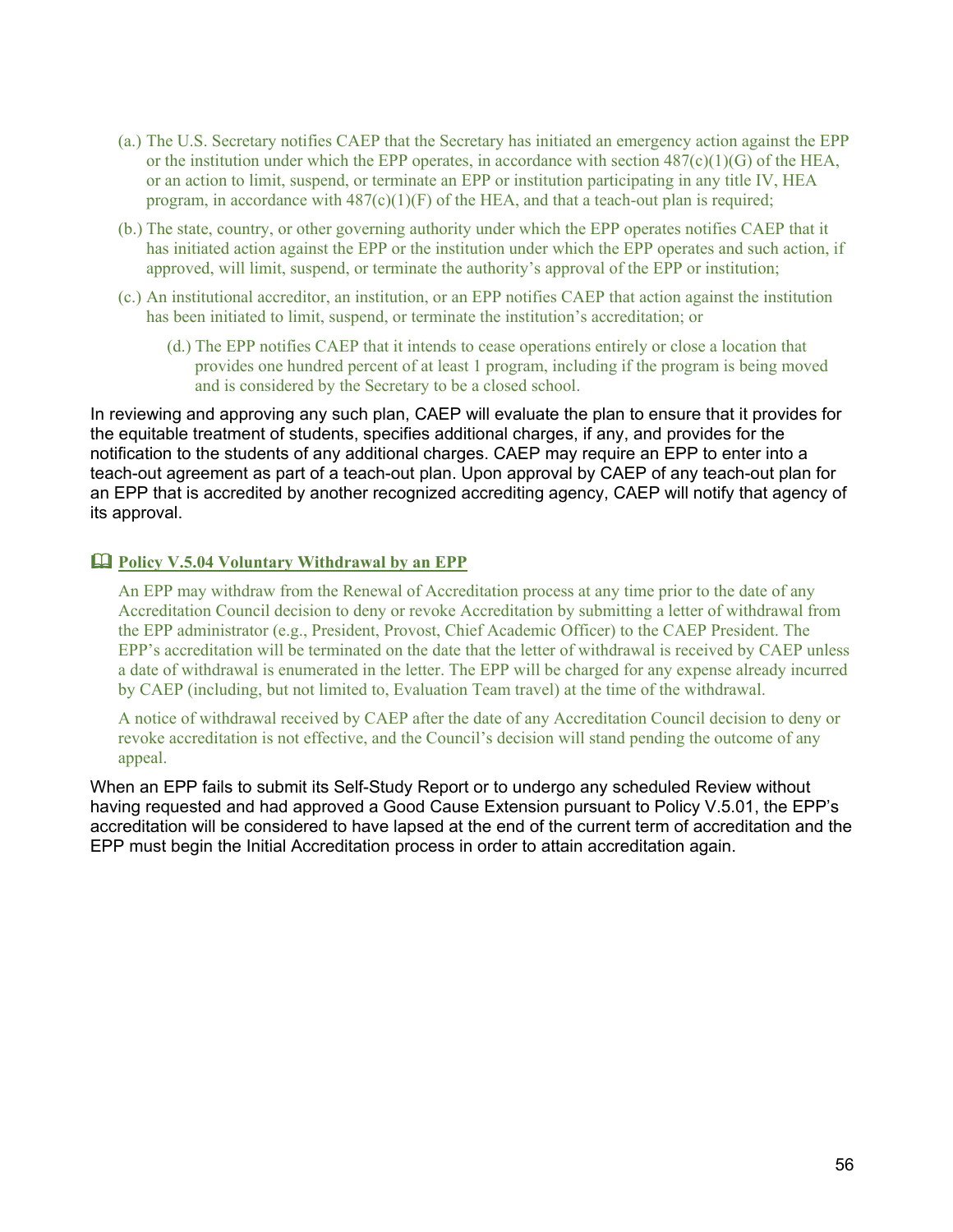# **VI. CAEP VOLUNTEERS**

CAEP's Initial Accreditation and Renewal of Accreditation are voluntary processes carried out with the assistance of hundreds of unpaid volunteers. The primary roles of volunteers, described in this Part, are:

- Annual Report Reviewers;
- Review Team Members (Reviewers);
- Review Team Leaders (Team Leads), and
- Accreditation Council Members (Councilors).

This Part also includes information on the participation of others – Observers and CAEP staff, in CAEP's review of any EPP.

CAEP's cadre of volunteers have extensive experience in and offer a variety of perspectives on, educator preparation. They include academic and administrative personnel, educators and practitioners, and representatives of the public. Every volunteer in service has met minimum qualifications, successfully completed role-specific training (including cultural competence training), and agreed to adhere to CAEP's Code of Conduct, policies, and procedures. CAEP administers a volunteer evaluation process through which any volunteer may provide feedback on the performance of another volunteer and make recommendations to CAEP regarding training, technical assistance, and support.

CAEP's commitment to diversity means that the Accreditation Council, in selecting volunteers for various roles, will strive to do the following:

- Obtain and maintain equitable representation of ethnicity, race, gender, religion, sexual orientation, socioeconomic status, exceptionality, age, geographic region, roles and professional background, and type and size of organizations for which volunteers work; and,
- Balance representation from the various stakeholder groups of higher education representatives, P-12 practitioners, employers, policy makers, public, student, and at-large representatives.

All volunteers are expected to provide CAEP with timely notification of any change in their qualifications, relevant professional affiliations, and contact information. CAEP may disclose the identity of any volunteer, along with information on such volunteer's professional affiliations and assignment of duties, to the U.S. Department of Education, CHEA, state and other governing bodies, and other CAEP volunteers.

# *1. Code of Conduct*

The Code of Conduct for volunteers is made up of several policies and related procedures. The failure of any volunteer to comply with any aspect of the Code of Conduct will be considered grounds for removal from duty.

# **Policy VI.1.01 Code of Ethics**

Every CAEP volunteer is expected to maintain the highest standards of ethical behavior, which include, but are not limited to, the following:

- (a.) Conducting oneself professionally, with truth, accuracy, and fairness;
- (b.) Preparing oneself thoroughly for every assignment,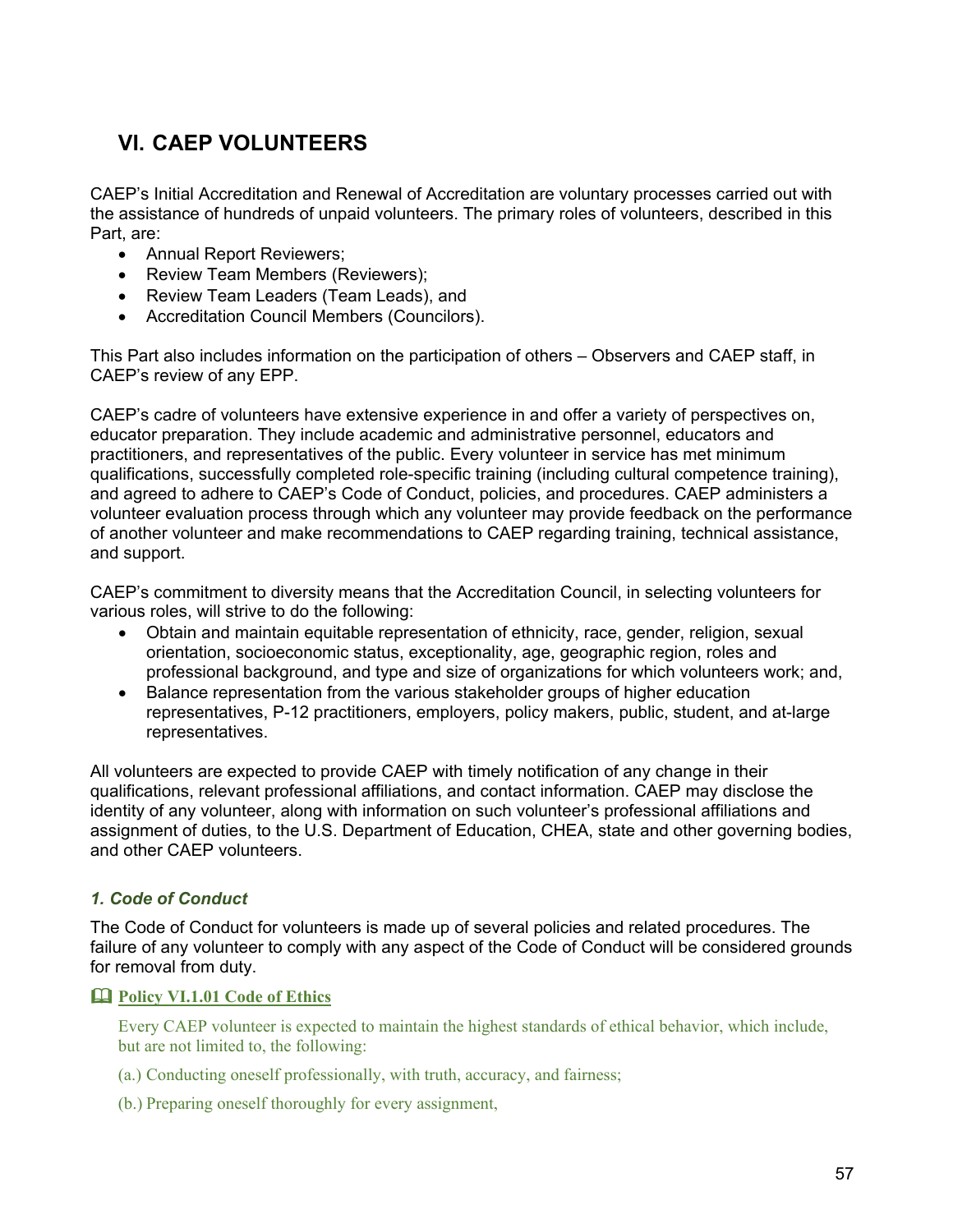- (c.) Through individual and group activities, pursuing a full and accurate understanding of all facts relevant to each EPP being reviewed and any other duties undertaken, including engaging in deliberations; expressing dissenting views and opinions, as appropriate; and arriving at conclusions independently.
- (d.) Carrying out all assigned duties with collegiality. Collegiality refers to behavior that is professional, cooperative and respectful. Respectful disagreement and infrequent or isolated incidents of discord should not be designated as non-collegial behavior. Civil discussion related to differences of opinion and diverse views are crucial to fulfillment of CAEP's vision and mission. Examples of behaviors that are antithetical to collegiality include demeaning others, bullying, discrimination in any form, and intimidation.
- (e.) Not accepting a consulting assignment related to any EPP's accreditation during the term of service or for 1 year after service with CAEP has ended, except as permitted pursuant to Policy VI.1.05;
- (f.) Declaring any potential conflict or competing interest, and taking all necessary action to resolve the conflict or issue;
- (g.) Maintaining confidence throughout the accreditation processes and on behalf of all participants, including not sharing any information that might compromise the integrity of an accreditation decision;
- (h.) Successfully completing CAEP training in preparation for any responsibilities to be undertaken, including training on the Standards, policies and procedures, and cultural competence;
- (i.) Maintaining accreditation materials and records in accordance with the requirements of Governance Policy, related guidance, and training
- (j.) Not showing bias or prejudice against an EPP being reviewed or others involved in the accreditation process; and
- (k.) Not accepting gifts, bribes, or anything of value that may give the appearance of favor or partiality in any decisions rendered regarding CAEP's affairs, activities, and policies.

CAEP maintains and fosters an environment in which all volunteers are treated with decency and respect. Therefore, CAEP prohibits discrimination and all forms of harassment including, but not limited to, sexual and racial harassment. No form of discriminatory or harassing conduct towards any volunteer, employee, EPP, or other person will be tolerated. CAEP is committed to enforcing this at all levels within CAEP, and any volunteer who engages in discrimination or harassment will be subject to immediate removal from volunteer activities. All investigations of harassment claims are conducted by the CAEP Compliance Officer and in alignment with Section II.5 Complaints.

# **Policy VI.1.02 Conflicts of Interest**

Every CAEP volunteer is expected to maintain relationships and practices in their CAEP activities that do not demonstrate conflicts of interest. They conduct CAEP business, including their private business and financial affairs that might impinge upon CAEP, in a manner that can withstand the sharpest scrutiny by those who would seek to find conflicts and, thus, they exclude themselves from CAEP activities for any reason that may represent an actual or perceived conflict of interest.

#### (a.) **Non-Exhaustive List of Conflicts of Interest**

- (i.) Current employment, of the volunteer or any immediate family member of the volunteer, by an EPP under review, including as a consultant;
- (ii.) Prior employment (within the last 10 years), of the volunteer or any immediate family member of the volunteer, in a staff, faculty, or administrator role, by an EPP under review;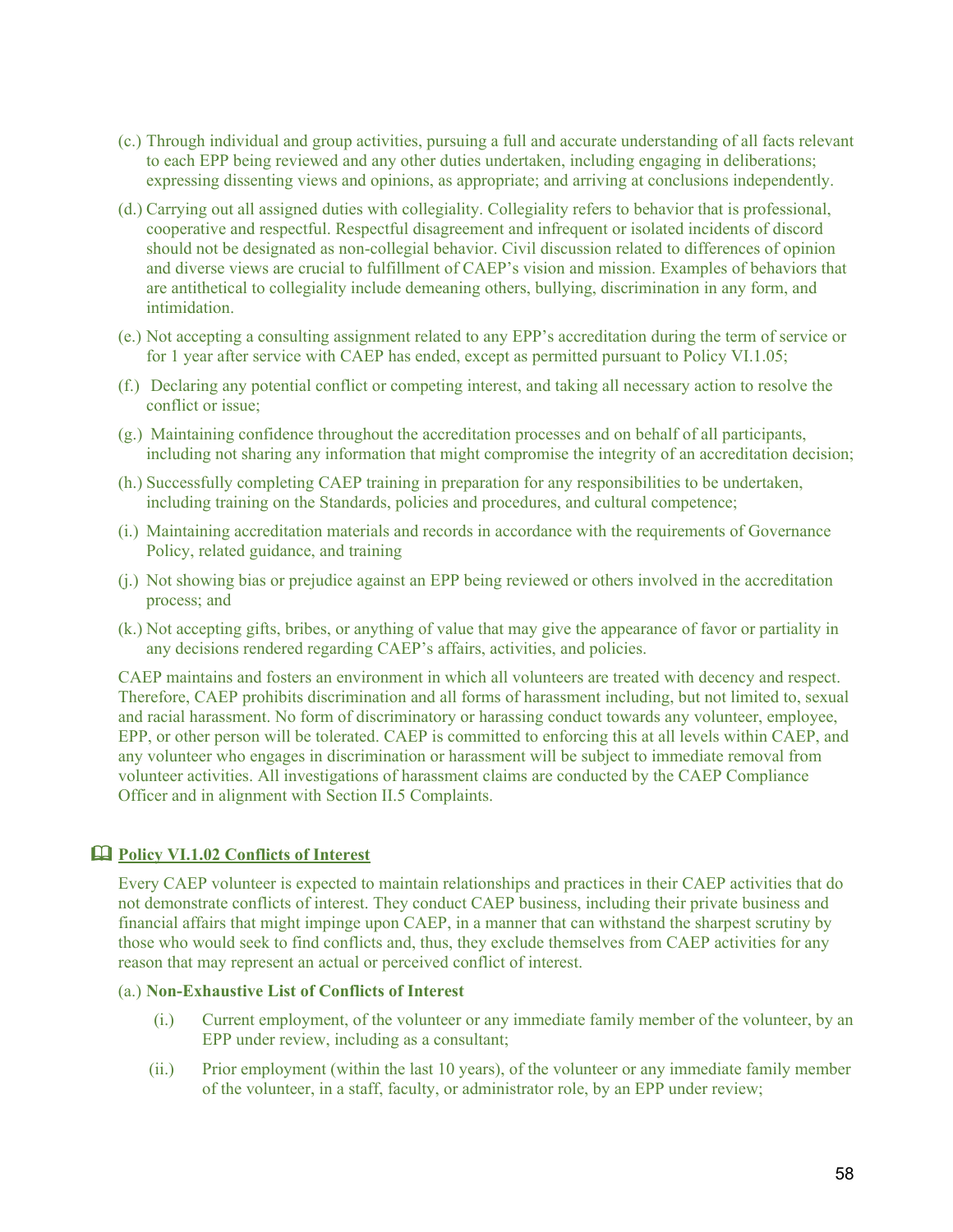- (iii.) Consideration for employment (within the last 10 years), of the volunteer or any immediate family member of the volunteer; in a staff, faculty, or administrator role, by an EPP under review;
- (iv.) Current enrollment, of the volunteer or any immediate family member of the volunteer, in an EPP under review;
- (v.) Current or prior (within the last 5 years) service on a statewide or national decision-making board or committee that considered an EPP under review;
- (vi.) Prior employment (within the last 7 years) as a CAEP staff member;
- (vii.) Current participation in a common consortium or special research relationship with an EPP under review;
- (viii.) Prior authorship of, or current work toward, jointly authored research or literature with a faculty member at the EPP under review;
- (ix.) Current or prior advisement of a doctoral candidate who is now enrolled in or member of faculty of the EPP under review;
- (x.) Prior service as a commencement speaker for or receipt of an honorary degree from the institution, or otherwise profited or appeared to benefit from service to the institution or the EPP under review; and
- (xi.) Current affiliation with another accreditor or purveyor of standards regarding EPP quality which are competitive to the CAEP Standards.

Any volunteer having a disqualifying conflict of interest or feeling any degree of impartiality regarding an assignment to participate in any aspect of an EPP's Review due to bias or prejudice, must issue a recusal from participation in any CAEP activities regarding the matter and abstain from participating in any decision on the matter. This requires a case-by-case examination of the relevant facts and circumstances and action as follows:

- A volunteer must disclose to CAEP staff any actual or possible conflict of interest.
	- $\circ$  Prior to assignment to any Review Team, a volunteer is asked to identify any conflicts of interest, real or perceived, with the EPP to which assignment is proposed to be made. A prospective Review Team member who has disclosed a conflict of interest with regard to any EPP review will not be assigned to the EPP's Review Team. CAEP staff will confirm receipt of the conflict disclosure and note the disclosure and subsequent action (decision not to assign) in the case record.
	- o Prior to reviewing any Annual Report submitted by an EPP, an Annual Report Reviewer is asked to identify any conflicts of interest, real or perceived, with the EPP. An Annual Report Reviewer who has disclosed a conflict of interest with regard to any EPP will not be assigned to review that EPP's Annual Report. CAEP staff will confirm receipt of the conflict disclosure and note the disclosure and subsequent action (decision not to assign) in the case record.
	- $\circ$  Prior to participating in any Accreditation Council deliberation on an EPP including as a member of a Committee or Panel - a Councilor is asked to identify any conflict of interest, real or perceived, with the EPP. A Councilor who has disclosed a conflict of interest with regard to any EPP is required to recuse him/herself from any deliberations on the EPP and must refrain from engaging in any communication with other CAEP volunteers regarding the EPP throughout the EPP's accreditation process and until the final accrediting action has been made public. The volunteer must also abstain from participating in any vote regarding the EPP throughout the EPP's accreditation process and until the final accrediting action has been made public.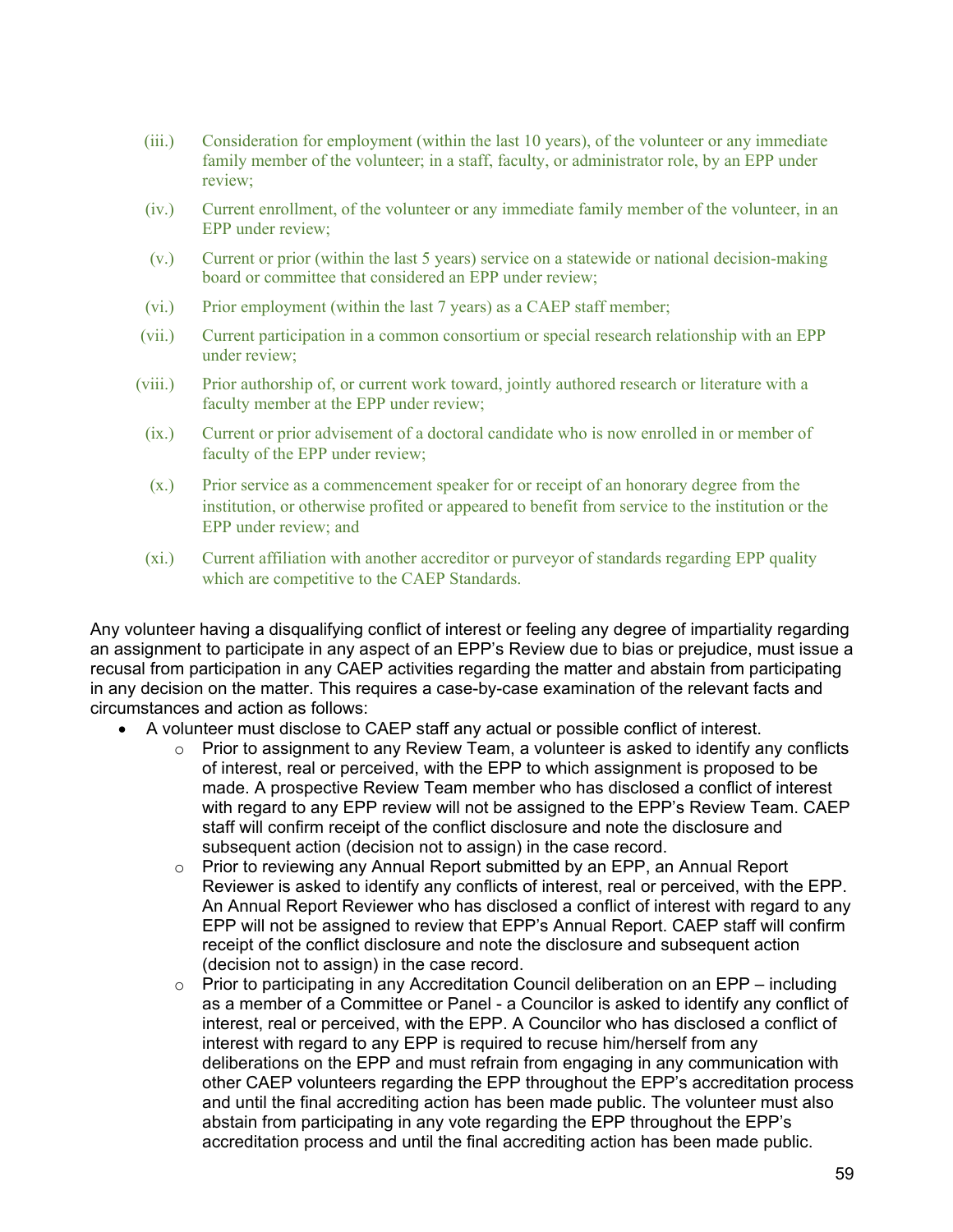- The minutes of any meeting at which a matter related to the conflict of interest is to be considered shall note: the disclosure; that the policy on identification of a conflict was followed; the determination; and that these procedures for handling a conflict of interest were followed.
- If needed in order to determine whether or not a conflict of interest exists, the Accreditation Council Chair and/or Vice-Chair will confer with the volunteer and CAEP's legal counsel.

# **Policy VI.1.03 Personal Agendas**

CAEP volunteers must not advance personal agendas in the conduct of accreditation activities by applying personal or partisan interpretations of CAEP policies. They must exclude themselves from participating in CAEP activities if, to their knowledge, there is some predisposing factor that could prejudice them with respect to CAEP's affairs, activities, or policies.

## **Policy VI.1.04 Compensation or Gifts**

CAEP volunteers may not request or accept any compensation or gifts of substance from an EPP being reviewed or anyone affiliated with the EPP. Gifts of substance include briefcases, tickets to athletic or entertainment events, and so forth. Small tokens such as key chains, magnets, or cups may be presented to the Evaluation Team if appropriate to an EPP culture.

#### **Policy VI.1.05 Consulting**

CAEP volunteers may engage in consultative, informational, or collegial activities with an EPP seeking CAEP accreditation; however, in doing so, they must disclose they do not represent CAEP. Any CAEP volunteer who engages in any such activities is required to abstain from voting on any matter pertaining to the EPP or making any decision related to the EPP, including decisions on Annual Reports or participating in an on-site review or virtual review of an EPP. No CAEP volunteer may use their position with CAEP in marketing or otherwise offering any consultative services for financial or inappropriate personal or professional gain while actively serving and for 1 year after their service.

## **Policy VI.1.06 Confidentiality**

Every CAEP volunteer is given access to sensitive information and must protect the confidentiality of this information. Specifically, each volunteer must treat as confidential non-public information they have access to in carrying out activities on behalf of CAEP. They should share information and perceptions with discipline and care and not publicly discuss the particulars of any accreditation review, deliberation, or decision.

#### *2. Reviewers Eligible for Assignment to an Evaluation Team or Service as an Annual Report Reviewer*

Reviewers are identified, elected, and assigned to service as an Evaluation Team Member or Annual Report Reviewer on the basis of their professional experience, prior experience with CAEP, and professional responsibility. Reviewers understand the value of CAEP accreditation, the Standards on which accreditation is awarded, and the function of EPPs within the broader context of educator preparation.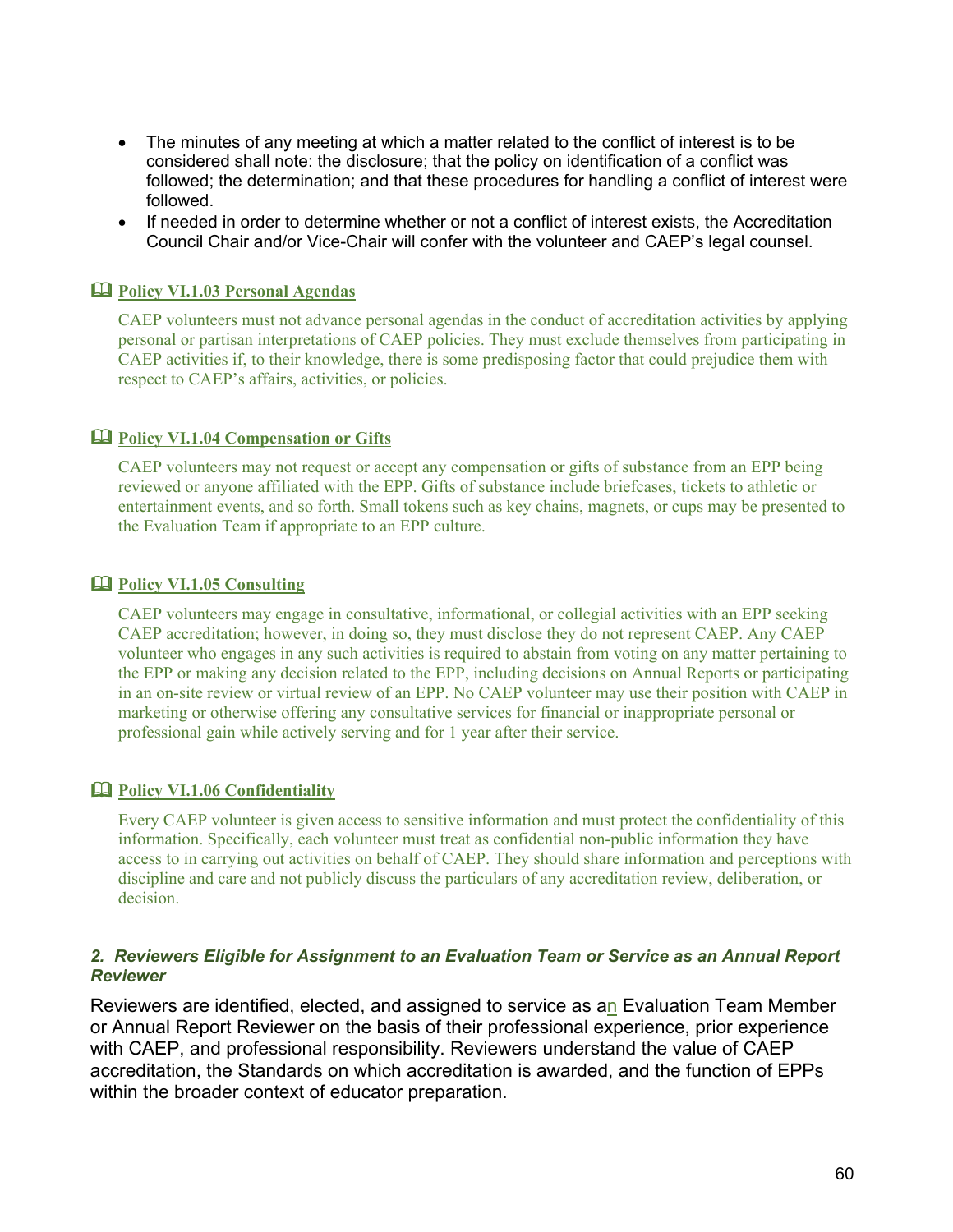### **Policy VI.2.01 Qualifications**

A Reviewer must, at the time of election, demonstrate or provide references to the Evaluation Team Selection and Oversight Committee affirming that the individual is:

- (a.) Respected by peers through involvement in professional, civic, and other activities;
- (b.) Academically qualified, such as having earned a graduate degree in a discipline related to educator preparation;
- (c.) An effective communicator, including the ability to communicate clearly and concisely in writing; and
- (d.) Professional, including a history of acting without bias, maintaining confidentiality, adhering to established timelines and processes, and exercising balanced judgment.

Interested individuals may apply for selection to several volunteer positions using CAEP's electronic application. CAEP may solicit candidates interested in serving in an Annual Report Reviewer role, as needed. In addition, anyone may recommend an individual for consideration by submitting a letter of recommendation to CAEP in accordance with procedures provided in CAEP's solicitation for candidates. Upon the receipt of any such recommendation, CAEP staff will contact the individual recommended and provide information about the role and responsibilities, eligibility requirements, and application process.

Working from application materials submitted, and requesting additional information as needed, staff verify the qualifications of individuals and confirm interest in service.

CAEP maintains a list of qualified applicants and provides it to the Evaluation Team Selection and Oversight Committee of the Accreditation Council as needed for the Committee's nomination of individuals for election by the Council.

Through the solicitation, nomination, and election and training processes, CAEP ensures that academic and administrative personnel, educators, and practitioners are represented among the Evaluation Team Members and Annual Report Reviewers in service.

#### **Policy VI.2.02 Election and Reelection; Term of Service**

The Accreditation Council shall elect or reelect a Reviewer by Majority Vote and, in doing so, shall specify the Reviewer role to which each individual is assigned – Evaluation Team Member, who shall be eligible for assignment to a Virtual Site Review Evaluation Team or On-Site Evaluation Team, or Annual Report Reviewer. An individual may not be elected to concurrent service in both roles. Notwithstanding the restriction on Councilor participation provided for in Policy VII.5.01, a Councilor may participate in an Accreditation Council meeting by electronic means, as defined in Bylaws, in order to vote on the Committee's motion for the election of any qualified individual to the role of Reviewer.

A Reviewer may be elected for a term of not more than 3 years. There is no cap on the number of consecutive terms to which a Reviewer may be elected.

# **Policy VI.2.03 Training of Reviewers**

Prior to engaging in service as a Reviewer, an individual must successfully complete CAEP-approved training activities which shall include training on the CAEP Standards, policies and procedures specific to the specific Reviewer role, and cultural competence.

Prior to selection by CAEP staff as an Evaluation Team Lead, a Reviewer must successfully complete training specific to the Evaluation Team Lead role.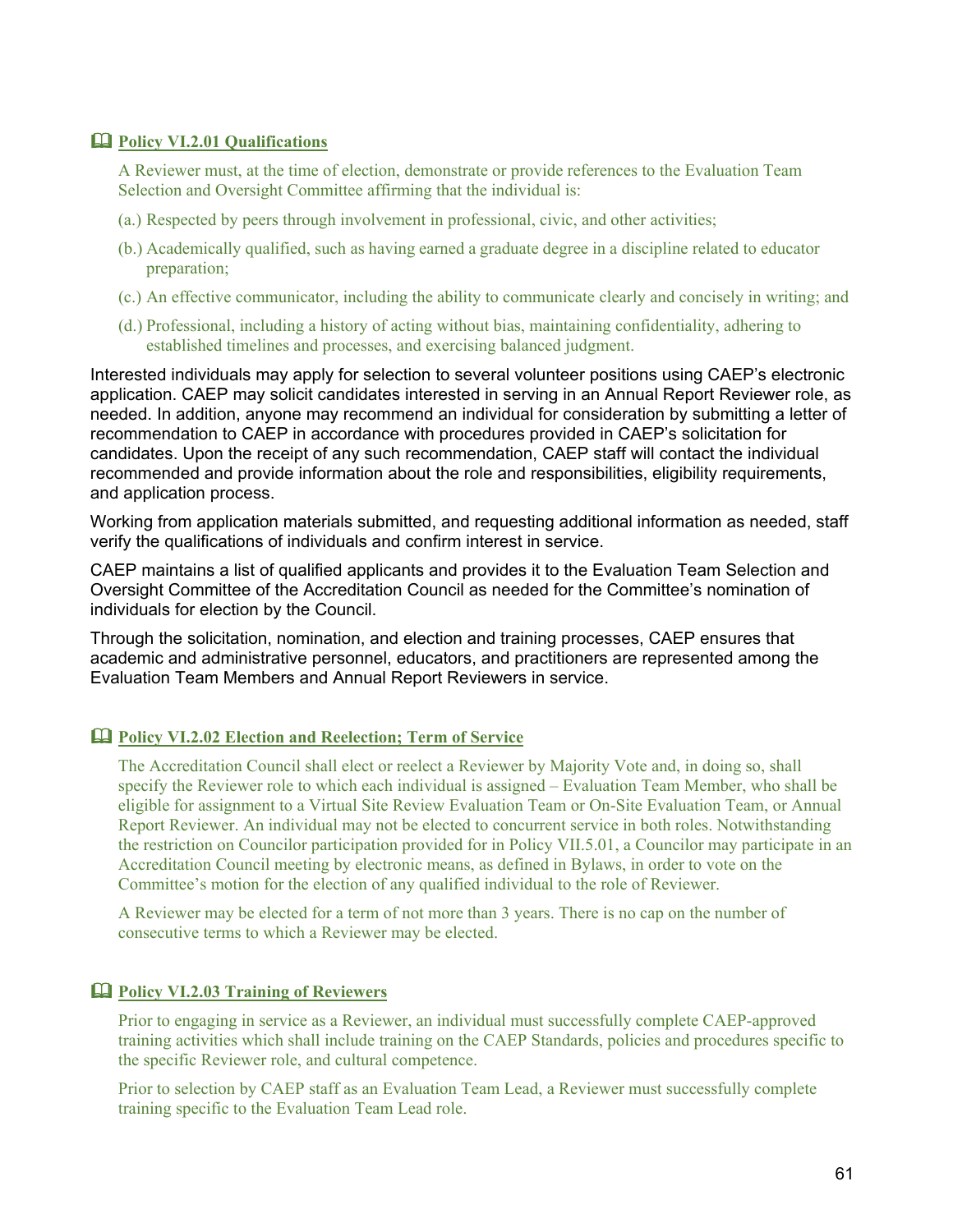# **Policy VI.2.04 Reviewer Roles and Responsibilities: Annual Report Reviewer; Review Team Member; Review Team Lead**

#### **(a.) Annual Report Reviewer**

Annual Report Reviewer responsibilities include the following:

- (i.) Successfully complete Annual Reviewer training and accompanying evaluation;
- (ii.) Maintain full understanding of the CAEP Standards, and any revisions made to the Standards;
- (iii.) Maintain full understanding of all Accreditation policies and procedures, and any revisions made to policies and procedures;
- (iv.) Maintain a deep working knowledge of the Handbook or Workbook in effect for any review, and any revisions made to the Handbook or Workbook;
- (v.) Complete assignments in a timely manner;
- (vi.) Respond to requests from CAEP staff in a timely manner;
- (vii.) Remain accessible and responsive to CAEP as directed through the Annual Report review period;
- (viii.) Retain written notes in a safe and secure location in accordance with guidelines and policies regarding the retention of accreditation material; and
- (ix.) Adhere to the CAEP Code of Ethics and policies on conflict of interest and confidentiality.

#### **(b.) Evaluation Team Member**

An Evaluation Team Member is expected to participate fully in the accreditation review, to perform assignments thoroughly and in a timely manner, and to assume full responsibility for all background preparation required to conduct an accreditation review.

Evaluation Team Member responsibilities include the following:

- (i.) Successfully complete all trainings and complete all assessments as required for the role;
- (ii.) Maintain full understanding of the CAEP Standards, and any revisions made to the Standards;
- (iii.) Maintain full understanding of all Accreditation policies and procedures, and any revisions made to policies and procedures;
- (iv.) Maintain a deep working knowledge of the Handbook in effect for any review and any revisions made to the Handbook;
- (v.) Review the Self-Study Report and evidence submitted by the EPP and formulate a plan for verifying accuracy of the information provided;
- (vi.) Review supplemental evidence submitted by the EPP;
- (vii.) Provide written analysis of evidence and suggestions for citing AFIs and/or Stipulations, as appropriate and in collaboration with the Evaluation Team;
- (viii.) Participate fully in the formative evaluation process and the Site Review as appropriate;
- (ix.) Complete assignments in a timely manner;
- (x.) Respond to requests from CAEP staff and the Evaluation Team Lead in a timely manner;
- (xi.) Refrain from recommending, reporting, or communicating to the EPP whether or not the EPP meets CAEP's Standards;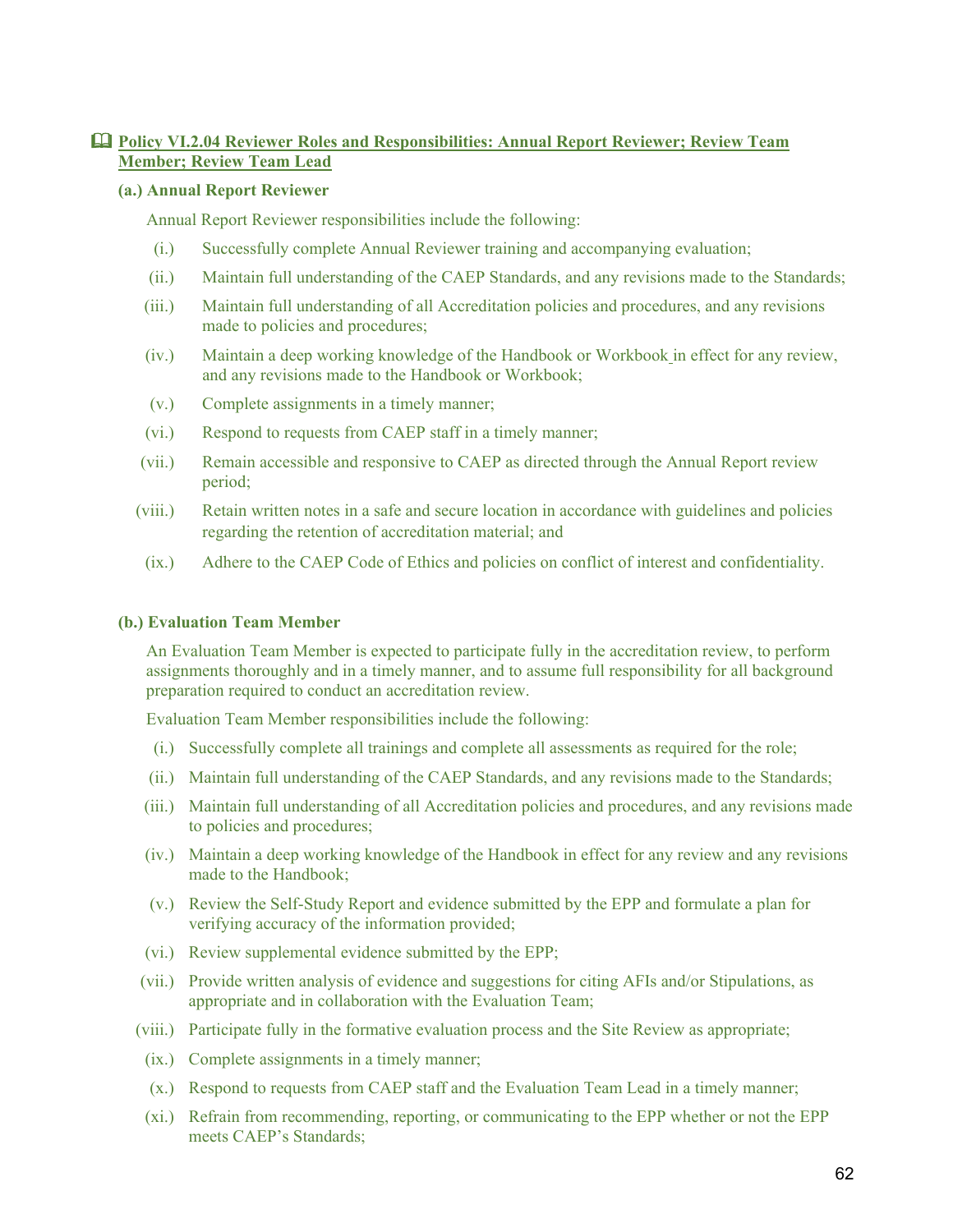- (xii.) Remain accessible and responsive to CAEP as directed leading up to the Accreditation Council decision, including participation in the Accreditation Council Panel review, if needed;
- (xiii.) Retain written notes in a safe and secure location until the final accrediting action is rendered;
- (xiv.) Participate in a minimum of 1 Accreditation review per year; and
- (xv.) Adhere to the CAEP Code of Ethics and policies on conflict of interest and confidentiality.

#### **(c.) Evaluation Team Lead**

An Evaluation Team Lead is expected to participate fully in the accreditation review and lead the Evaluation Team Members, to perform assignments thoroughly and in a timely manner, and to assume full responsibility for all background preparation required to conduct an accreditation review.

In addition to the Evaluation Team Member responsibilities provided above, an Evaluation Team Lead is expected to do the following:

- (i.) Establish and maintain a professional and courteous tone to the review;
- (ii.) Ensure that all Evaluation Team Members on the team understand their respective assignments and expectations;
- (iii.) Provide written feedback and requests for clarification and additional evidence as needed;
- (iv.) Lead and participate fully in the formative evaluation process and the Site Review;
- (v.) Lead the Evaluation Team deliberations and resolve disputes;
- (vi.) Contact CAEP staff immediately if problems arise during the Review;
- (vii.) Remain accessible and responsive to CAEP as directed leading up to the Accreditation Council decision, including participation in the Accreditation Council Panel review, if needed; and
- (viii.) Complete evaluation of all Evaluation Team Members.

## **Policy VI.2.05 Assignment of Reviews to an Evaluation Team**

#### (a.) **Evaluation Team Selection**

- (i.) **Selection by CAEP** Prior to assignment, CAEP ensures volunteers have taken all required training and assessments and completed a conflict of interest form. Volunteers are then assigned based on availability taking into consideration the diversity of the team composition, experience level, and types of institutions represented.
- (ii.) **Selection by State or Other Governing Authority** Pursuant to any partnership agreement entered into between CAEP and the state, country, or other governing authority under which the EPP operates, the authority may appoint 1 or more Evaluation Team Members. Any such Reviewer is to participate fully in Review activities, including meetings, interviews, data gathering, team deliberations, and votes. Any Reviewer appointed by a governing authority must have successfully completed CAEP training specifically provided for Evaluation Team Members prior to participating on any Evaluation Team. The costs related to the participation of any such individual in a Review are covered by the state, country, or other governing authority.

#### (b.) **Team Lead Selection**

From among Review Team Members selected by CAEP, CAEP staff select a Team Lead taking into consideration factors of prior experience and history of service as a Review Team Member and Team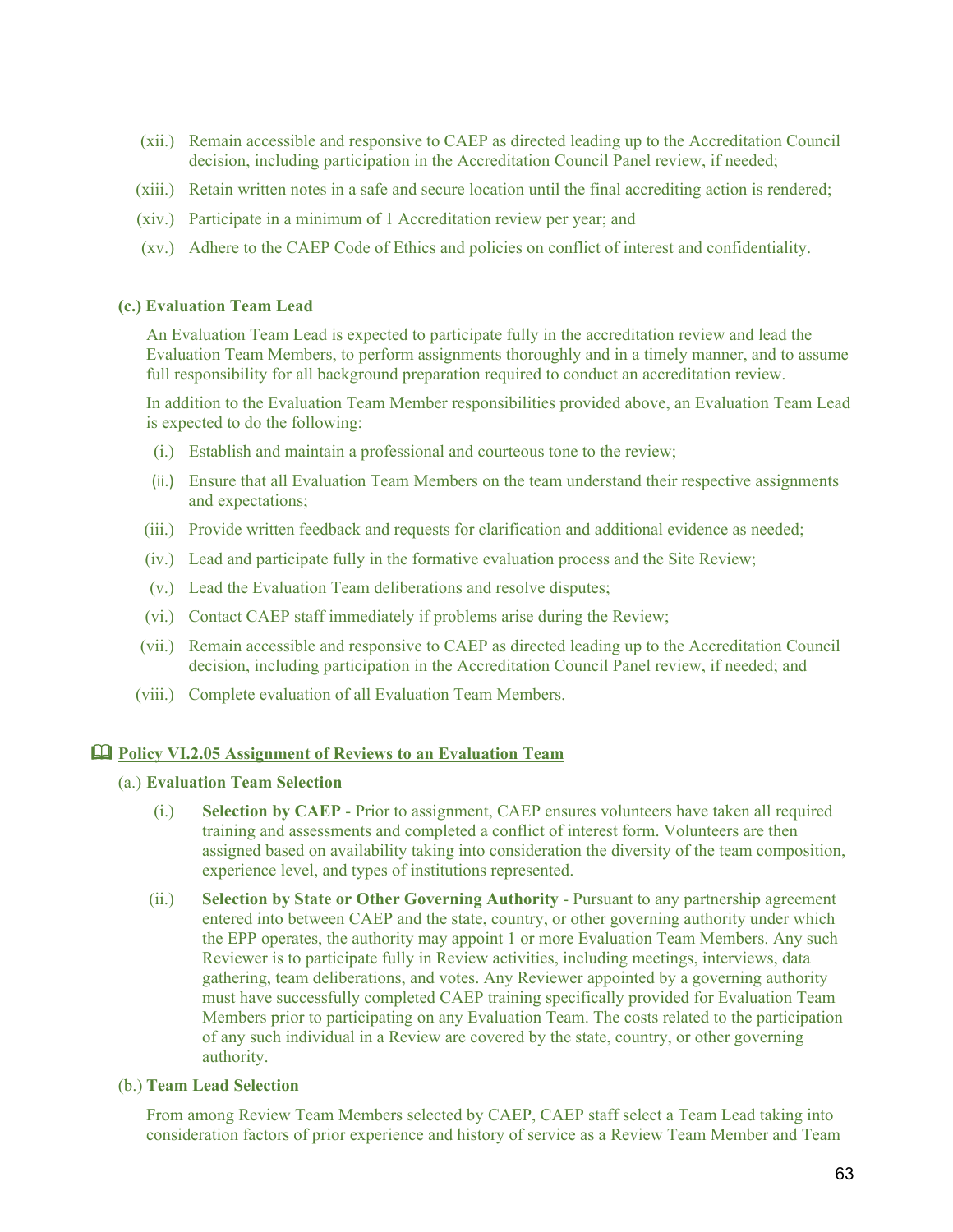Lead, including leadership, timely completion of assignments, Site Visit Report quality, and, to the degree possible, experience with the type of provider under review.

At CAEP's discretion, not more than 1 CAEP staff member may be assigned to attend a Site Review. In any such instance, the role of staff is to support the Evaluation Team and to provide interpretation of CAEP policies and procedures. Staff do not participate in the writing of the Site Review Report, other than correcting grammatical or typographical errors and providing policy background, and do not provide input on or vote on the recommendations of the team for Areas for Improvement or Stipulations. CAEP is responsible for the costs of the participation of any staff.

#### **Policy VI.2.06 Removal of a Reviewer**

#### (a.) **Removal from Volunteer Pool**

A Reviewer may be removed from the volunteer pool at any time for cause, which includes failure to adhere to policies and procedures, failure to support the consistent application of CAEP Standards, or failure to fulfill the responsibilities of the role (e.g., completing reports or responding to requests in a timely manner).. Any evidence considered cause for removal will be reviewed by the CAEP President, in consultation with the designated CAEP Compliance Officer. If cause for removal is found to exist, the President shall immediately direct staff to strike the volunteer from the roster of volunteers available for assignment and advise the Evaluation Team Selection and Oversight Committee of the Accreditation Council of any such removal.

#### (b.) **Removal from a Review Team**

#### (i.) **Removal for Cause**

A CAEP Vice President or Accreditation Director may remove an Evaluation Team Member from any EPP Review assignment at any time for cause, including failure to adhere to policies and procedures, failure to support the consistent application of CAEP Standards, or failure to fulfill the responsibilities of the role (e.g., completing reports or responding to requests in a timely manner).

An Evaluation Team Member may also be removed from an Evaluation Team assignment pending the investigation of a complaint in which the Reviewer is implicated. If the EPP to which a Reviewer is assigned has any serious concerns regarding the conduct of the Reviewer, a formal complaint and request for removal, if applicable, should be submitted to CAEP in accordance with Policy II.15.02.

In the case of a removal of a Review Team Member for cause, the EPP is notified of the removal. The Chair, Vice-Chair, and Evaluation Team Selection and Oversight Committee of the Accreditation Council are also notified and provided with the reason for removal.

#### (ii.) **Removal not for Cause**

A CAEP Vice President or Accreditation Director may adjust the size or composition of the Review Team assigned to any EPP without cause at any point prior to the scheduled Formative Feedback meeting. If removal of an Evaluation Team Member is needed after this point in time, it will be conducted in consultation with the President and Vice President.

The EPP is notified of the removal within 5 days.

#### **Policy VI.2.07 Resignation**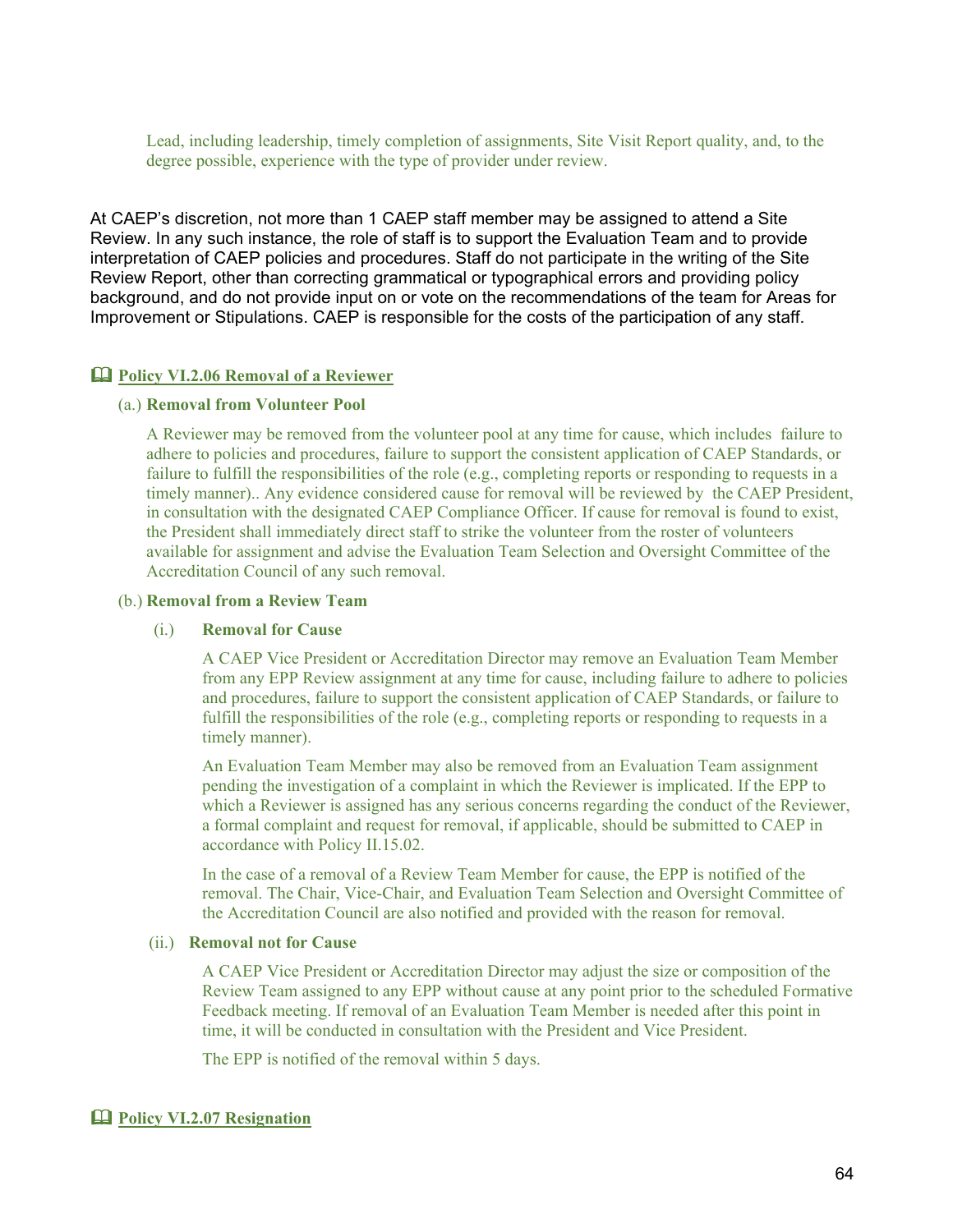A Reviewer may resign from service at any time by written notice to CAEP staff or the Chair of the Accreditation Council. The resignation shall be effective at the time specified in the notice, or upon receipt if no time is specified. Acceptance of a resignation shall not be necessary to make it effective. Accreditation system access is revoked immediately upon resignation.

# *3. Review Observers*

CAEP allows other individuals (not serving in the role of an Evaluation Team Member pursuant to Section VI.2 above) to serve as an Observer on CAEP's review of an EPP. The selection and participation of any observer must be in accordance with the provisions included below. An EPP may contest the assignment of an Observer if it can demonstrate the existence of a real or perceived conflict of interest.

#### **Policy VI.3.01 Observers**

Any Review Team assigned to review an EPP may be joined by 1 or more designated Observers assigned in accordance with the following:

## (a.) **Representative of a State, Country, or Governing Authority**

The state, country, or other governing authority under which the EPP operates, if permitted pursuant to a partnership agreement entered into between CAEP and the governing authority, may assign 1 or more staff member or accreditation consultant as an Observer. One Observer assigned by an international governing authority may be charged by that authority with providing country context and clarifying country-specific requirements.

The state, country, or governing authority is responsible for the costs of the participation of any Observer assigned to an EPP Review.

## (b.) **Representative of the American Federation of Teachers and the National Education Association**

The state affiliates of the American Federation of Teachers (AFT) or the National Education Association (NEA), in the United States may each assign not more than 1 association member or staff as an Observer. To be eligible for assignment, an individual must be actively engaged in school activities at the pre-collegiate level including, but not limited to, work as an elementary or secondary teacher or administrator. The NEA or AFT state affiliate is responsible for the costs related to the attendance of an Observer assigned to any EPP review.

#### *4. Accreditation Council Members*

The primary roles of Accreditation Council members (Councilors) are to establish policies for CAEP accreditation and make accreditation decisions. Qualifications of Councilors; policies and procedures regarding their selection, training, resignation, and removal; and other specifics of their responsibilities and activities are included in Section VII below.

The Accreditation Council is composed of volunteer Councilors nominated, qualified, and elected in accordance with the provisions of this section.

# **Policy VI.4.01 Number of Councilors**

Not less than once every 3 years, the Executive Committee of the Accreditation Council, acting upon a recommendation of the CAEP President, will review the number of projected cases to be considered and set the number of Councilors needed to carry out the required reviews.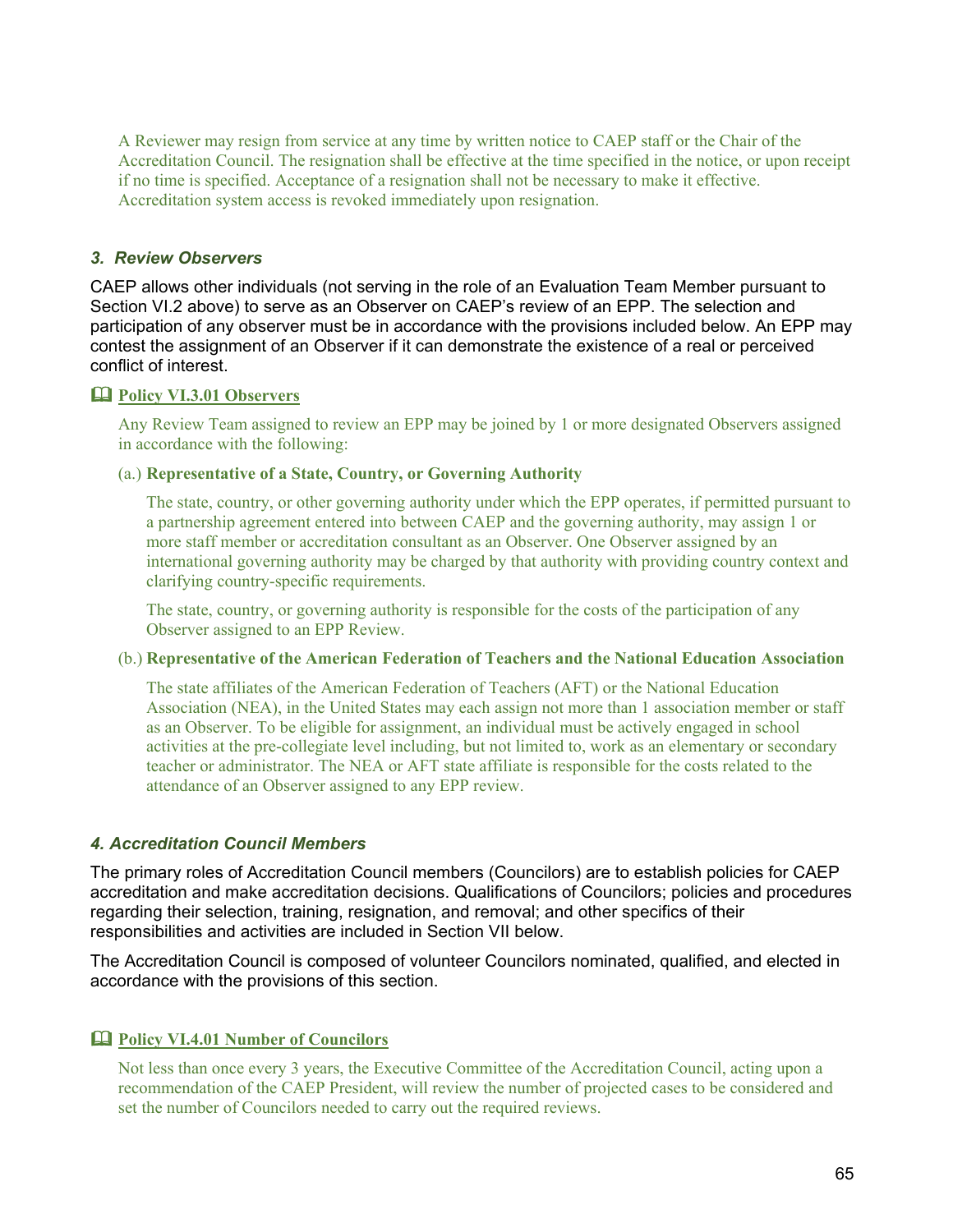# **Policy VI.4.02 Public Representatives**

At the time of any election of 1 or more Councilors, the Accreditation Council will ensure that at least 1 and not fewer than 7 percent of Councilors currently in service shall be designated a representative of the public in accordance with Policy VI.4.03.

Pursuant to Bylaws, a Councilor designated as a representative of the public must, throughout the period of service as a Councilor,be a Representative of the Public as defined by the U.S. Department of Education for accrediting agencies seeking to be recognized by the U.S. Secretary of Education. This means that any such individual shall be a person who is not –

- (a.) An employee, member of the governing board, owner, or shareholder of, or consultant to, an institution or program that is accredited by CAEP or has applied for CAEP accreditation;
- (b.) A member of any trade association or membership organization related to, affiliated with, or associated with CAEP; or
- (c.) A spouse, parent, child, or sibling of an individual identified in paragraphs (a.) or (b.).

To facilitate compliance with the public representative requirement, CAEP maintains a list of all trade associations and membership organizations with which it has a relationship, affiliation, or association. Prior to any election, CAEP staff will survey Councilors to determine compliance with this requirement and to assist the Accreditation Councilor Nominating Committee in carrying out its charge. A Councilor designated as a Public Representative must promptly notify CAEP if the Public Representative criteria in paragraphs (a.) – (c.), above, are no longer satisfied. Resignation from the Council may be required if needed for CAEP to maintain the minimum level of public representation on the Council.

Regardless of the number of Councilors in service at any time, CAEP strives to ensure that the Council, as a whole, reflects the diversity of CAEP's member EPPs and that of the constituents they serve. As the number of CAEP-accredited EPPs has continued to grow, it is also a priority to have the Council composed largely of individuals who have had prior experience in applying the CAEP standards – as an evaluation team member (site visitor) or evaluation team lead; a representative of a CAEP-accredited EPP (e.g., Dean, accreditation director, assessment director), or a representative of a K-12 district or school whose district or school has established and maintains a partnership with a CAEP-accredited EPP. The CAEP Board of Directors may establish targets for the representation of individuals with such expertise on the Council.

# **Policy VI.4.03 Qualifications**

Except for representatives of the public (as defined in Policy VI.4.02), at the time of election, a Councilor must have had prior experience as a CAEP review participant (i.e., evaluation team member, observer, or designated EPP representative) during the 2 year period preceeding nomination, and meet at least 1 of the following criteria:

- (a.) Current or prior experience as an employee or contractor to a CAEP-accredited EPP (preferably within the 2 year period preceeding nomination), such as a Dean, assessment or accreditation coordinator, or staff member assigned responsibility for overseeing the EPP's accreditation review by CAEP;
- (b.) Current or prior experience as an employee of K-12 district or school that has established and maintained a partnership with a CAEP-accredited EPP and whose responsibilities (preferably within the 2 year period preceeding nomination) include oversight of educators; or
- (c.) Current or prior experience (preferably within the 2 year period preceeding nomination) as an employee or other leader (e.g., policy maker, education program administrator, board member) of an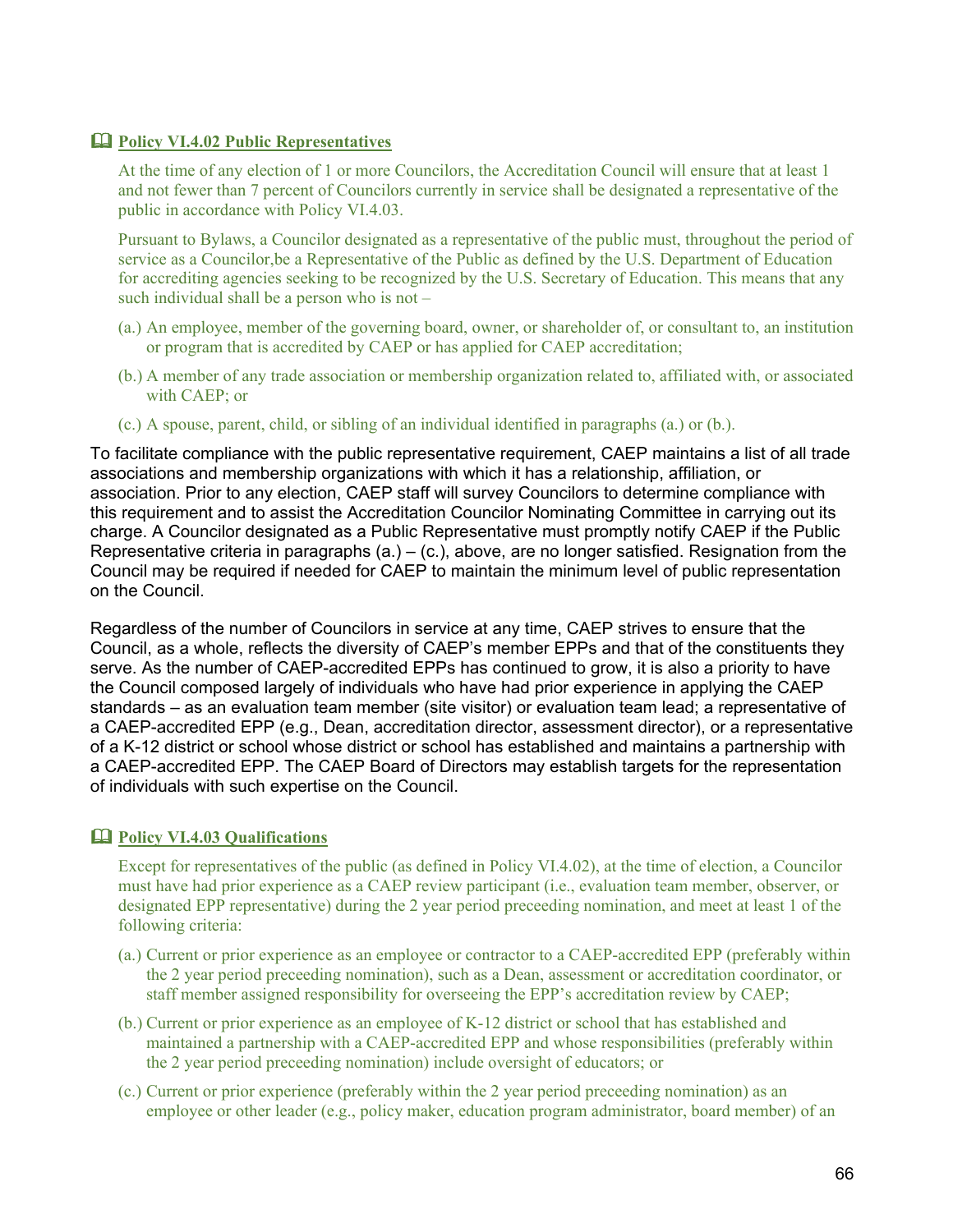education agency or educator licencing body operated by a local or state government, country, or other governing authority under which one or more CAEP-accredited EPPs operate.

CAEP staff verify the qualifications of individuals considered for nomination, and, as needed, present recommended nominees to the Accreditation Councilor Nominating Committee. Such committee shall not put forward for election, and the Accreditation Council shall not elect as a Councilor, any individual who, at the time of election, is currently serving as a CAEP Review Team member or Ad-Hoc Appeal Panel member unless the Councilor term is such that the individual's service as a Review Team member or Appeal Panel member will have ended prior to the first date of service as a Councilor.

# **Policy VI.4.04 Election and Reelection; Term of Service**

The Accreditation Council shall elect or reelect a Councilor by a Majority Vote. Notwithstanding the restriction on Councilor participation provided for in Policy VII.5.01, a Councilor may participate in an Accreditation Council meeting by electronic means, as defined in Bylaws, in order to vote on the Committee's motion for the election of any qualified individual to the Council.

A Councilor may be elected for a term of not more than 3 years. A term of less than 3 years may be assigned at the request of the prospective Councilor or as otherwise deemed necessary by the Committee to maintain an adequate number of Councilors in service, staggered terms, and adherence to any targets established by the CAEP Board of Directors for the composition of the Council and representation of Councilors having certain types of experience. If recommended for reelection to a second consecutive term, the second term may not result in the period of consecutive service as a Councilor exceeding 6 years. At the conclusion of a second consecutive 3-year term, a Councilor may only be considered eligible for subsequent election following a 1 year absence from the Council.

Any time that it is determined that an election of one or more Councilors conducted by the Council results in the Council's composition deviating from representation targets established by the Board, the President will report such deviation to the Board and the Board may by majority vote elect and/or remove Councilors as needed to bring the composition into alignment with targets.

CAEP staff collect and maintain a current resume or curriculum vitae for each Councilor and Alternative Councilor which may be made publicly available, along with the identity, and current professional affiliation of each. Councilors and Alternative Councilors must provide an up-to-date resume or curriculum vitae upon request by CAEP staff.

#### **Policy VI.4.05 Appointment, Term, and Voting Rights of Alternate Councilors**

The Executive Committee of the Accreditation Council shall, by Majority Vote, appoint a former Councilor to serve as an Alternate Councilor ("Alternate") from a list maintained by the Accreditation Councilor Nominating Committee, when the number of Councilors available for the review of cases falls below the minimum of 3 Councilors per review case. An Alternate is called into service, as needed, for a single meeting, during which the Alternate will serve as a Councilor with full Councilor voting rights. An Alternate may be called for consecutive meetings without limitation.

The Accreditation Council Nominating Committee, with the assistance of CAEP staff maintains a list of former Councilors who may be called upon, as needed, to serve as an Alternate Councilor. An Alternate Councilor need not be appointed during a meeting of the Accreditation Council. Staff will update the list not less than annually to remove any individual who no longer meets the qualifications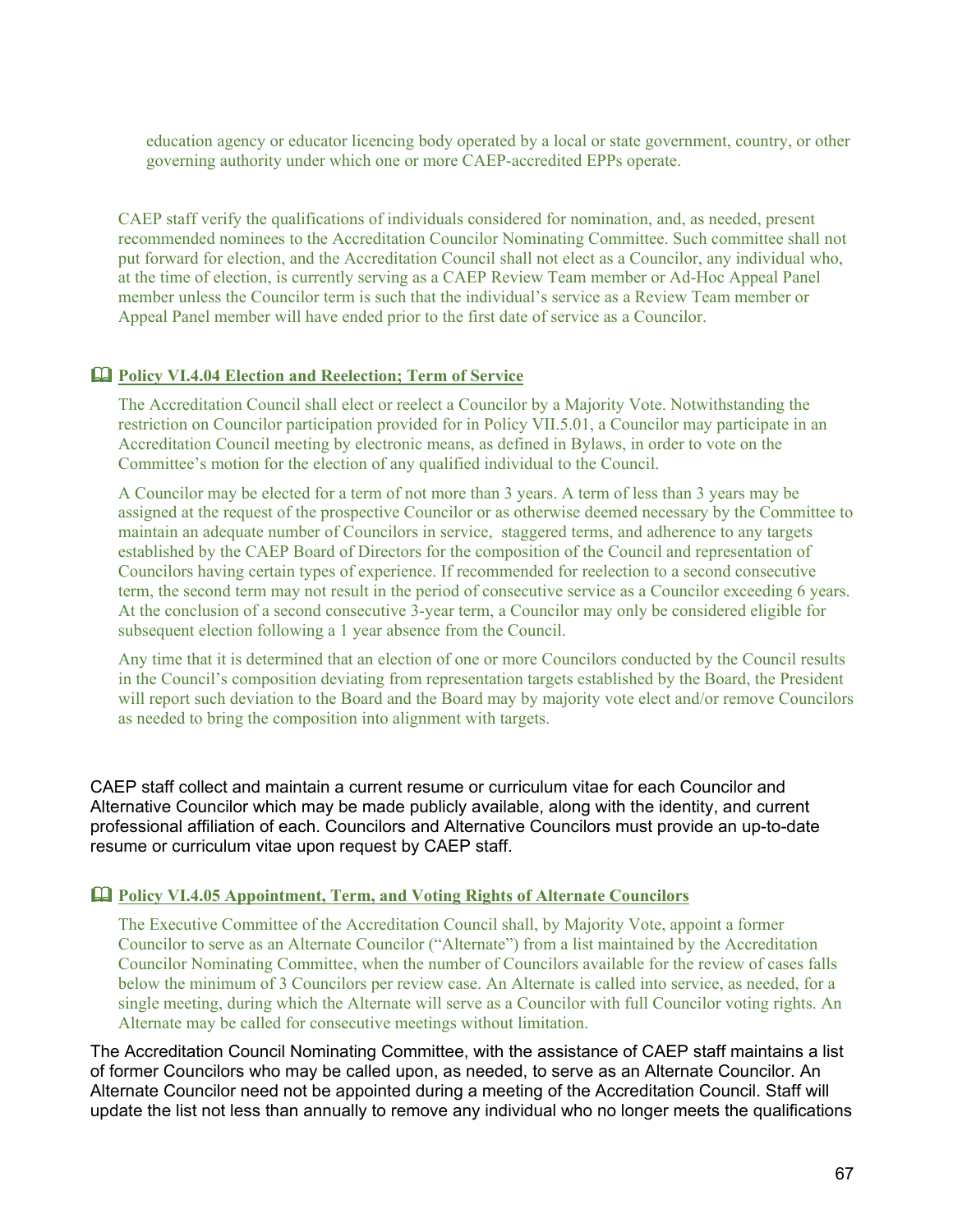for service as a Councilor and to collect an up-to-date CV or resume for any individual appearing on the list of potential alternates.

# **Policy VI.4.06 Training of Councilors**

Prior to engaging in any decision-making process as a representative on the Accreditation Council, Councilors must successfully complete CAEP-approved training activities which shall include training on the CAEP Standards, policies, and procedures specific to the Councilor role, and cultural competence. The failure of a Councilor to complete all initial training required by CAEP within 1 year of election to the Council will be cause for removal pursuant to Policy VI.4.07.

# **Policy VI.4.07 Removal of Councilors**

Any Councilor, Alternate, or Officer of the Accreditation Council may only be removed from service for cause, including a failure to:

- adhere to policies and procedures;
- participate in 2 consecutive regular Accreditation Council meetings;
- support the consistent application of CAEP Standards,
- or to fulfill the responsibilities of the role (e.g., completing reports or responding to requests in a timely manner).

A Majority Vote of the Councilors then in service is required for removal Accreditation system access is revoked immediately upon removal.

# **Policy VI.4.08 Resignation**

A Councilor, Alternate, or Officer may resign from service at any time by written notice to CAEP staff or the Chair of the Accreditation Council. The resignation shall be effective at the time specified in the notice, or upon receipt if no time is specified. Acceptance of a resignation shall not be necessary to make it effective. Accreditation system access is revoked immediately upon resignation.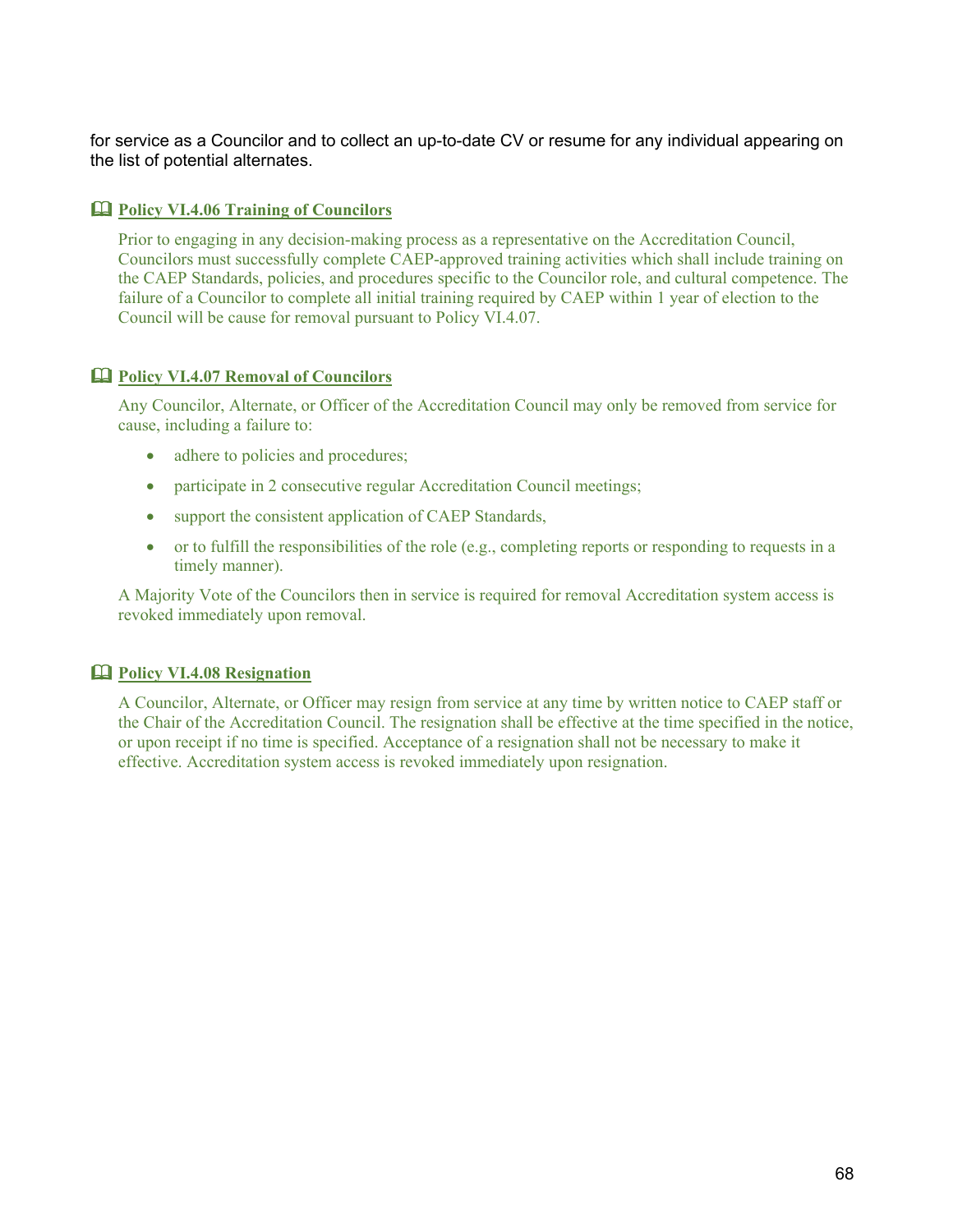# **VII. ACCREDITATION COUNCIL GOVERNANCE**

# *1. Authority and Governance*

The Accreditation Council (Council), CAEP's primary accreditation decision-making body, is granted its authority by the Board of Directors. In addition to making accreditation decisions and monitoring the compliance of accredited-EPPs with CAEP Standards and policies, the Council is responsible for adopting, amending, and keeping up-to-date written statements of accreditation-related policies, and implementing them with fairness and consistency.

# **Policy VII.1.01 Independence of Decision Making**

Neither the CAEP Board, acting as a body, nor any individual Director with voting rights on the Board is permitted to participate in any Review, panel deliberation, or accreditation decision on an EPP's accreditation status. This includes any portion of a review and decision, including panel proceedings and appeals.

The Council Chair, who is a voting member of the Board of Directors, has no voting rights on Council matters but may facilitate the voting process by calling for motions, putting the question before the Council, announcing the result of a vote, etc.

# **Policy VII.1.02 Charge**

The Accreditation Council is charged with the following:

- (a.) Promulgate and implement policies including, but not limited to, policies on the qualifications and selection of Evaluation Team members, conflicts of interest, confidentiality, and the review, evaluation, and accreditation of EPPs inside and outside the United States, in accordance with the CAEP Standards, Bylaws, and, as applicable, with regard to the continuing accreditation of legacyaccredited EPPs, NCATE Standards, and TEAC quality principles;
- (b.) Review, provide feedback to CAEP staff on, and implement procedures regarding the activities of the Accreditation Council including, but not limited to, the nomination and election of Councilors, evaluation of Councilors, selection of Evaluation Team Members and Annual Report Reviewers, investigating complaints against EPPs, and carrying out the Council's decision-making processes;
- (c.) Carry out Panel reviews of EPP cases and render accreditation decisions;
- (d.) Engage in a systematic process of monitoring EPP compliance and improvement throughout the term of accreditation, including through an Annual Report process and other means;
- (e.) Through decision-making, authorize CAEP staff to publish accreditation decisions and all related information required to be made public by these policies and procedures, Bylaws, Governance Policy, or an action approved by the Board;
- (f.) Develop and administer a quality assurance system to ensure the fairness and consistency in decisionmaking and ongoing improvement of CAEP accreditation.

# **Policy VII.1.03 Recognition and Oversight of Legacy-Accredited EPPs**

CAEP recognizes an EPP previously accredited by NCATE and TEAC (referred to as legacy accreditation) through the length of the respective accreditation term per the last accreditation decision made by NCATE and TEAC, a Commission, or by the CAEP Accreditation Council, except that any such legacy accreditation is subject to Probation or Revocation if the EPP fails to meet requirements for Continuous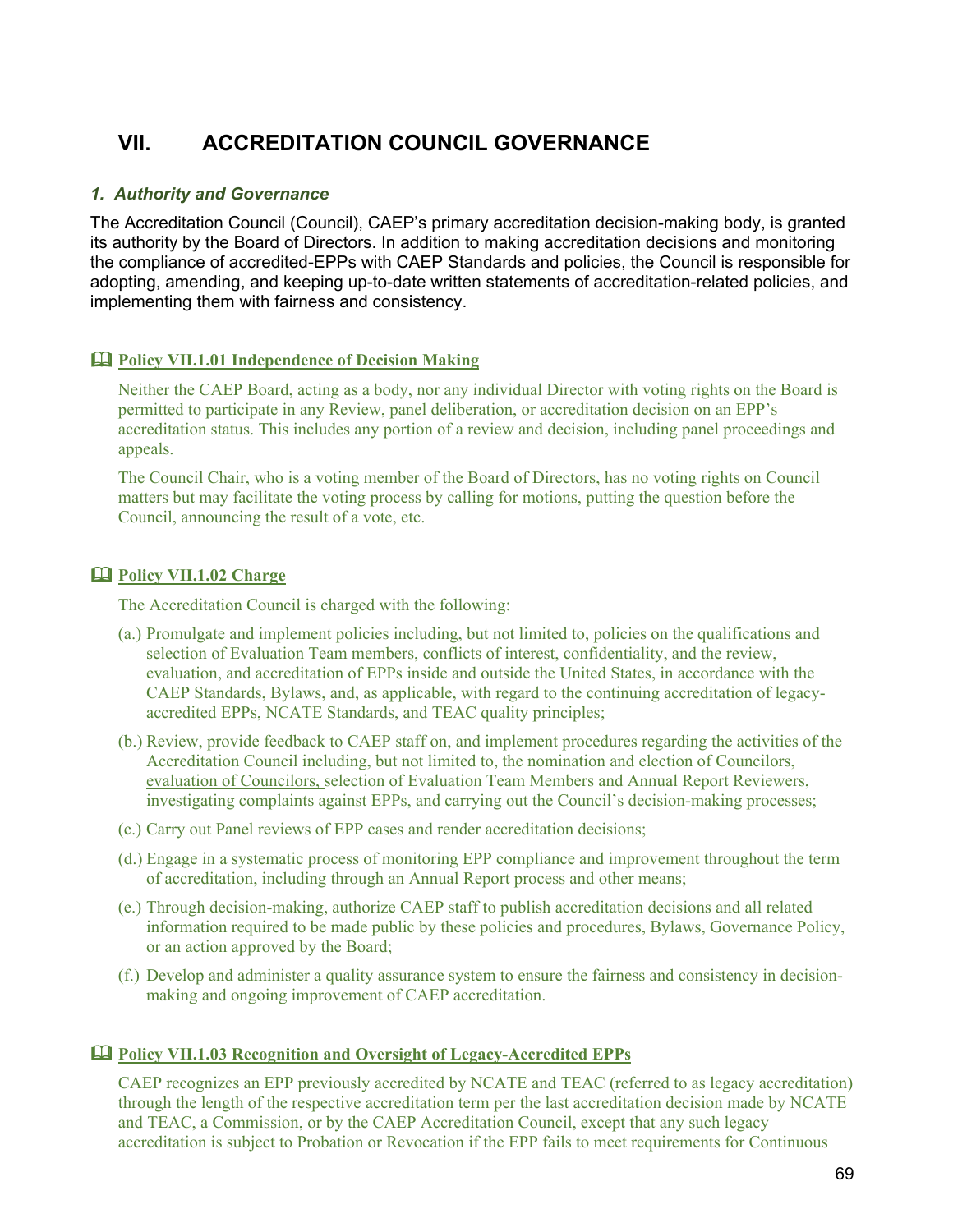Accreditation or pursuant to Policy VII.6.04 Adverse Action. A decision of the Accreditation Council to deny accreditation to an EPP will be considered as evidence of failure to maintain Continuous Accreditation and may lead to revocation of legacy accreditation if the term of such accreditation has not expired.

# *2. Composition*

Pursuant to Policy VI.4.01, the size of the Council is adjusted periodically in response to fluctuations in the number of EPPs in the review process. Pursuant to Section VI.4, every Councilor is required to meet eligibility requirements; successfully complete training on the CAEP Standards, policies, and procedures; conduct one's professional and personal affairs in accordance with the Code of Conduct; and support the CAEP mission through the fair and consistent application of CAEP Standards.

# *3. Officers*

The Council has 2 officers – 1 elected by Councilors from among Council members and 1 elected by the Board.

# **Policy VII.3.01 Officers**

The Accreditation Council has a Chair and Vice-Chair as its officers.

# (a.) **Chair of the Accreditation Council**

The Chair of the Accreditation Council is elected by the CAEP Board of Directors from among the Directors. The Chair's term of office runs concurrent with their term as a Director on the CAEP Board or until a replacement has been elected by the Board. The Chair is not a Councilor and is not entitled to vote on Accreditation Council matters.

# (b.) **Vice-Chair of the Accreditation Council**

The Vice-Chair of the Accreditation Council is elected by a Majority Vote of the Councilors present at a duly convened meeting. The Vice-Chair's term of office is 2 years, after which the Vice-Chair may be elected to not more than 1 additional consecutive term as Vice-Chair. The Vice-Chair may remain on the Accreditation Council through the end of his/her term as Vice-Chair even if he/she is not eligible for re-election as a Councilor due to the term limits imposed pursuant to Policy VI.4.04.

# *4. Committees*

The standing committees of the Council are composed of only Councilors. The Council Chair and Vice-Chair assign Councilors to Committees, with the exception of the Executive Committee, as vacancies arise, taking into consideration the preferences of Councilors and CAEP's commitment to diversity and representation.

Committees are convened during the Council's regular meetings and may meet between Council meetings as needed.

# **Policy VII.4.01 Committees**

The Accreditation Council has 6 standing Committees and may, by Majority Vote, establish any other committee deemed necessary to carry out the responsibilities of the Council or in response to priorities established by the Board or Council.

(a.) **EPP Transparency, Accountability, and Improvement Committee**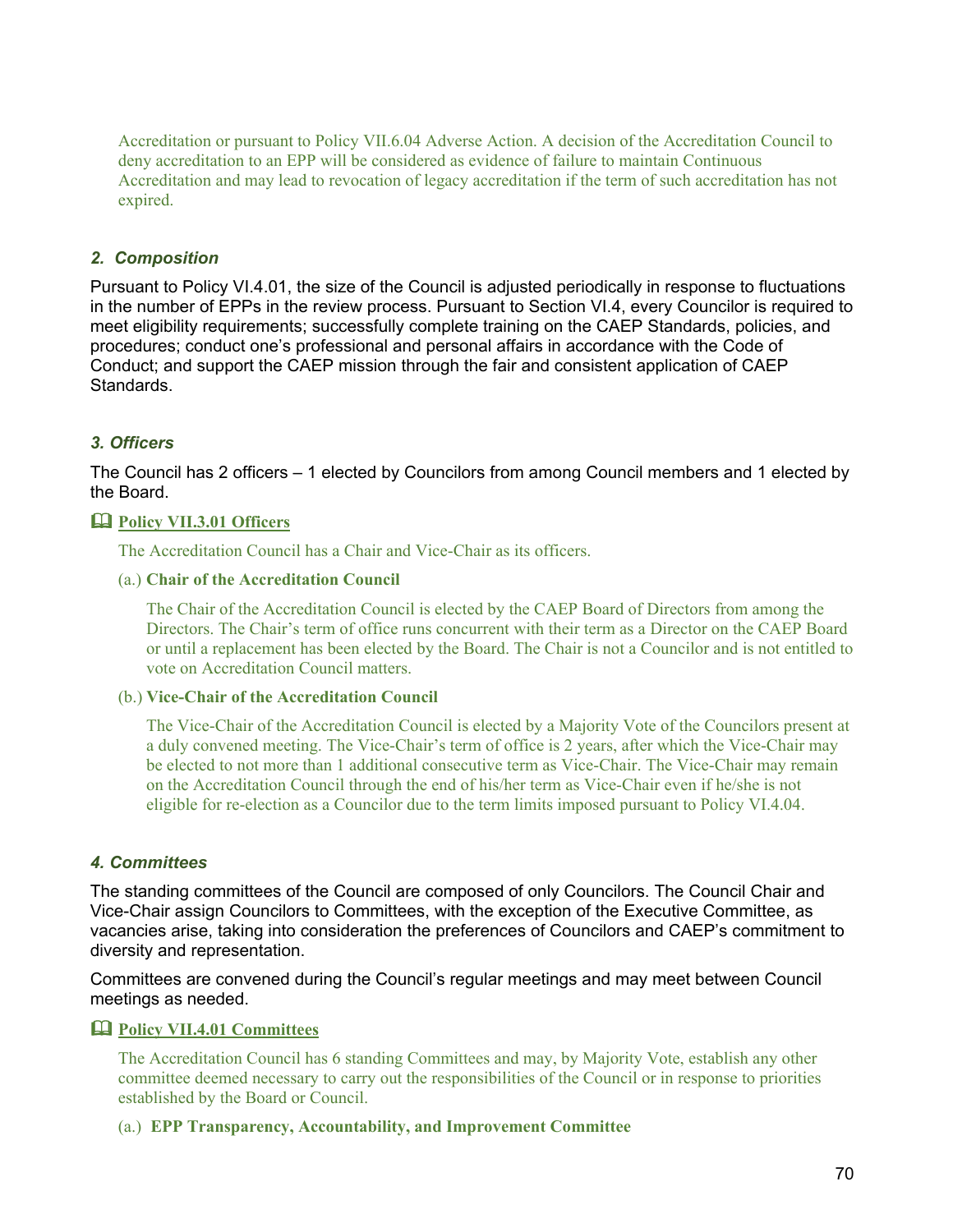The EPP Transparency, Accountability, and Improvement Committee oversees the ongoing compliance monitoring processes, including reports and recommendations made by Annual Report Reviewers and CAEP staff, and recommends to the full Accreditation Council the preparation, development, or creation of a Warning Action as necessary to ensure EPP compliance with CAEP Standards, policies, and procedures. The Committee also reviews and approves or denies EPP requests for Good Cause Extensions of longer than one year. The Committee is also responsible for reviewing volunteer applications for Annual Report Reviewers and recommending a list of nominees for election by the Accreditation Council.

The Committee elects a Chair from among its members to serve for a term of 2 years or through the end of his/her term as Councilor, whichever is shorter. During any meeting of the Committee, a Chair who is unable to participate may designate as presiding officer for the meeting another Committee member or the CAEP staff liaison. If the office of Committee Chair is vacated prior to a meeting at which a new Chair is to be elected, the CAEP staff liaison may open the meeting and, as a first order of business, call for an election to fill the vacancy.

#### (b.) **Policy Committee**

The Policy Committee is responsible for reviewing and making recommendations to the Accreditation Council on proposed changes to Accreditation policies and providing input on procedures. In addition, the Policy Committee reviews all motions from any other Committee placed on the agenda for action by the Council.

The Council Vice-Chair serves as the Chair of the Policy Committee throughout their term as Vice-Chair. In the Chair's absence, the CAEP staff liaison to the Policy Committee or Chair's designee serves as presiding officer.

#### (c.) **Evaluation Team Selection and Oversight Committee**

The Evaluation Team Selection and Oversight Committee is responsible for reviewing volunteer applications and making nominations to the Accreditation Council for the election of qualified Evaluation Team Members pursuant to Policy VI.2.02.

The Committee elects a Chair from among its members to serve for a term of 2 years or through the end of his/her term as Councilor, whichever is shorter. During any meeting of the Committee, a Chair who is unable to participate may designate as presiding officer for the meeting another Committee member or the CAEP staff liaison. If the office of Committee Chair is vacated prior to a meeting at which a new Chair is to be elected, the CAEP staff liaison may open the meeting and, as a first order of business, call for an election to fill the vacancy.

#### (d.) **Accreditation Councilor Nominating Committee**

The Accreditation Councilor Nominating Committee is responsible for reviewing volunteer applications and making nominations to the Accreditation Council for the election of qualified Councilors. The Committee also maintains a list of former Councilors who are eligible and have expressed an interest in serving as an Alternate Councilor. The list of Alternate Councilor candidates will be provided to the Executive Committee of the Accreditation Council upon a request by that Committee.

The Committee elects a Chair from among its members to serve for a term of 2 years or through the end of his/her term as Councilor, whichever is shorter. During any meeting of the Committee, a Chair who is unable to participate may designate as presiding officer for the meeting another Committee member or the CAEP staff liaison. If the office of Committee Chair is vacated prior to a meeting at which a new Chair is to be elected, the CAEP staff liaison may open the meeting and, as a first order of business, call for an election to fill the vacancy.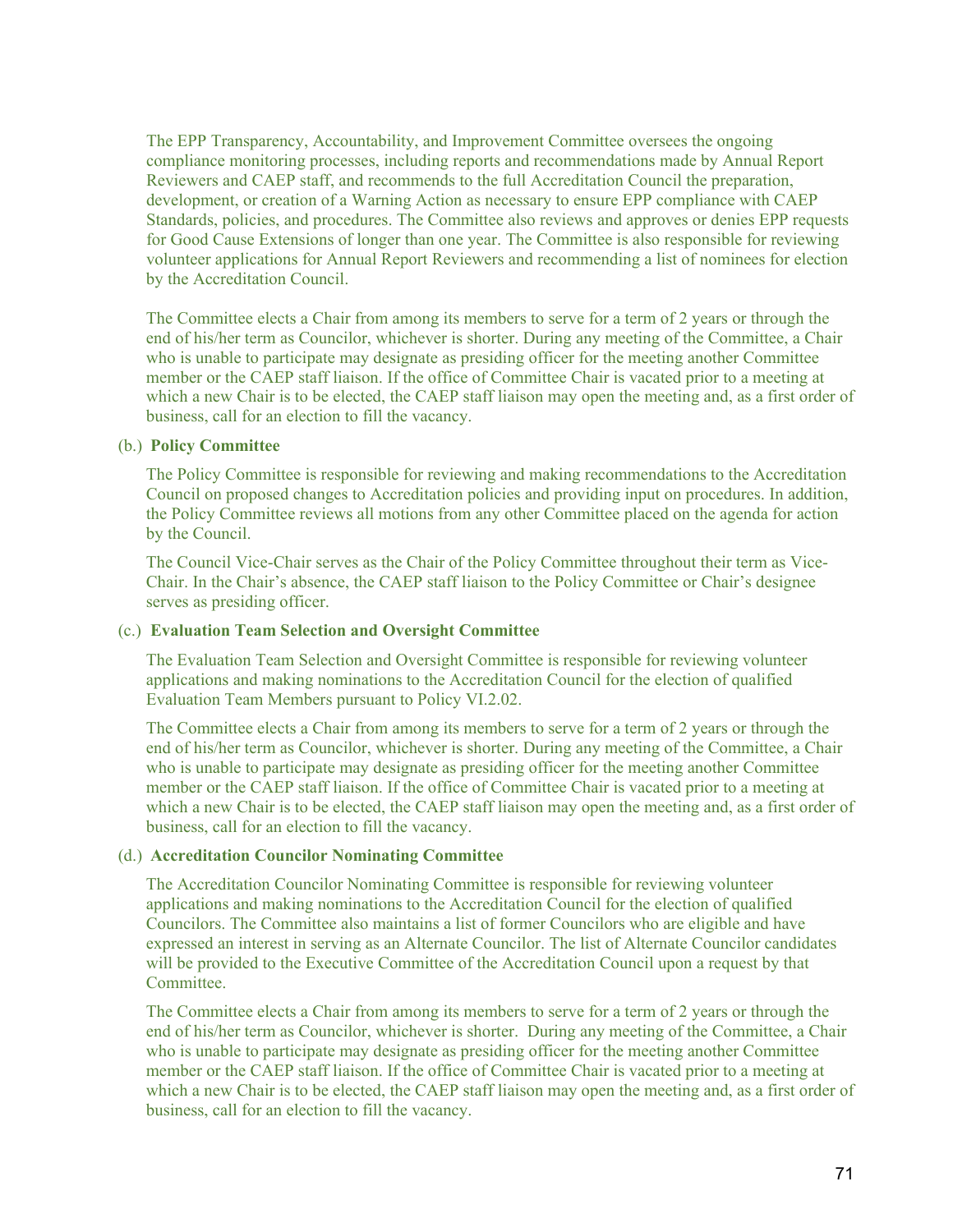#### (e.) **Executive Committee**

The Executive Committee is responsible for making time-sensitive decisions on behalf of the Accreditation Council, as needed, between meetings; however, the Committee shall not make or amend any accreditation decision. Actions of the Committee include but are not limited to the following:

- (i.) Receiving reports, negative evaluations, or complaints against CAEP that involve any CAEP volunteer and recommending or taking action as appropriate.
- (ii.) As appropriate, takes action on a complaint against an EPP made pursuant to Policy II.15.02.
- (iii.) Following each meeting of the Accreditation Council, reviewing and approving recommendations from CAEP staff for non-substantive changes needed to correct inaccuracies in Action Reports; however any proposed edit to an Action Report that would result in the addition or deletion of an AFI or Stipulation, a change in the Accreditation decision, or a change in an EPP's term is a substantive change and, as such, must be approved by the Council pursuant to Policy II.18.01 on reconsideration of Council action.
- (iv.) Pursuant to Policy VI.4.01, setting the number of Councilors.
- (v.) Pursuant to Policy II.18.01, deciding whether to approve any recommendation from the CAEP President for reconsideration of a decision.
- (vi.) Reviewing Reviewer evaluation reports compiled by CAEP staff and recommending action as appropriate.

The Executive Committee is made up of the Chair (ex officio), Vice-Chair (ex officio), and not more than 3 additional Accreditation Councilors elected using the approval voting method. Any vacancy shall be filled with the election of a Councilor in good standing upon the nomination of any Councilor then in service. Any Councilor so elected shall serve a 2-year term on the Committee and is subject to a limit of 2 consecutive terms on the Executive Committee. Notwithstanding Policy VII.4.01(f), an Executive Committee member may remain on the Accreditation Council through the end of his/her Executive Committee term.

#### (f.) **Committee Charges**

At the start of CAEP's fiscal year, the Chair of the Accreditation Council, in conjunction with the Vice-Chair and designated CAEP staff liaison, shall provide each Committee, with the exception of the Complaints Committee and Executive Committee, with its charge.

#### (g.) **Staff Liaison**

The CAEP President will assign a CAEP staff liaison to each Committee.

#### *5. Council and Committee Action: Meetings; Quorum, Voting*

#### **Policy VII.5.01 Meetings**

The Accreditation Council is convened for 2 regular meetings per year at such places and times as the Chair or Vice-Chair may designate, subject to the approval of the President. At the request of the Chair or a majority of the members of the Accreditation Council then in service, a special meeting may be called.

A Committee of the Council is convened as needed at the discretion of the Committee Chair and on the request of the staff liaison.

Pursuant to Bylaws, a Councilor may participate in a meeting of the Accreditation Council or a Committee by electronic means, such as telephone and Internet conference, by which all persons participating in the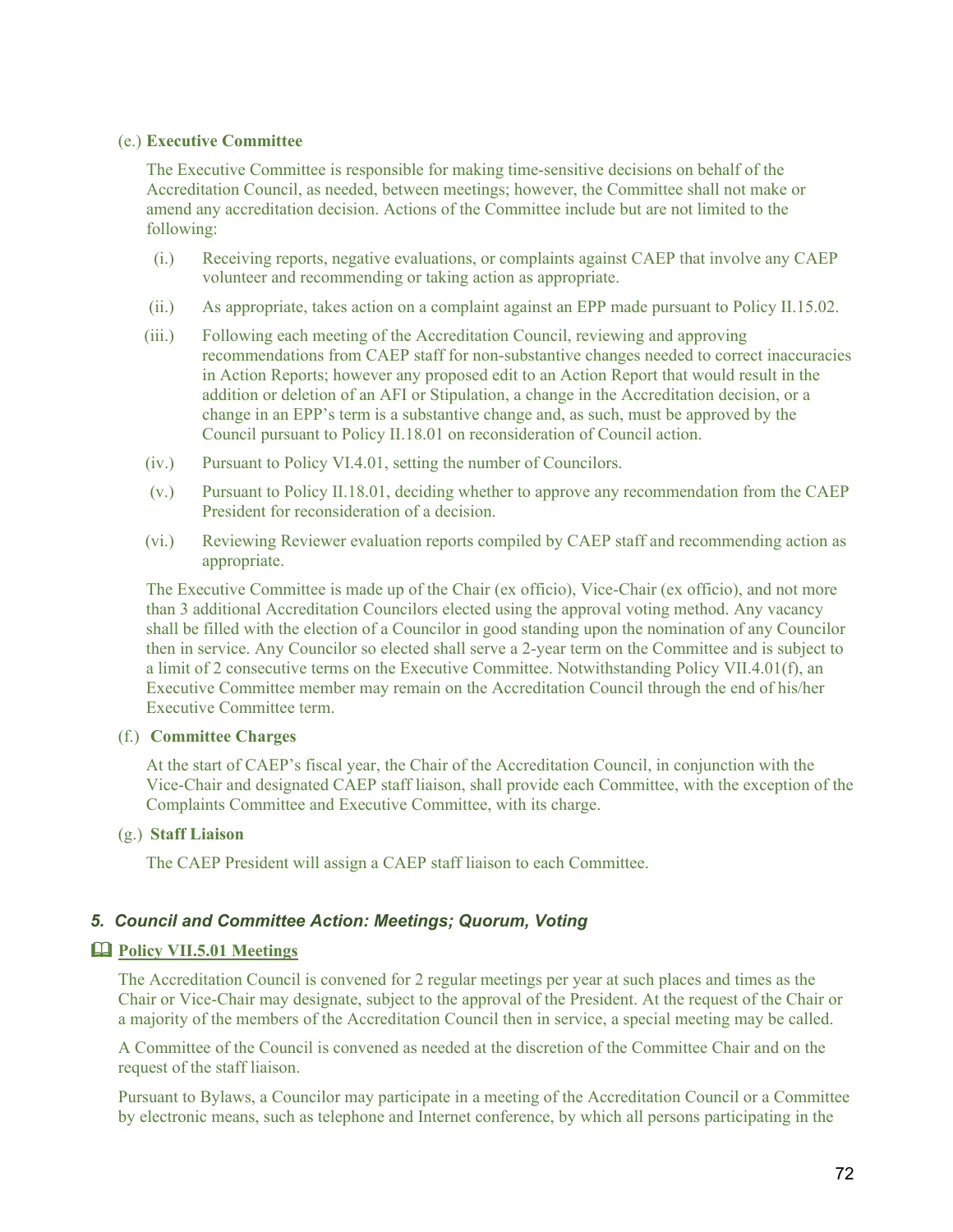meeting are able to communicate with each other, and such participation shall constitute presence in person at the meeting.

#### **Policy VII.5.02 Meeting Notice**

The Accreditation Council Chair will give each Councilor at least 15 days' notice of the place and time for any regular or special meeting of the Council. Pursuant to Bylaws, whenever such notice is required to be given to any Councilor, it may be given by postal (first-class or express mail with postage prepaid), electronic means (limited to e-mail or facsimile transmission), or courier service (charges prepaid), to the Councilor's address (or to the Councilor's e-mail address or facsimile number) appearing on CAEP's records. Notice shall be effective when received. Any Councilor may waive the right to receive timely notice of any meeting, either before or after the time for notice. A Councilor's attendance at any meeting shall constitute waiver of notice, excepting attendance to object at the beginning of the meeting to the transaction of business on the ground that the meeting was not lawfully called or convened.

A Committee Chair or the staff liaison to the Committee, at the direction of the Chair, will give each Committee member at least 3 days' notice of the place and time for any Committee meeting not scheduled to take place during a regular meeting of the Council. Any such notice or waiver of notice is in accordance with the paragraph above.

#### **Policy VII.5.03 Written Action in Lieu of Meeting**

Pursuant to CAEP Bylaws, any action by the Accreditation Council or a Committee of the Council may be taken without a meeting by use of a ballot. The ballot must set forth each proposal, the number of responses needed to meet the quorum requirements, the percentage of approvals necessary to approve each matter, and the date by which to return the ballot. The approval of any action is valid if the number of votes cast at least equals the quorum requirement for a meeting and the number of approvals at least equals the number of approvals that would be required at a meeting.

#### **Policy VII.5.04 Quorum and Voting Requirements**

At any meeting of the Accreditation Council or any Committee, a majority of the members of the body then in service must participate in order to establish a quorum.

Unless specified otherwise in this document, a Majority Vote of the Councilors present at any duly convened Council or Committee meeting is required for a motion to carry. Proxy voting is not permitted.

#### **Policy VII.5.05 Restriction on the Participation of Councilors**

If the EPP for which a Councilor is currently employed is under consideration by the Accreditation Council, the Councilor will be restricted from participating in their role as Councilor at the meeting at which the Council is expected to make a decision regarding the EPP's accreditation. Such restriction is not required with regard to Accreditation Council consideration of a motion for Good Cause Extension under Policy V.5.01.

Any absence from an Accreditation Council meeting resulting from this required restriction may not be used as cause for removal of a Councilor.

Any Councilor restricted for participation under this section will not be counted as a "voting member of the Accreditation Council then in service" for purposes of establishing a quorum or for action to remove a Councilor.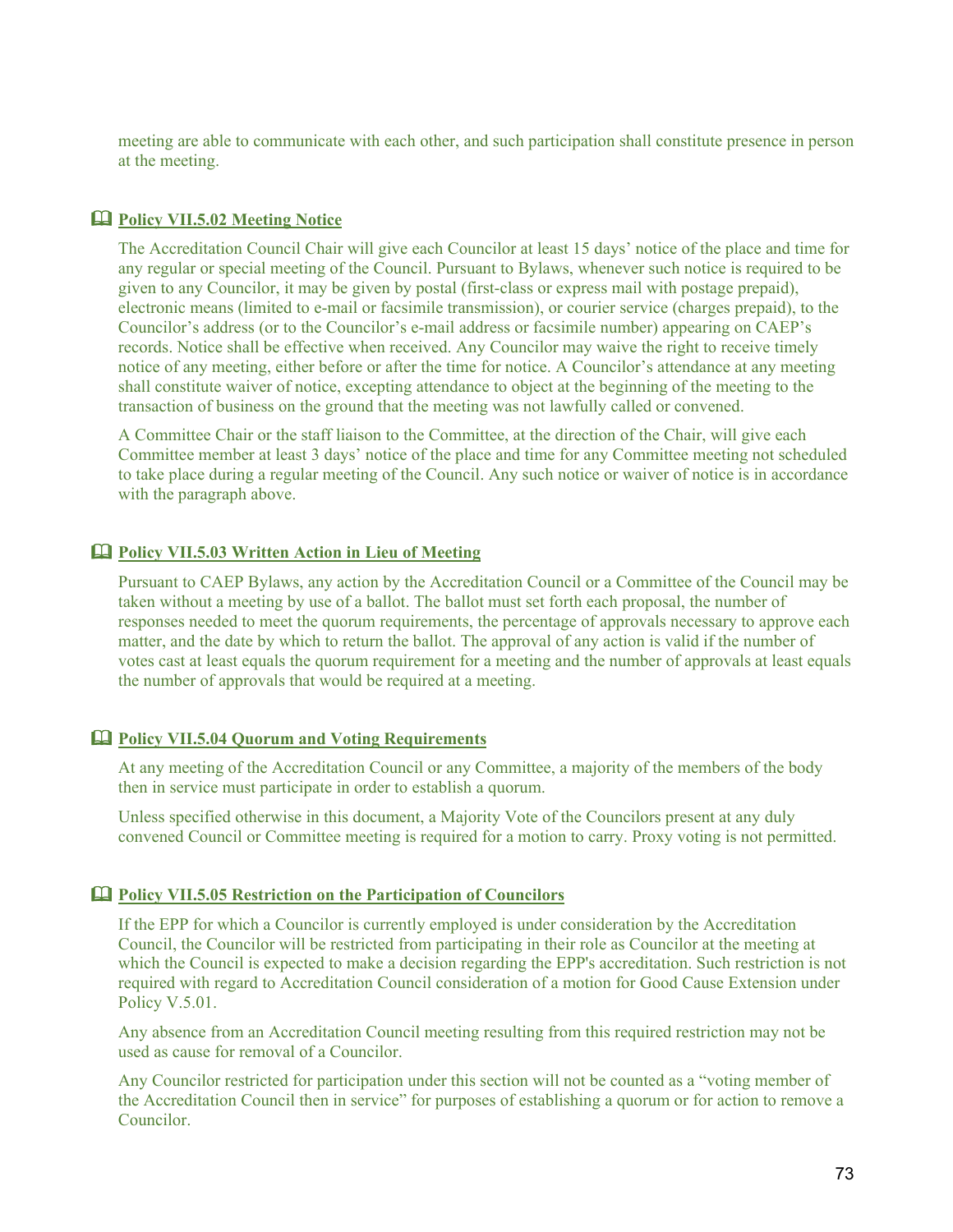Representatives of the public comprise not less than one-seventh of the Council's membership. No other members of the public, including representatives of EPPs scheduled for Council action, are permitted to participate in, observe, or otherwise attend any Council meeting unless invited or given permission to do so.

### **Policy VII.5.06 Observers and Guests**

At the discretion of the Executive Committee of the Accreditation Council, observers and invited guests may attend designated portions of a meeting of the Council. Any observer or guest must agree in writing to comply with CAEP's confidentiality policy prior to attending any Council meeting. The presiding officer may at any time require the removal of all observers and guests from the Council's meeting site (physical or virtual).

### *6. Accreditation Decisions and Corrective Action Notices***; Notification**

The Accreditation Council makes an accreditation decision based on CAEP's review of an EPP's compliance with Standards for Initial-Licensure Preparation or Standards for Advanced-Level Preparation. Separate action is required for an accreditation decision at each level. Action may also follow from CAEP's investigation of a complaint made against an EPP or from a Committee determination that the EPP has failed to come into compliance with all applicable Standards, policies, or procedures within the time prescribed for corrective action.

Notice of all accreditation decisions is made in accordance with policies designed to address requirements of CHEA and the U.S. Department of Education.

## **Policy VII.6.01 Due Diligence**

Before reaching any accreditation decision, the Council must have a reasonable belief that:

(a.) The review process has been conducted in compliance with applicable policies and procedures governing the review and effective mechanisms for evaluating an EPP's compliance with CAEP Standards; and

(b.) For any accreditation decision other than a decision following a 2-year Accreditation with Stipulations or Probationary Accreditation term, the EPP has undergone at least 1 On-Site Review during which a Review Team obtains sufficient information to determine if the EPP complies with CAEP Standards.

## **Policy VII.6.02 Accreditation Decisions**

Decisions available to the Council and standard terms of accreditation to be awarded, unless otherwise established in an agreement entered into between CAEP and 1 or more state agency or entity (referred to as a partnership agreement), are as follows:

### (a.) **Accreditation**

Accreditation is granted for a term of not more than 7 years pursuant to Policies III.2.13 and IV.1.13.

#### (b.) **Accreditation with Stipulations**

Accreditation with Stipulations is granted for a term of not more than 2 years and with conditions for the removal of Stipulations pursuant to Policies III.2.13 and IV.1.13.

#### (c.) **Probationary Accreditation**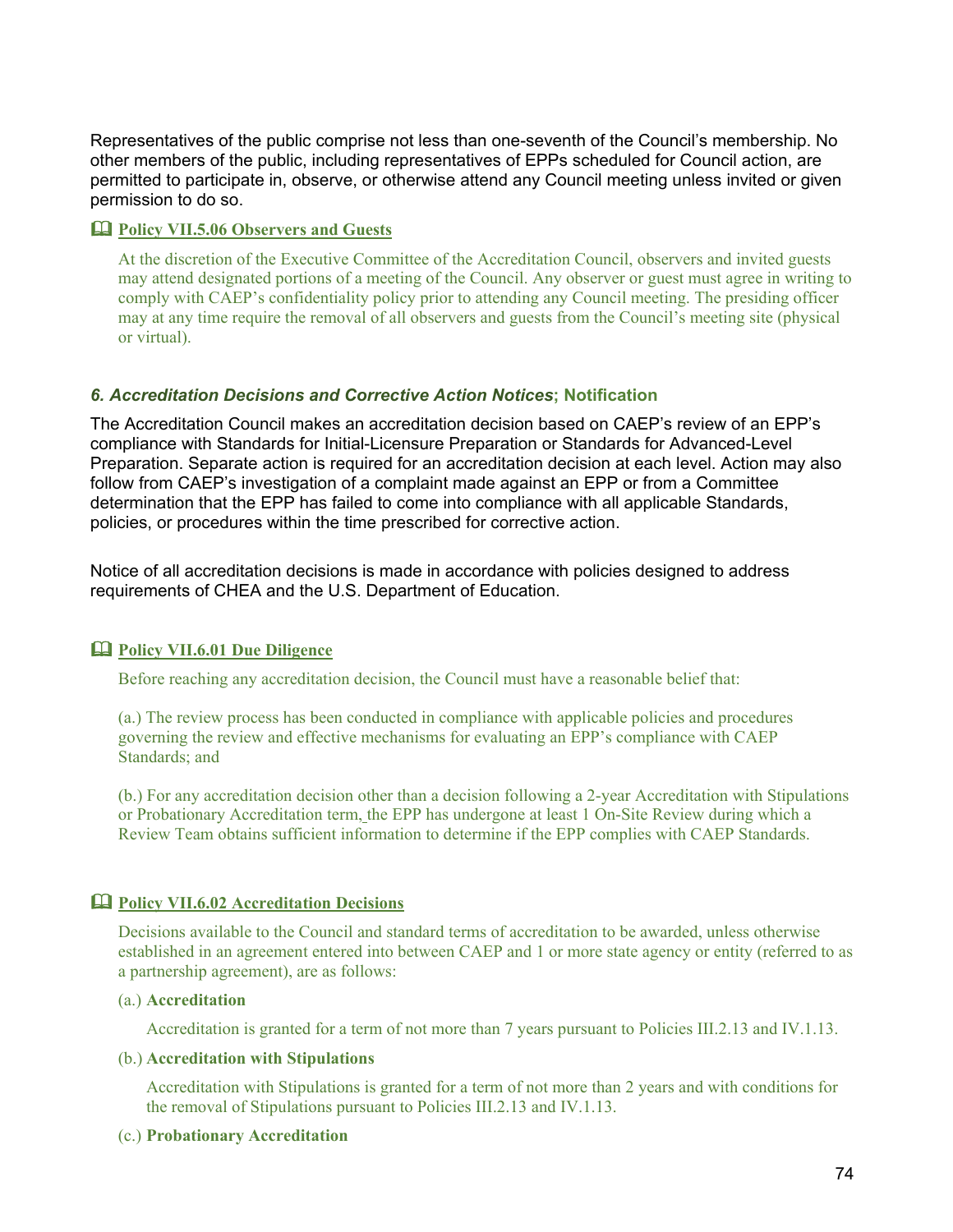Probationary Accreditation is granted for a term of not more than 2 years and with conditions for achieving good standing through a demonstration that all applicable Standards are met pursuant to Policies III.2.13 and IV.1.13.

A program or institution placed on Probation continues in accredited status. However, Probation is a serious status which endangers accreditation. A Probation action requires an EPP to respond by stated deadlines to the Council's decision report and letter outlining the basis of the Probation action. An EPP on Probation is considered not in good standing.

#### (d.) **Denial of Accreditation**

Accreditation may be denied at the conclusion of any Initial Accreditation process in which the EPP is determined not to have met 2 or more applicable Standards pursuant to Policies III.2.13 and IV.1.13.

#### (e.) **Revocation of Accreditation**

Accreditation may be revoked at the conclusion of any Renewal of Accreditation process in which the EPP is determined not to have met 2 or more applicable Standards pursuant to Policies III.2.13 and IV.1.13; or upon a determination by the Council that an EPP has failed to come into compliance with Accreditation Standards or policies after a period of Corrective Action established pursuant to Policy VII.6.03.

#### **Policy VII.6.03 Warning Action**

The Council, by Majority Vote, may issue a Warning to an EPP if there is credible evidence that an accredited EPP fails to:

- (a.) Maintain adequate compliance with CAEP Standards;
- (b.) Adhere to policies and procedures s; or
- (c.) Respond by stated deadlines to any requirement, conditions, or notices issued by the Council.

Evidence leading to a Warning may include, but is not limited to, findings resulting from the review or investigation of a complaint against the EPP; credible evidence obtained by CAEP staff or the Council; action taken by a national accreditor, state, country, or other governing authority; or the EPP's inadequate response or failure to respond to reporting requirements issued by the EPP Compliance Monitoring Committee, Executive Committee, or Council.

Any failure to comply with the terms or conditions of a Warning Action will be grounds for Adverse Action.

### **Policy VII.6.04 Adverse Action**

The Accreditation Council must immediately initiate Adverse Action against an EPP if the EPP is determined not to have met 2 or more applicable Standards or fails to comply with other accreditation requirements. Prior to initiating Adverse Action, the Council may require the EPP to take appropriate action to bring itself into compliance with CAEP Standards and requirements within a prescribed period of time which may be not more than 12 months, if the longest program offered by the EPP (whether a program or institution) is less than 1 year in length, not more than 18 months if the EPP's longest program is at least 1 year but less than 2 years in length; or not more than 2 years if the EPP's longest program is at least 2 years in length.

Any of the following decisions is an Adverse Action for which the EPP is afforded due process as defined in CAEP's Ad-Hoc Appeal Policy:

(a.) Denial of Accreditation; and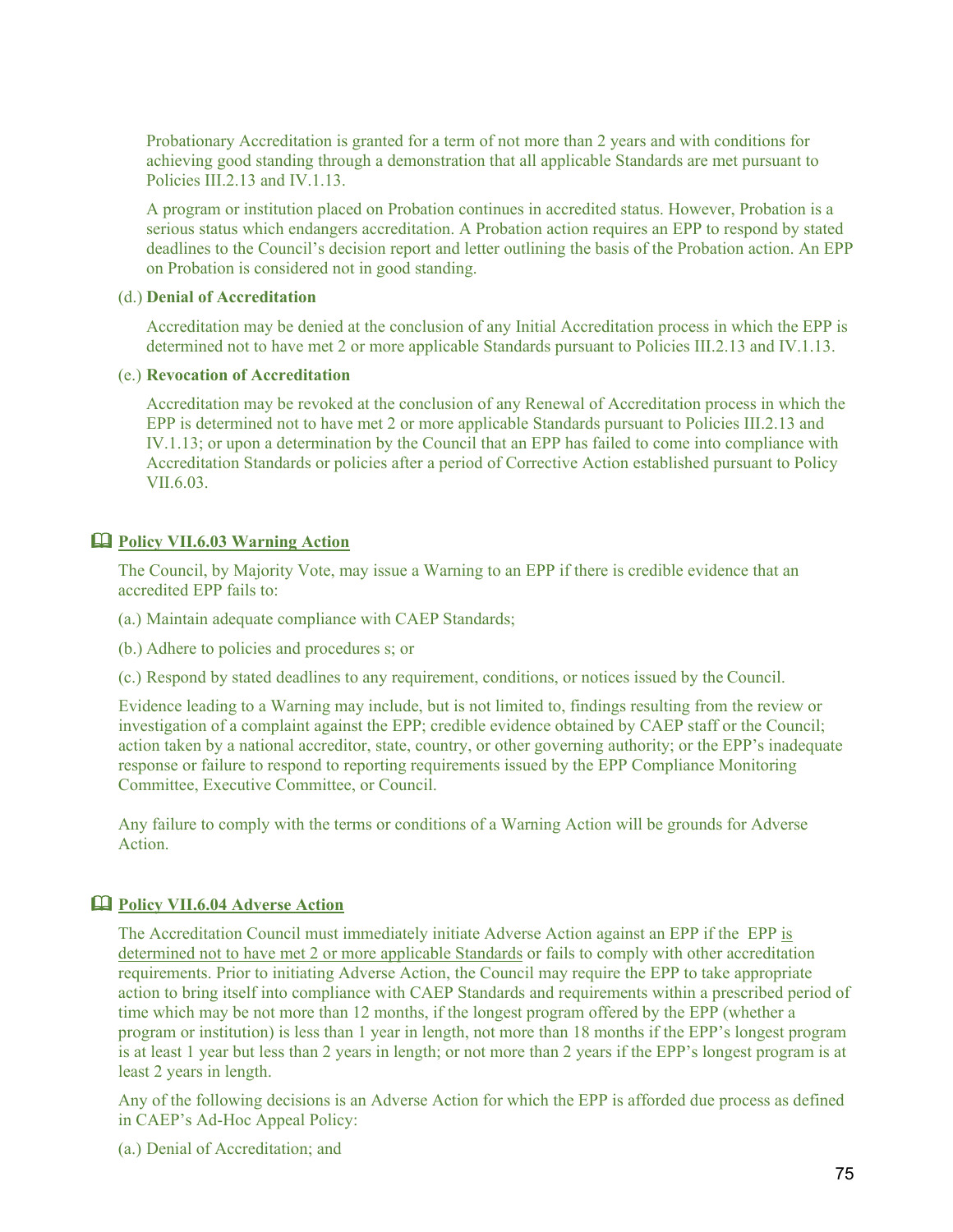(b.) Revocation of Accreditation.

Prior to taking Adverse Action to revoke accreditation, the Council may require that a special Virtual or On-Site Review be conducted.

## *7. Postponement Authority*

Notwithstanding the approval or denial of any request made by an EPP for a Good Cause Extension, the CAEP President may postpone any EPP Site Review and/or the presentation of an EPP's case to the Accreditation Council, under the following circumstances.

## **Policy VII.7.01 Postponement of a Site Review**

CAEP may postpone the Site Review or other review of any EPP if CAEP becomes aware of any issue that, in CAEP's determination, poses a threat to the quality, integrity, or safety of a scheduled Site Review or is likely to result in a Site Review that is not able to be carried out in full accordance with this Policy and/or established procedures. The failure of CAEP, including the Evaluation Team, to meet established deadlines may be cause for postponement. However, there shall be no postponement if the threat or challenge is the result of any action or inaction on the part of the EPP. A postponed Site Review will be rescheduled to take place as soon as is feasible following resolution of the issue(s) that led to the postponement.

### **Policy VII.7.02 Postponement after a Site Review**

CAEP may, following completion of a Site Review, postpone the Accreditation process of any EPP if CAEP becomes aware of any issue that, in CAEP's determination, poses a threat to the integrity of the decision-making process or the inability for that process to be carried out in full accordance with this Policy and/or established procedures. The failure of CAEP, including any Panel of Reviewers or the Accreditation Council as a whole, to meet established deadlines may be cause for postponement. However, there shall be no postponement if the threat or challenge is the result of any action or inaction on the part of the EPP. CAEP's exercise of this authority shall result in the postponement of the presentation of the EPP's case to the Accreditation Council until the next scheduled Accreditation Council meeting, or longer if justified.

## **Policy VII.7.03 Public Notice of Postponement**

Any postponement granted to an EPP will be made public by CAEP on its website.

With any postponement approved under Policy VII.7.01 or VII.7.02, the term of Accreditation may be extended only with the approval of the Accreditation Council on a recommendation of the EPP Transparency, Accountability and Improvement Committee. The EPP must remain in good standing or be subject to Adverse Action.

## *8. Modification of Accreditation Policies*

## **Policy VII.8.01 Modification of Accreditation Policies**

The Accreditation Council may, by Majority Vote on a motion from the Policy Committee, amend the policies provided within this document. Any such amendment will not take effect until accepted by the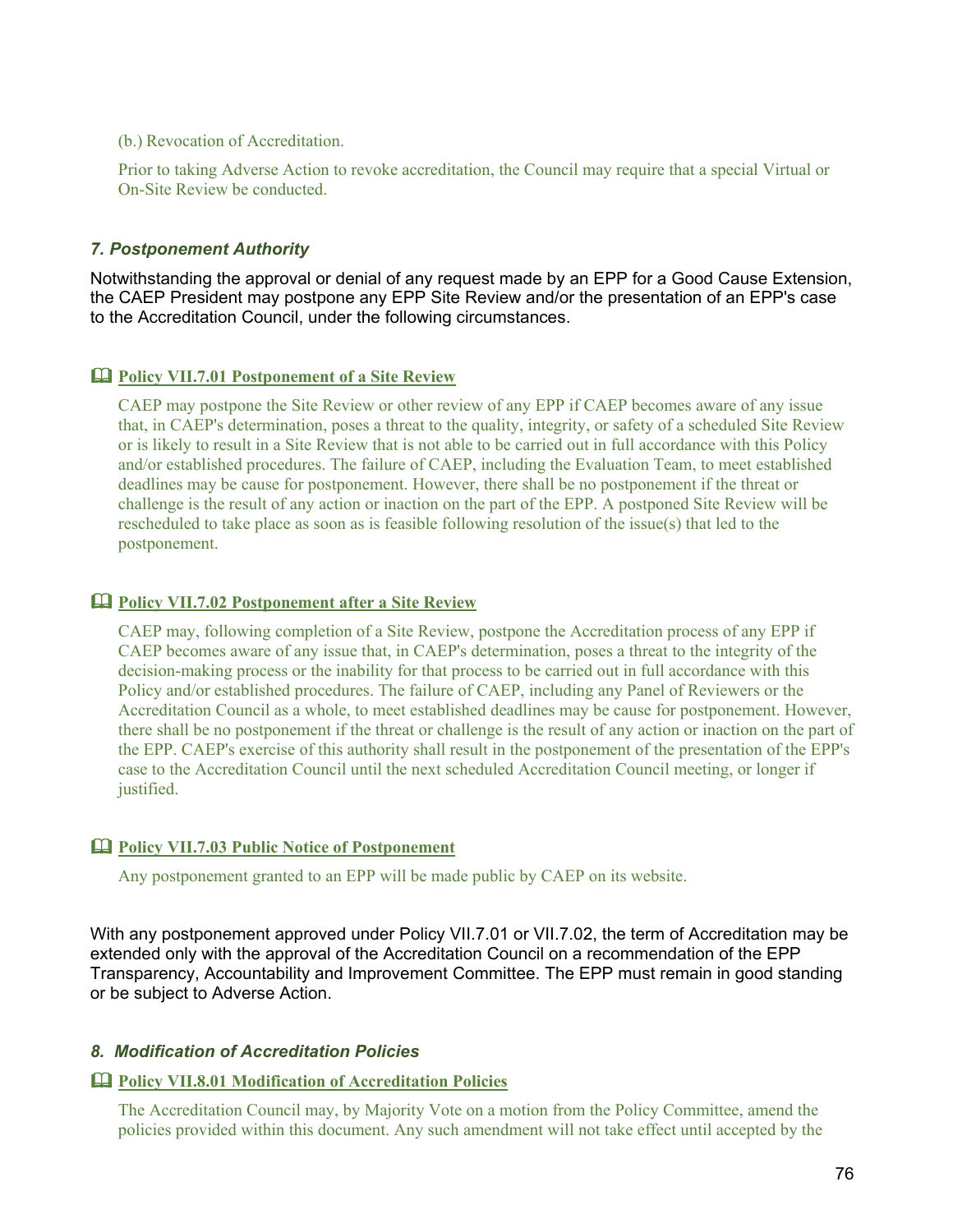CAEP Board of Directors pursuant to the CAEP Bylaws. The Board may, on its own accord, by a twothirds vote, amend any Accreditation policy.

## *9. Notice of Accreditation Decisions, Warning Actions, and EPP Decisions to Withdraw or Lapse*

### **Policy VII.9.01 Maintenance of Records**

The Accreditation Council, other CAEP volunteers, and CAEP staff must create and maintain, in accordance with CAEP's records retention policy, complete and accurate records of at least the following:

- (a.) The last full accreditation review of each EPP including any Site Review Report; the EPP's response to a Review Report; any reports of special or targeted reviews conducted between regular reviews, and a copy of the EPP's most recent Self-Study Report; and
- (b.) All decisions made through the EPP's affiliation with CAEP, or its predecessor accrediting agencies NCATE and TEAC, regarding the Accreditation of the EPP and substantive changes, including all correspondence that is significantly related to those decisions.

#### **Policy VII.9.02 Notice to EPPs, Appropriate Licensing or Authorizing Agencies, Other Accrediting Agencies, the U.S. Secretary of Education, and the Public**

With any accreditation decision, Warning Action, withdrawal or lapse, notice is required to be provided by CAEP and, in some instances, the EPP, in accordance with the following:

| (a). Notice to be provided by CAEP: |  |  |  |  |
|-------------------------------------|--|--|--|--|
|-------------------------------------|--|--|--|--|

|                | Notice To:   |                    |                         |              |            |
|----------------|--------------|--------------------|-------------------------|--------------|------------|
| Decision or    | <b>EPP</b>   | Appropriate        | Any Institutional or    | The U.S.     | Public     |
| Action         |              | State              | Programmatic            | Secretary of |            |
|                |              | licensing or       | <b>Accreditor Whose</b> | Education    |            |
|                |              | authorizing        | Accreditation           | (to be       |            |
|                |              | agency (or         | Extends to the          | provided     |            |
|                |              | appropriate        | <b>EPP</b>              | only if      |            |
|                |              | governing          |                         | CAEP is      |            |
|                |              | authority for      |                         | recognized   |            |
|                |              | international      |                         | by the       |            |
|                |              | EPP <sub>s</sub> ) |                         | Secretary)   |            |
| Accreditation  | No later     | No later than      | No later than 30        | No later     | No later   |
| (following the | than 30      | 30 days after      | days after the          | than 30      | than 30    |
| Initial        | days after   | the decision       | decision date           | days after   | days after |
| Accreditation  | the decision | date               |                         | the decision | the        |
| Process or     | date         |                    |                         | date         | decision   |
| Renewal of     |              |                    |                         |              | date       |
| Accreditation  |              |                    |                         |              |            |
| Process)       |              |                    |                         |              |            |
| Probationary   | No later     | Concurrent         | Concurrent with         | Concurrent   | Within 1   |
| Accreditation  | than 30      | with               | notification            | with         | business   |
| (Final         | days after   | notification       | provided to the         | notification | day of     |
| Decision)      | the decision | provided to        | EPP                     | provided to  | CAEP's     |
|                | date         | the EPP            |                         | the EPP      | notice to  |
|                |              |                    |                         |              | the EPP    |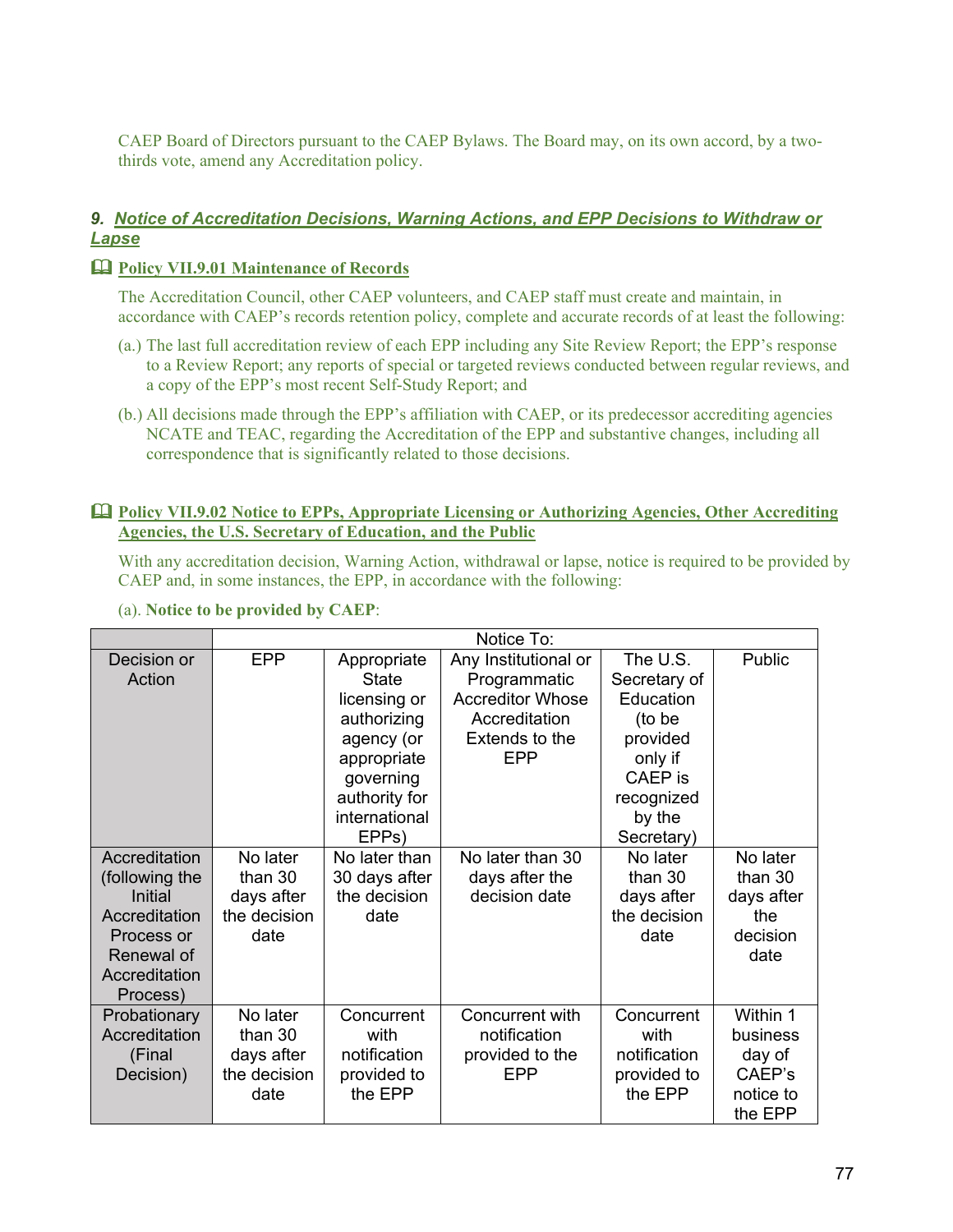| Initiation of<br>Adverse<br>Action<br>(Revocation<br>or Denial of<br>Accreditation) | No later<br>than 30<br>days after<br>the decision<br>date<br>(includes<br>information<br>on appeal<br>policies) | Concurrent<br>with<br>notification<br>provided to<br>the EPP                            | Concurrent with<br>notification<br>provided to the<br>EPP               | Concurrent<br>with<br>notification<br>provided to<br>the EPP                            | Within 1<br>business<br>day of<br>CAEP's<br>notice to<br>the EPP |
|-------------------------------------------------------------------------------------|-----------------------------------------------------------------------------------------------------------------|-----------------------------------------------------------------------------------------|-------------------------------------------------------------------------|-----------------------------------------------------------------------------------------|------------------------------------------------------------------|
| Revocation of<br>Accreditation                                                      | No later<br>than 30<br>days after<br>the decision<br>date                                                       | Concurrent<br>with<br>notification<br>provided to<br>the EPP                            | Concurrent with<br>notification<br>provided to the<br>EPP               | Concurrent<br>with<br>notification<br>provided to<br>the EPP                            | Within 1<br>business<br>day of<br>CAEP's<br>notice to<br>the EPP |
| EPP's<br>Voluntary<br>Withdrawal<br>from<br>Accreditation                           |                                                                                                                 | Within 10<br>business<br>days of<br>receiving<br>notification<br>from the<br><b>EPP</b> | Within 10 business<br>days of receiving<br>notification from<br>the EPP | Within 10<br>business<br>days of<br>receiving<br>notification<br>from the<br><b>EPP</b> | Upon<br>request                                                  |
| EPP's<br>Voluntary<br>Lapse of<br>Accreditation                                     |                                                                                                                 | Within 10<br>business<br>days of<br>lapse                                               | Within 10 business<br>days of lapse                                     | Within 10<br>business<br>days of<br>lapse                                               | Upon<br>request                                                  |

# (b). **Notice and disclosure obligations of EPPs**:

# An EPP must disclose CAEP's actions in accordance with the following:

| <b>Decision or Action</b>                         | Notice to All Current and Prospective<br>Students        | No later than 60 days after the<br>decision, disclose to the U.S.<br>Secretary of Education (only if CAEP<br>is recognized by the Secretary), any<br>appropriate State licensing or<br>authorizing agency (or appropriate<br>governing authority for international<br>EPPs), and any institutional or<br>programmatic accreditor whose<br>accreditation extends to the EPP: |
|---------------------------------------------------|----------------------------------------------------------|-----------------------------------------------------------------------------------------------------------------------------------------------------------------------------------------------------------------------------------------------------------------------------------------------------------------------------------------------------------------------------|
| Probationary<br>Accreditation<br>(Final Decision) | Within 7 business days of receipt of<br>notice from CAEP | A brief statement summarizing the<br>reasons for CAEP's decision and the<br>official comments the EPP may wish<br>to make with regard to that decision,<br>or evidence that the EPP has been<br>offered the opportunity to provide<br>official comments                                                                                                                     |
| Final Decision -                                  | Within 7 business days of receipt of                     | A brief statement summarizing the                                                                                                                                                                                                                                                                                                                                           |
| <b>Adverse Action</b>                             | notice from CAEP                                         | reasons for CAEP's decision and the                                                                                                                                                                                                                                                                                                                                         |